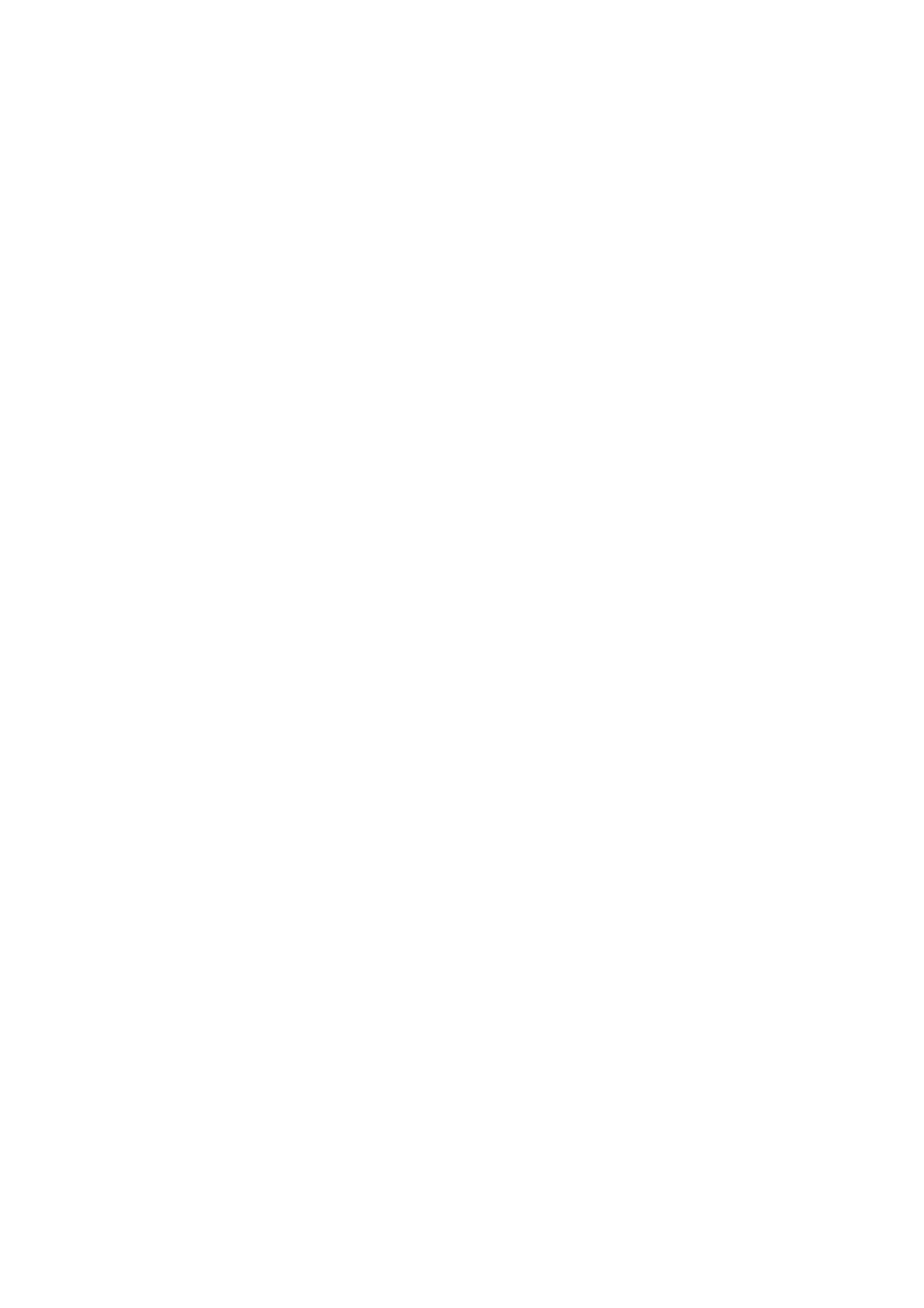# **CONTENTS**

## **PART 1**

## CAPITAL FINANCE ETC AND ACCOUNTS

## **CHAPTER 1**

#### CAPITAL FINANCE ETC

## *Borrowing*

- 1 Power to borrow
- 2 Control of borrowing
- 3 Duty to determine affordable borrowing limit
- 4 Imposition of borrowing limits
- 5 Temporary borrowing
- 6 Protection of lenders

## *Credit arrangements*

- 7 "Credit arrangements"
- 8 Control of credit arrangements

#### *Capital receipts*

- 9 "Capital receipt"
- 10 Non-money receipts
- 11 Use of capital receipts

#### *Investment*

12 Power to invest

#### *Miscellaneous*

- 13 Security for money borrowed etc
- 14 Information

#### *Supplementary*

- 15 Guidance
- 16 "Capital expenditure"
- 17 External funds
- 18 Local authority companies etc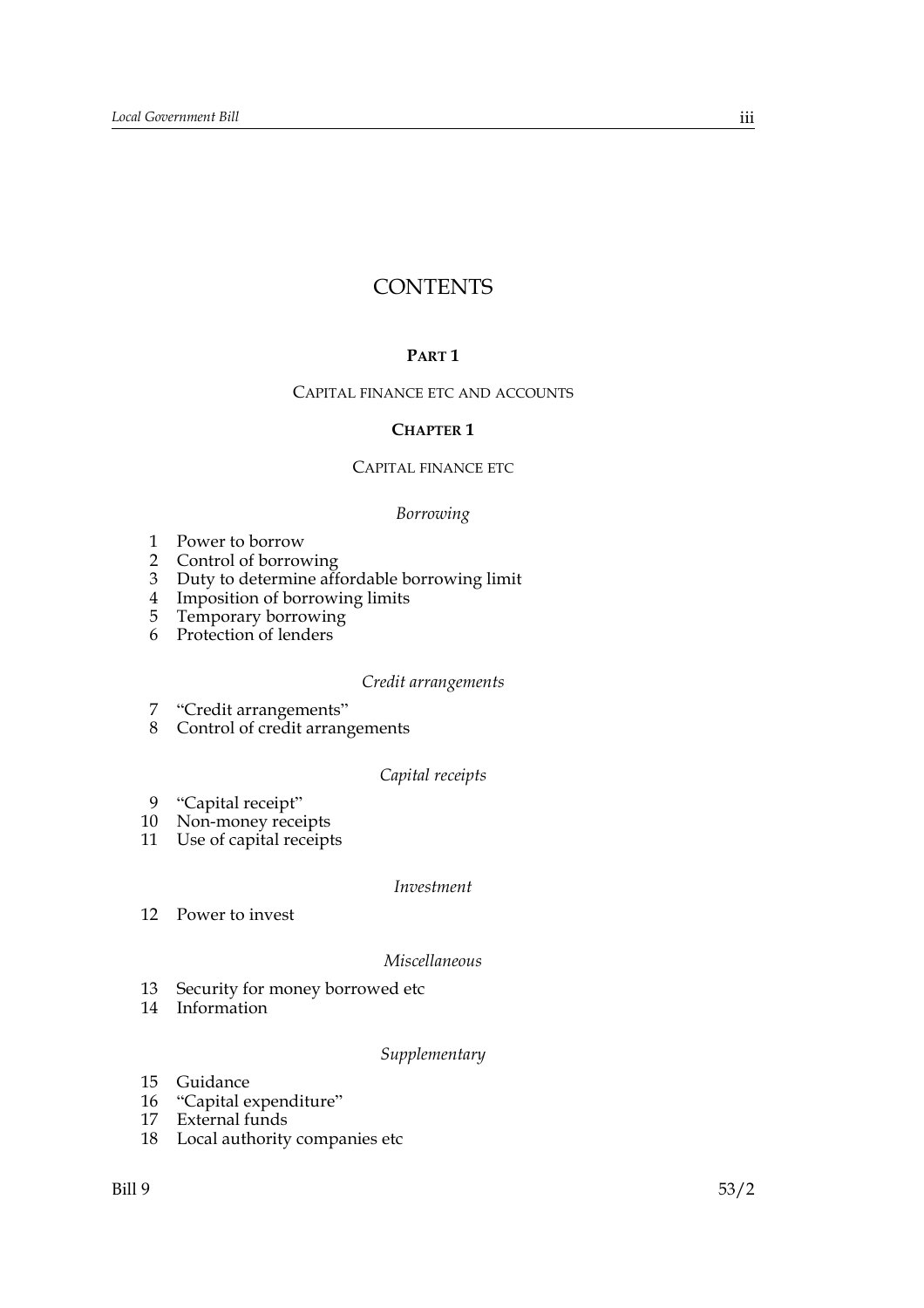- 19 Application to parish and community councils
- 20 Directions

#### **CHAPTER 2**

#### **ACCOUNTS**

- 21 Accounting practices
- 22 "Revenue account"

## **CHAPTER 3**

#### **GENERAL**

- 23 "Local authority"
- 24 Wales

## **PART 2**

#### FINANCIAL ADMINISTRATION

- 25 Budget calculations: report on robustness of estimates etc
- 26 Minimum reserves<br>27 Budget calculations
- Budget calculations: report on inadequacy of controlled reserve
- 28 Budget monitoring: general<br>29 Budget monitoring: Greater
- Budget monitoring: Greater London Authority
- 30 Authorisation of agreements during the prohibition period

## **PART 3**

#### GRANTS ETC

## **CHAPTER 1**

#### EXPENDITURE GRANT

- 31 Power to pay grant
- 32 Ancillary powers
- 33 Application to Greater London Authority
- 34 Wales
- 35 Interpretation of Chapter 1

## **CHAPTER 2**

## OTHER GRANTS ETC

- 36 Best value grant: parishes
- 37 Best value grant: communities
- 38 Grants in connection with designation for service excellence<br>39 Emergency financial assistance to combined fire authorities
- 39 Emergency financial assistance to combined fire authorities<br>40 Loans by Public Works Loan Commissioners
- Loans by Public Works Loan Commissioners
- 41 Payments towards local authority indebtedness
- 42 Local government finance reports: Wales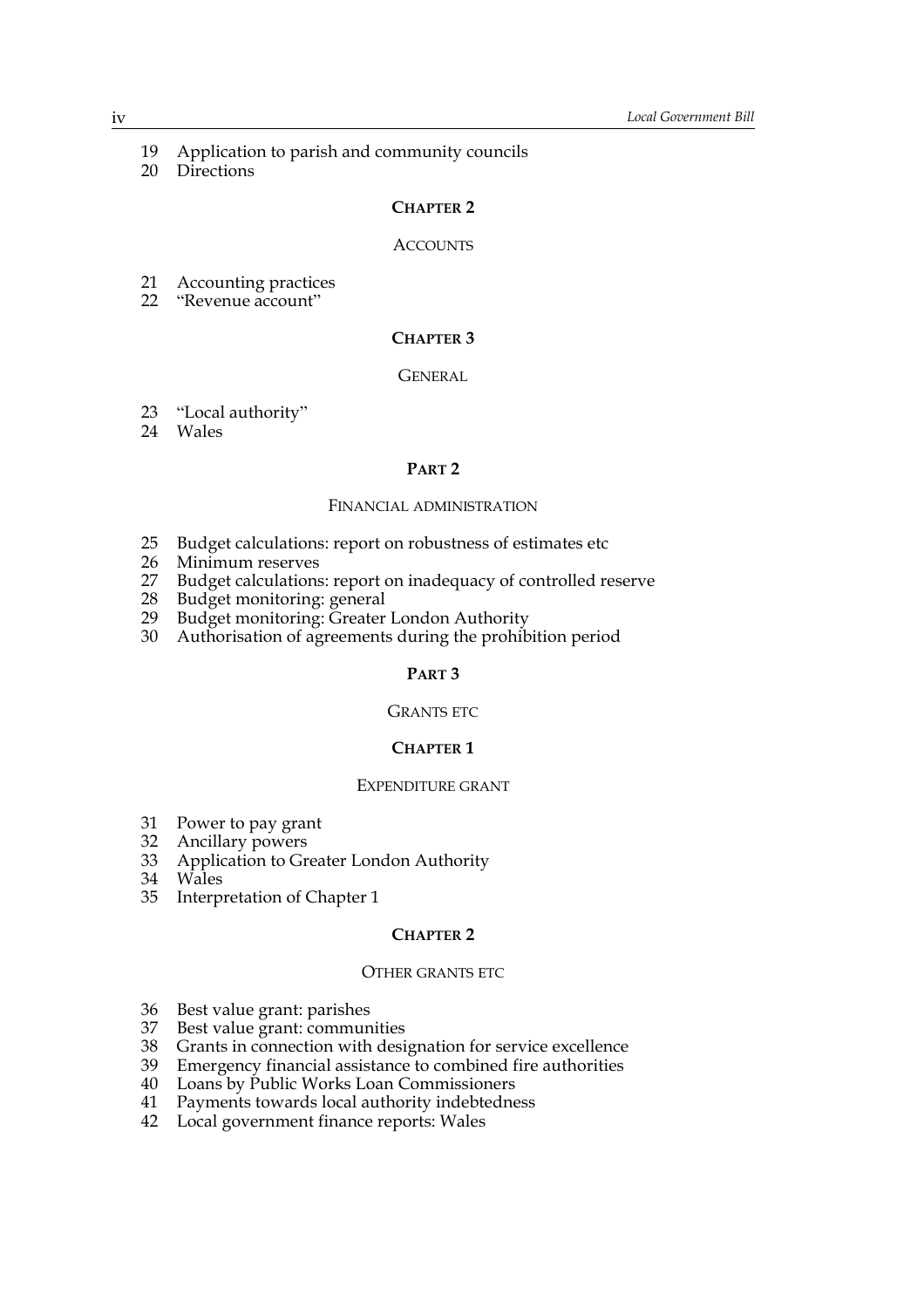## **PART 4**

## BUSINESS IMPROVEMENT DISTRICTS

#### *BID arrangements*

- 43 Arrangements with respect to business improvement districts
- 44 Joint arrangements
- 45 Additional contributions and action
- 46 Duty to comply with arrangements

#### *BID levy*

47 BID levy

48 Liability for BID levy

#### *Administration etc*

- 49 BID Revenue Account
- 50 Administration of BID levy etc

## *Procedure*

- 51 BID proposals
- 52 Approval in ballot
- 53 Power of veto
- 54 Appeal against veto
- 55 Commencement of BID arrangements

#### *Miscellaneous*

- 56 Duration of BID arrangements etc
- 57 Regulations about ballots
- 58 Power to make further provision
- 59 Crown application
- 60 Wales
- 61 Interpretation of Part 4

## **PART 5**

#### NON-DOMESTIC RATES

- 62 Submission of proposed rating lists
- 63 Small business relief
- 64 Calculation of non-domestic rating multiplier
- 65 Rural settlement lists etc
- 66 Transitional relief
- 67 Rating of meters
- 68 Exemptions for agricultural buildings
- 69 Exemption for places of religious worship<br>70 Removal of power to prescribe rateable va
- Removal of power to prescribe rateable values
- 71 Adjustments for hardship relief
- 72 Provision of information
- 73 Interpretation of Part 5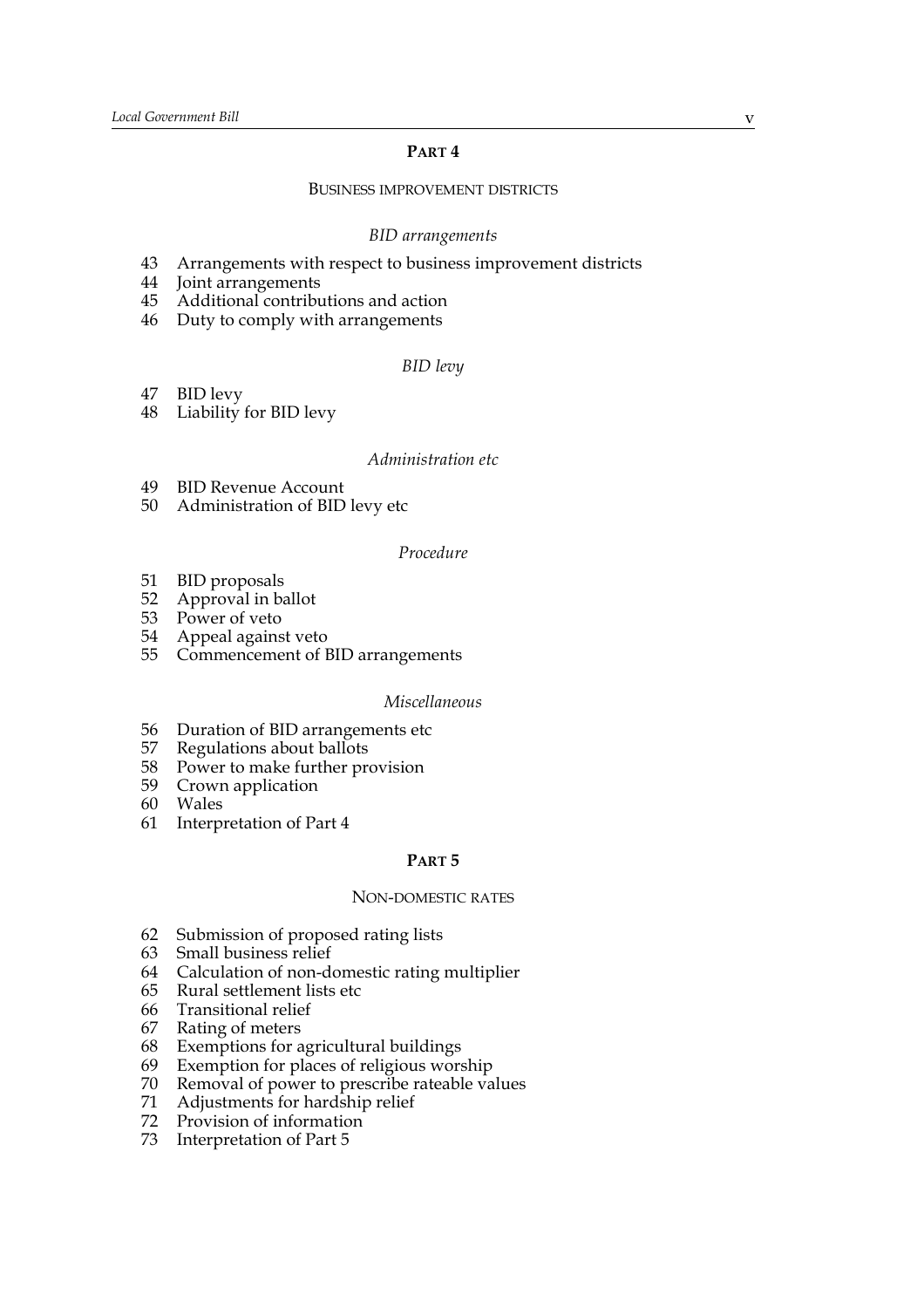## **PART 6**

## COUNCIL TAX

#### *Liability and amount of tax*

- 74 Exception of students from joint and several liability
- 75 Second and empty homes: England<br>76 Billing authority's power to reduce
- Billing authority's power to reduce amount of tax payable

#### *Valuation lists and bands*

- 77 Statutory revaluation cycle
- 78 Power to change number of valuation bands
- 79 Transitional arrangements

#### *Enforcement*

- 80 Amendments relating to distress
- 81 Charging orders: aggregation
- 82 Quashing of liability orders

#### *Other*

- 83 Major precepting authorities: combined fire authorities
- 84 Amendment of section 67 of the Local Government Finance Act 1992
- 85 Vacant dwellings: use of information obtained for council tax purposes
- 86 Repeal of section 31 of the Local Government Act 1999

#### **PART 7**

## HOUSING FINANCE ETC

- 87 Housing strategies and statements
- 88 Housing Revenue Account business plans
- 89 Housing Revenue Account subsidy: payment and calculation
- 90 Housing Revenue Account subsidy: negative amounts
- 91 Housing Revenue Accounts etc: adaptation of enactments
- 92 Local housing authority houses: rents

#### **PART 8**

#### MISCELLANEOUS AND GENERAL

#### **CHAPTER 1**

## **MISCELLANEOUS**

#### *Charging and trading*

- 93 Power to charge for discretionary services
- 94 Power to disapply section 93(1)
- 95 Power to trade in function-related activities through a company
- 96 Regulation of trading powers
- 97 Power to modify enactments in connection with charging or trading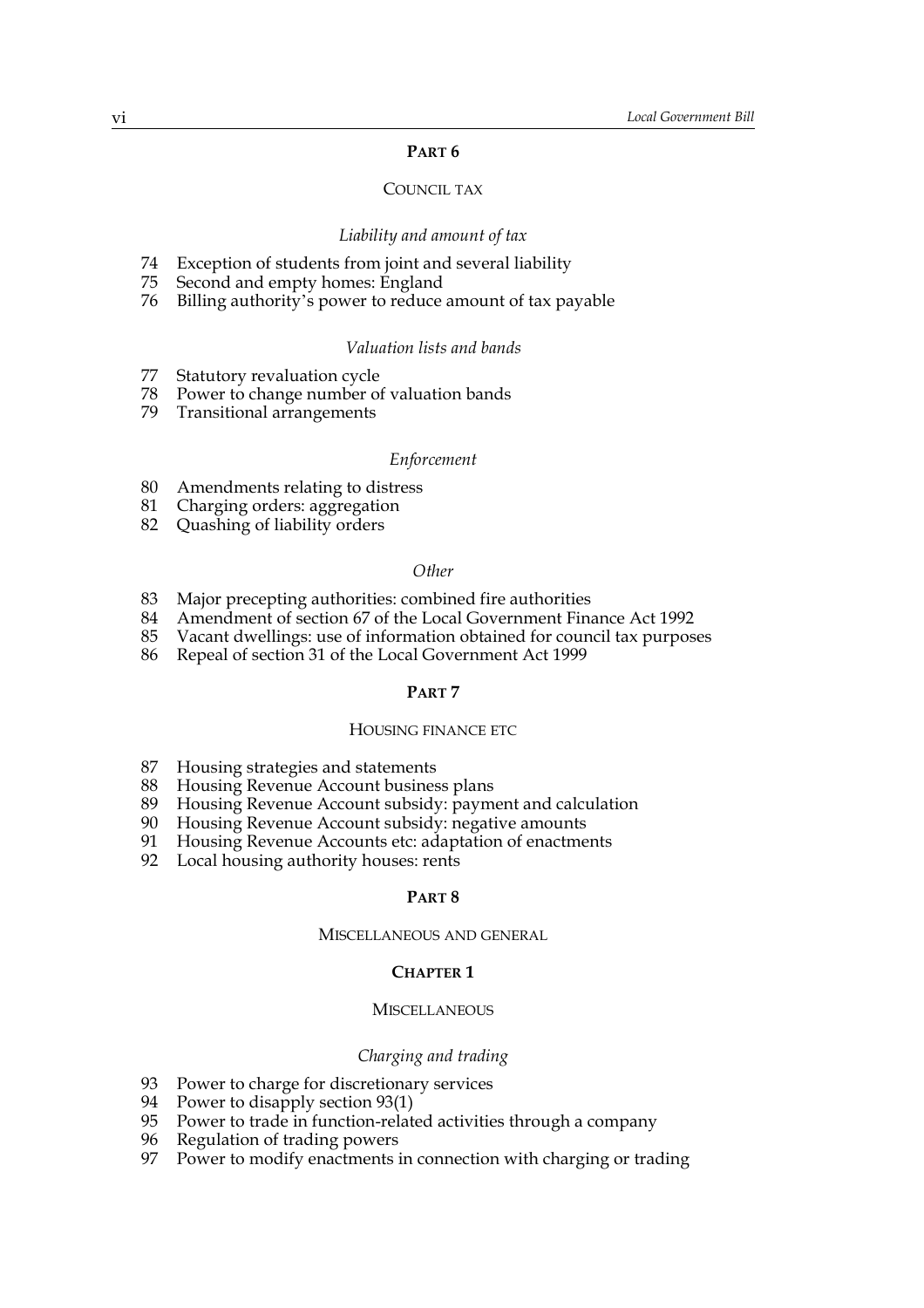98 Procedure for orders under section [97](#page-57-0)

#### *Performance categories*

- 99 Categorisation of English local authorities by reference to performance
- 100 Exercise of powers by reference to authorities' performance categories

#### *Contracting-out*

- 101 Staff transfer matters: general
- 102 Staff transfer matters: pensions

#### *2004 local government elections*

- 103 Power to change date of elections in England
- 104 Power to change date of elections in Wales

## *Valuation Tribunal Service*

- 105 The Valuation Tribunal Service
- 106 Transfer to Service of property, rights and liabilities

#### *Audit Commission*

- 107 Auditors' public interest reports: time allowed for consideration
- 108 Auditors' public interest reports: publicity
- 109 Financial year
- 110 Delegation

#### *Other*

- 111 Standards Board for England: delegation
- 112 Paid time off for councillors not to be political donation
- 113 Overview and scrutiny committees: voting rights of co-opted members
- 114 Local polls
- 115 Appropriate sum under section 137(4) of the Local Government Act 1972
- 116 Use of fixed penalties paid for litter and dog-fouling offences

#### **CHAPTER 2**

#### **GENERAL**

- 117 Orders and regulations
- 118 General interpretation
- 119 Application to Isles of Scilly
- 120 Financial provisions
- 121 Minor and consequential amendments and repeals
- 122 Commencement
- 123 Short title and extent

Schedule 1 — Capital finance: parish and community councils and charter trustees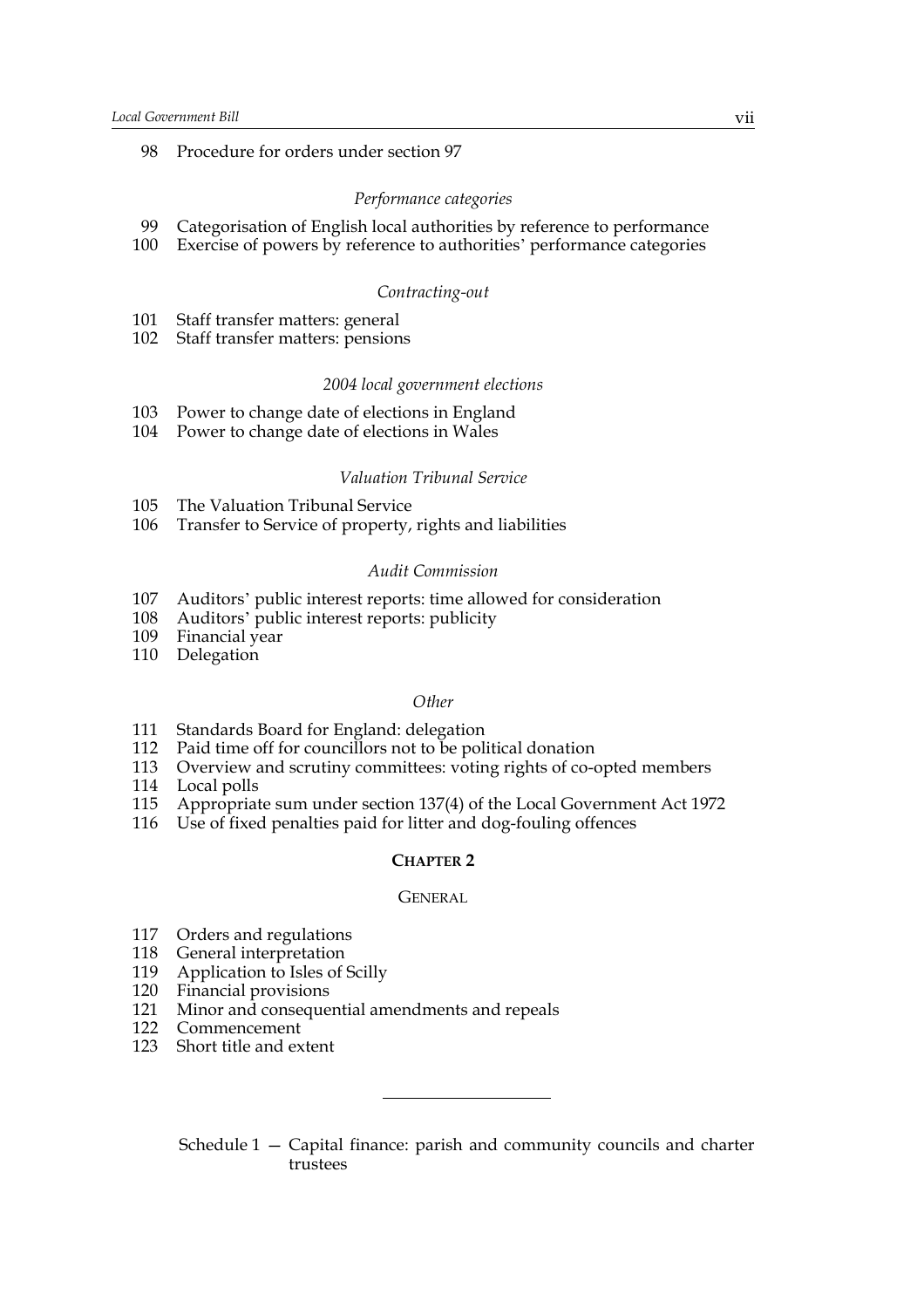| Schedule 2 – Welsh local government finance reports               |                      |  |  |  |  |
|-------------------------------------------------------------------|----------------------|--|--|--|--|
| Schedule 3 – Amendment of powers exercisable in relation to local |                      |  |  |  |  |
|                                                                   | authorities          |  |  |  |  |
| Schedule 4 — The Valuation Tribunal Service                       |                      |  |  |  |  |
| Schedule 5 – Transfer schemes: further provision                  |                      |  |  |  |  |
| Schedule $6-$ Minor and consequential amendments                  |                      |  |  |  |  |
| Schedule $7 -$ Repeals and revocations                            |                      |  |  |  |  |
| Part $1 -$ Repeals                                                |                      |  |  |  |  |
|                                                                   | Part 2 – Revocations |  |  |  |  |
|                                                                   |                      |  |  |  |  |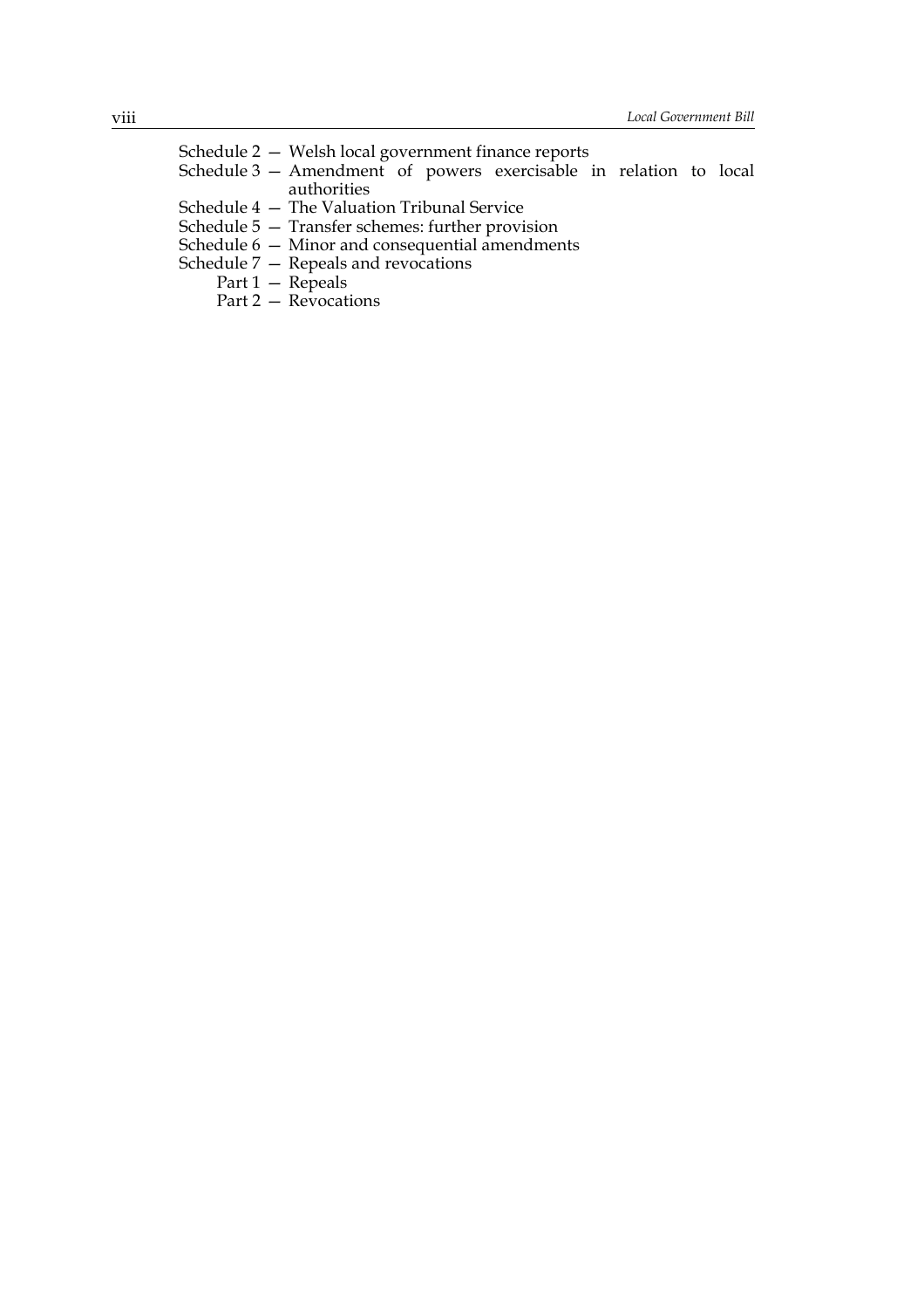# A **BILL** TO

To make provision about finance, and other provision, in connection with local and certain other authorities; to provide for changing the dates of local elections in 2004; to amend the Audit Commission Act 1998; and for connected purposes.

E IT ENACTED by the Queen's most Excellent Majesty, by and with the advice and consent of the Lords Spiritual and Temporal, and Commons, in this present **B** E IT ENACTED by the Queen's most Excellent Majesty, by and with consent of the Lords Spiritual and Temporal, and Commons, Parliament assembled, and by the authority of the same, as follows:  $-$ 

## **PART 1**

## CAPITAL FINANCE ETC AND ACCOUNTS

## **CHAPTER 1**

## CAPITAL FINANCE ETC

## *Borrowing*

## **1 Power to borrow**

A local authority may borrow money—

- (a) for any purpose relevant to its functions under any enactment, or
- (b) for the purposes of the prudent management of its financial affairs.

## **2 Control of borrowing**

- (1) A local authority may not borrow money if doing so would result in a breach  $of$ 
	- (a) the limit for the time being determined by it under section 3, or
	- (b) any limit for the time being applicable to it under section 4.
- (2) The Secretary of State may, in relation to specific borrowing by a particular local authority, by direction disapply subsection (1)(b), so far as relating to any limit for the time being applicable under section 4(1). *15*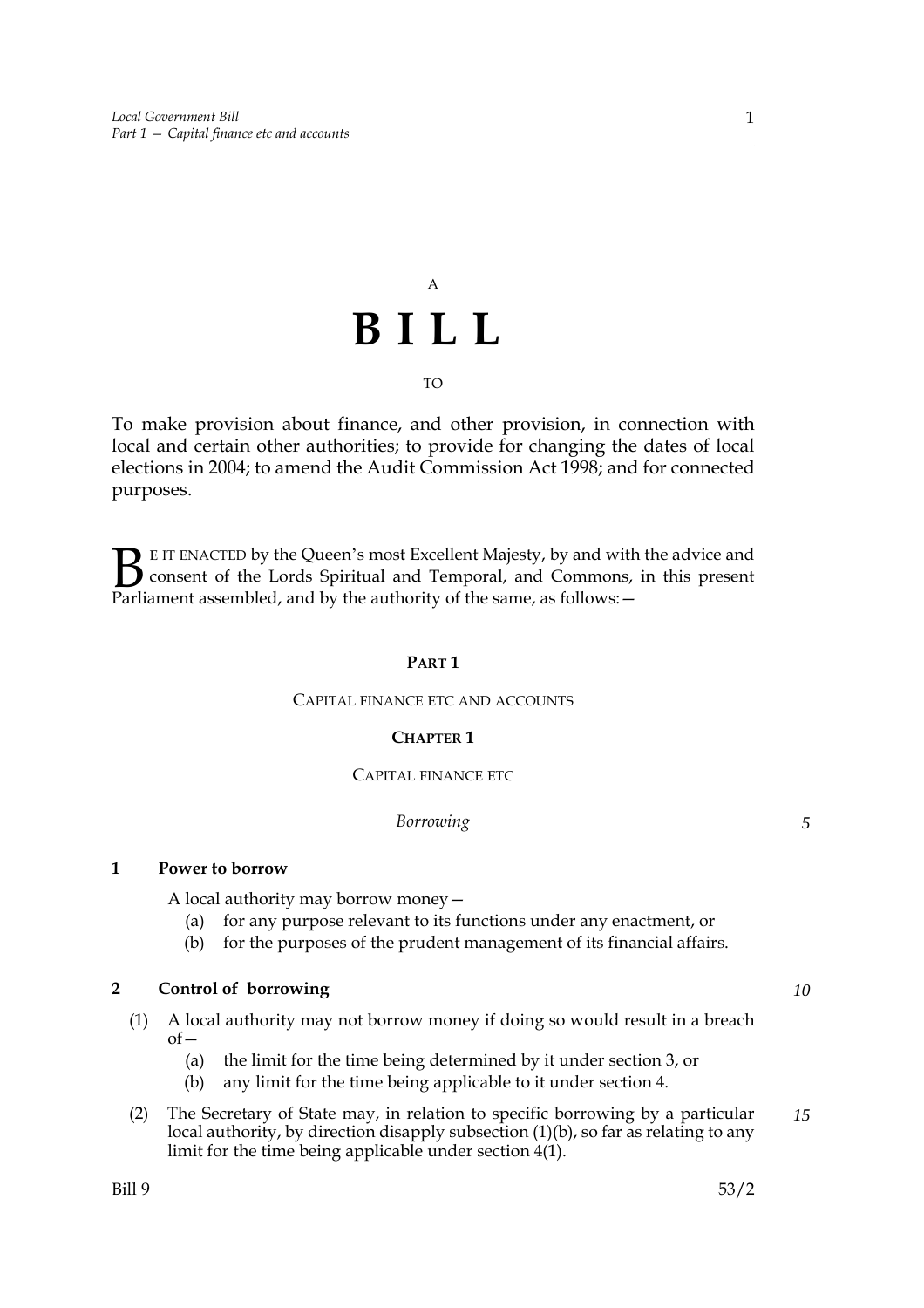- (3) A local authority may not, without the consent of the Treasury, borrow otherwise than in sterling.
- (4) This section applies to borrowing under any power for the time being available to a local authority under any enactment, whenever passed.

## **3 Duty to determine affordable borrowing limit**

- (1) A local authority shall determine and keep under review how much money it can afford to borrow.
- (2) The Secretary of State may by regulations make provision about the performance of the duty under subsection (1).

## (3) Regulations under subsection (2) may, in particular—

- (a) make provision about—
	- (i) when a local authority is to make a determination under subsection (1),
	- (ii) how a local authority is to make such a determination, and
	- (iii) the period for which such a determination is to be made;
- (b) make provision about the monitoring of an amount determined under subsection (1);
- (c) make provision about factors to which regard may be had in making a determination under subsection (1) or in monitoring an amount determined under that subsection.
- (4) Regulations under subsection (2) may include provision requiring a local authority to have regard to one or more specified codes of practice, whether issued by the Secretary of State or another.

## **4 Imposition of borrowing limits**

- (1) The Secretary of State may for national economic reasons by regulations set limits in relation to the borrowing of money by local authorities. *25*
- (2) The Secretary of State may by direction set limits in relation to the borrowing of money by a particular local authority for the purpose of ensuring that the authority does not borrow more than it can afford.
- (3) Different limits may be set under subsection (1) or (2) in relation to different kinds of borrowing. *30*
- (4) A local authority subject to a limit set under subsection (1) may transfer any headroom it has in relation to the limit to another local authority subject to a corresponding limit.
- (5) The Secretary of State may by regulations make provision about the exercise of the right under subsection (4) and may, in particular, make provision about— *35*
	- (a) the circumstances in which a local authority is to be regarded as having headroom for the purposes of that subsection, and
	- (b) the amount of headroom which it has for those purposes.
- (6) Where an amount is transferred under subsection (4), this Chapter shall have effect— *40*
	- (a) in relation to the transferor, as if the limit in relation to which the headroom exists were reduced by that amount, and

*10*

*15*

*5*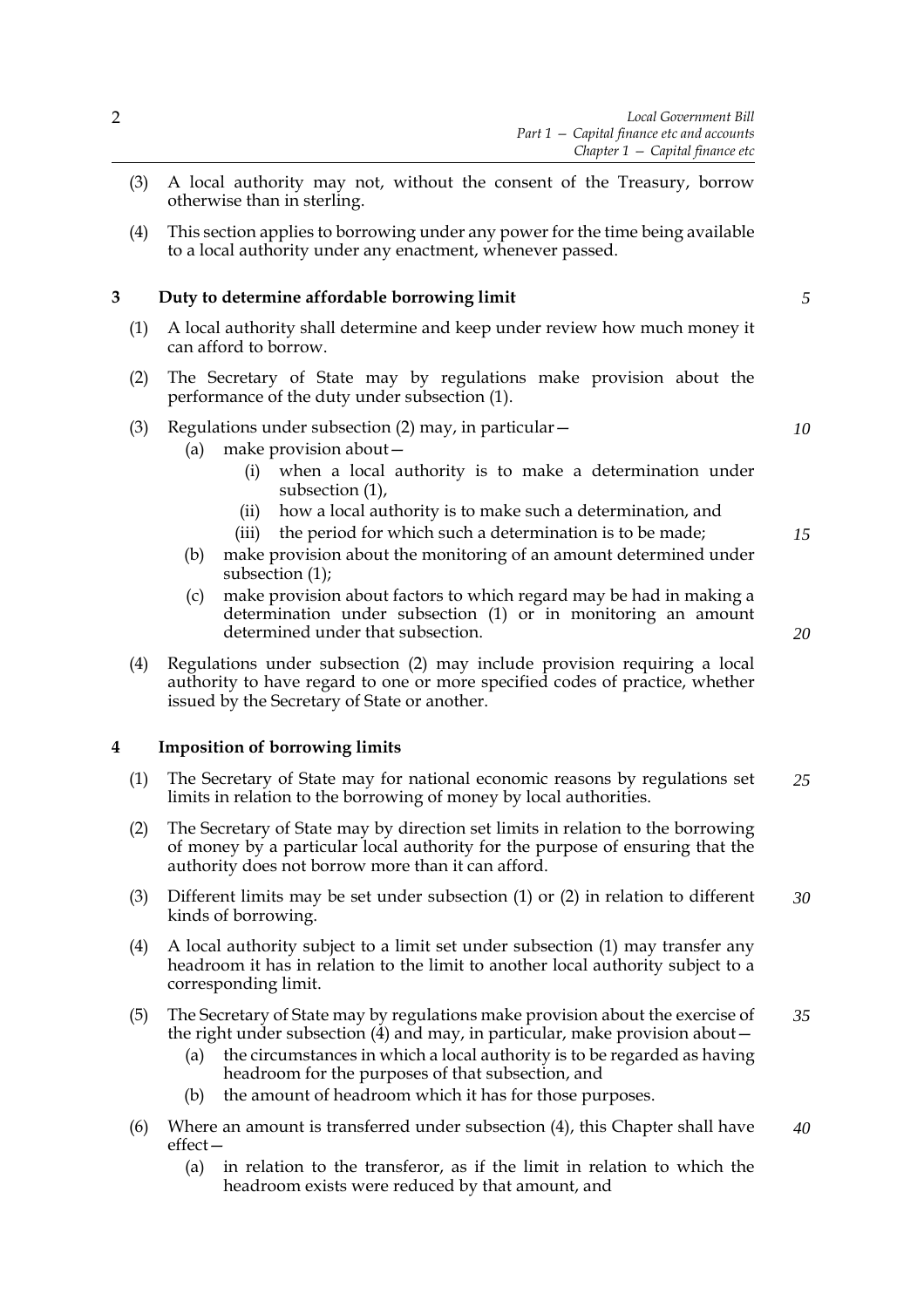(b) in relation to the transferee, as if the corresponding limit to which it is subject were increased by that amount.

## **5 Temporary borrowing**

- (1) Subject to subsection (2), any limit for the time being determined by a local authority under section 3, or applicable to it under section 4, shall be treated for the purposes of this Chapter as increased by the amount of any payment which—
	- (a) is due to the authority in the period to which the limit relates, but
	- (b) has not yet been received by it.
- (2) In the case of a limit determined under section 3, or set under section 4(2), subsection (1) shall not apply to any payment whose delayed receipt was taken into account in arriving at the limit. *10*

## **6 Protection of lenders**

A person lending money to a local authority shall not be bound to enquire whether the authority has power to borrow the money and shall not be prejudiced by the absence of any such power. *15*

## *Credit arrangements*

## **7 "Credit arrangements"**

- (1) For the purposes of this Chapter, a local authority shall be taken to have entered into a credit arrangement where—
	- (a) it enters into a transaction which gives rise to a liability on its part, and
	- (b) the liability is a qualifying liability.
- (2) A transaction entered into by a local authority is to be taken for the purposes of subsection (1) as giving rise to a liability on the part of the authority if  $-$ 
	- (a) it falls in accordance with proper practices to be treated for the purposes of the authority's accounts as giving rise to such a liability, or *25*
	- (b) it falls in accordance with regulations made by the Secretary of State to be treated as falling within paragraph (a).
- (3) The reference in subsection  $(1)(b)$  to a qualifying liability is to any liability other than—
	- (a) a liability to repay money,
	- (b) a liability in respect of which the date for performance is less than 12 months after the date on which the transaction giving rise to the liability is entered into, and
	- (c) a liability of a description specified for the purposes of this provision by regulations made by the Secretary of State. *35*

## **8 Control of credit arrangements**

- (1) A local authority may not enter into, or vary, a credit arrangement if doing so would result in a breach of—
	- (a) the limit for the time being determined by it under section 3, or
	- (b) any limit for the time being applicable to it under section 4.

*20*

*5*

*30*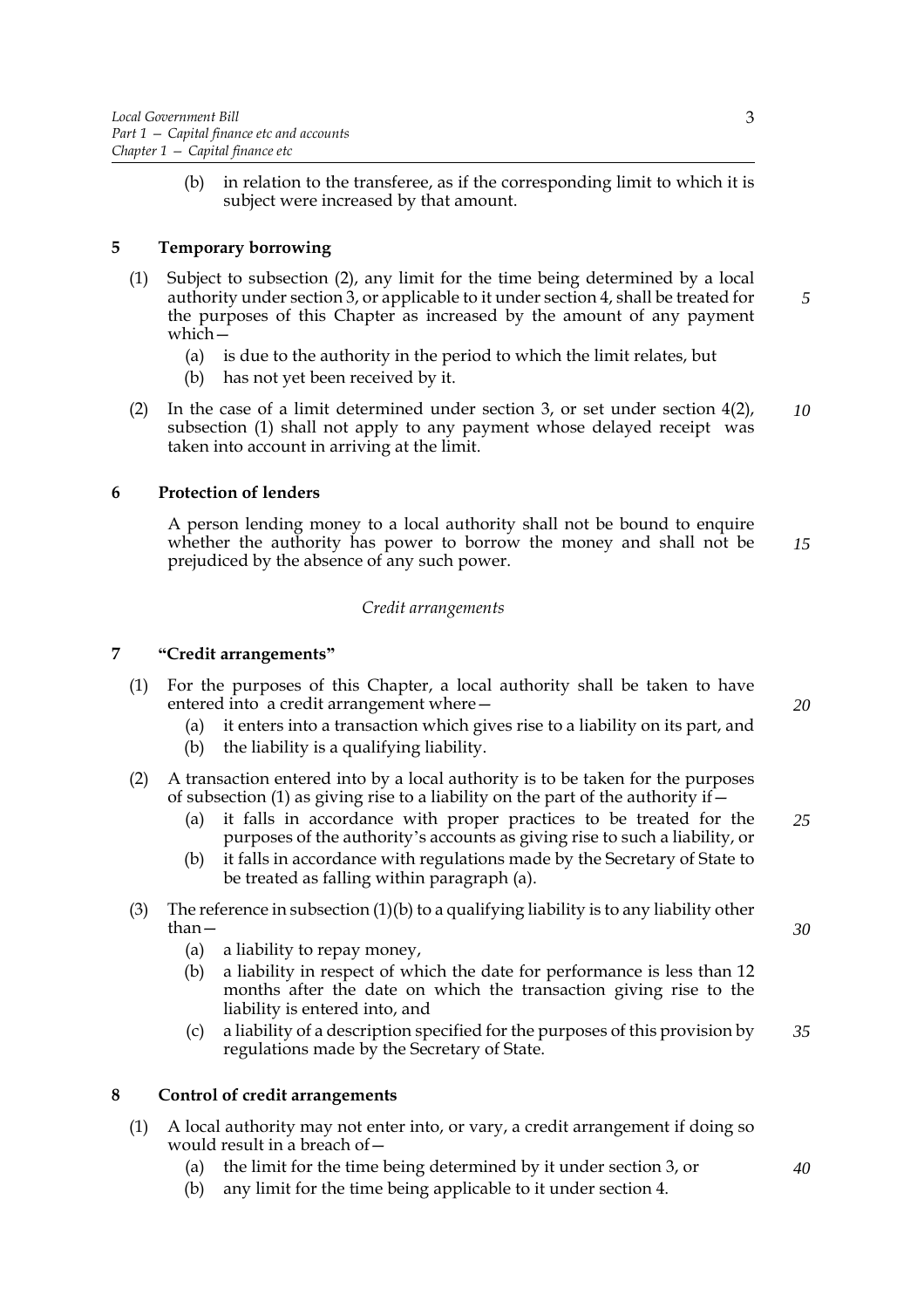- (2) In applying those limits for the purposes of subsection  $(1)$  -
	- (a) entry into a credit arrangement shall be treated as the borrowing of an amount of money equal to the cost of the arrangement, and
	- (b) variation of a credit arrangement shall be treated as the borrowing of an amount of money equal to the cost of the variation.
- (3) The Secretary of State may by regulations make provision about the calculation for the purposes of subsection (2) of the cost of a credit arrangement or a variation and may, in particular, make provision about the treatment of options.
- (4) The Secretary of State may by regulations impose additional restrictions on the power of a local authority to enter into or vary credit arrangements. *10*

## *Capital receipts*

## **9 "Capital receipt"**

- (1) Subject to subsection (3), references in this Chapter to a capital receipt, in relation to a local authority, are to a sum received by the authority in respect of the disposal by it of an interest in a capital asset. *15*
- (2) An asset is a capital asset for the purposes of subsection (1) if, at the time of the disposal, expenditure on the acquisition of the asset would be capital expenditure.
- (3) The Secretary of State may by regulations—
	- (a) make provision for the whole of a sum received by a local authority in respect of the disposal by it of an interest in a capital asset, or such part of such a sum as may be determined under the regulations, to be treated as not being a capital receipt for the purposes of this Chapter;
	- (b) make provision for the whole of a sum received by a local authority otherwise than in respect of the disposal by it of an interest in a capital asset, or such part of such a sum as may be determined under the regulations, to be treated as being a capital receipt for the purposes of this Chapter. *25*
- (4) Where a sum becomes payable to a local authority before it is actually received by the authority, it shall be treated for the purposes of this section as received by the authority when it becomes payable to it. *30*

## **10 Non-money receipts**

- (1) The Secretary of State may by regulations apply section 9 to cases where—
	- (a) a local authority makes a disposal of the kind mentioned in subsection (1) of that section and the consideration for the disposal does not consist wholly of money payable to the authority, or *35*
	- (b) a local authority receives otherwise than in the form of money anything which, if received in that form, would be a capital receipt under that section.
- (2) Regulations under subsection (1) may, in particular—
	- (a) make provision for a local authority to be treated as receiving a sum of such an amount as may be determined under the regulations;

*20*

*40*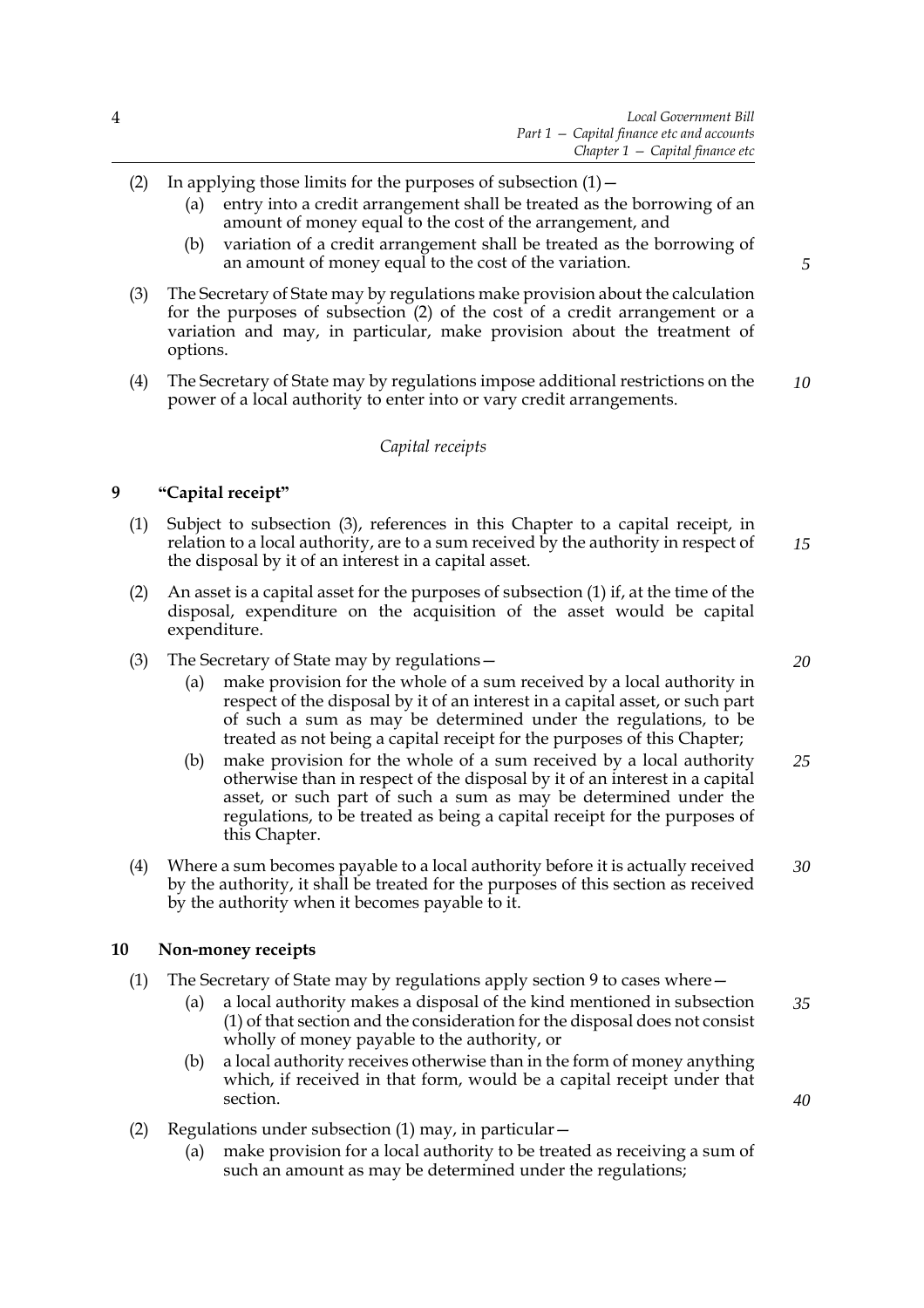(b) make provision about when the deemed receipt is to be treated as taking place.

## **11 Use of capital receipts**

- (1) The Secretary of State may by regulations make provision about the use of capital receipts by a local authority.
- (2) Regulations under subsection (1) may, in particular—
	- (a) make provision requiring an amount equal to the whole or any part of a capital receipt to be used only to meet—
		- (i) capital expenditure, or
		- (ii) debts or other liabilities;
	- (b) make provision requiring an amount equal to the whole or any part of a capital receipt to be paid to the Secretary of State.
- (3) The power under subsection (1), so far as relating to provision of the kind mentioned in subsection (2)(b), shall only apply to receipts which a local authority derives from the disposal of housing land.
- (4) The reference in subsection (3) to housing land is to any land, house or other building in relation to which the local authority is, or has been, subject to the duty under section 74 of the Local Government and Housing Act 1989 (c. 42) (duty to keep Housing Revenue Account).
- (5) Regulations under subsection (1) may include provision authorising the Secretary of State to set-off any amount which an authority is liable to pay to him under this section against any amount which he is liable to pay to it. *20*

## *Investment*

## **12 Power to invest**

A local authority may invest—

- (a) for any purpose relevant to its functions under any enactment, or
- (b) for the purposes of the prudent management of its financial affairs.

#### *Miscellaneous*

## **13 Security for money borrowed etc**

- (1) Except as provided by subsection (3), a local authority may not mortgage or charge any of its property as security for money which it has borrowed or which it otherwise owes. *30*
- (2) Security given in breach of subsection (1) shall be unenforceable.
- (3) All money borrowed by a local authority (whether before or after the coming into force of this section), together with any interest on the money borrowed, shall be charged indifferently on all the revenues of the authority.
- (4) All securities created by a local authority shall rank equally without any priority.

*10*

*5*

*15*

*25*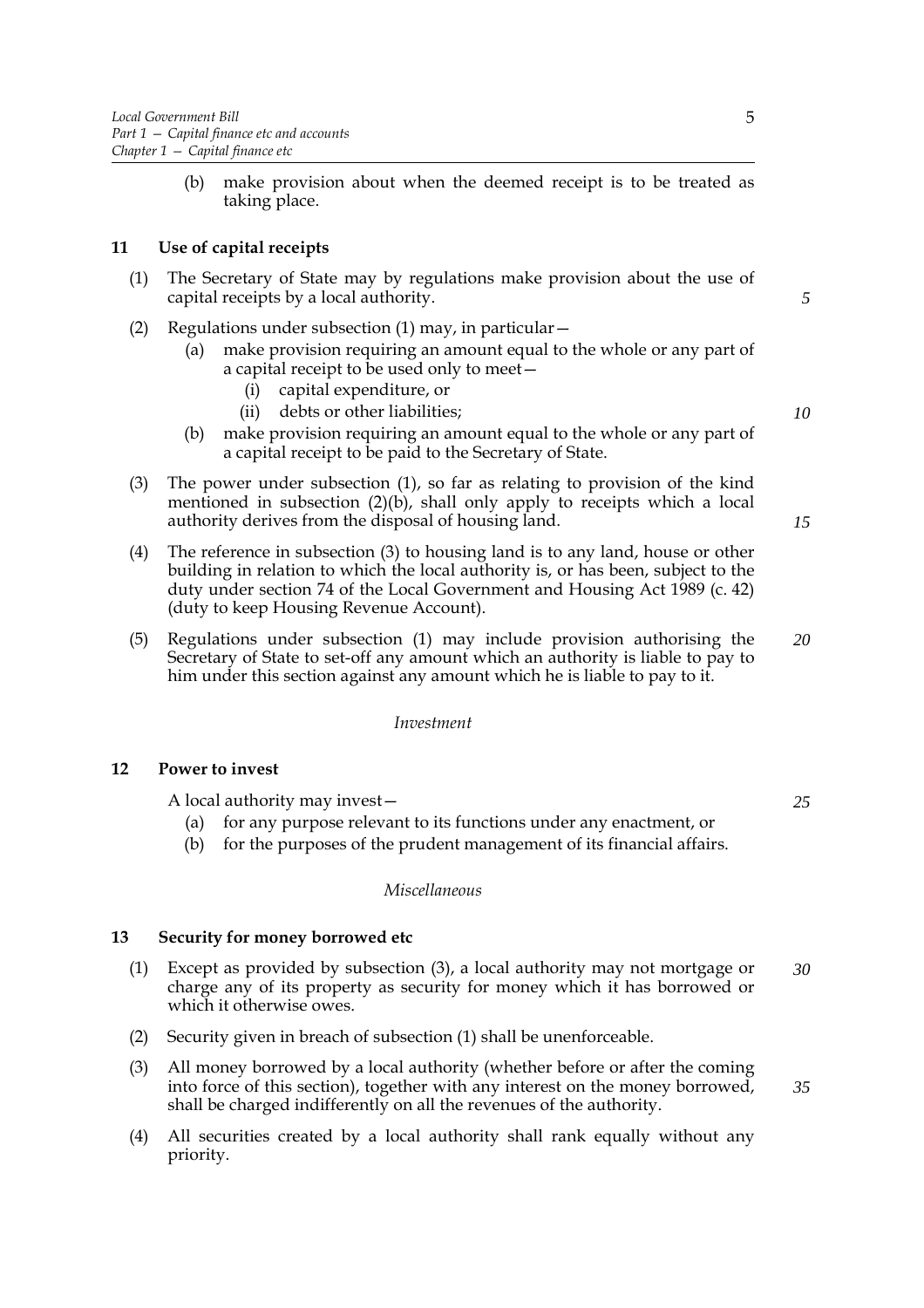- (5) The High Court may appoint a receiver on application by a person entitled to principal or interest due in respect of any borrowing by a local authority if the amount due remains unpaid for a period of two months after demand in writing.
- (6) The High Court may appoint a receiver under subsection (5) on such terms, and confer on him such powers, as it thinks fit.
- (7) The High Court may confer on a receiver appointed under subsection (5) any powers which the local authority has in relation to—
	- (a) collecting, receiving or recovering the revenues of the local authority,
	- (b) issuing levies or precepts, or
	- (c) setting, collecting or recovering council tax.
- (8) No application under subsection (5) may be made unless the sum due in respect of the borrowing concerned amounts to not less than £10,000.
- (9) The Secretary of State may by order substitute a different sum for the one for the time being specified in subsection (8).

## **14 Information**

A local authority shall supply the Secretary of State with such information relating to any of the matters dealt with in this Chapter, and at such time, as he may request.

*Supplementary*

## **15 Guidance**

In carrying out its functions under this Chapter, a local authority shall have regard—

- (a) to such guidance as the Secretary of State may issue, and
- (b) to such other guidance as the Secretary of State may by regulations specify for the purposes of this provision. *25*

## **16 "Capital expenditure"**

- (1) Subject to subsection (2), references in this Chapter to capital expenditure, in relation to a local authority, are to expenditure of the authority which falls to be capitalised in accordance with proper practices.
- (2) The Secretary of State may—
	- (a) by regulations provide that expenditure of local authorities shall be treated for the purposes of this Chapter as being, or as not being, capital expenditure;
	- (b) by direction provide that expenditure of a particular local authority shall be treated for the purposes of this Chapter as being, or as not being, capital expenditure. *35*

## **17 External funds**

(1) For the purposes of this Chapter—

*20*

*5*

*10*

*15*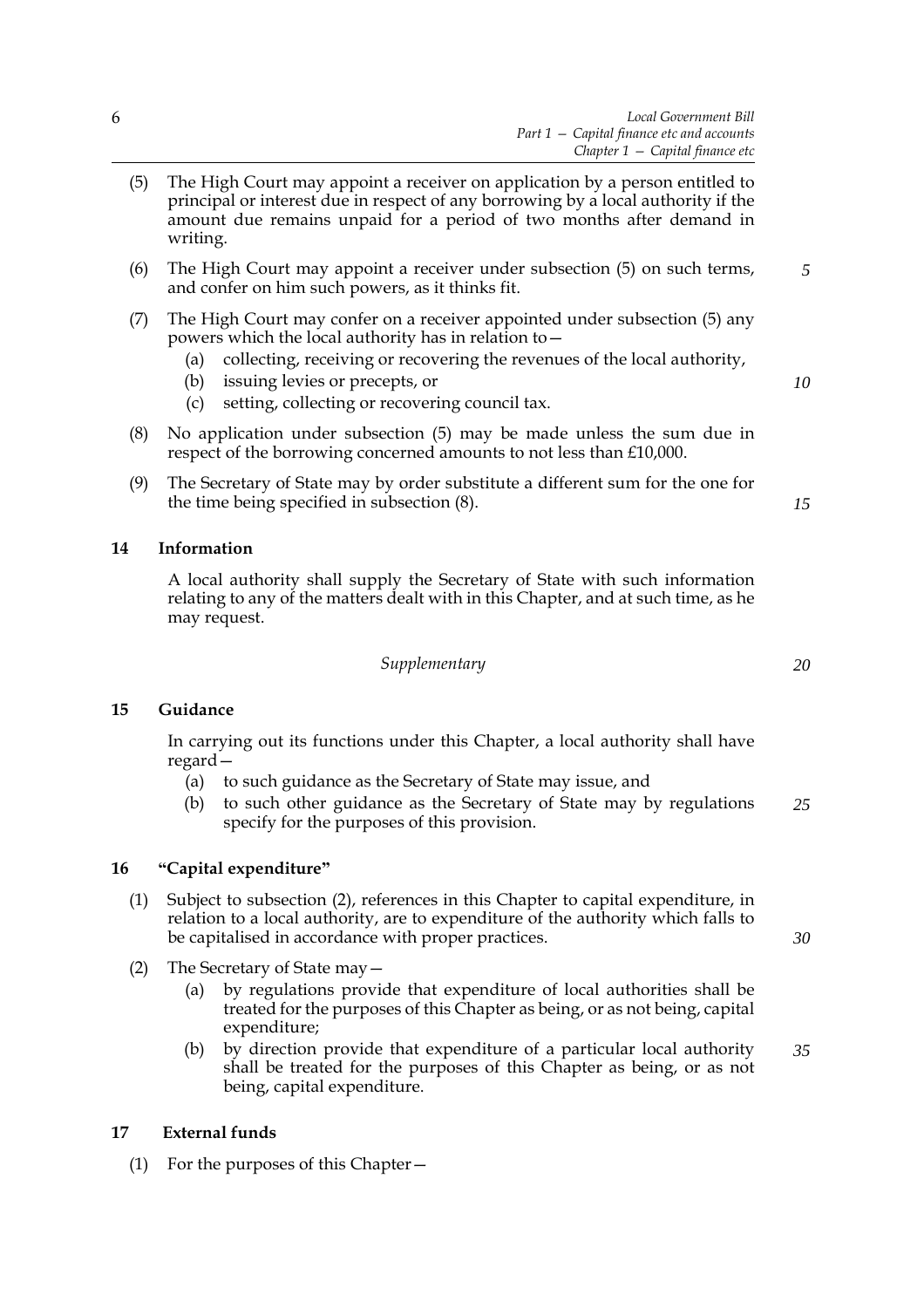- (a) borrowing of money by a local authority for the purposes of an external fund shall be treated as not being borrowing by the authority;
- (b) the temporary use by a local authority of money forming part of an external fund, if not for a purpose of the fund, shall be treated as borrowing by the authority;
- (c) entry into a credit arrangement by a local authority for the purposes of an external fund shall be treated as not being entry into a credit arrangement by the authority;
- (d) a disposal by a local authority of  $-$ 
	- (i) an interest in an asset which, at the time of the disposal, is an asset of an external fund, or *10*
	- (ii) an investment held for the purposes of such a fund,

shall be treated as not being a disposal by the authority;

- (e) the making of an investment by a local authority for the purposes of an external fund shall be treated as not being the making of an investment by the authority; *15*
- (f) expenditure incurred by a local authority in respect of payments out of an external fund shall be treated as not being expenditure of the authority.
- (2) In this section, references to an external fund, in relation to a local authority, are to— *20*
	- (a) a superannuation fund which the authority is required to keep by virtue of the Superannuation Act 1972 (c. 11), or
	- (b) a trust fund of which the authority is a trustee.

## **18 Local authority companies etc**

- (1) The Secretary of State may for the purposes of this Chapter by regulations make provision for things done by or to a body mentioned in subsection (2) to be treated in such cases and to such extent as the regulations may provide as done by or to a local authority specified in, or determined in accordance with, the regulations.
- (2) Those bodies are—
	- (a) a Passenger Transport Executive,
	- (b) a company which, in accordance with Part 5 of the Local Government and Housing Act 1989 (c. 42) (companies in which local authorities have interests), is under the control, or for the time being subject to the influence, of a local authority or a Passenger Transport Executive, and
	- (c) a trust to which the provisions of section 69 of that Act (companies subject to local authority influence) are applicable because of an order under section 72 of that Act (trusts influenced by local authorities).
- (3) A local authority to which regulations under this section apply and any body or bodies falling within subsection (2)(a) or (b) with which the regulations link the authority are referred to in this section as the members of a local authority group. *40*
- (4) Regulations under this section may include—
	- (a) provision for the application of any of the provisions of this Chapter to members of a local authority group subject to such modifications as the regulations may specify; *45*
	- (b) provision as to the way in which  $-$

*5*

*25*

*30*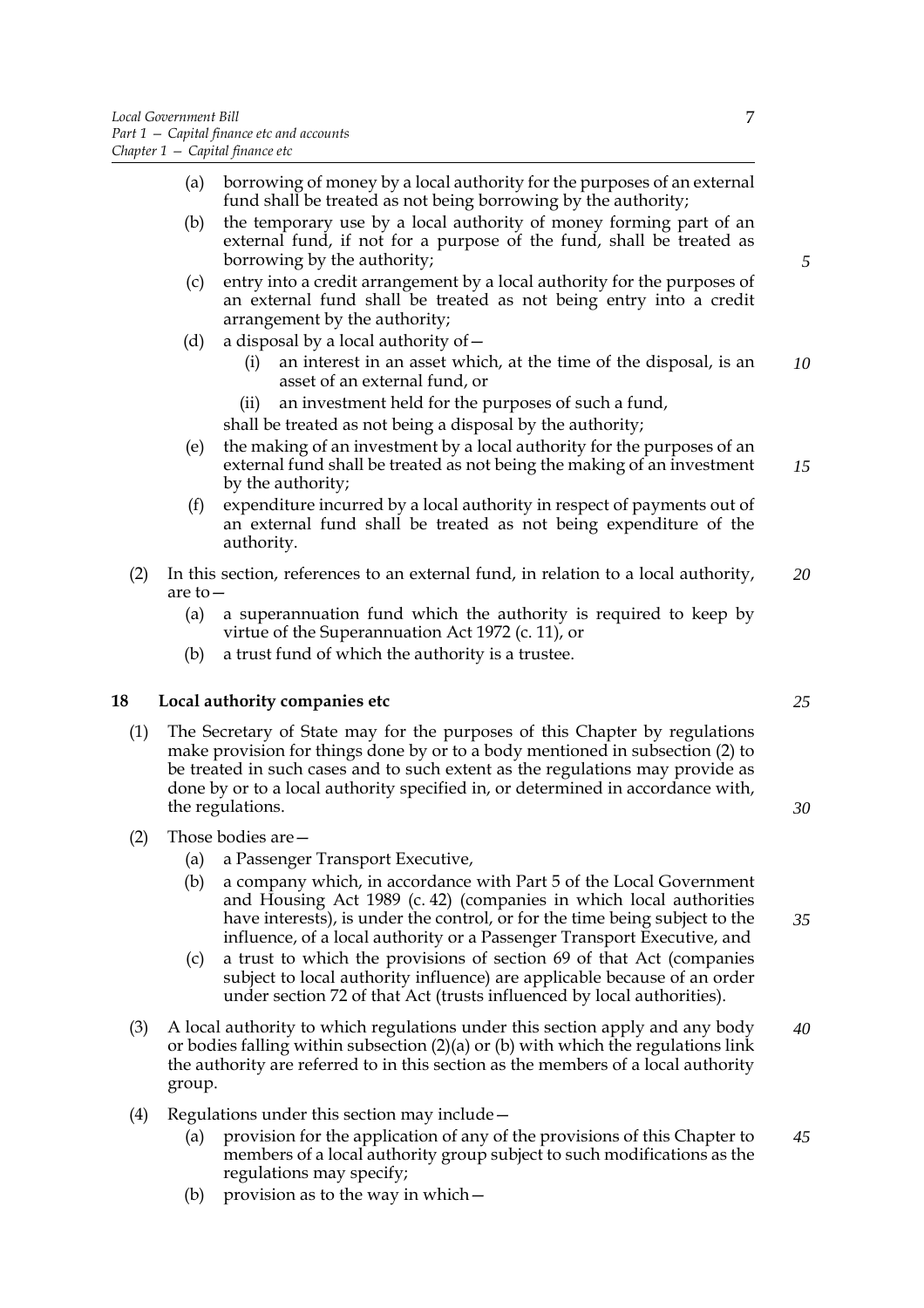- (i) dealings between members of a local authority group, or
- (ii) changes in the capitalisation or capital structure of a company in a local authority group,

are to be brought into account for the purposes of this Chapter.

## **19 Application to parish and community councils**

- (1) In sections 2(3) and (4), 6, 9 to 13, 15, 16, 17(1)(a), (b) and (d) to (f) and (2) and 18, references to a local authority include a parish council, a community council and charter trustees.
- (2) Schedule [1](#page-78-0) (which makes provision about capital finance in relation to parish and community councils and charter trustees) has effect.
- (3) The appropriate person may by regulations—
	- (a) apply any of the other provisions of this Chapter to parish or community councils or charter trustees, or parish or community councils or charter trustees of any description, with or without modifications, and
	- (b) make any corresponding disapplication of any of the provisions of Schedule [1](#page-78-0).

## **20 Directions**

- (1) Directions under this Chapter shall be in writing.
- (2) Directions under this Chapter may be expressed to have effect in specified circumstances or subject to specified conditions. *20*
- (3) Any power to give a direction under this Chapter includes power to give a direction varying or revoking a previous direction given in exercise of the power.

## **CHAPTER 2**

#### **ACCOUNTS**

## **21 Accounting practices**

- (1) The Secretary of State may by regulations make provision about the accounting practices to be followed by a local authority, in particular with respect to the charging of expenditure to a revenue account.
- (2) In any enactment to which this subsection applies, reference to proper practices, in relation to accounts of a local authority, is to those accounting practices—
	- (a) which the authority is required to follow by virtue of any enactment, or
	- (b) which are contained in a code of practice or other document which is identified for the purposes of this provision by regulations made by the Secretary of State.
- (3) In the event of conflict between practices falling within paragraph (a) of subsection (2) and practices falling within paragraph (b) of that subsection, only those falling within paragraph (a) are to be regarded as proper practices.

*5*

*10*

*15*

*25*

*35*

*40*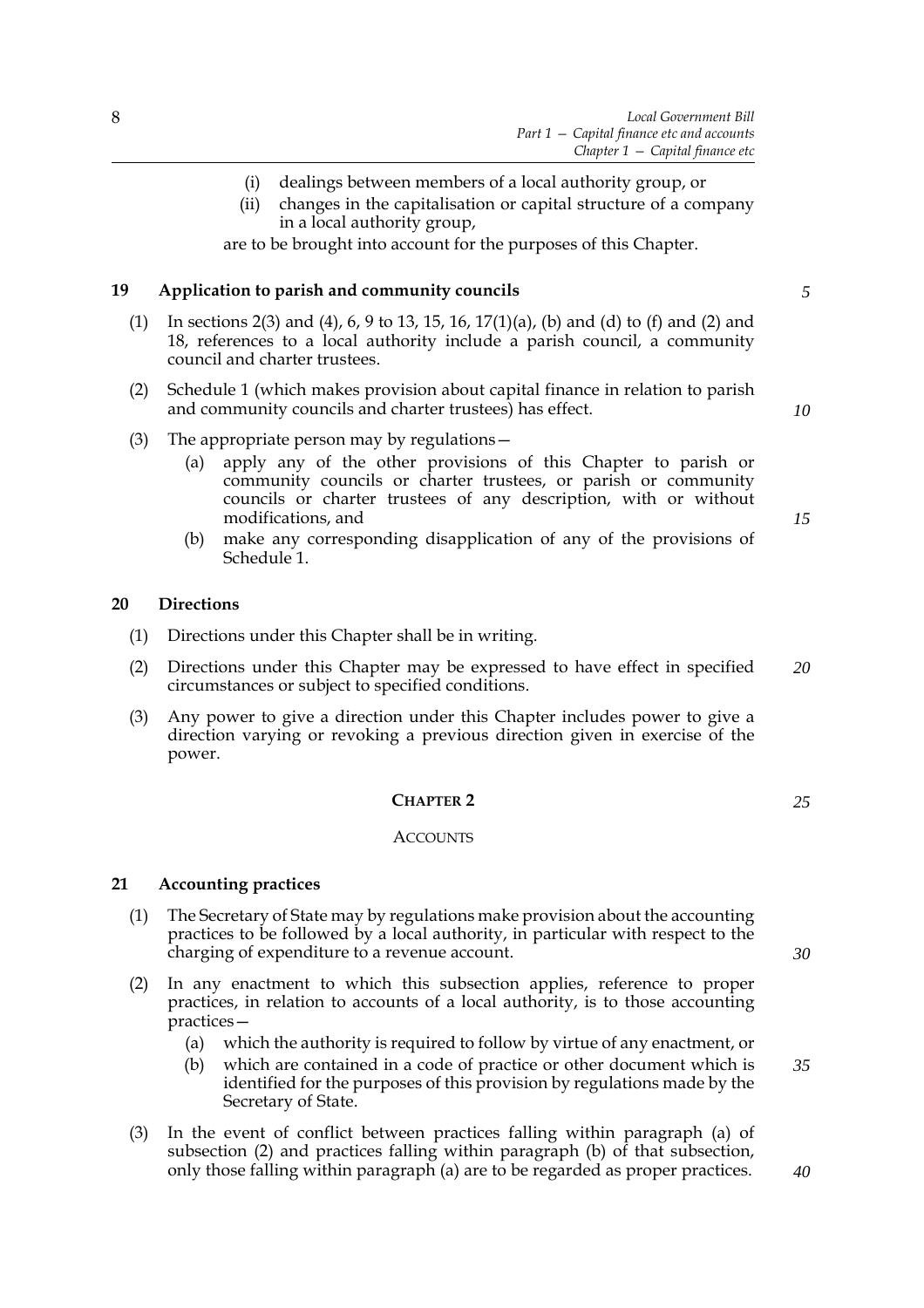- (4) Subsections (2) and (3) apply to any enactment contained in—
	- (a) this Act,
	- (b) any Act passed after or in the same Session as this Act,
	- (c) the Local Government and Housing Act 1989 (c. 42),
	- (d) the Audit Commission Act 1998 (c. 18), and
	- (e) subordinate legislation (within the meaning of the Interpretation Act 1978 (c. 30)) whenever made.
- (5) In this section, "local authority" includes a parish council, a community council and charter trustees.

## **22 "Revenue account"**

- (1) References to a revenue account, in relation to a local authority, are to one of the following accounts for a financial year of the authority—
	- (a) a revenue account which the authority is required to keep by virtue of any enactment;
	- (b) a revenue account which the authority is required to keep in order to comply with proper practices; *15*
	- (c) any other revenue account which the authority decides to keep in accordance with proper practices.
- (2) This section has effect for the purposes of—
	- (a) the Local Government and Housing Act 1989,
	- (b) any enactment passed after or in the same Session as that Act, and
	- (c) any earlier enactment amended by that Act or an enactment falling within paragraph (b).
- (3) In this section, "local authority" includes a parish council, a community council and charter trustees.

## **CHAPTER 3**

## GENERAL

## **23 "Local authority"**

| (1) |     | The following are local authorities for the purposes of this Part—                                                            |    |
|-----|-----|-------------------------------------------------------------------------------------------------------------------------------|----|
|     | (a) | a county council;                                                                                                             | 30 |
|     | (b) | a county borough council;                                                                                                     |    |
|     | (c) | a district council;                                                                                                           |    |
|     | (d) | the Greater London Authority;                                                                                                 |    |
|     | (e) | a functional body, within the meaning of the Greater London Authority<br>Act 1999 (c. 29);                                    | 35 |
|     | (f) | a London borough council;                                                                                                     |    |
|     | (g) | the Common Council of the City of London, in its capacity as a local<br>authority, police authority or port health authority; |    |
|     | (h) | the Council of the Isles of Scilly;                                                                                           |    |
|     | (i) | the Greater London Magistrates' Courts Authority;                                                                             | 40 |
|     | (i) | an authority established under section 10 of the Local Government Act<br>1985 (c. 51) (waste disposal authorities);           |    |

*10*

*5*

*20*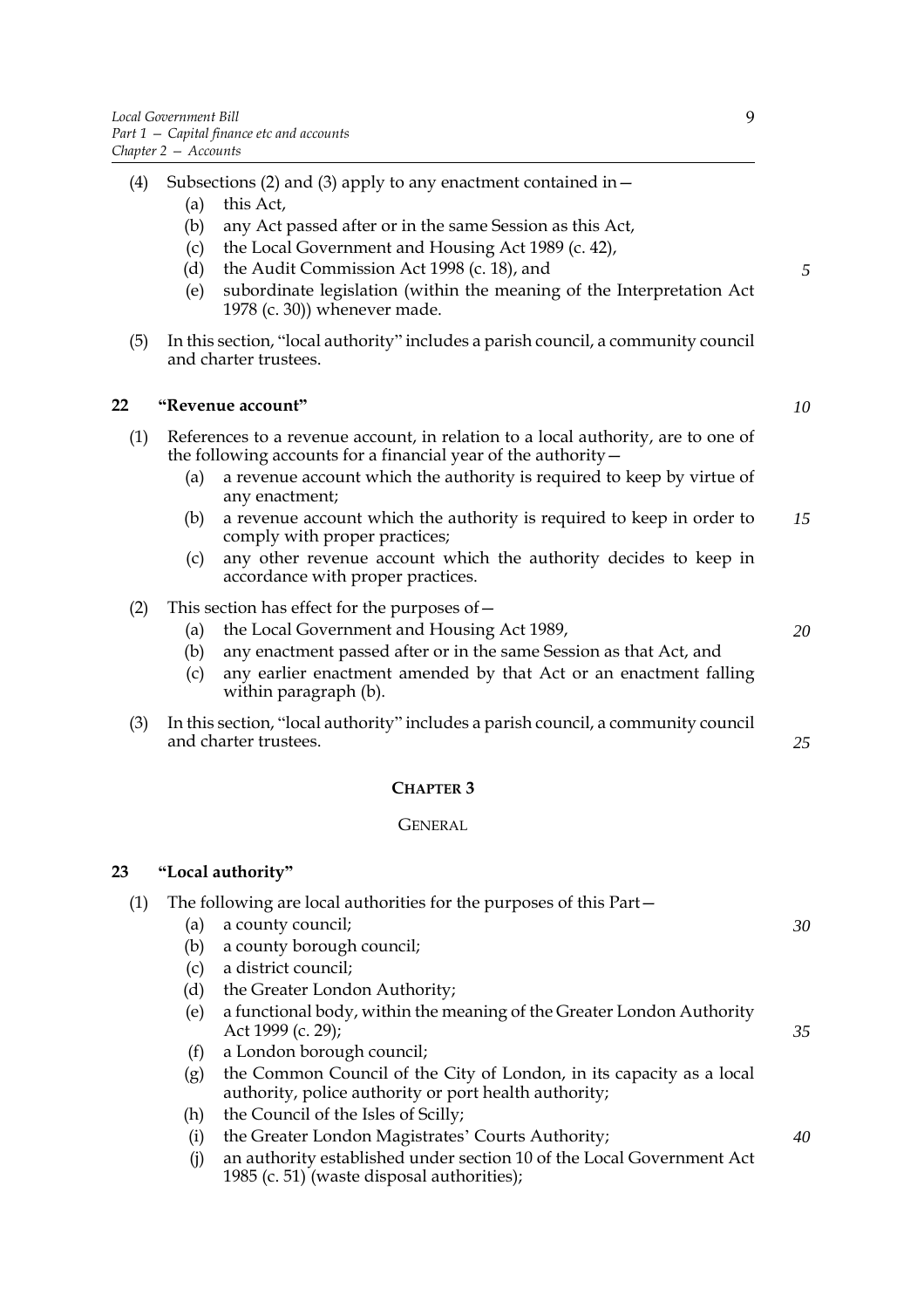- (k) a joint authority established by Part 4 of that Act (fire services, civil defence and transport);
- (l) a joint planning board constituted for an area in Wales outside a National Park by an order under section 2(1B) of the Town and Country Planning Act 1990 (c. 8);
- (m) a fire authority constituted by a combination scheme;
- (n) a police authority established under section 3 of the Police Act 1996  $(c. 16);$
- (o) any other body specified for the purposes of this subsection by regulations under subsection (2).
- (2) The Secretary of State may by regulations specify for the purposes of subsection (1) any body which is (or any class of bodies each of which is)  $-$ 
	- (a) a levying body, within the meaning of section 74 of the Local Government Finance Act 1988 (c. 41),
	- (b) a body to which section 75 of that Act applies (bodies with power to issue special levies), *15*
	- (c) a body to which section 118 of that Act applies (other bodies with levying powers),
	- (d) a local precepting authority as defined in section 69 of the Local Government Finance Act 1992 (c. 14).
- (3) Regulations under subsection (2) may provide for this Part to have effect, in relation to a body specified under that subsection, subject to exceptions or modifications.

#### **24 Wales**

In its application to Wales, this Part, except section 19 and Schedule [1](#page-78-0), has effect as if for any reference to the Secretary of State there were substituted a reference to the National Assembly for Wales. *25*

#### **PART 2**

#### FINANCIAL ADMINISTRATION

## **25 Budget calculations: report on robustness of estimates etc**

- (1) Where an authority to which section 32 or 43 of the Local Government Finance Act 1992 (billing or major precepting authority) or section 85 of the Greater London Authority Act 1999 (c. 29) (Greater London Authority) applies is making calculations in accordance with that section, the chief finance officer of the authority must report to it on the following matters—
	- (a) the robustness of the estimates made for the purposes of the calculations, and
	- (b) the adequacy of the proposed financial reserves.
- (2) An authority to which a report under this section is made shall have regard to the report when making decisions about the calculations in connection with which it is made.
- (3) In this section, "chief finance officer", in relation to an authority, means the officer having responsibility for the administration of the authority's financial affairs for the purposes of—

*10*

*5*

*20*

*30*

*35*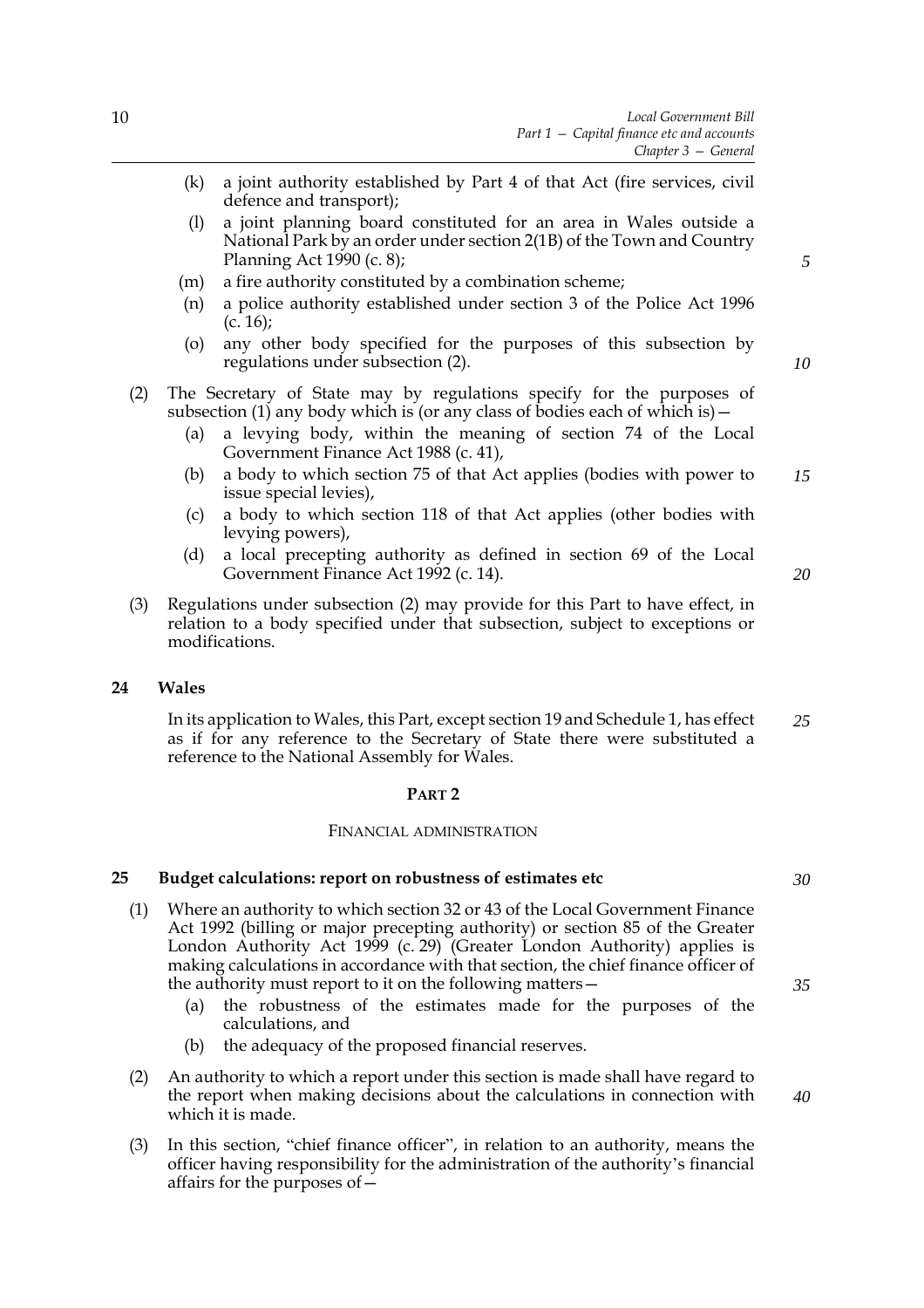- (a) section 151 of the Local Government Act 1972 (c. 70),
- (b) section 73 of the Local Government Act 1985 (c. 51),
- (c) section 112 of the Local Government Finance Act 1988 (c. 41),
- (d) section 6 of the Local Government and Housing Act 1989 (c. 42), or
- (e) section 127(2) of the Greater London Authority Act 1999 (c. 29).

## **26 Minimum reserves**

- (1) This section has effect in relation to the estimation of financial reserves for the purpose of calculations in accordance with—
	- (a) section 32 of the Local Government Finance Act 1992 (c. 14) (calculation by billing authority of budget requirement for financial year),
	- (b) section 43 of that Act (corresponding provision for major precepting authority), or
	- (c) section 85 of the Greater London Authority Act 1999 (calculation by Greater London Authority of component and consolidated budget requirements for financial year).
- (2) In the case of a controlled reserve, it shall not be regarded as appropriate for the balance of the reserve at the end of the financial year under consideration to be less than the minimum amount determined in accordance with regulations made by the appropriate person.
- (3) In subsection (2), "controlled reserve" means a financial reserve of a description specified for the purposes of this section by regulations made by the appropriate person. *20*
- (4) Different provision may be made under subsection (2) for different descriptions of financial reserve.

## **27 Budget calculations: report on inadequacy of controlled reserve**

- (1) This section applies where an authority to which section 32 or 43 of the Local Government Finance Act 1992 or section 85 of the Greater London Authority Act 1999 applies is making calculations in accordance with that section.
- (2) If in relation to the previous financial year it appears to the chief finance officer that a controlled reserve is or is likely to be inadequate, he must report to the authority on—
	- (a) the reasons for that situation, and
	- (b) the action, if any, which he considers it would be appropriate to take to prevent such a stuation arising in relation to the corresponding reserve for the financial year under consideration.
- (3) For the purposes of subsection  $(2)$ 
	- (a) a controlled reserve is a financial reserve of a description specified by regulations under section 26(3), and
	- (b) such a reserve is inadequate if the balance of the reserve at the end of the financial year concerned is less than the minimum amount determined in accordance with regulations under section 26(2).
- (4) An authority to which a report under this section is made shall have regard to the report when making decisions about the calculations in connection with which it is made.

*10*

*5*

*15*

*35*

*40*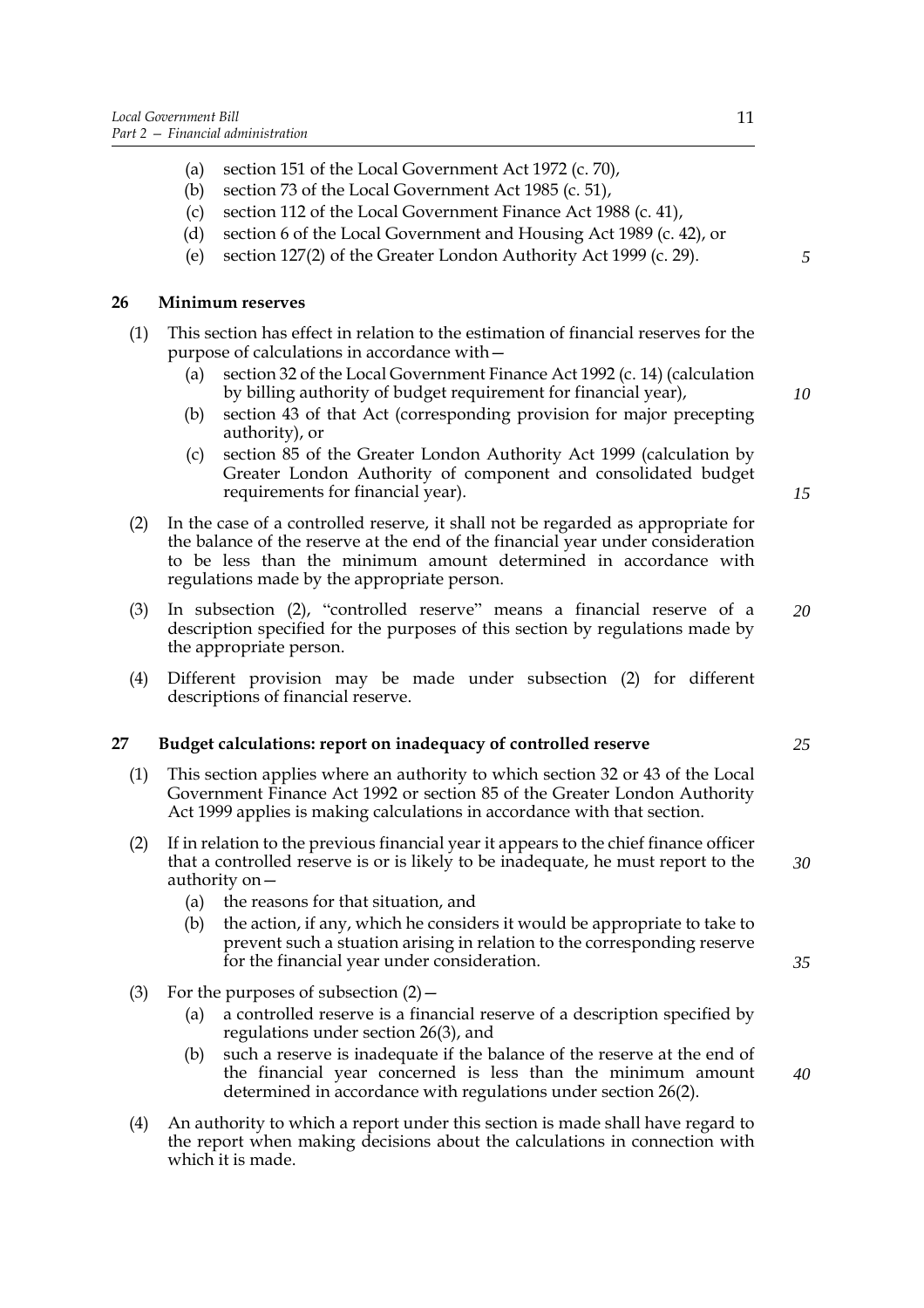(5) In this section, "chief finance officer" has the same meaning as in section 25.

## **28 Budget monitoring: general**

- (1) Where in relation to a financial year an authority to which section 32 or 43 of the Local Government Finance Act 1992 (c. 14) (billing or major precepting authority) applies has made the calculations required by that section, it must review them from time to time during the year.
- (2) In carrying out a review under subsection (1), an authority must use the same figures for financial reserves as those used in the calculations under review, except in the case of financial reserves to meet a revenue account deficit from an earlier financial year.
- (3) If as a result of carrying out a review under subsection (1) it appears to the authority that carried out the review that there has been a deterioration in its financial position, it must take such action, if any, as it considers necessary to deal with the situation.
- (4) For the purposes of subsection (3), there is a deterioration in an authority's financial position if on the review an amount falls to be calculated under section 32(4) or 43(4) of the Local Government Finance Act 1992 (c. 14) (budget requirement) and— *15*
	- (a) none fell to be calculated under that provision at the time of the calculations under review, or
	- (b) an amount did then fall to be calculated under that provision and the amount then calculated is less than the amount calculated on the review.
- (5) Where substitute calculations have effect, it is those calculations to which the duty under subsection (1) applies.

## **29 Budget monitoring: Greater London Authority**

- (1) Where in relation to a financial year the Greater London Authority has made the calculations required by section 85(3) to (7) of the Greater London Authority Act 1999 (c. 29) (calculation of component budget requirement for each constituent body), each of the bodies in respect of which the calculations have been made must from time to time during the year review the calculations relating to it.
- (2) In carrying out a review under subsection (1), a body must use the same figures for financial reserves as those used in the calculations under review, except in the case of financial reserves to meet a revenue account deficit from an earlier financial year.
- (3) If as a result of carrying out a review under subsection (1) it appears to the body that carried out the review that there has been a deterioration in its financial position, it must—
	- (a) take such action, if any, as it considers necessary to deal with the situation, and *40*
	- (b) if it is a functional body, report the deterioration to  $-$ 
		- (i) the Mayor of London, and
		- (ii) the Chair of the London Assembly.
- (4) A report under subsection (3)(b) shall—

*10*

*5*

*20*

*25*

*30*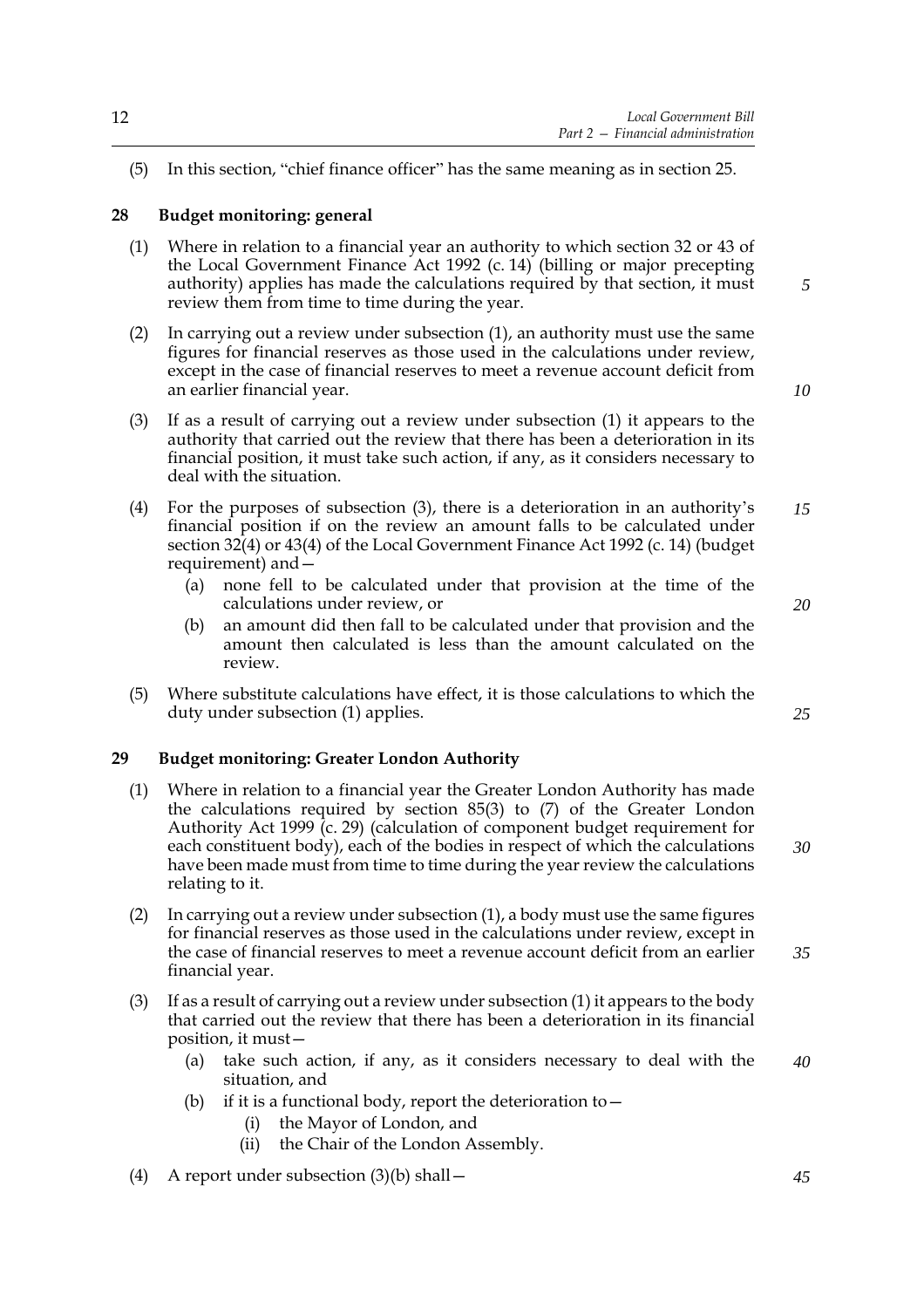- (a) include a statement of the reasons for the deterioration, and
- (b) set out what action, if any, the body making the report proposes to take to deal with the situation.
- (5) For the purposes of subsection (3), there is a deterioration in a body's financial position if on the review an amount falls to be calculated under section 85(6) of the Greater London Authority Act 1999 (c. 29) (component budget requirement) and—
	- (a) none fell to be calculated under that provision at the time of the calculations under review, or
	- (b) an amount did then fall to be calculated under that provision and the amount then calculated is less than the amount calculated on the review. *10*
- (6) Where substitute calculations have effect, it is those calculations to which the duty under subsection (1) applies.
- (7) In this section, "functional body" has the same meaning as in the Greater London Authority Act 1999. *15*

## **30 Authorisation of agreements during the prohibition period**

- (1) In section 115 of the Local Government Finance Act 1988 (c. 41) (which sets out the consequences for a relevant authority of the receipt of a report made by its chief finance officer under section  $114(3)$ ), in subsection (6) (which prevents an authority that has received such a report from entering into certain agreements during the prohibition period), at the end there is inserted "unless the chief finance officer of the authority authorises it to do so". *20*
- (2) After that subsection there is inserted—
	- "(6A) The chief finance officer may only give authority for the purposes of subsection (6) above if he considers that the agreement concerned is likely to— *25*
		- (a) prevent the situation that led him to make the report from getting worse,
		- (b) improve the situation, or
		- (c) prevent the situation from recurring.
		- (6B) Authority for the purposes of subsection (6) above shall—
			- (a) be in writing,
			- (b) identify the ground on which it is given, and
			- (c) explain the chief finance officer's reasons for thinking that the ground applies." *35*
- (3) In subsection (14) of that section (which defines certain terms used in that section), after the definition of "the Assembly", there is inserted—

""chief finance officer" has the same meaning as in section 114;".

*5*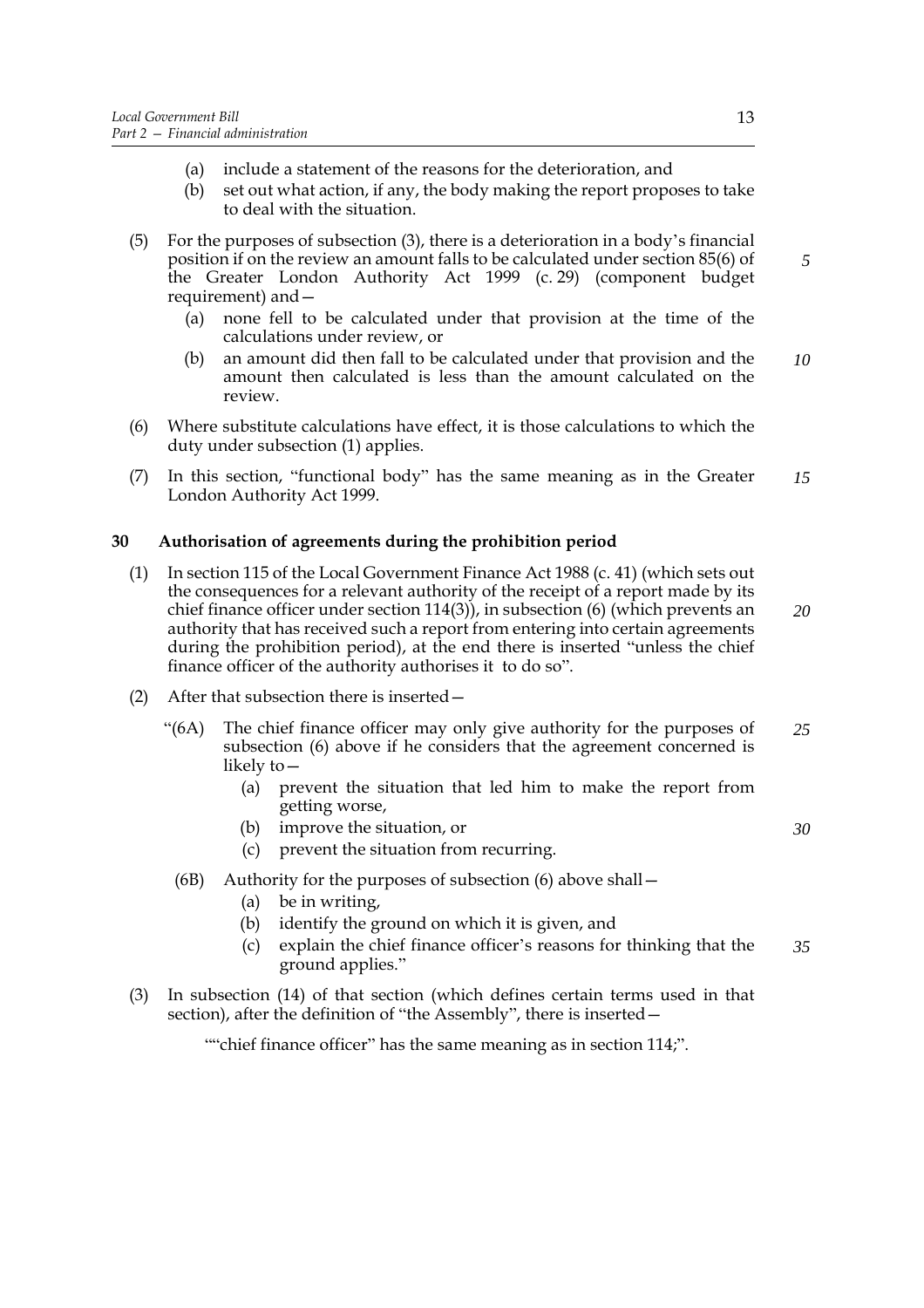## **PART 3**

## GRANTS ETC

#### **CHAPTER 1**

#### EXPENDITURE GRANT

## **31 Power to pay grant**

- *(1) A Minister of the Crown may pay a grant to a local authority towards expenditure incurred or to be incurred by it.*
- (2) The amount of a grant under this section and the manner of its payment are to be such as the Minister of the Crown concerned may determine.
- (3) A grant under this section may be paid on such conditions as the Minister of the Crown concerned may determine. *10*
- (4) Conditions under subsection (3) may, in particular, include—
	- (a) provision as to the use of the grant;
	- (b) provision as to circumstances in which the whole or part of the grant must be repaid.
- (5) In the case of a grant to a local authority in England, the powers under this section are exercisable with the consent of the Treasury.

## **32 Ancillary powers**

(1) A local authority must supply a Minister of the Crown with such information as he may require for the purposes of section 31.

(2) A Minister of the Crown may in connection with that section require a local authority to formulate policies in relation to any matter.

(3) In this section, "local authority" includes a functional body.

## **33 Application to Greater London Authority**

- (1) For the purposes of section 31, expenditure of a functional body shall be treated as expenditure of the Greater London Authority. *25*
- (2) The conditions on which grant under section 31 may be paid include, in the case of a grant to the Greater London Authority, a condition requiring the Mayor to transfer the grant to a functional body.
- (3) A decision to pay a grant under section 31 subject to such a condition as is mentioned in subsection (2) above shall be notified to to the functional body concerned as well as to the Greater London Authority. *30*
- (4) Where a grant paid under section 31 to the Greater London Authority is paid subject to such a condition as is mentioned in subsection (2) above, the Mayor must transfer the grant to the functional body concerned forthwith.
- (5) Where a grant paid under section 31 to the Greater London Authority is not paid subject to such a condition as is mentioned in subsection (2) above, the Mayor may transfer the grant to a functional body.

*5*

*15*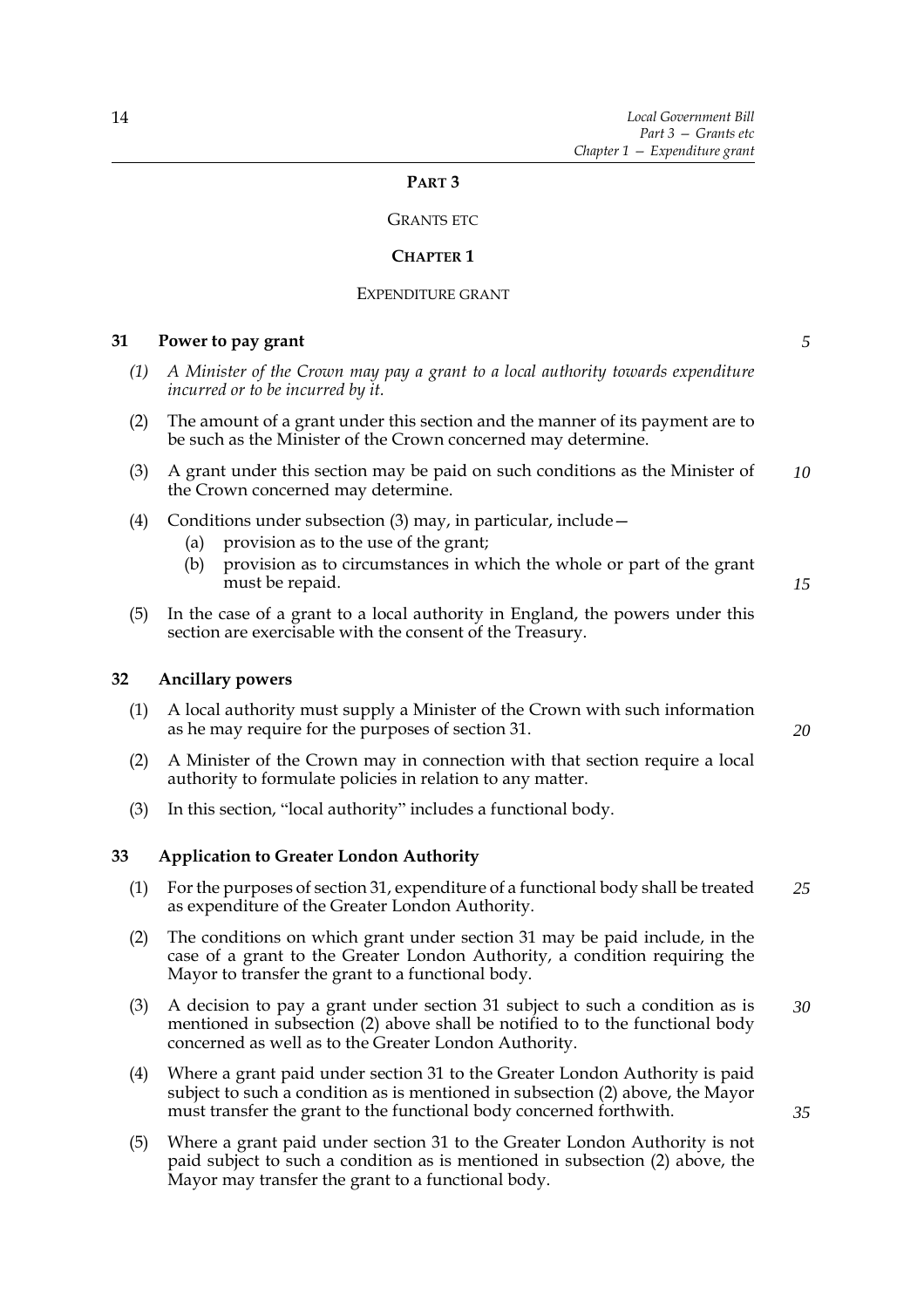- (6) Where grant under section 31 is transferred under this section to a functional body, any conditions to which the grant is subject shall apply to the transferee instead of the transferor.
- (7) In this section, "Mayor" means Mayor of London.

## **34 Wales**

In the application of this Chapter to local authorities in Wales, references to a Minister of the Crown include the National Assembly for Wales.

## **35 Interpretation of Chapter 1**

| (1) |     | The following are local authorities for the purposes of this Chapter –                                                                                                  |    |
|-----|-----|-------------------------------------------------------------------------------------------------------------------------------------------------------------------------|----|
|     | (a) | a county council;                                                                                                                                                       | 10 |
|     | (b) | a county borough council;                                                                                                                                               |    |
|     | (c) | a district council;                                                                                                                                                     |    |
|     | (d) | the Greater London Authority;                                                                                                                                           |    |
|     | (e) | a London borough council;                                                                                                                                               |    |
|     | (f) | the Common Council of the City of London, in its capacity as a local<br>authority, police authority or port health authority;                                           | 15 |
|     | (g) | the Council of the Isles of Scilly;                                                                                                                                     |    |
|     | (h) | the Greater London Magistrates' Courts Authority;                                                                                                                       |    |
|     | (i) | an authority established under section 10 of the Local Government Act<br>1985 (c. 51) (waste disposal authorities);                                                     | 20 |
|     | (j) | a joint authority established by Part 4 of that Act (fire services, civil<br>defence and transport);                                                                    |    |
|     | (k) | a joint planning board constituted for an area in Wales outside a<br>National Park by an order under section 2(1B) of the Town and Country<br>Planning Act 1990 (c. 8); | 25 |
|     | (1) | a fire authority constituted by a combination scheme;                                                                                                                   |    |
|     | (m) | a police authority established under section 3 of the Police Act 1996<br>(c. 16).                                                                                       |    |
| (2) |     | In this Chapter -                                                                                                                                                       |    |
|     |     | "functional body" has the same meaning as in the Greater London<br>Authority Act 1999 (c. 29);                                                                          | 30 |
|     |     | "Minister of the Crown" has the same meaning as in the Ministers of the                                                                                                 |    |

Crown Act 1975 (c. 26).

## **CHAPTER 2**

## OTHER GRANTS ETC

## **36 Best value grant: parishes**

- (1) The following are best value authorities for the purposes of this section—
	- (a) a parish council subject to any of the duties in sections 3 to 6 of the Local Government Act 1999 (c. 27) (best value duties), and
	- (b) a parish meeting subject to any of those duties.
- *(2) For each financial year, the Secretary of State may, with the consent of the Treasury, pay grants in accordance with this section to best value authorities towards*

*5*

*35*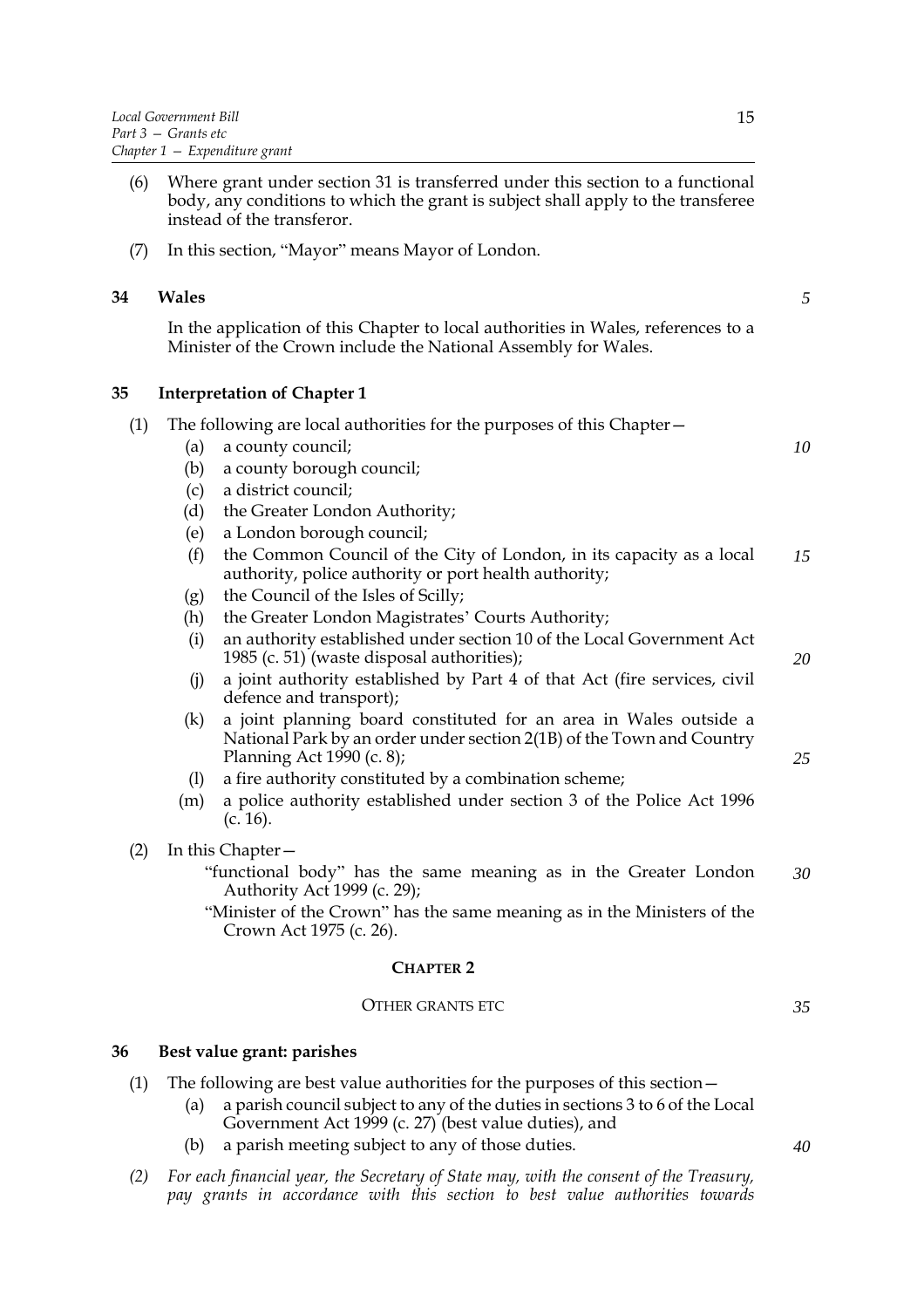*expenditure incurred or to be incurred by them in connection with any of the requirements of Part 1 of the Local Government Act 1999 (best value).*

- (3) The power under subsection (2) shall be exercisable by the making of a determination stating in relation to each best value authority the amount of grant, if any, which the Secretary of State intends to make to it for each year to which the determination relates.
- (4) A determination under this section may include provision for grant paid pursuant to the determination to be subject to specified conditions.
- (5) The conditions which may be included under subsection (4) shall be such as the Secretary of State thinks fit and may, in particular, make provision about—
	- (a) the supply of information,
	- (b) the use of grant, or
	- (c) the repayment of grant in specified circumstances.
- (6) A determination under this section—
	- (a) may make different provision for different cases or areas;
	- (b) may be made before, during or after the end of a financial year to which it relates;
	- (c) may be revoked or varied by a subsequent determination.
- (7) The power under subsection  $(6)(a)$  includes, in particular, the power to make different provision for different best value authorities or descriptions of authority (including descriptions framed by reference to authorities in particular areas).
- (8) Grant due to a best value authority in accordance with a determination under this section shall be payable at such time, or in such instalments and at such times, as the Secretary of State may think fit.
- (9) A grant made under this section to a parish meeting shall be paid to the parish trustees for the parish in question.

## **37 Best value grant: communities**

- (1) For the purposes of this section a best value authority is a community council subject to any of the duties in sections 3 to 6 of the Local Government Act 1999 (c. 27).
- (2) For each financial year, the National Assembly for Wales may pay grants in accordance with this section to best value authorities towards expenditure incurred or to be incurred by them in connection with any of the requirements of Part 1 of the Local Government Act 1999.
- (3) The power under subsection (2) shall be exercisable by the making of a determination stating in relation to each best value authority the amount of grant, if any, which the Assembly intends to make to it for each year to which the determination relates.
- (4) A determination under this section may include provision for grant paid pursuant to the determination to be subject to specified conditions.
- (5) The conditions which may be included under subsection (4) shall be such as the Assembly thinks fit and may, in particular, make provision about—
	- (a) the supply of information,

*25*

*20*

*5*

*10*

*15*

*35*

*30*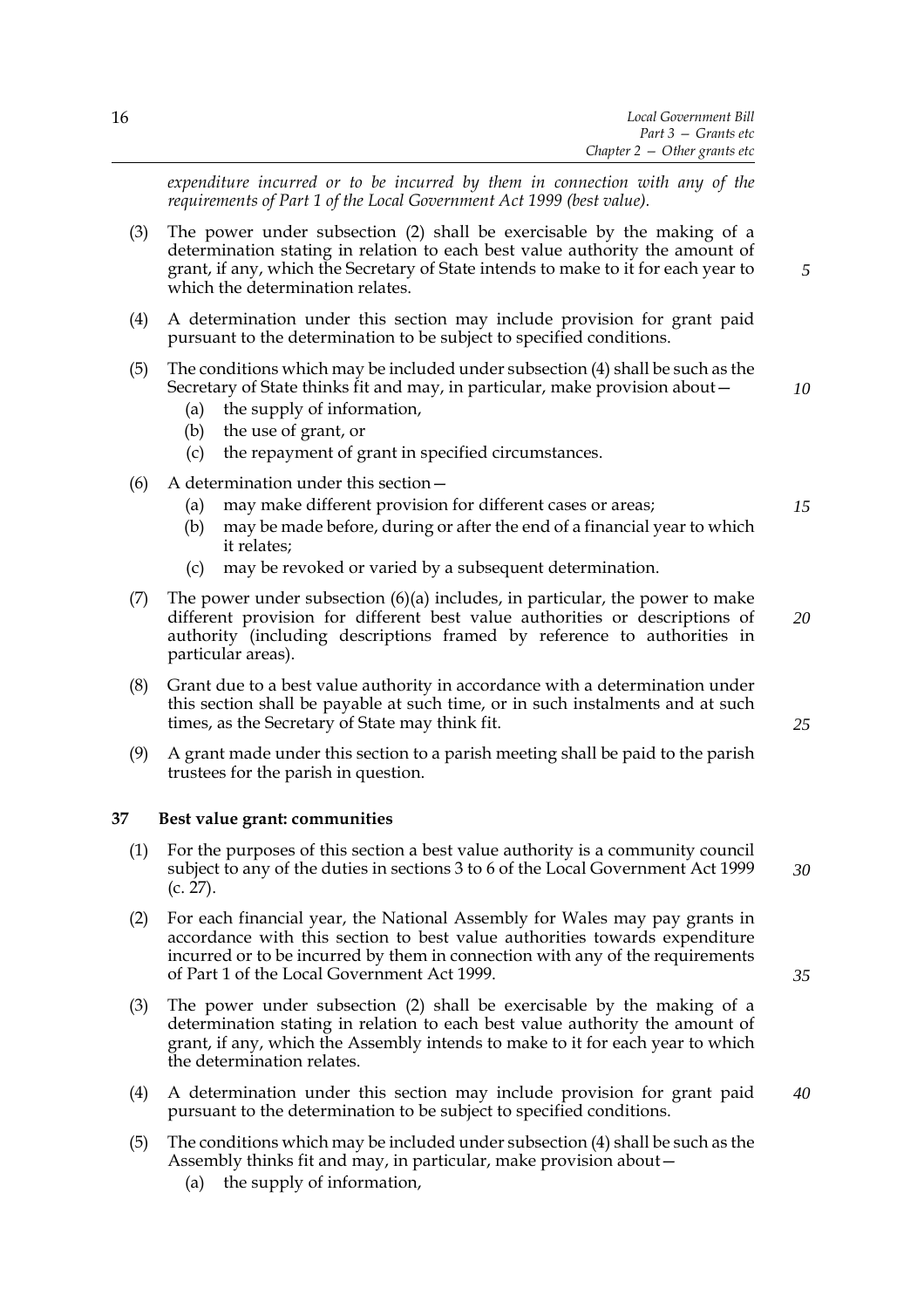- (b) the use of grant, or
- (c) the repayment of grant in specified circumstances.
- (6) A determination under this section—
	- (a) may make different provision for different cases or areas;
	- (b) may be made before, during or after the end of a financial year to which it relates; *5*
	- (c) may be revoked or varied by a subsequent determination.
- (7) The power under subsection  $(6)(a)$  includes, in particular, the power to make different provision for different best value authorities or descriptions of authority (including descriptions framed by reference to authorities in particular areas).
- (8) Grant due to a best value authority in accordance with a determination under this section shall be payable at such time, or in such instalments and at such times, as the Assembly may think fit.

## **38 Grants in connection with designation for service excellence**

- *(1) The appropriate person may pay any of the following to a best value authority subject to any of the duties in sections 3 to 6 of the Local Government Act 1999 (c. 27) (best value duties)—*
	- *(a) a grant towards expenditure incurred by the authority in applying for the award of a designation based on excellence in the provision of services, and*
	- *(b) where the authority is awarded such a designation—*
		- *(i) a grant as a reward for being awarded such a designation, and*
		- *(ii) a grant towards expenditure incurred or to be incurred by the authority in disseminating information about best practices.*
- (2) The amount of a grant under this section and the manner of its payment are to be such as the appropriate person may determine. *25*
- (3) A grant under this section may be paid on such conditions as the appropriate person may determine as to the circumstances in which the whole or any part of the grant must be repaid.

## **39 Emergency financial assistance to combined fire authorities**

In section 155 of the Local Government and Housing Act 1989 (c. 42) (emergency financial assistance to local authorities), in subsection (4) (authorities that are local authorities for the purposes of that section), after paragraph (g) there is inserted "; or

> (h) a fire authority in England and Wales constituted by a combination scheme under the Fire Services Act 1947." *35*

## **40 Loans by Public Works Loan Commissioners**

*(1) The Secretary of State may, if he thinks it appropriate, make payments to the Public Works Loan Commissioners so as to reduce or extinguish such debt (whether then due or not) of a local authority in England to those Commissioners as he thinks fit.*

*30*

*10*

*15*

*20*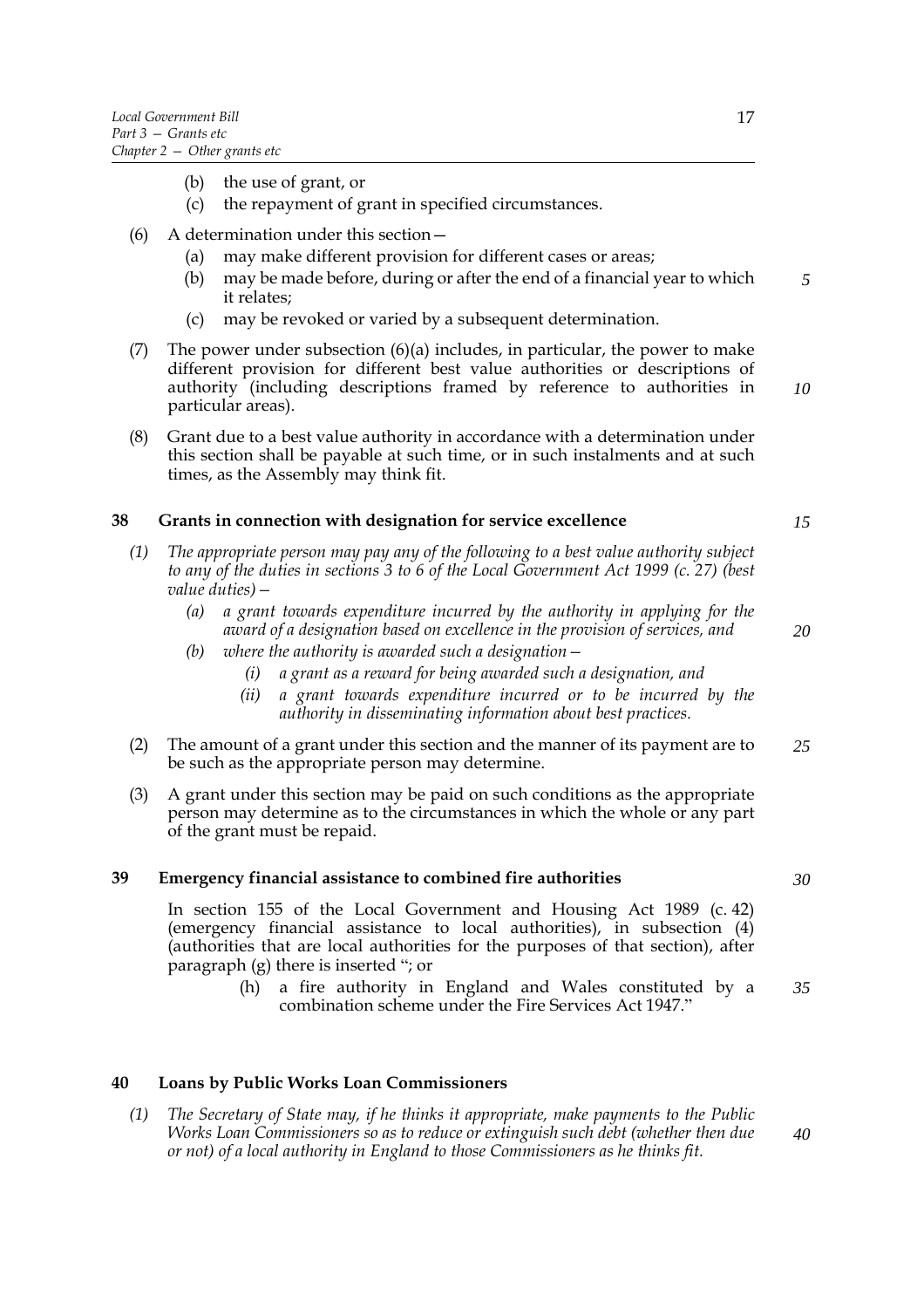- (2) The National Assembly for Wales may, if it thinks it appropriate, make payments to the Public Works Loan Commissioners so as to reduce or extinguish such debt (whether then due or not) of a local authority in Wales to those Commissioners as the Assembly thinks fit.
- (3) The amount—
	- (a) required to extinguish a debt, or
	- (b) by which a payment reduces a debt,

shall be such as may be determined by the Commissioners.

- (4) The Commissioners may refuse to accept a payment which the Secretary of State or the National Assembly for Wales proposes to make to them under this section. *10*
- (5) In this section "local authority" means—
	- (a) in relation to England—
		- (i) a district council,
		- (ii) a county council that is the council for a county in which there are no district councils, *15*
		- (iii) a London borough council,
		- (iv) the Common Council of the City of London, or
		- (v) the Council of the Isles of Scilly; and
	- (b) in relation to Wales, a county council or a county borough council. *20*

## **41 Payments towards local authority indebtedness**

- *(1) The Secretary of State may, if he thinks it appropriate, make payments to a local authority in England for application by the authority in reducing or extinguishing such debt (whether then due or not) of the authority as he thinks fit.*
- (2) The National Assembly for Wales may, if it thinks it appropriate, make payments to a local authority in Wales for application by the authority in reducing or extinguishing such debt (whether then due or not) of the authority as the Assembly thinks fit. *25*
- (3) The person making payments to a local authority under this section may specify how the payments are to be applied by the authority and may in particular specify— *30*
	- (a) the debt or debts to be extinguished, or
	- (b) the debt or debts to be reduced.
- (4) A payment under this section may be made subject to conditions imposed by the person making the payment.
- (5) The conditions that may be imposed under subsection (4) include (in particular) conditions relating to the repayment in specified circumstances of all or part of the payment.
- (6) Payments made to a local authority under this section may not be applied in reducing or extinguishing any debt of the authority to the Public Works Loan Commissioners.
- (7) In this section "local authority" means—
	- (a) in relation to England—
		- (i) a district council,

*35*

*40*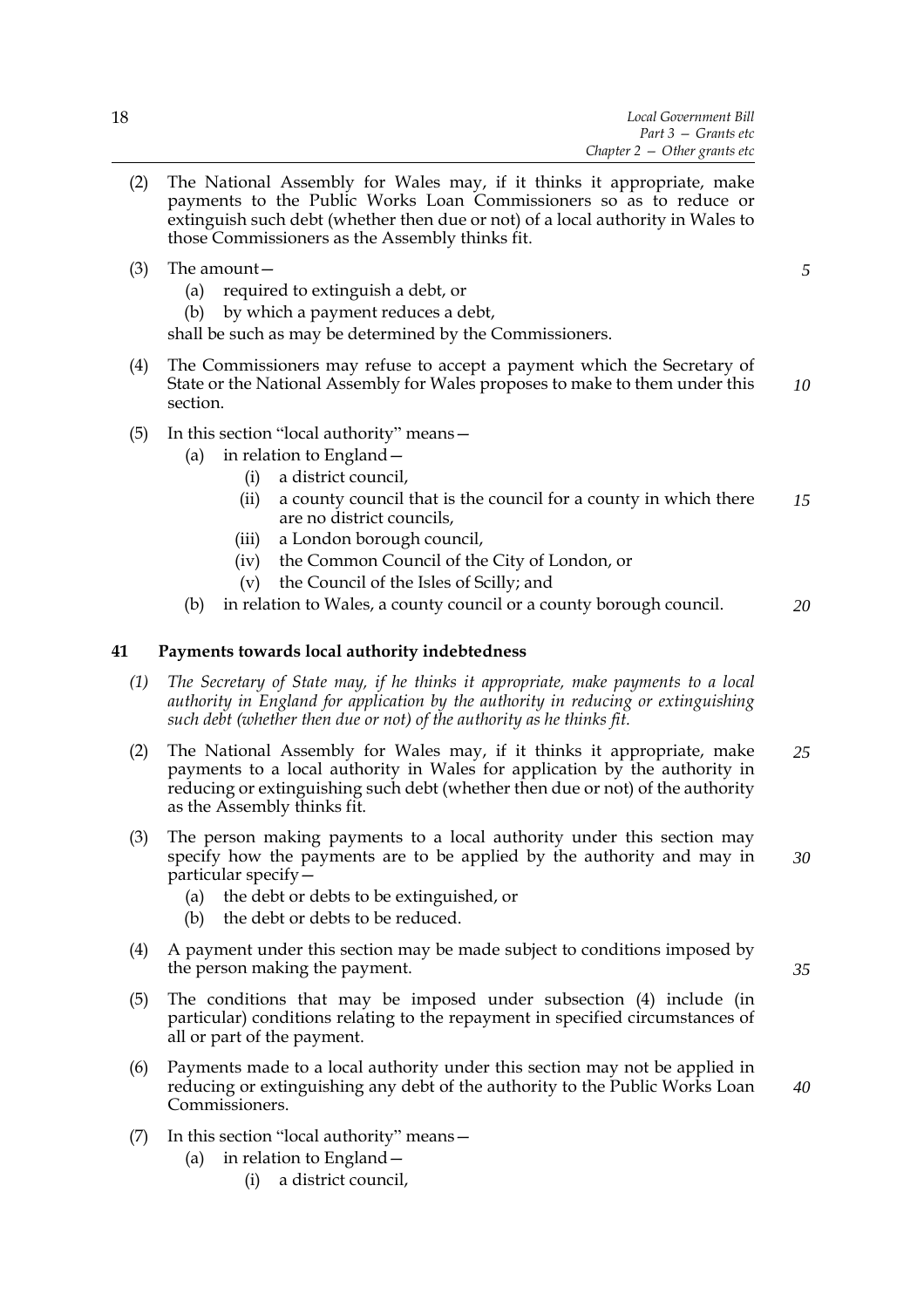- (ii) a county council that is the council for a county in which there are no district councils,
- (iii) a London borough council,
- (iv) the Common Council of the City of London, or
- (v) the Council of the Isles of Scilly; and
- (b) in relation to Wales, a county council or a county borough council.

## **42 Local government finance reports: Wales**

- (1) Schedule [2](#page-79-0) (which makes provision for enabling the National Assembly for Wales to make two local government finance reports for a year, one dealing with police authorities and one dealing with other authorities and bodies) has effect.
- (2) This section applies in relation to the financial year beginning on 1st April 2004 and subsequent financial years.

#### **PART 4**

## BUSINESS IMPROVEMENT DISTRICTS

## *BID arrangements*

## **43 Arrangements with respect to business improvement districts**

- (1) A billing authority may in accordance with this Part make arrangements ("BID arrangements") with respect to an area (a "business improvement district") comprising all or part of the area of the authority.
- (2) The purpose of BID arrangements is to enable—
	- (a) the projects specified in the arrangements to be carried out for the benefit of the business improvement district or those who live, work or carry on any activity in the district, and
	- (b) those projects to be financed (in whole or in part) by a levy ("BID levy") imposed on the non-domestic ratepayers, or a class of such ratepayers, in the district. *25*

## **44 Joint arrangements**

- (1) The Secretary of State may by regulations make provision for or in connection with enabling two or more billing authorities to make BID arrangements with respect to a business improvement district comprising all or part of the area of each of the authorities.
- (2) The provision which may be made by regulations under this section includes provision which modifies any provision made by or under this Part in its application to such arrangements.

## **45 Additional contributions and action**

(1) The persons specified in subsection (2) may make financial contributions or take action for the purpose of enabling the projects specified in BID arrangements to be carried out.

*5*

*10*

*15*

*20*

*30*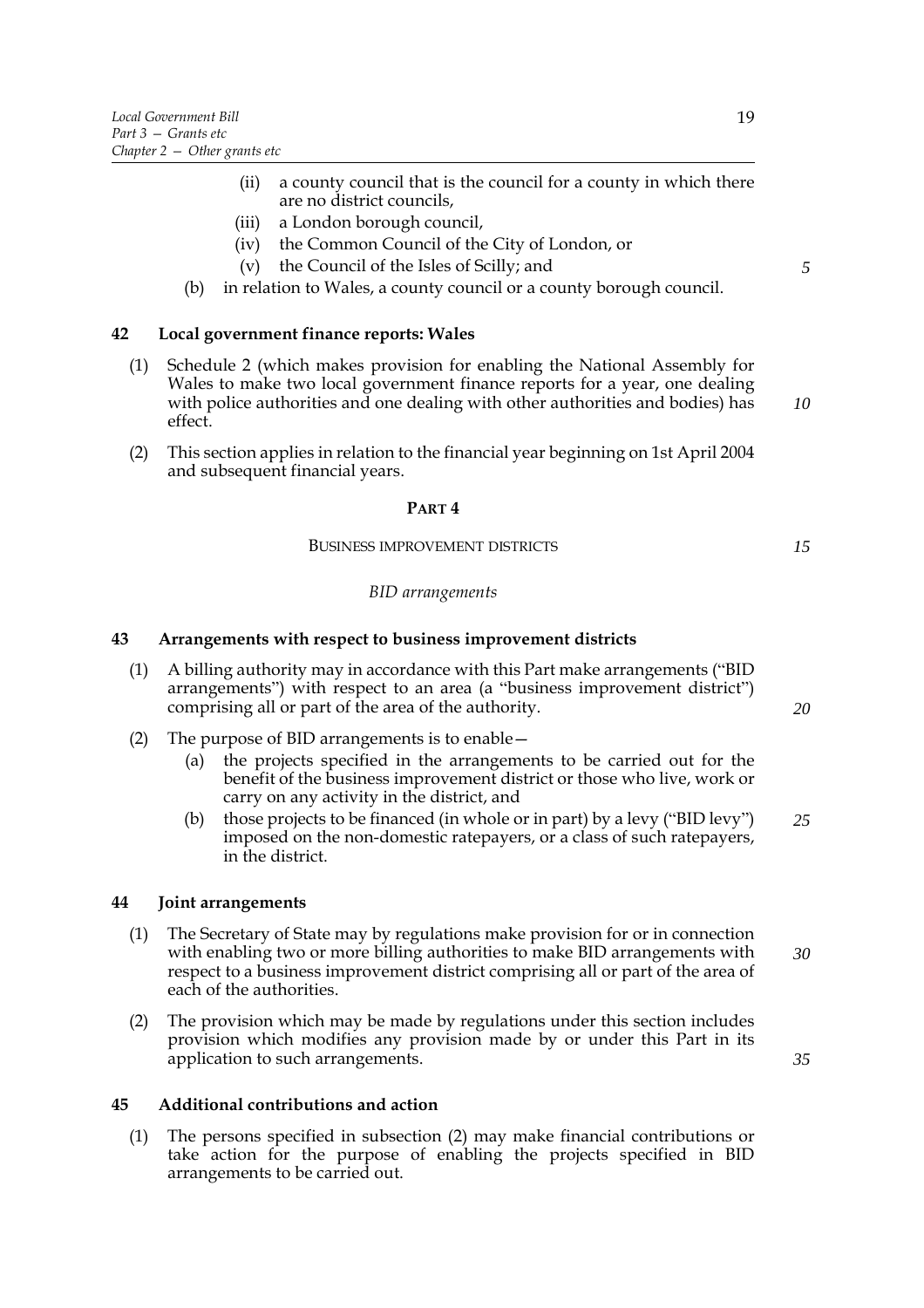## (2) Those persons are—

- (a) the billing authority which has made the arrangements,
- (b) a county council or parish council any part of whose area falls within the business improvement district, and
- (c) any other person authorised or required to do so in accordance with the arrangements.

## **46 Duty to comply with arrangements**

Where BID arrangements are in force, the billing authority which made the arrangements must comply with them.

*BID levy*

*10*

*5*

## **47 BID levy**

- (1) BID levy is to be imposed in a business improvement district only for periods ("chargeable periods") falling within the period in which BID arrangements are in force in respect of the district.
- (2) The length of any chargeable period, and the day on which it begins, are to be such as may be specified in the BID arrangements. *15*
- (3) The amount of BID levy for any chargeable period—
	- (a) is be calculated in such manner as may be provided in the BID arrangements, and
	- (b) may be different for different cases.

## **48 Liability for BID levy**

- (1) BID arrangements must specify the description of non-domestic ratepayers in the business improvement district who are to be liable for BID levy for a chargeable period.
- (2) A person is to be liable for BID levy for a chargeable period if he falls within that description at any time within the period. *25*
- (3) The amount of a person's liability for BID levy for any chargeable period is to be determined in accordance with the BID arrangements.
- (4) Any amount of BID levy for which a person is liable is to be paid to the billing authority which made the arrangements.

*30*

*20*

## *Administration etc*

## **49 BID Revenue Account**

- (1) A billing authority which has made BID arrangements must, in accordance with proper practices, keep an account, to be called the BID Revenue Account.
- (2) Amounts paid to the authority by way of BID levy must be credited to the BID Revenue Account. *35*
- (3) Amounts are to be debited to the BID Revenue Account only in accordance with BID arrangements.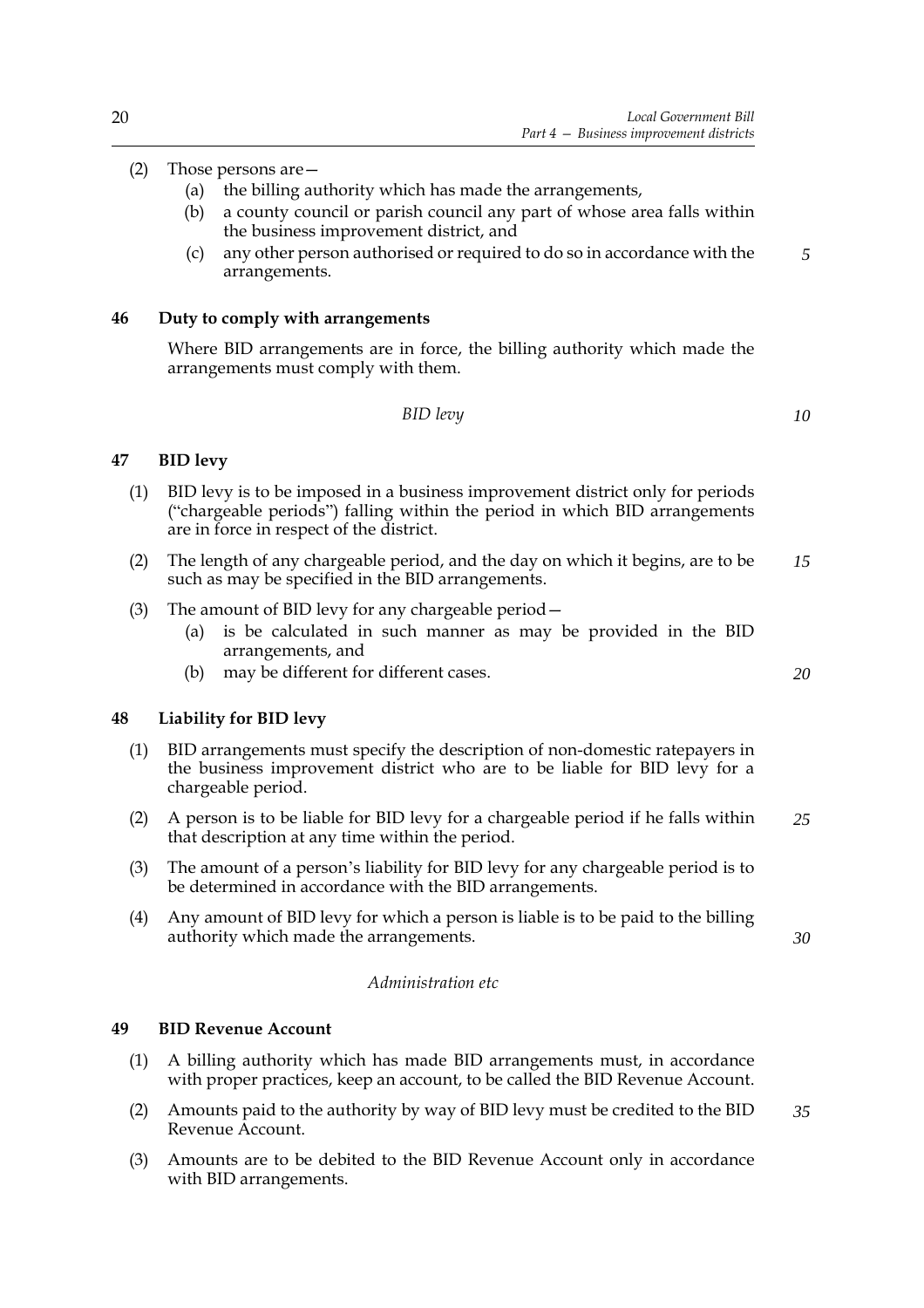- (4) The Secretary of State may by regulations make further provision in relation to the BID Revenue Account.
- (5) The provision which may be made under subsection (4) includes provision amending any enactment (whenever passed or made).

## **50 Administration of BID levy etc**

- (1) The Secretary of State may by regulations make provision with respect to the imposition, administration, collection, recovery and application of BID levy.
- (2) The provision which may be made by regulations under this section includes provision—
	- (a) corresponding to any provision which may be made by regulations under section 50 or 63 of, or Schedule 9 to, the Local Government Finance Act 1988 (c. 41) (joint owners or occupiers, death and administration of non-domestic rating); *10*
	- (b) modifying or applying with modifications any provision made by regulations under any of those provisions.
- (3) Nothing in subsection (2) is to be taken as limiting the power conferred by subsection (1).

## *Procedure*

## **51 BID proposals**

- (1) BID arrangements are not to come into force unless proposals for the arrangements ("BID proposals") are approved by a ballot of the non-domestic ratepayers in the proposed business improvement district who are to be liable for the proposed BID levy. *20*
- (2) The Secretary of State may by regulations make provision—
	- (a) as to the persons who may draw up BID proposals,
	- (b) as to the procedures to be followed in connection with the drawing up of BID proposals,
	- (c) as to the matters to be included in BID proposals, and
	- (d) as to the date which may be provided under BID proposals for the coming into force of BID arrangements which give effect to the proposals. *30*

## **52 Approval in ballot**

- (1) BID proposals are not to be regarded as approved by a ballot held for the purposes of section 51(1) unless two conditions are satisfied.
- (2) The first condition is that a majority of the persons voting in the ballot have voted in favour of the BID proposals. *35*
- (3) The second condition is that A exceeds B.
- (4) A is the aggregate of the rateable values of each hereditament in respect of which a person voting in the ballot has voted in favour of the BID proposals.
- (5) B is the aggregate of the rateable values of each hereditament in respect of which a person voting in the ballot has voted against the BID proposals. *40*

*5*

*15*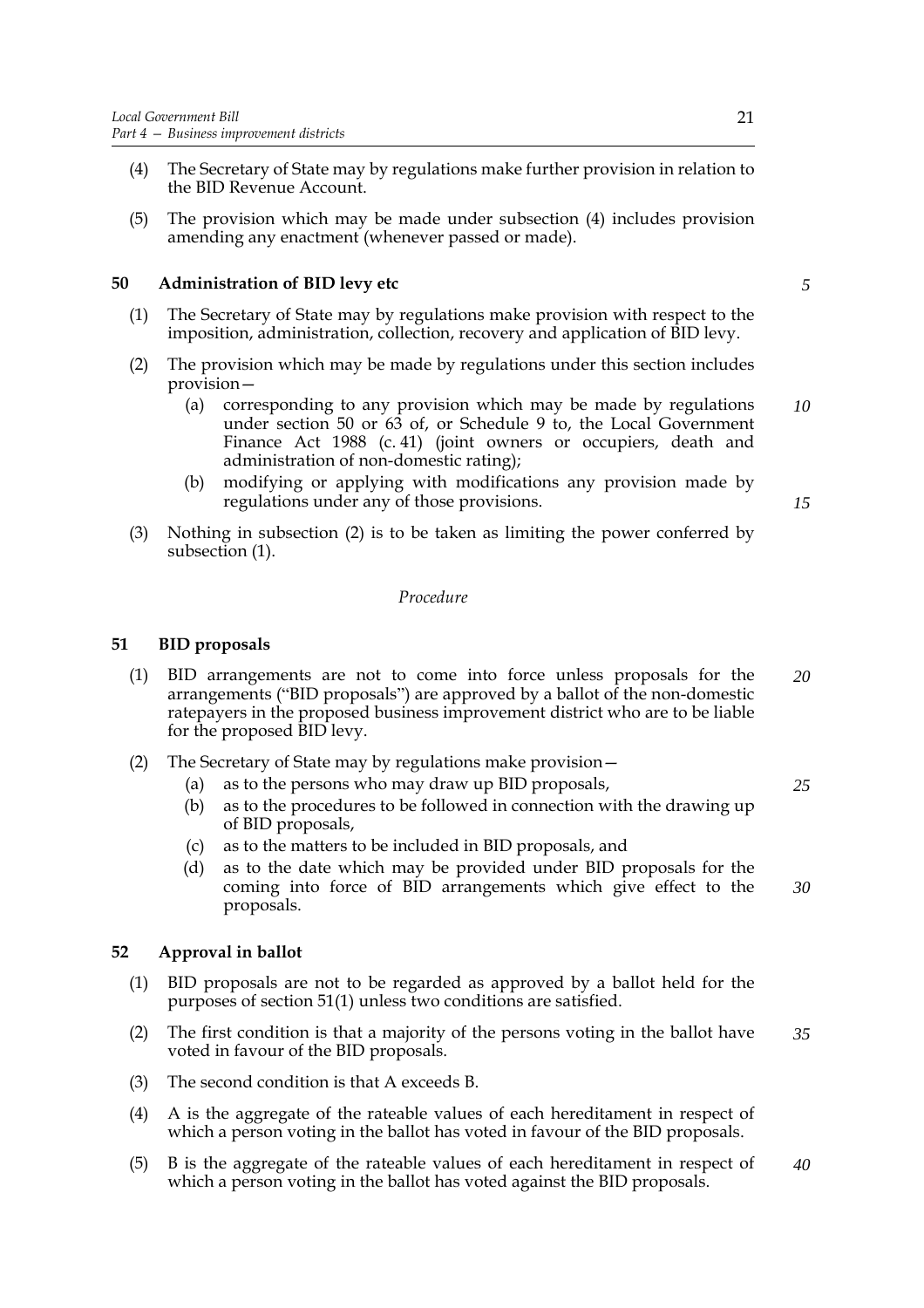(6) For the purposes of subsections (4) and (5) the rateable value of a hereditament is that shown on the day of the ballot under section 42(4) of the Local Government Finance Act 1988 (c. 41).

## **53 Power of veto**

- (1) This section applies where BID proposals are approved by a ballot held for the purposes of section 51(1). *5*
- (2) The billing authority to which the proposals relate may, in prescribed circumstances, veto the proposals within such period from the date of the ballot as may be prescribed.
- (3) In deciding whether to exercise the veto, a billing authority is to have regard to such matters as may be prescribed. *10*
- (4) If a billing authority vetoes BID proposals, it must give notice of the exercise of the veto to the persons entitled to vote in the ballot.
- (5) The notice—
	- (a) must set out the reasons for the exercise of the veto, and
	- (b) must give details of the right of appeal under section 54.
- (6) A copy of the notice must be sent to the Secretary of State.

## **54 Appeal against veto**

- (1) Where a billing authority vetoes BID proposals, any person who was entitled to vote in the ballot may appeal to the Secretary of State.
- (2) The Secretary of State may by regulations make provision in relation to appeals under this section, including provision—
	- (a) as to the time by which an appeal is to be made,
	- (b) as to the manner in which an appeal is to be made,
	- (c) as to the procedure to be followed in connection with an appeal, and *25*
	- (d) as to the matters to be taken into account in deciding whether to allow an appeal.

## **55 Commencement of BID arrangements**

- (1) This section applies where BID proposals are approved by a ballot held for the purposes of section 51(1).
- (2) The billing authority concerned must ensure that BID arrangements which give effect to the proposals are made by the time the arrangements are to come into force in accordance with this section.
- (3) Subject to subsection (4), the BID arrangements are to come into force on such day as may be provided under the BID proposals.
- (4) If the BID proposals are vetoed under section 53, BID arrangements which give effect to the proposals are not to come into force unless the Secretary of State allows an appeal against the veto under section 54.
- (5) Where the Secretary of State allows such an appeal, BID arrangements which give effect to the proposals are to come into force on such day as the Secretary of State may determine.

*20*

*15*

*30*

*35*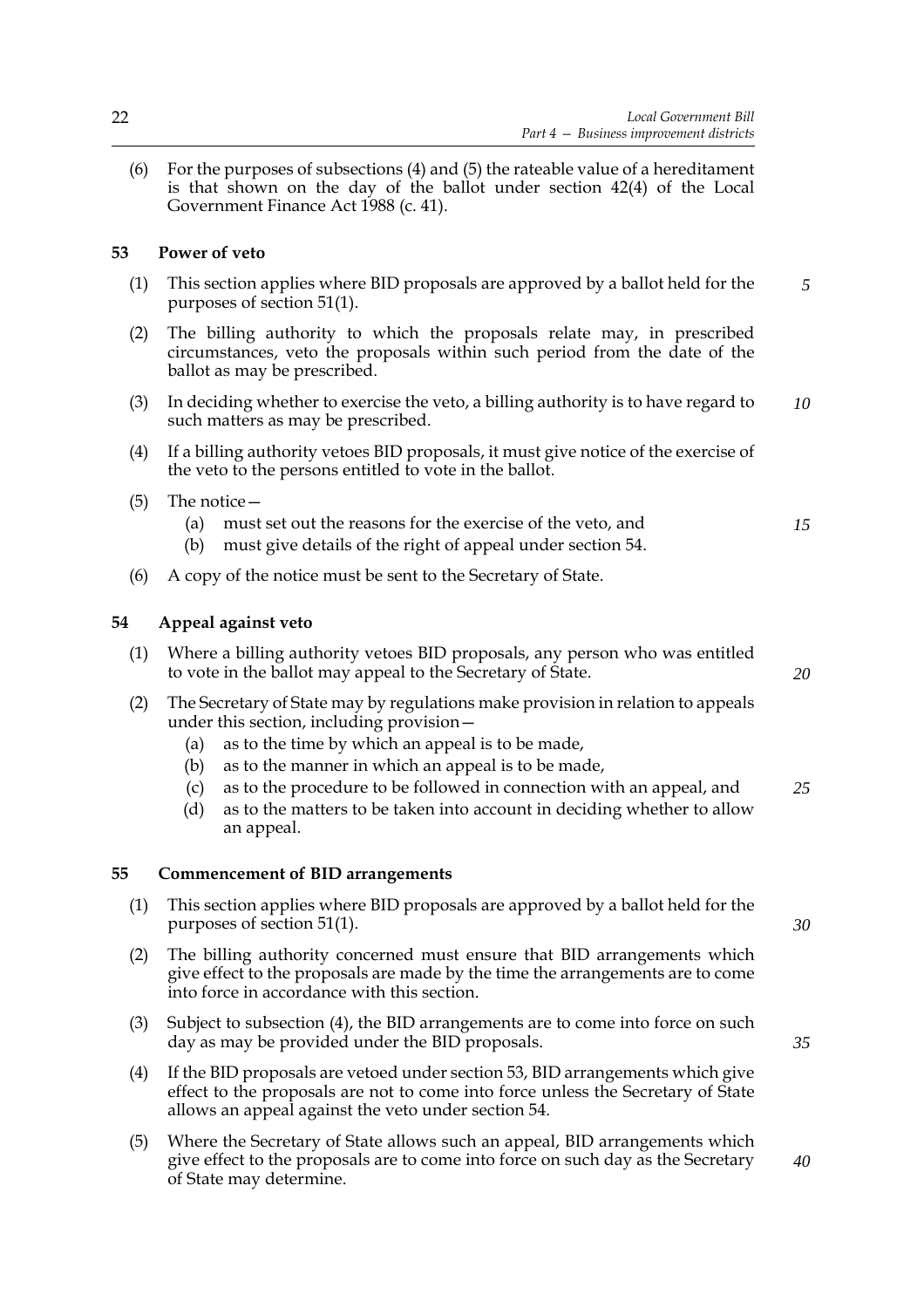- (6) The day determined under subsection (5) must not be earlier than the day mentioned in subsection (3).
- (7) Before making a determination under subsection (5), the Secretary of State must consult—
	- (a) the billing authority concerned, and
	- (b) such persons as appears to him to be representative of the nondomestic ratepayers who are to be liable for the proposed BID levy.

#### *Miscellaneous*

## **56 Duration of BID arrangements etc**

- (1) BID arrangements are to have effect for such period (not exceeding 5 years) as may be specified in the arrangements. *10*
- (2) BID arrangements may be renewed for one or more periods each of which must not exceed 5 years, but only if the renewal of the arrangements on that or each occasion is approved by a ballot of the non-domestic ratepayers in the business improvement district who are liable for the BID levy.
- (3) The renewal of BID arrangements is not to be regarded as approved by a ballot held for the purposes of subsection (2) unless the two conditions in section 52 which apply to the approval of BID proposals are satisfied in relation to the renewal of the arrangements.
- (4) The Secretary of State may by regulations make provision—
	- (a) as to the alteration of BID arrangements, and
	- (b) as to the termination of BID arrangements.
- (5) The provision which may be made by virtue of subsection  $(4)(a)$  or (b) includes provision preventing or restricting the alteration or early termination of BID arrangements.
- (6) Nothing in subsection (5) is to be taken as limiting the power conferred by subsection (4).

## **57 Regulations about ballots**

- (1) The Secretary of State may by regulations make provision in relation to ballots.
- (2) The provision which may be made by regulations under this section includes provision— *30*
	- (a) as to the timing of ballots;
	- (b) as to the non-domestic ratepayers entitled to vote in a ballot;
	- (c) as to the question to be asked in a ballot;
	- (d) as to the form that ballots may take;
	- (e) as to the persons who are to hold ballots;
	- (f) as to the conduct of ballots;
	- (g) conferring power on the Secretary of State to declare ballots void in cases of material irregularity;
	- (h) for or in connection with enabling a billing authority to recover the costs of a ballot from such persons and in such circumstances as may be prescribed. *40*

*5*

*15*

*20*

*25*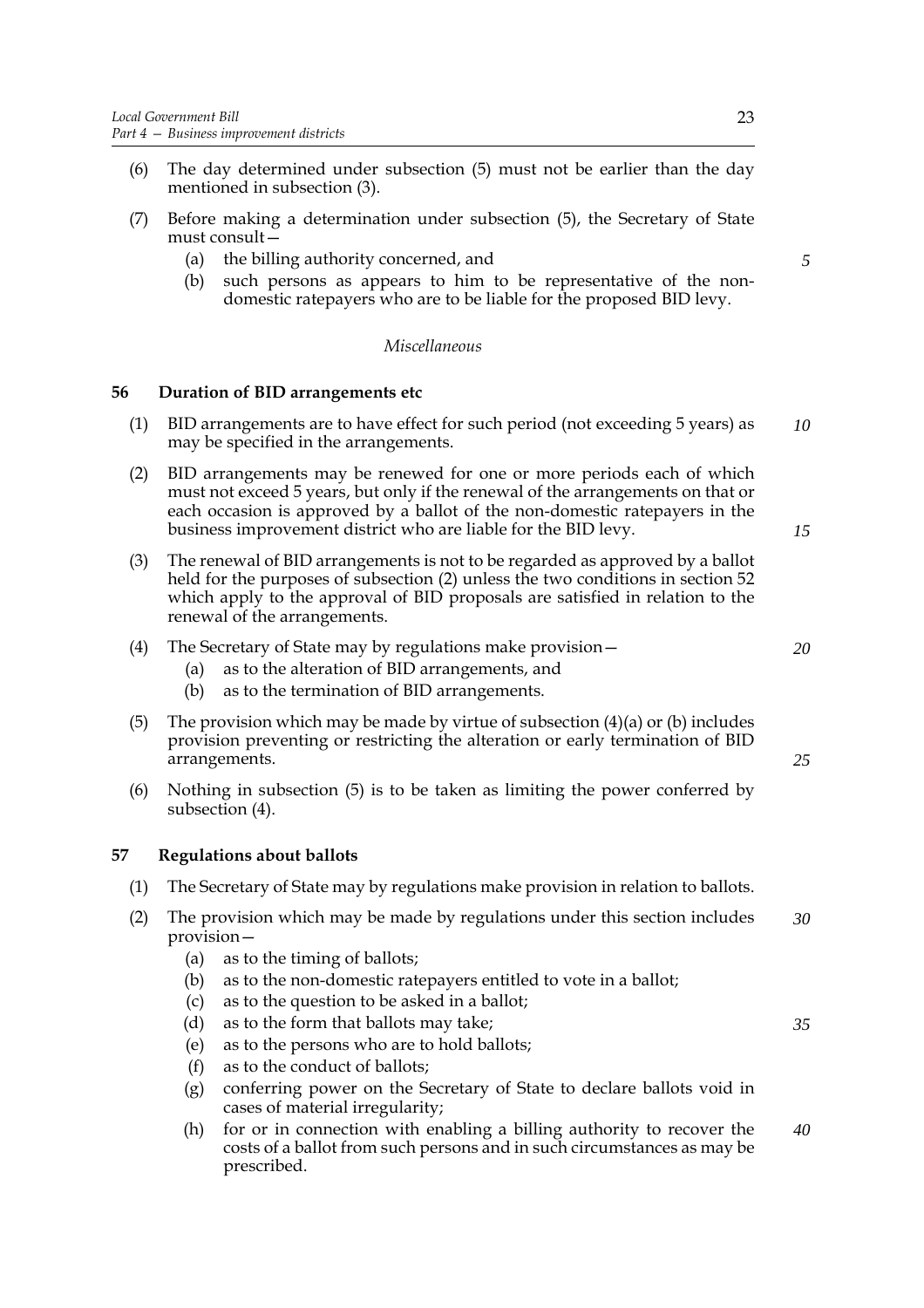- (3) Nothing in subsection (2) is to be taken as limiting the power conferred by subsection (1).
- (4) In this section "ballot" means a ballot held for the purposes of section 51(1) or 56(2).

#### **58 Power to make further provision**

- (1) The Secretary of State may by regulations make such supplementary, incidental, consequential or transitional provision as he considers necessary or expedient for the purposes of, in consequence of, or for giving full effect to, any provision made by or under this Part.
- (2) The provision which may be made under subsection (1) includes provision amending any enactment (whenever passed or made). *10*

## **59 Crown application**

This Part binds the Crown.

## **60 Wales**

In its application to Wales—

- (a) this Part has effect as if for any reference to the Secretary of State there were substituted a reference to the National Assembly for Wales, and
- (b) section 45(2)(b) has effect as if for the reference to a county council or parish council there were substituted a reference to a community council.

## **61 Interpretation of Part 4**

(1) In this Part—

"BID arrangements" and "BID levy" have the meaning given by section 43;

- "billing authority" means—
	- (a) in relation to England, a district council, unitary county council, London borough council, the Common Council of the City of London or the Council of the Isles of Scilly; and
	- (b) in relation to Wales, a county council or county borough council;

"business improvement district" has the meaning given by section 43;

"enactment" includes an enactment contained in a local or private Act or comprised in subordinate legislation (within the meaning of the Interpretation Act 1978 (c. 30));

"non-domestic ratepayer", in relation to any area, means a person subject to a non-domestic rate under section 43 or 45 of the Local Government Finance Act 1988 (c. 41) (liability to non-domestic rates) because he is the owner or occupier of a hereditament situated in that area;

"prescribed" means prescribed by regulations made by the Secretary of State;

"unitary county council" means a county council that is the council for a county in which there are no district councils.

*5*

*25*

*15*

*20*

*30*

*35*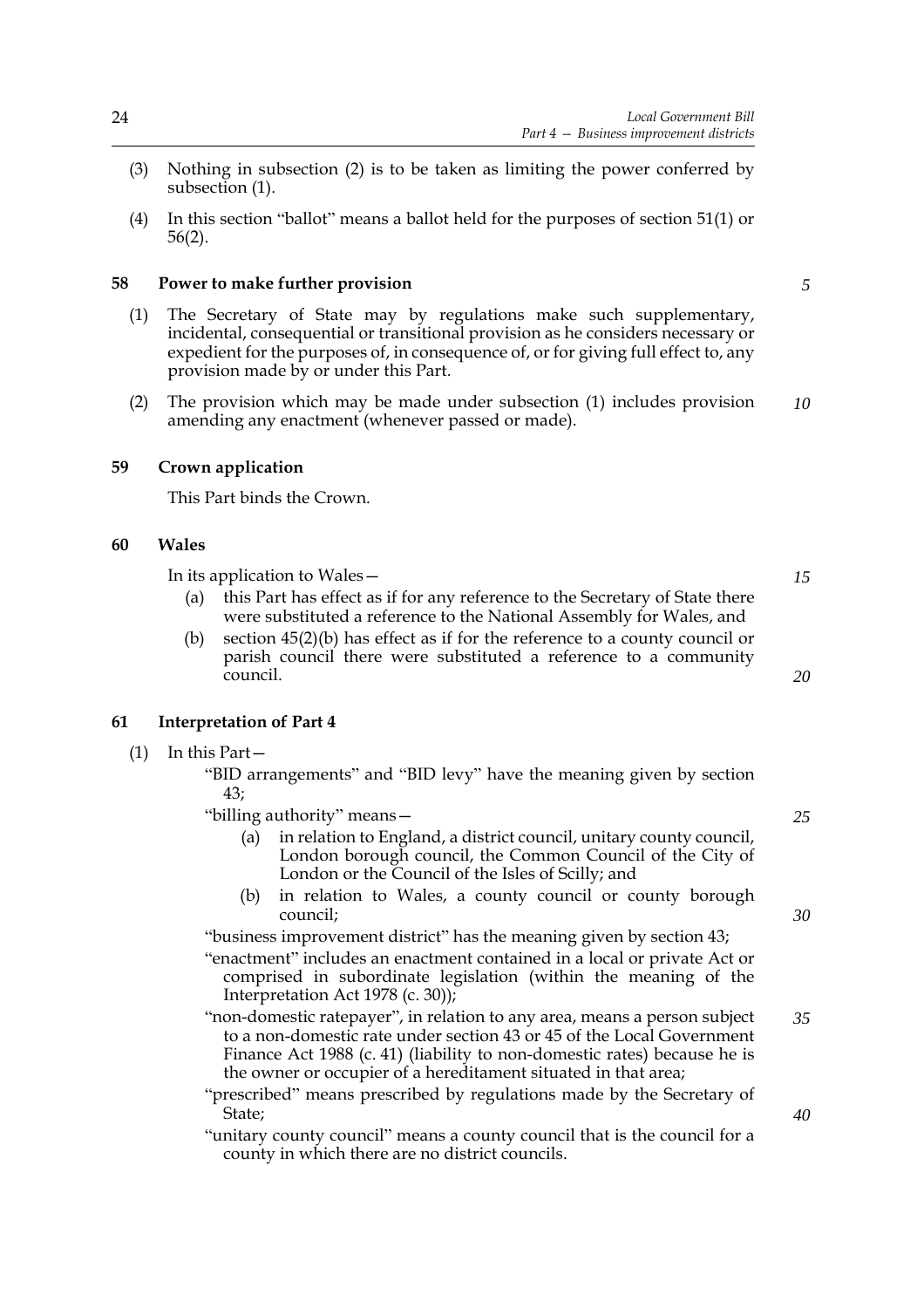(2) Other expressions which are used in this Part and in Part 3 of the Local Government Finance Act 1988 (c. 41) (non-domestic rates) have the same meaning in this Part as they have in that Part.

## **PART 5**

#### NON-DOMESTIC RATES

#### **62 Submission of proposed rating lists**

- (1) In section 41(5) of the 1988 Act (proposed local non-domestic rating list to be sent to billing authority not later than 31 December preceding compilation date) for "31 December" there is substituted "30 September".
- (2) In section 52(5) of that Act (proposed central non-domestic rating list to be sent to Secretary of State not later than 31 December preceding compilation date) for "31 December" there is substituted "30 September". *10*

## **63 Small business relief**

- (1) Section 43 of the 1988 Act (occupied hereditaments: liability) is amended as follows.
- (2) In subsection (4) (which, subject to subsections (5) and (6A), shows how the chargeable amount for a chargeable day is to be calculated) after "subsections" there is inserted "(4A),".
- (3) After subsection (4) there is inserted—
	- "(4A) Where subsection (4B) below applies, the chargeable amount for a chargeable day shall be calculated— *20*
		- (a) in relation to England, in accordance with the formula—

$$
\frac{AxD}{CxE}
$$

(b) in relation to Wales, in accordance with the formula—

$$
\frac{AxB}{CxE} \tag{25}
$$

#### (4B) This subsection applies—

- (a) in relation to England, where—
	- (i) the rateable value of the hereditament shown in the local non-domestic rating list for the first day of the chargeable financial year is not more than any amount prescribed by the Secretary of State by order,
	- (ii) on the day concerned any conditions prescribed by the Secretary of State by order are satisfied, and

*15*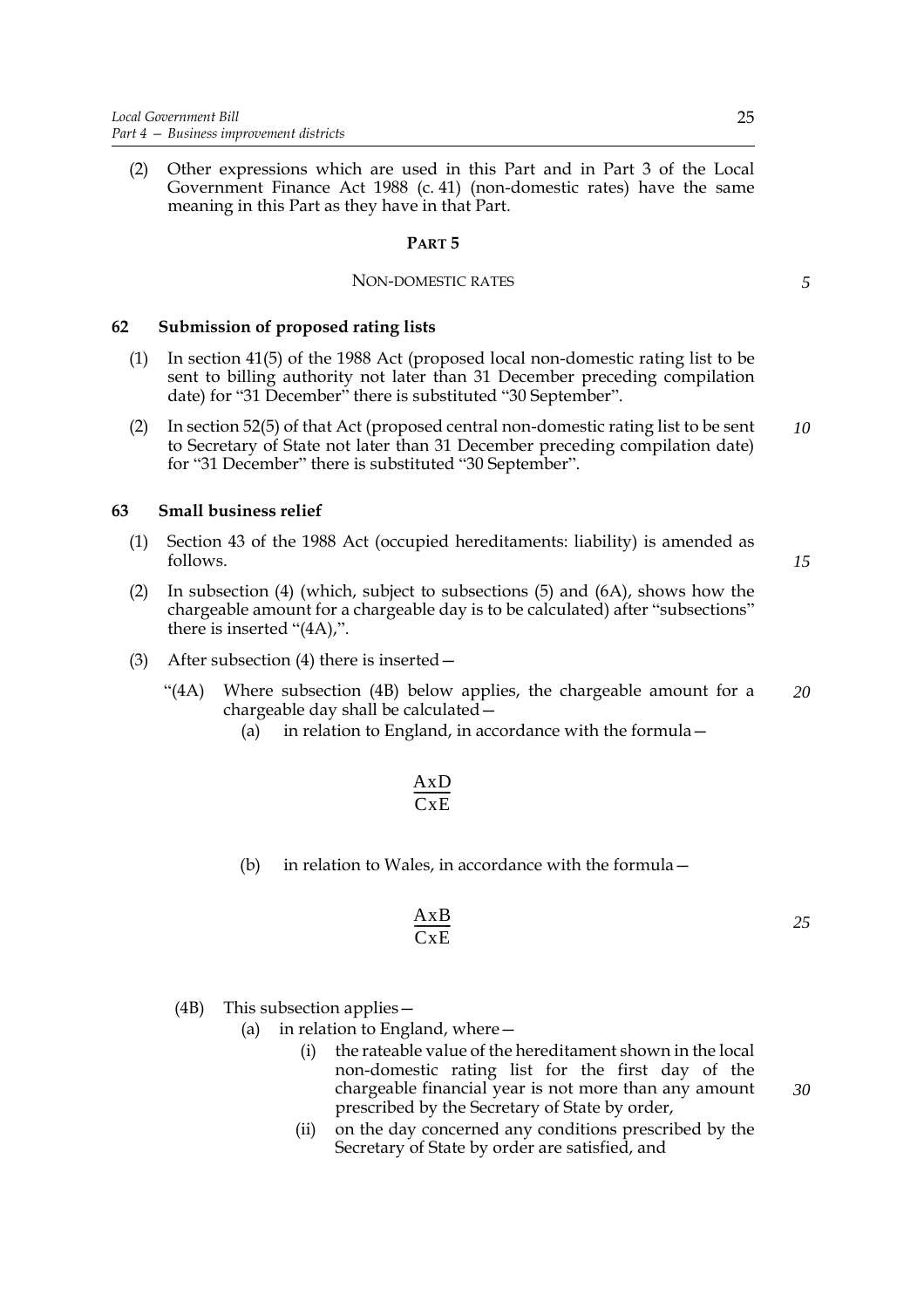- (iii) the ratepayer has made an application for the purposes of this subsection to the billing authority concerned by such date as may be prescribed by the Secretary of State by order,
- (b) in relation to Wales, where—
	- (i) the rateable value of the hereditament shown in the local non-domestic rating list for the first day of the chargeable financial year is not more than any amount prescribed by the National Assembly for Wales by order, and
	- (ii) on the day concerned any conditions prescribed by the National Assembly for Wales by order are satisfied.
- (4C) An application under subsection (4B)(a)(iii) above shall be made in such form, and contain such information, as may be prescribed by the Secretary of State by order.
- (4D) If the ratepayer—
	- (a) makes a statement in an application under sub-paragraph  $(4B)(a)(iii)$  above which he knows to be false in a material particular, or
	- (b) recklessly makes a statement in such an application which is false in a material particular, *20*

he shall be liable on summary conviction to imprisonment for a term not exceeding 3 months or to a fine not exceeding level 3 on the standard scale or to both."

- (4) For subsection (8A) there is substituted—
	- "(8A) In relation to any hereditament in respect of which both subsections (4A) and (6A) above (but not subsection (5) above) have effect on the day concerned, the chargeable amount—
		- (a) in relation to England, shall be calculated in accordance with subsection (6A) above,
		- (b) in relation to Wales, shall be calculated in accordance with whichever of subsections (4A) and (6A) above produces the smaller amount.
		- (8B) In relation to any hereditament in respect of which—
			- (a) subsections (4A), (5) and (6A) above each have effect on the day concerned, *35*
			- (b) subsections (4A) and (5) above both have effect on that day, or (c) subsections (5) and (6A) above both have effect on that day,

the chargeable amount shall be calculated in accordance with subsection (5) above."

- (5) In section 44 of the 1988 Act (occupied hereditaments: supplementary) after subsection (6) there is inserted—
	- "(7) Subject to subsection (8) below, D is the small business non-domestic rating multiplier for the financial year.
	- (8) Where the billing authority is a special authority, D is the authority's small business non-domestic rating multiplier for the financial year.
	- (9) E is such amount as may be prescribed—

*25*

*5*

*10*

*15*

*30*

*40*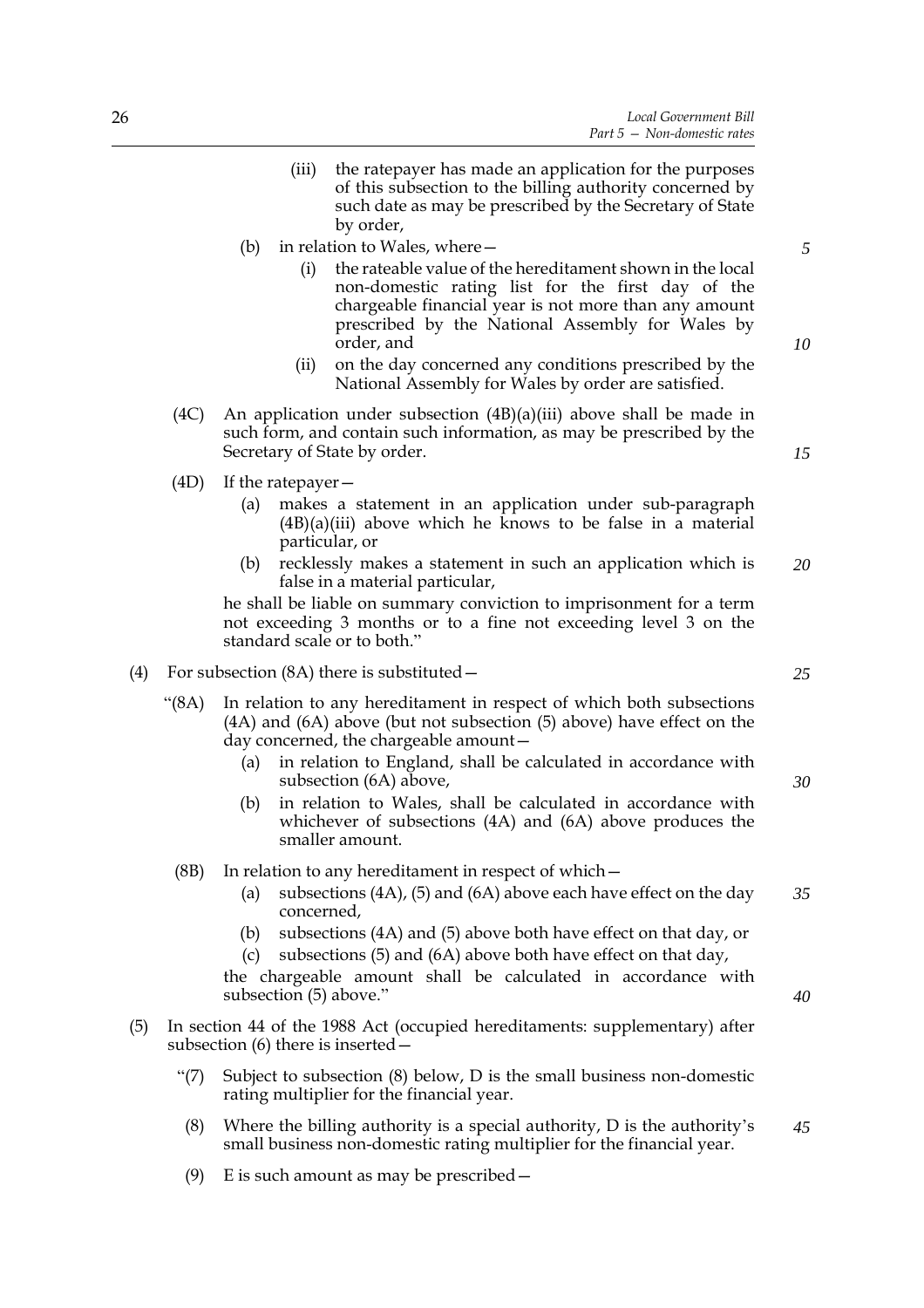- (a) in relation to England, by the Secretary of State by order,
- (b) in relation to Wales, by the National Assembly for Wales by order."
- (6) In section 47 of the 1988 Act (discretionary relief), in subsection (1) after "subsection (3) below,", in the second place where it occurs, there is inserted "or the small business condition and the second condition mentioned in subsection (3) below,".
- (7) After subsection (3C) of that section there is inserted—

"(3D) The small business condition is  $-$ 

- (a) that the hereditament is situated in Wales, and
- (b) that on the chargeable day section 43(4B) above applies to the hereditament."

## **64 Calculation of non-domestic rating multiplier**

- (1) Schedule 7 to the 1988 Act (non-domestic rating multipliers) is amended as follows.
- (2) In paragraph 1 (Part 1 of Schedule 7 has effect to determine non-domestic rating multiplier) after "multiplier" there is inserted "and, in relation to England, the small business non-domestic rating multiplier".
- (3) For paragraph 3 (calculation of non-domestic rating multiplier for years in which no list compiled) there is substituted—
	- "3 (1) In relation to England, the small business non-domestic rating multiplier for a chargeable financial year shall be calculated in accordance with this paragraph if the year is not one at the beginning of which new lists must be compiled.
		- (2) An amount shall be found in accordance with the formula—

#### AxB  $\mathcal{C}_{0}^{(n)}$  $\frac{\overline{AAD}}{A}$

- (3) Subject to sub-paragraph (5) below, that amount may be adjusted by the Secretary of State to reflect the extent to which his last estimate of the total mentioned in paragraph 5(6) or (7) below appears to him to differ from the actual total.
- (4) The amount under sub-paragraph (2) above or, if an adjustment is made under sub-paragraph (3) above, the adjusted amount shall be the small business non-domestic rating multiplier for the year.
- (5) No adjustment may be made under sub-paragraph (3) above for a chargeable financial year beginning before 2006.
- 3A (1) In relation to England, the non-domestic rating multiplier for a chargeable financial year shall be calculated in accordance with this paragraph if the year is not one at the beginning of which new lists must be compiled.
	- (2) The non-domestic rating multiplier for the year shall be the amount found  $by -$ *40*

*30*

*10*

*5*

*15*

*25*

*20*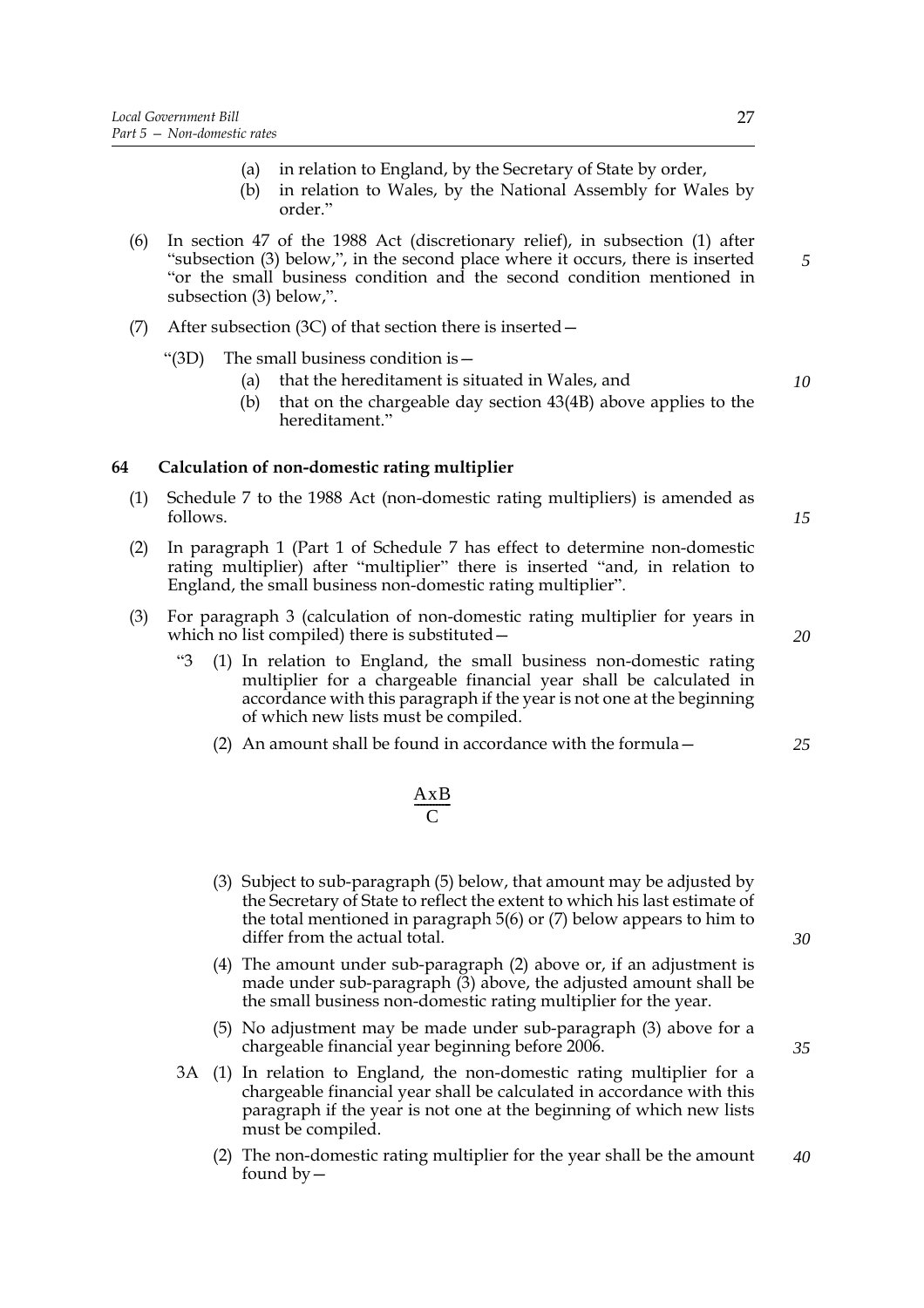- (a) increasing the small business non-domestic rating multiplier for the year under paragraph 3 above to reflect the Secretary of State's estimate of the difference between—
	- (i) the aggregate amount which will be payable to him and all billing authorities by way of non-domestic rates as regards the year, and
	- (ii) the aggregate amount which would be so payable if section 43(4A) to (4D) above were omitted, and
- (b) if the Secretary of State thinks fit, adjusting the amount found under paragraph (a) above to reflect the extent (if any) to which his estimate of the difference mentioned in that paragraph for an earlier financial year appears to him to differ from the actual difference for that earlier year.
- 3B (1) In relation to Wales, the non-domestic rating multiplier for a chargeable financial year shall be calculated in accordance with this paragraph if the year is not one at the beginning of which new lists must be compiled.
	- (2) An amount shall be found in accordance with the formula—

#### AxB  $\mathcal{C}_{0}^{(n)}$  $\frac{\overline{AAD}}{A}$

- (3) Subject to sub-paragraph (5) below, that amount may be adjusted by the National Assembly for Wales to reflect the extent to which its last estimate of the total mentioned in paragraph 5(6) or (7) below appears to it to differ from the actual total. *20*
- (4) The amount under sub-paragraph (2) above or, if an adjustment is made under sub-paragraph (3) above, the adjusted amount shall be the non-domestic rating multiplier for the year. *25*
- (5) No adjustment may be made under sub-paragraph (3) above for a chargeable financial year beginning before 2006."
- (4) For paragraph 4 (calculation of non-domestic rating multiplier for year in which list must be compiled) there is substituted—
	- "4 In relation to England, the small business non-domestic rating multiplier for a chargeable financial year shall be calculated in accordance with the following formula if the year is one at the beginning of which new lists must be compiled—

$$
\frac{\mathbf{AxBxD}}{\mathbf{CxE}}
$$

4A (1) In relation to England, the non-domestic rating multiplier for a chargeable financial year shall be calculated in accordance with this paragraph if the year is one at the beginning of which new lists must be compiled.

*10*

*15*

*30*

*35*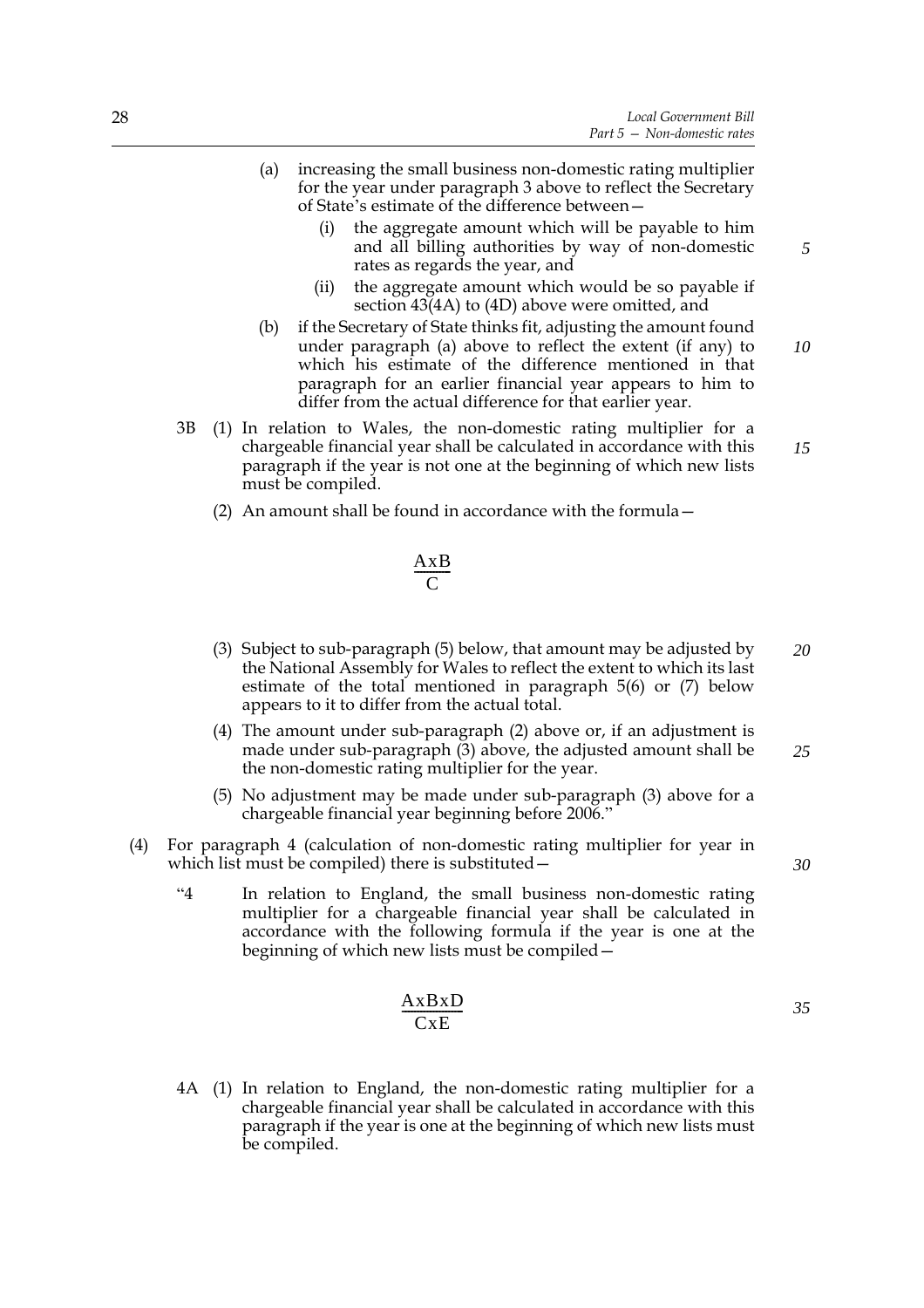- (2) The non-domestic rating multiplier for the year shall be the amount found by  $-$ 
	- (a) increasing the small business non-domestic rating multiplier for the year under paragraph 4 above to reflect the Secretary of State's estimate of the difference between—
		- (i) the aggregate amount which will be payable to him and all billing authorities by way of non-domestic rates as regards the year, and
		- (ii) the aggregate amount which would be so payable if section 43(4A) to (4D) above were omitted, and
	- (b) if the Secretary of State thinks fit, adjusting the amount found under paragraph (a) above to reflect the extent (if any) to which his estimate of the difference mentioned in that paragraph for an earlier financial year appears to him to differ from the actual difference for that earlier year."
- 4B In relation to Wales, the non-domestic rating multiplier for a chargeable financial year shall be calculated in accordance with the following formula if the year is one at the beginning of which new lists must be compiled —

$$
\frac{\text{AxBxD}}{\text{CxE}}
$$

- (5) In paragraph 5(1) for "3 and 4" there is substituted "3 to 4B".
- (6) For sub-paragraph (2) of that paragraph (which defines A) there is substituted—
	- "(2) In relation to England, A is the small business non-domestic rating multiplier for the financial year preceding the year concerned (or, if there is no such multiplier for that year, A is the non-domestic rating multiplier for that year). *25*
	- (2A) In relation to Wales, A is the non-domestic rating multiplier for the financial year preceding the year concerned."
- (7) For sub-paragraphs (6) and (7) of that paragraph (which define D and E) there is substituted— *30*
	- "(6) D is the number of whole pounds in the Secretary of State's or, as the case may be, the National Assembly for Wales' estimate of the total of the appropriate rateable values of all appropriate hereditaments, where—
		- (a) appropriate rateable values are those which will be shown in lists for the last day of the financial year preceding the year concerned once all alterations to those lists have been made;
		- (b) appropriate hereditaments are those which will be shown in lists for that day once all alterations to those lists have been made.
	- (7) E is the number of whole pounds in the Secretary of State's or, as the case may be, the National Assembly for Wales' estimate of the total of the appropriate rateable values of all appropriate hereditaments, where—

29

*10*

*15*

*5*

*20*

*35*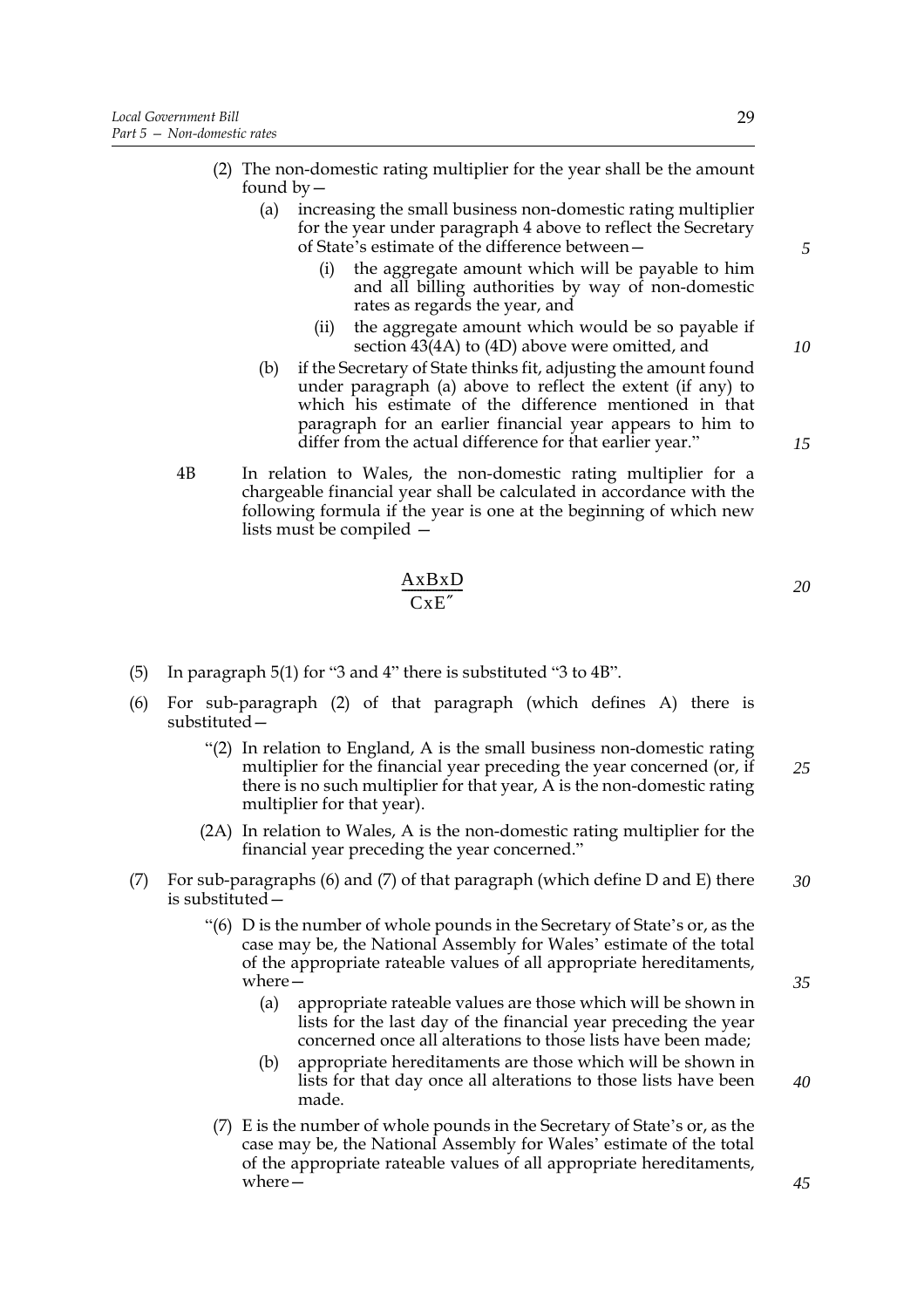- (a) appropriate rateable values are those which will be shown in lists for the first day of the financial year concerned once all alterations to those lists have been made;
- (b) appropriate hereditaments are those which will be shown in lists for that first day once all alterations to those lists have been made.
- $(7)$  The reference in sub-paragraph  $(7)(a)$  above to rateable values which will be shown in lists for the first day of the financial year concerned once all alterations to those lists have been made includes a reference to rateable values which will be shown in lists for a later day as a result of any alterations of the lists because of the inaccuracy of the lists for that first day."
- (8) For paragraph  $6(1)$  there is substituted  $-$ 
	- "(1) In relation to England, the Secretary of State shall calculate the small business non-domestic rating multiplier and the non-domestic rating multiplier for a chargeable financial year and, as soon as is reasonably practicable after doing so, shall serve on each billing authority a notice stating the multipliers as so calculated.
	- (1A) In relation to Wales, the National Assembly for Wales shall calculate the non-domestic rating multiplier for a chargeable financial year and, as soon as is reasonably practicable after doing so, shall serve on each billing authority a notice stating the multiplier as so calculated. *20*
	- (1B) The notice must show how any calculation has been made and contain details of any estimates or adjustments that have been made."
- (9) For paragraph  $6(3)$  there is substituted  $-$ 
	- "(3) Where the financial year is one at the beginning of which new lists must be compiled, the notice must specify the date determined under paragraph 5(10) above for the purpose of making estimates under paragraph 5(6) and (7) above."
- (10) In paragraph 6(4) and 6(5) for "sub-paragraph (1) above" there is substituted "this paragraph".
- (11) After paragraph 9 (special authority's non-domestic rating multiplier) there is inserted—
	- "9A (1) A special authority's small business non-domestic rating multiplier for a chargeable financial year shall be set by it in accordance with the formula— *35*

$$
\frac{\mathbf{A}\mathbf{x}\mathbf{B}}{\mathbf{C}}
$$

- (2) In sub-paragraph (1) above—
	- (a) A is the special authority's non-domestic rating multiplier for the year under paragraph 9 above, *40*
	- (b) B is the small business non-domestic rating multiplier for the year determined in accordance with Part 1 of this Schedule, and

*25*

*5*

*10*

*15*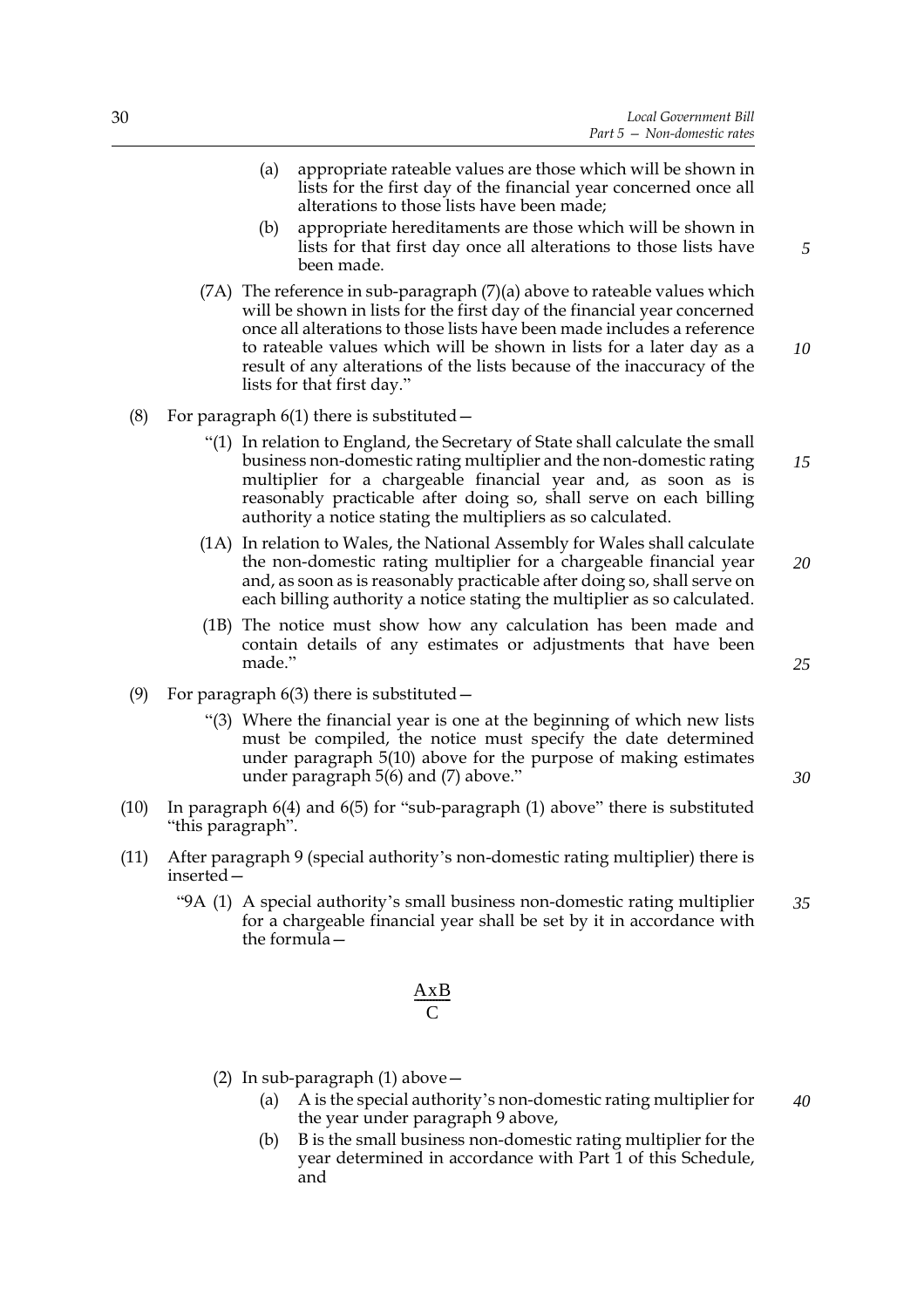(3) The multiplier must be expressed as a figure in which a part of a whole (if any) is expressed to three decimal points only."

# **65 Rural settlement lists etc**

- (1) In section 42A of the 1988 Act (rural settlement list) in subsection (1) (duty of each billing authority to compile and maintain rural settlement list) after "billing authority" there is inserted "in England".
- (2) In section 43 of the 1988 Act (occupied hereditament: liability) in subsection (6B) (conditions for relief under subsection (6A)) before paragraph (a) there is inserted—

"(aa) the hereditament is situated in England,".

- (3) In section 47 of the 1988 Act (discretionary relief) in subsection (3A) (the rural settlement condition) before paragraph (a) there is inserted—
	- "(aa) that the hereditament is situated in England,".

## **66 Transitional relief**

(1) After section 57 of the 1988 Act (special provision for 1990-1995) there is inserted—

## **"57A Transitional provision for 2005 onwards: England**

- (1) In relation to any relevant period the Secretary of State must make regulations under this section which apply in relation to England. *20*
- (2) The regulations may contain such provisions as are mentioned in subsection (3) below in relation to any case where—
	- (a) as regards a hereditament or hereditaments the chargeable amount for a chargeable day falls to be determined under section 43, 45 or 54 above, and *25*
	- (b) the day falls within a prescribed relevant financial year.
- (3) The provisions are that—
	- (a) the chargeable amount shall be such as is found in accordance with prescribed rules, and
	- (b) sections  $43(4)$  to (6E) and  $44$  above, sections  $45(4)$  to (6) and  $46$ above, or section 54(4) to (7) above (as the case may be) shall not apply.
- (4) A chargeable amount found in accordance with rules prescribed under this section, and any calculation (or component of a calculation) used to find that amount, may be the same as or different from what it would be apart from the regulations. *35*
- (5) Rules prescribed under this section may be framed by reference to such factors as the Secretary of State thinks fit.
- (6) Without prejudice to section 143(1) below, regulations under this section relating to a relevant period may contain different provisions for different relevant financial years. *40*

*5*

*10*

*15*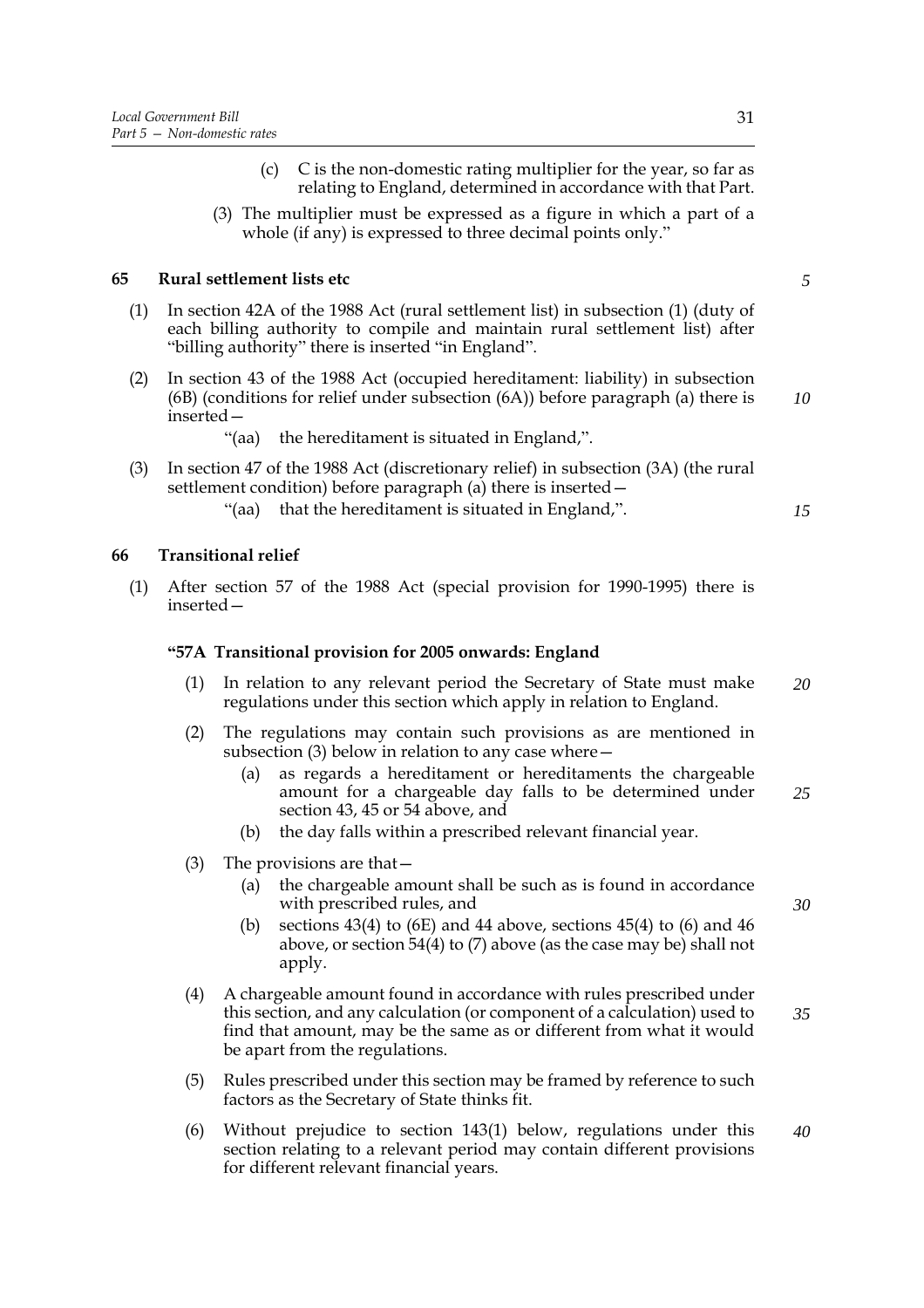- (7) Without prejudice to section 143(1) below, regulations under this section may contain different provision in relation to locally listed hereditaments whose rateable value exceeds, and those whose rateable value does not exceed, a prescribed figure; and a locally listed hereditament is a hereditament for the time being shown in a local nondomestic rating list.
- (8) Without prejudice to section 143(1) and (2) below, regulations under this section may include provision—
	- (a) imposing duties and conferring powers on valuation officers (whether as regards determinations, certificates or otherwise) in relation to the ascertainment of rateable values;
	- (b) as to appeals relating to things done or not done by such officers.
- (9) Regulations under this section in their application to a particular relevant financial year shall not be effective unless they come into force before 1 January immediately preceding the year; but this is without prejudice to the power to amend or revoke.
- (10) In making regulations under this section the Secretary of State shall have regard to the object of securing (so far as practicable) that the aggregate amount payable to him and all billing authorities by way of non-domestic rates as regards a particular financial year is the same as the aggregate amount which would be so payable apart from the regulations. *20*
- (11) For the purposes of subsection (10) above, the Secretary of State may rely on his estimate of the aggregate amounts mentioned in that subsection.
- (12) Once the actual aggregate amounts for a particular financial year are ascertained, the Secretary of State may amend regulations under this section in their application to a later financial year which falls within the same or a later relevant period to reflect the extent to which the actual aggregate amounts differ from his estimate of those amounts. *30*
- (13) For the purposes of this section—
	- (a) a relevant period is a period of five years beginning on 1 April 2005 or on any 1 April after that date on which lists must be compiled;
	- (b) a relevant financial year, as regards regulations relating to a relevant period, is a financial year falling within the period."
- (2) In section 58 of the 1988 Act (special provision for 1995 onwards) in subsection (1) (power to make regulations in relation to any relevant period) after "section" there is inserted "which apply in relation to Wales".

#### **67 Rating of meters**

- (1) In section 64 of the 1988 Act (hereditaments) after subsection (2) there is inserted—
	- "(2A) In addition, a right is a hereditament if  $-$ 
		- (a) it is a right to use any land for the purpose of operating a meter to measure a supply of gas or electricity or such other service as— *45*

*5*

*10*

*15*

*25*

*35*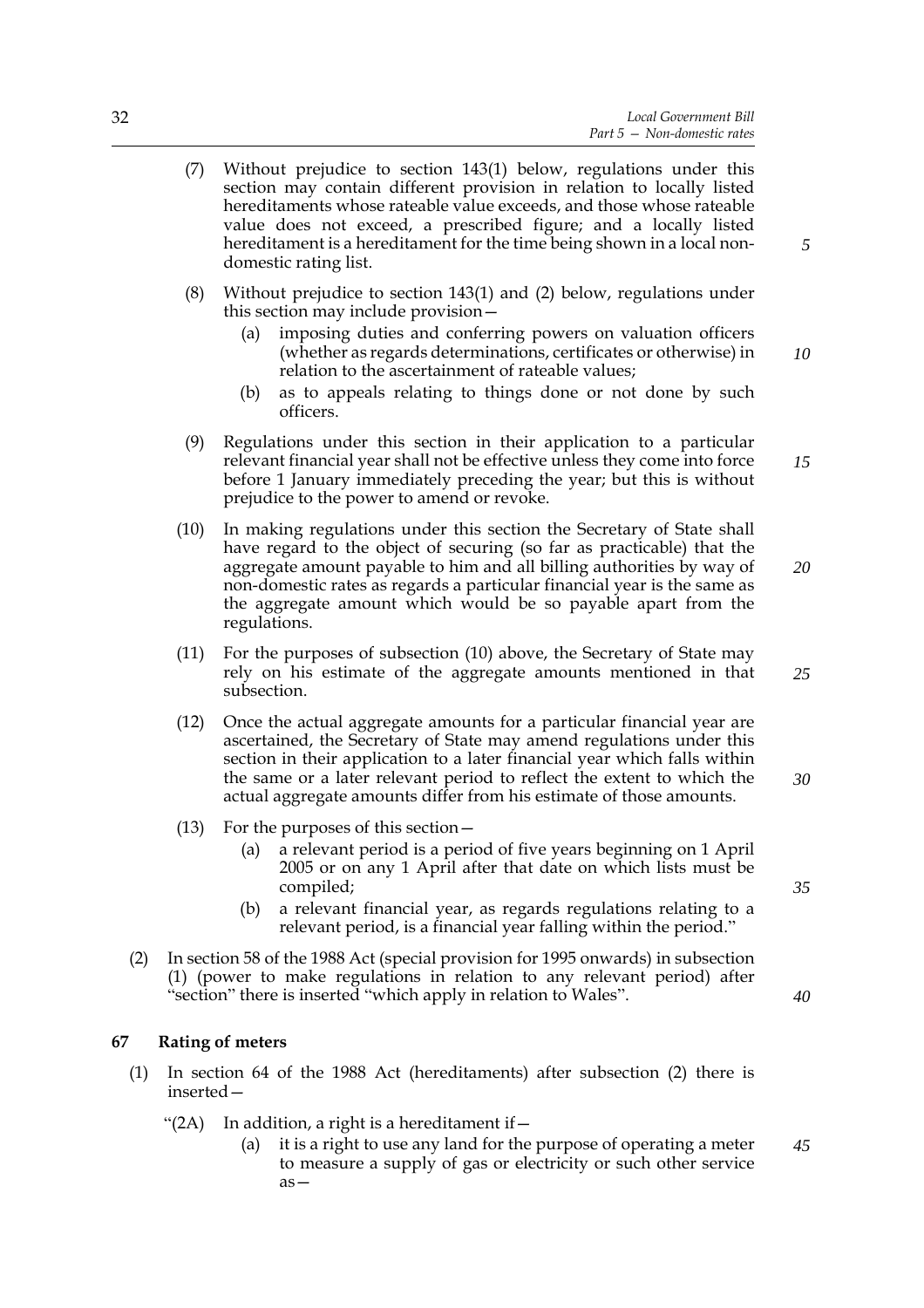- (i) the Secretary of State in relation to England, or
- (ii) the National Assembly for Wales in relation to Wales, may by order specify, and
- (b) the meter is owned by a person other than the consumer of the service."
- (2) In subsection (4)(e) of that section (which contains a reference to any right which is a hereditament by virtue of subsection (2)) after "subsection (2)" there is inserted "or (2A)".
- (3) After subsection (11) of that section there is inserted—
	- "(11A) The Secretary of State in relation to England, and the National Assembly in relation to Wales, may by regulations make provision as to what is to be regarded as being a meter for the purposes of subsection (2A) above. *10*
		- (11B) In subsection (2A) above "land" includes a wall or other part of a building."

## **68 Exemptions for agricultural buildings**

- (1) Schedule 5 to the 1988 Act (exemptions from non-domestic rating) is amended as follows.
- (2) For paragraph 3(a) (which provides that a building is an agricultural building if it is occupied together with agricultural land and is used solely in connection with agricultural operations on the land) there is substituteed –
	- "(a) it is occupied together with agricultural land and is used solely in connection with agricultural operations on that or other agricultural land, or".
- (3) After paragraph 7(1)(b) there is inserted ", and
	- (c) the members who are occupiers of the land together have control of the body."
- (4) For paragraph  $7(3)$  there is substituted  $-$ 
	- "(3) This sub-paragraph applies if  $-$ 
		- (a) the building in question is occupied by a body corporate any of whose members are, or are together with the body, the occupiers of the building or buildings mentioned in subparagraph (2)(a) above, and *30*
		- (b) the members who are occupiers of the land together have control of the body."
- (5) After paragraph 7(8) there is inserted—
	- "(9) In this paragraph "control" shall be construed in accordance with section 416(2) to (6) of the Income and Corporation Taxes Act 1988."

## **69 Exemption for places of religious worship**

In paragraph 11 of Schedule 5 to the 1988 Act (exemption for places of religious worship) for sub-paragraph  $(1)(a)$  there is substituted  $-$ *40*

"(a) a place of public religious worship;".

*5*

*15*

```
25
```
*20*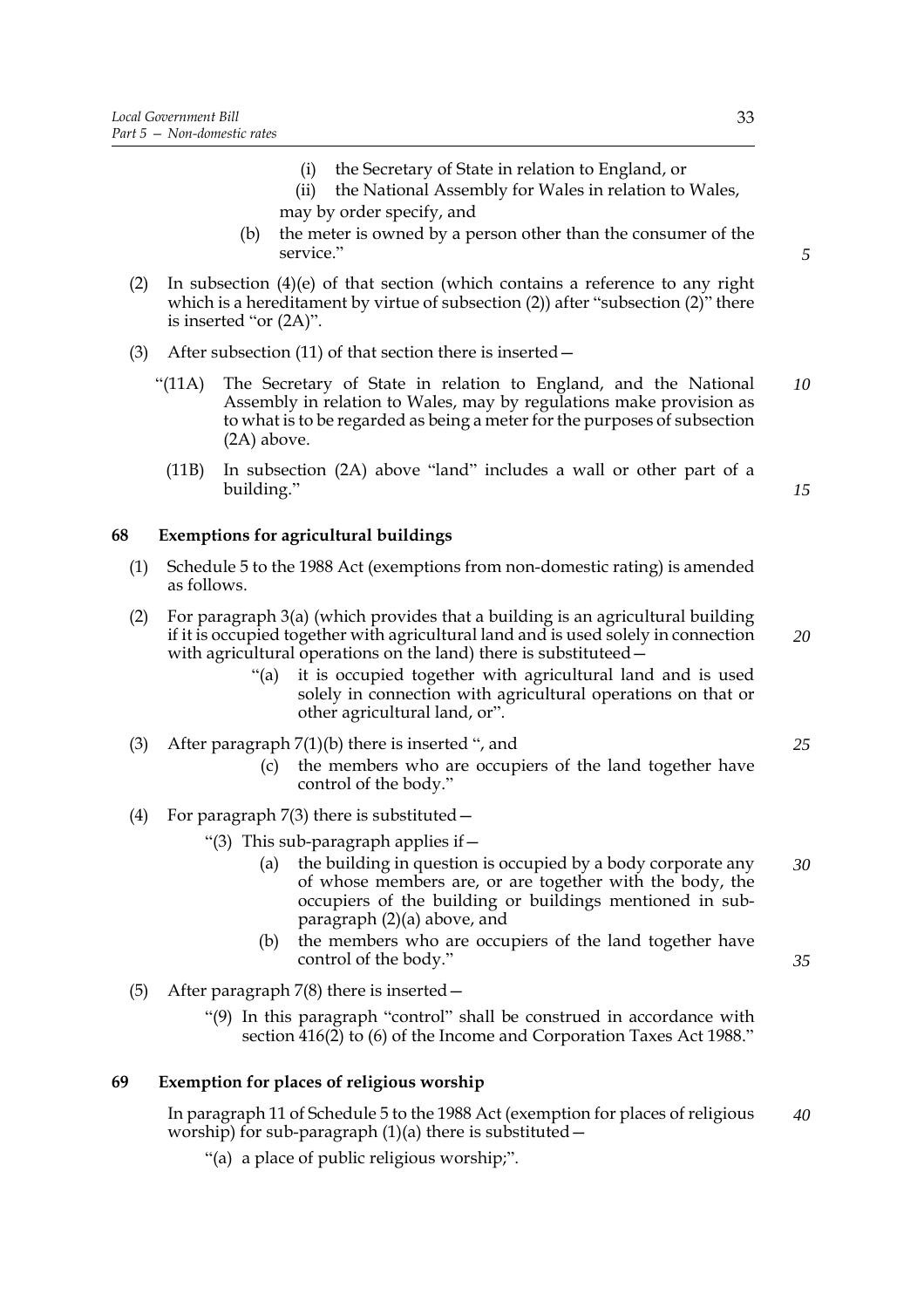# **70 Removal of power to prescribe rateable values**

Paragraph 3 of Schedule 6 to the 1988 Act (power of Secretary of State by order to prescribe rateable values) ceases to have effect.

# **71 Adjustments for hardship relief**

- (1) Schedule 8 to the 1988 Act (non-domestic rating: pooling) is amended as follows. *5*
- (2) In paragraph 4 (non-domestic rating contributions) after sub-paragraph (6) there is inserted—
	- "(7) Sub-paragraph (6) above does not apply to regulations made only for the purpose of amending the rules to increase deductions as regards the operation of section 49 above for the whole or part of the financial year." *10*
- (3) In paragraph 6 (calculation of non-domestic rating contributions) after subparagraph (6) there is inserted—
	- "(6A) Regulations made for the purpose mentioned in paragraph 4(7) above may include provision— *15*
		- (a) for or in connection with the re-calculation of the provisional amount for the financial year concerned, including provision for the procedure to be adopted for re-calculation, and
		- (b) as to financial adjustments to be made, including provision for the making of reduced payments under paragraph 5 above or of repayments." *20*
- (4) In sub-paragraph (7) of that paragraph (which defines relevant provisions) after paragraph (a) there is inserted—
	- "(aa) regulations made for the purpose mentioned in paragraph 4(7) above,". *25*

## **72 Provision of information**

- (1) Schedule 9 to the 1988 Act (non-domestic rating: administration) is amended as follows.
- (2) In paragraph 5(2) (requested information to be supplied within period of 21 days) there are omitted— *30*
	- (a) the words "if it is in his possession or control, and he shall do so", and
	- (b) the words "and within the period of 21 days beginning with the day on which the notice is served".
- (3) Paragraph 5(3) (offence of failing to supply information) is omitted.
- (4) After paragraph 5 there is inserted—
	- "5A (1) If a person on whom a notice is served under paragraph 5 above fails to comply with paragraph 5(2) within the period of 56 days beginning with the day on which the notice is served, he shall be liable to a penalty of £100.
		- (2) Where a person becomes liable to a penalty under sub-paragraph (1) above, the valuation officer shall serve on him a notice (a "penalty notice") stating—

*40*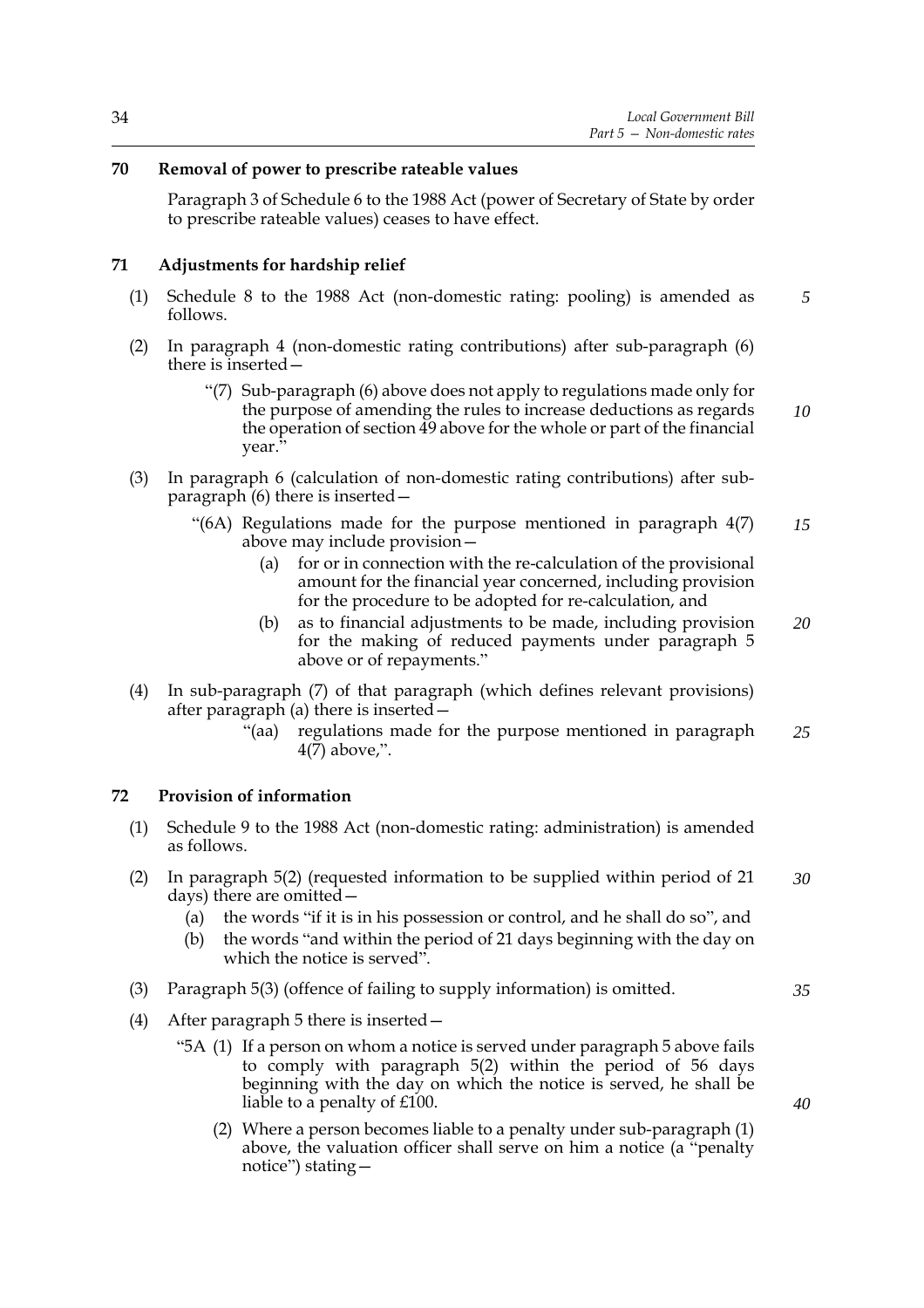|    |     | (a)                                                                                                                                                     | that he has failed to comply with paragraph 5(2) above within<br>the period mentioned in sub-paragraph (1) above,                                                                                            |
|----|-----|---------------------------------------------------------------------------------------------------------------------------------------------------------|--------------------------------------------------------------------------------------------------------------------------------------------------------------------------------------------------------------|
|    |     | (b)                                                                                                                                                     | that he is liable to a penalty of £100,                                                                                                                                                                      |
|    |     | (c)                                                                                                                                                     | the effect of sub-paragraphs (3) and (4) below, and                                                                                                                                                          |
|    |     | (d)                                                                                                                                                     | that he has a right of appeal under paragraph 5C below.                                                                                                                                                      |
|    |     |                                                                                                                                                         | (3) If the person on whom a penalty notice is served fails to comply with<br>paragraph 5(2) within the period of 21 days beginning with the day<br>on which the notice is served, he shall be liable -       |
|    |     | (a)                                                                                                                                                     | to a further penalty of £100, and                                                                                                                                                                            |
|    |     | (b)                                                                                                                                                     | subject to sub-paragraph $(4)$ below, to a further penalty of $£20$<br>for each day in respect of which the failure continues after the<br>end of that period.                                               |
|    |     |                                                                                                                                                         | (4) The amount to which a person shall be liable under this paragraph in<br>respect of a failure to comply with a notice served under paragraph<br>5 above shall not exceed the greater of -                 |
|    |     | (a)<br>(b)                                                                                                                                              | the rateable value of the hereditament concerned for the day<br>on which the penalty notice is served, and<br>£500.                                                                                          |
|    |     |                                                                                                                                                         |                                                                                                                                                                                                              |
|    |     | (a)                                                                                                                                                     | (5) For the purposes of sub-paragraph $(4)(a)$ above –<br>the hereditament concerned is the hereditament in respect of<br>which the notice under paragraph 5 above was served, and                           |
|    |     | (b)                                                                                                                                                     | a list compiled under this Part shall be used to find the<br>rateable value of the hereditament for the day concerned.                                                                                       |
| 5Β |     |                                                                                                                                                         | A valuation officer may mitigate or remit any penalty imposed<br>under paragraph 5A above.                                                                                                                   |
| 5C |     |                                                                                                                                                         | (1) A person may appeal to a valuation tribunal if he is aggrieved by the<br>imposition on him of a penalty under paragraph 5A above.                                                                        |
|    | (2) | An appeal under this paragraph must be made before the end of the<br>period of 28 days beginning with the day on which the penalty notice<br>is served. |                                                                                                                                                                                                              |
|    |     |                                                                                                                                                         | (3) An appeal under this paragraph shall not prevent liability to any<br>further penalty or penalties arising under paragraph 5A(3) above.                                                                   |
|    |     |                                                                                                                                                         | (4) An appeal under this paragraph shall be treated as an appeal against<br>the penalty imposed under paragraph 5A(1) above and any further<br>penalty which may be imposed under paragraph 5A(3) above.     |
|    |     | $(6)$ below.                                                                                                                                            | (5) On an appeal under this paragraph the valuation tribunal may<br>mitigate or remit any penalty under paragraph 5A above if it is<br>satisfied on either or both of the grounds specified in sub-paragraph |
|    |     |                                                                                                                                                         | (6) Those grounds are $-$                                                                                                                                                                                    |
|    |     | (a)                                                                                                                                                     | that the appellant had a reasonable excuse for not complying<br>with paragraph 5(2) above, or                                                                                                                |
|    |     | (b)                                                                                                                                                     | that the information requested is not in the possession or<br>control of the appellant.                                                                                                                      |

- 5D (1) Subject to sub-paragraph (2) below, any penalty imposed under paragraph 5A above may be recovered by the valuation officer concerned as a civil debt due to him. *45*
	- (2) No claim to recover any such penalty may be made—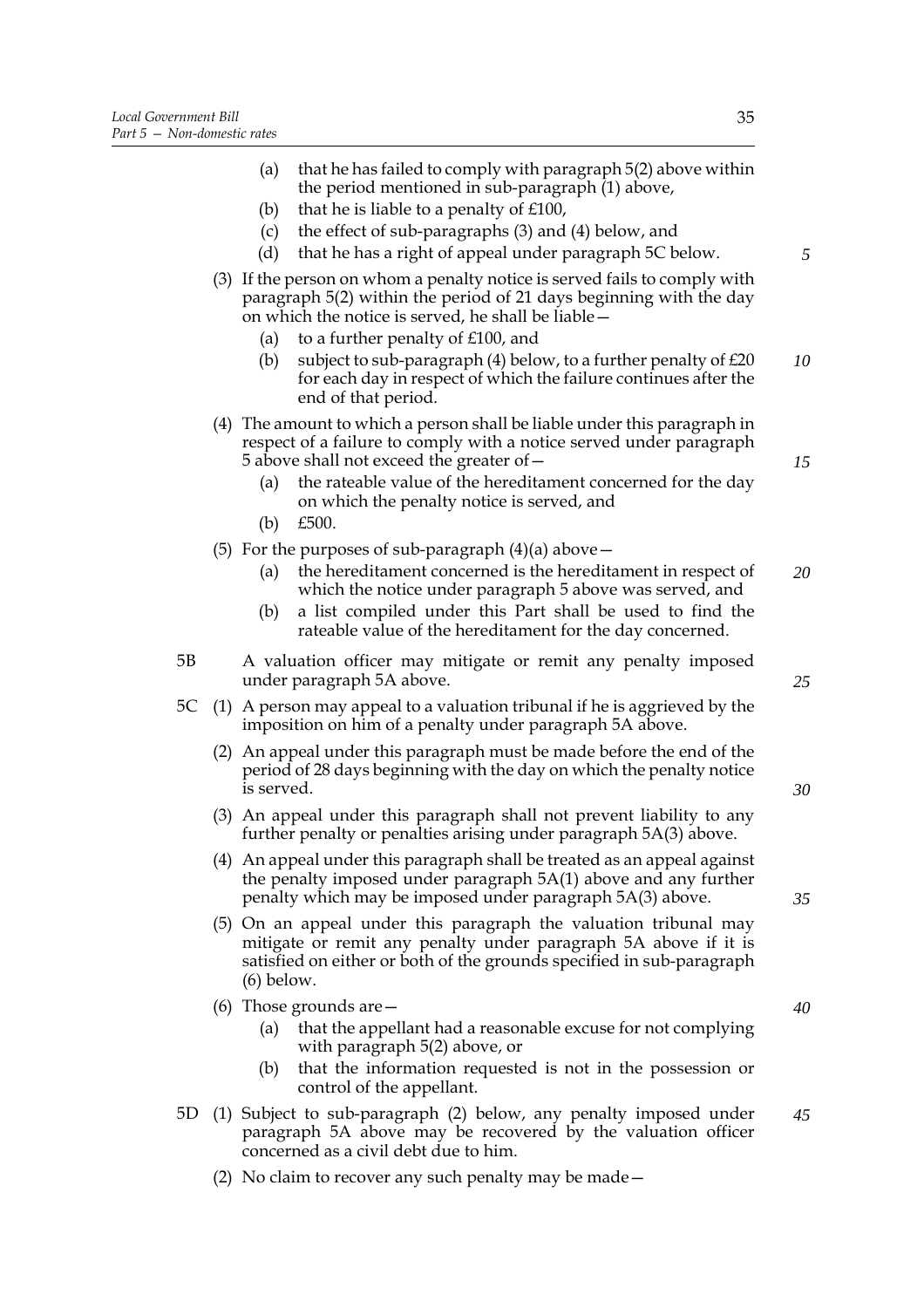- (a) before the end of the period mentioned in paragraph 5C(2) above, or
- (b) if an appeal is made under paragraph 5C above, before the appeal is finally disposed of.
- *5E Any sums received by a valuation officer by way of penalty under paragraph 5A above must be paid into the Consolidated Fund.*
- 5F (1) The Secretary of State in relation to England, and the National Assembly of Wales in relation to Wales, may by regulations make provision in relation to notices served under paragraphs 5 and 5A above.
	- (2) The provision that may be made by regulations under this paragraph includes—
		- (a) provision enabling a valuation officer to request or obtain information for the purpose of identifying the owner or occupier of a hereditament;
		- (b) provision enabling a notice to be served on a person either by name or by such description as may be prescribed.
- 5G The Secretary of State in relation to England, and the National Assembly in relation to Wales, may by order amend paragraph 5A above to increase or decrease the amount of any penalty under that paragraph. *20*
- 5H Where a valuation officer requires the name or address of a person on whom a notice under paragraph 5 or 5A above is to be served, he may serve a notice on a billing authority which he reasonably believes may have that information requesting the authority to supply him with that information."
- (5) In Schedule 11 to the 1988 Act (valuation tribunals) in paragraph 2 (jurisdictions) after sub-paragraph (c) there is inserted—

"(ca) paragraph 5C of Schedule 9 above;".

#### **73 Interpretation of Part 5**

In this Part "the 1988 Act" means the Local Government Finance Act 1988 (c. 41).

### **PART 6**

#### COUNCIL TAX

#### *Liability and amount of tax*

## **74 Exception of students from joint and several liability**

(1) In section 6(4) of the Local Government Finance Act 1992 (c. 14) (exception of severely mentally impaired from liability as co-resident or owner), for the words from "paragraph" to "impaired)" there is substituted "paragraph 2 (severely mentally impaired) or 4 (students etc.) of Schedule 1 to this Act".

*10*

*15*

*5*

*25*

*30*

*40*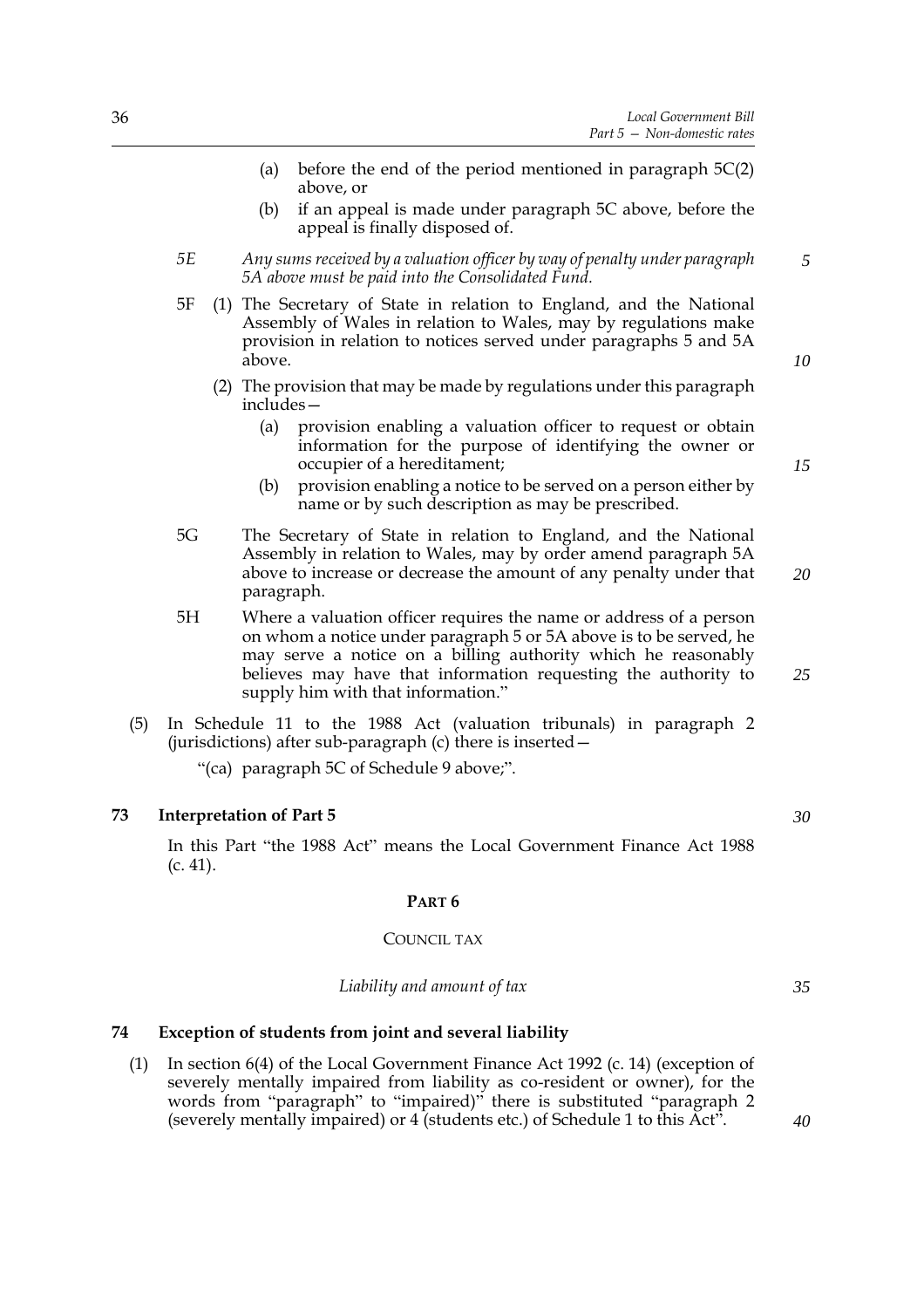- (2) In section 9(2) of that Act (corresponding exception from liability as spouse), for the words from "paragraph" to the end there is substituted "paragraph 2 (the severely mentally impaired) or 4 (students etc.) of Schedule 1 to this Act".
- (3) This section has effect in relation to financial years beginning on or after 1 April 2004.

# **75 Second and empty homes: England**

After section 11 of the Local Government Finance Act 1992 (c. 14) there is inserted—

# **"11A Discounts: special provision for England**

- (1) The Secretary of State may for any financial year by regulations prescribe one or more classes of dwelling in England for the purposes of subsection (3) or (4) below. *10*
- (2) A class of dwellings may be prescribed under subsection (1) above by reference to such factors as the Secretary of State sees fit and may, in particular, be prescribed by reference to—
	- (a) the physical characteristics of dwellings, or
	- (b) the fact that dwellings are unoccupied.
- (3) For any financial year for which a class of dwellings is prescribed for the purposes of this subsection, a billing authority in England may by determination provide in relation to all dwellings of that class in its area, or in such part of its area as it may specify in the determination, that the discount under section  $11(2)(a)$  shall be such lesser percentage of at least 10 as it may so specify
- (4) For any financial year for which a class of dwellings is prescribed for the purposes of this subsection, a billing authority in England may by determination provide in relation to all dwellings of that class in its area, or in such part of its area as it may specify in the determination— *25*
	- (a) that the discount under section  $11(2)(a)$  above shall not apply, or
	- (b) that the discount under that provision shall be such lesser percentage as it may so specify.
- (5) A billing authority may make a determination varying or revoking a determination under subsection (3) or (4) for a financial year, but only before the beginning of the year.
- (6) A billing authority which makes a determination under this section shall publish a notice of it in at least one newspaper circulating in its area and do so before the end of the period of 21 days beginning with the date of the determination. *35*
- (7) Failure to comply with subsection (6) above shall not affect the validity of a determination."

## **76 Billing authority's power to reduce amount of tax payable**

After section 13 of the Local Government Finance Act 1992 there is inserted—

*5*

*15*

*20*

*30*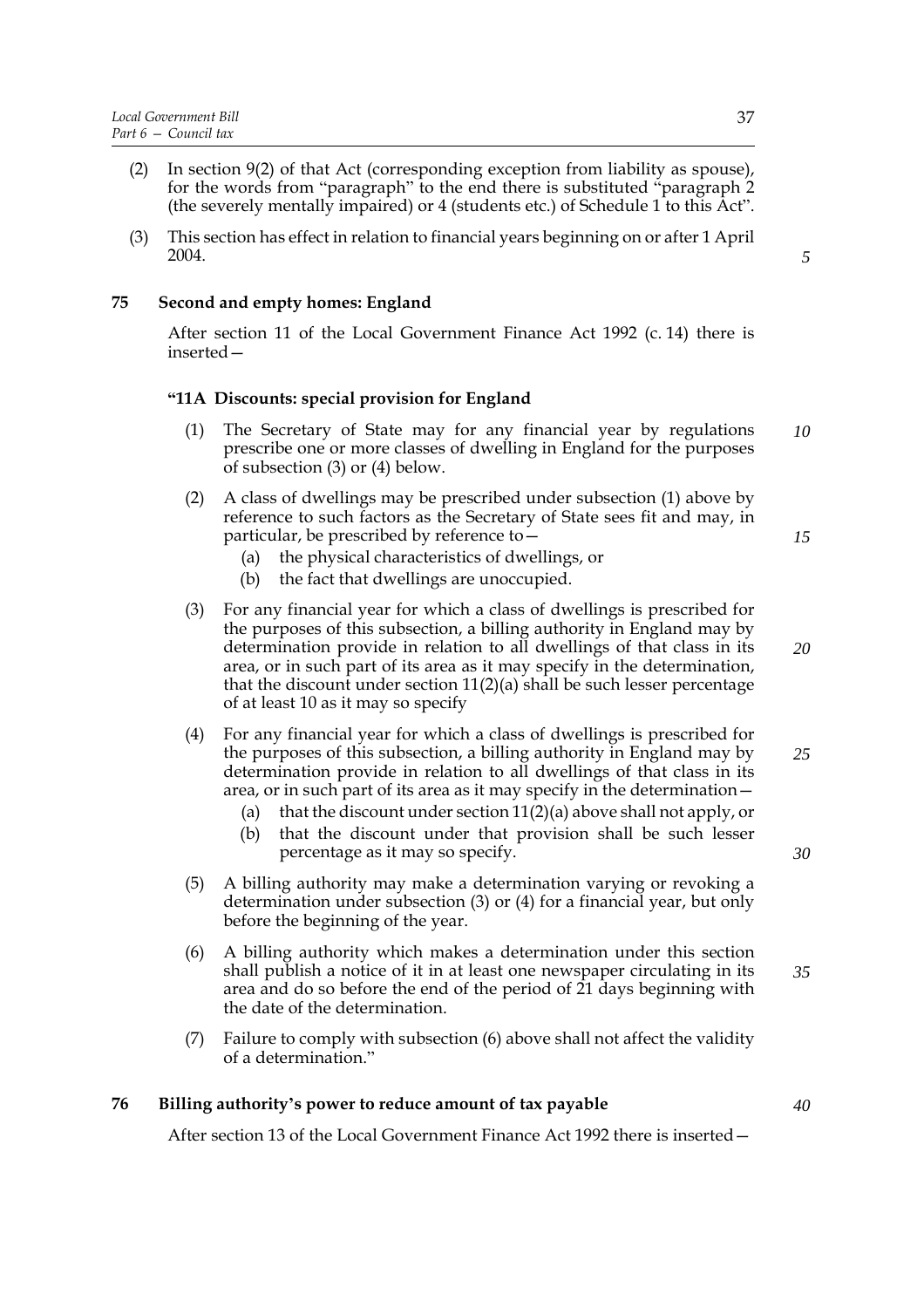## **"13A Billing authority's power to reduce amount of tax payable**

- (1) Where a person is liable to pay council tax in respect of any chargeable dwelling and any day, the billing authority for the area in which the dwelling is situated may reduce the amount which he is liable to pay as respects the dwelling and the day to such extent as it thinks fit.
- (2) The power under subsection (1) above includes power to reduce an amount to nil.
- (3) The power under subsection (1) may be exercised in relation to particular cases or by determining a class of case in which liability is to be reduced to an extent provided by the determination."

*10*

*5*

# *Valuation lists and bands*

## **77 Statutory revaluation cycle**

After section 22A of the Local Government Finance Act 1992 there is inserted—

#### **"22B Compilation and maintenance of new lists**

- (1) The listing officer for a billing authority shall compile, and then maintain, new lists for the authority in accordance with this Chapter (each such list to be called its valuation list). *15*
- (2) A new list must be compiled—
	- (a) in relation to billing authorities in England, on 1 April 2007, and
	- (b) in relation to billing authorities in Wales, on 1 April 2005.
- (3) After that, a new list must be compiled on the earlier of the tenth anniversary of the compilation of the previous list or 1 April in such year as may be specified—
	- (a) in relation to billing authorities in England, by order made by the Secretary of State, and
	- (b) in relation to billing authorities in Wales, by order made by the National Assembly for Wales by statutory instrument.
- (4) A new list shall come into force on the day on which it is compiled and shall remain in force until the next such list is compiled.
- (5) The duty to maintain a list compiled under this section continues for so long as is necessary for the purposes of this Part and is not affected by the list ceasing to be in force. *30*
- (6) Before a list is compiled under this section, the valuation officer must take such steps as are reasonably practicable in the time available to ensure that it is accurately compiled on the date on which it is to be compiled.
- (7) Where a list is to be compiled under this section, the listing officer for a billing authority shall send the authority a copy of the list he proposes to compile (on the information then before him) not later than 1st September before the date on which it is to be compiled.
- (8) As soon as reasonably practicable after receiving a copy list under subsection (7) above, a billing authority shall deposit it at its principal

*20*

*25*

*40*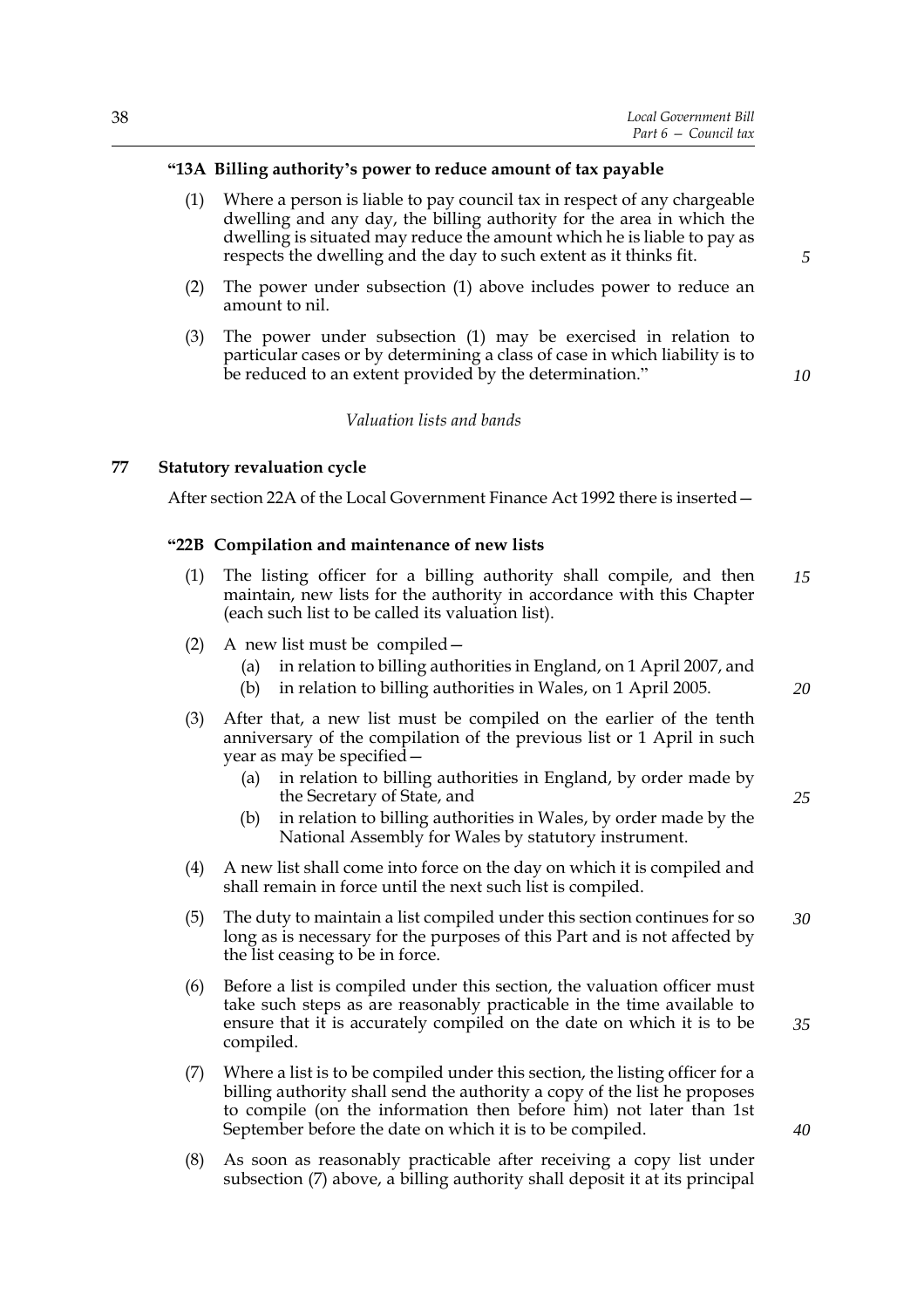office and take such steps as it thinks most suitable for giving notice of it.

- (9) As soon as reasonably practicable after the listing officer for a billing authority has compiled a list under this section, he shall send a copy of it to the authority.
- (10) As soon as reasonably practicable after receiving a copy list under subsection (9) above, a billing authority shall deposit it at its principal office.
- (11) No order under subsection (3)(a) above may be made unless a draft of the order has been laid before, and approved by resolution of, each House of Parliament." *10*

## **78 Power to change number of valuation bands**

In section 5 of the Local Government Finance Act 1992 (c. 14) (valuation bands), after subsection (4) there is inserted—

"(4A) The power under subsection  $(4)(b)$  above includes power to make provision for a different number of valuation bands from those which are for the time being effective for the purposes of subsection (2) or (3) above." *15*

## **79 Transitional arrangements**

After section 13A of the Local Government Finance Act 1992 there is inserted— *20*

#### **"13B Transitional arrangements**

- (1) The Secretary of State may by regulations make provision for the purpose of smoothing changes in council tax liability resulting from the coming into force in relation to a billing authority in England of  $-$ 
	- (a) an order under section 5 above, or
	- (b) a list under section 22B below.
- (2) The National Assembly for Wales may by regulations make provision for the purpose of smoothing changes in council tax liability resulting from the coming into force in relation to a billing authority in Wales of—
	- (a) an order under section 5 above, or
	- (b) a list under section 22B below.
- (3) Regulations under this section may, in particular—
	- (a) make provision about the circumstances in which changes are to be smoothed;
	- (b) make provision for changes to be smoothed over such one or more financial years as may be specified in the regulations;
	- (c) make provision for liability for any financial year to be determined in accordance with such rules as may be so specified, which may result in liability being the same as or different from what it would otherwise be.
- (4) Without prejudice to section 113(1) below, regulations under this section may make different provision for different financial years.

*5*

*35*

*40*

*25*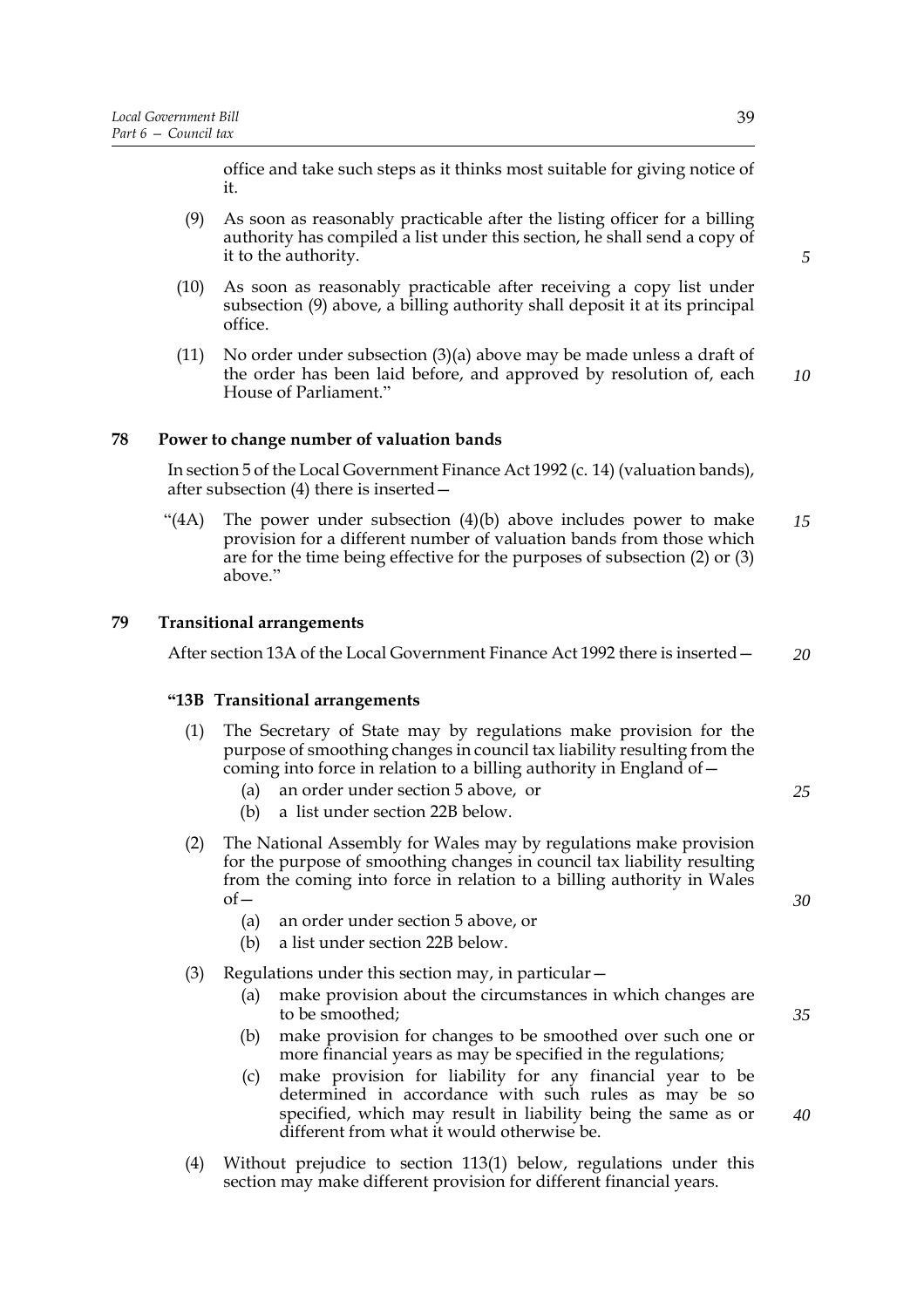- (5) To the extent that he would not have power to do so apart from this subsection, the Secretary of State may—
	- (a) include in regulations made by him under this section such amendments of any social security instrument as he thinks expedient in consequence of the regulations;
	- (b) include in any social security instrument such provision as he thinks expedient in consequence of regulations under this section.
- (6) In subsection (5) above, "social security instrument" has the meaning given by section 13(10) above."

#### *Enforcement*

#### **80 Amendments relating to distress**

- (1) Schedule 4 to the Local Government Finance Act 1992 (c. 14) (enforcement) is amended as follows.
- (2) In paragraph 5(1) (power to authorise making of attachment of earnings orders against persons subject to liability orders), in paragraph (a) (under which attachment of earnings may be authorised to secure payment of any outstanding sum which is or forms part of the amount in respect of which a liability order was made), for the words from "any outstanding sum" to the end there is substituted "the appropriate amount". *15 20*
- (3) After that sub-paragraph there is inserted—
	- "(1A) For the purposes of this paragraph the appropriate amount is the aggregate of—
		- (a) any outstanding sum which is or forms part of the amount in respect of which the liability order was made; and
		- (b) where the authority concerned has sought to levy an amount by distress and sale of the debtor's goods under provision included by virtue of paragraph 7 below and the person making the distress has reported that he was unable (for whatever reason) to find any or sufficient goods of the debtor on which to levy the amount—
			- (i) such sum as is referred to in sub-paragraph (2)(b) of that paragraph, and
			- (ii) if the authority has applied for the issue of a warrant committing the debtor to prison under provision included by virtue of paragraph 8 below, a sum (of a prescribed amount or an amount determined in accordance with prescribed rules) in respect of the costs of the application." *35*

#### (4) In paragraph 7 (distress), after sub-paragraph (4) there is inserted  $-$

- "(4A) The regulations may include provision with respect to the supply of information to the debtor by—
	- (a) a person who makes, or attempts to make, a distress, or
	- (b) where it has levied any amount by distress, the authority concerned."

*5*

*10*

*25*

*30*

*40*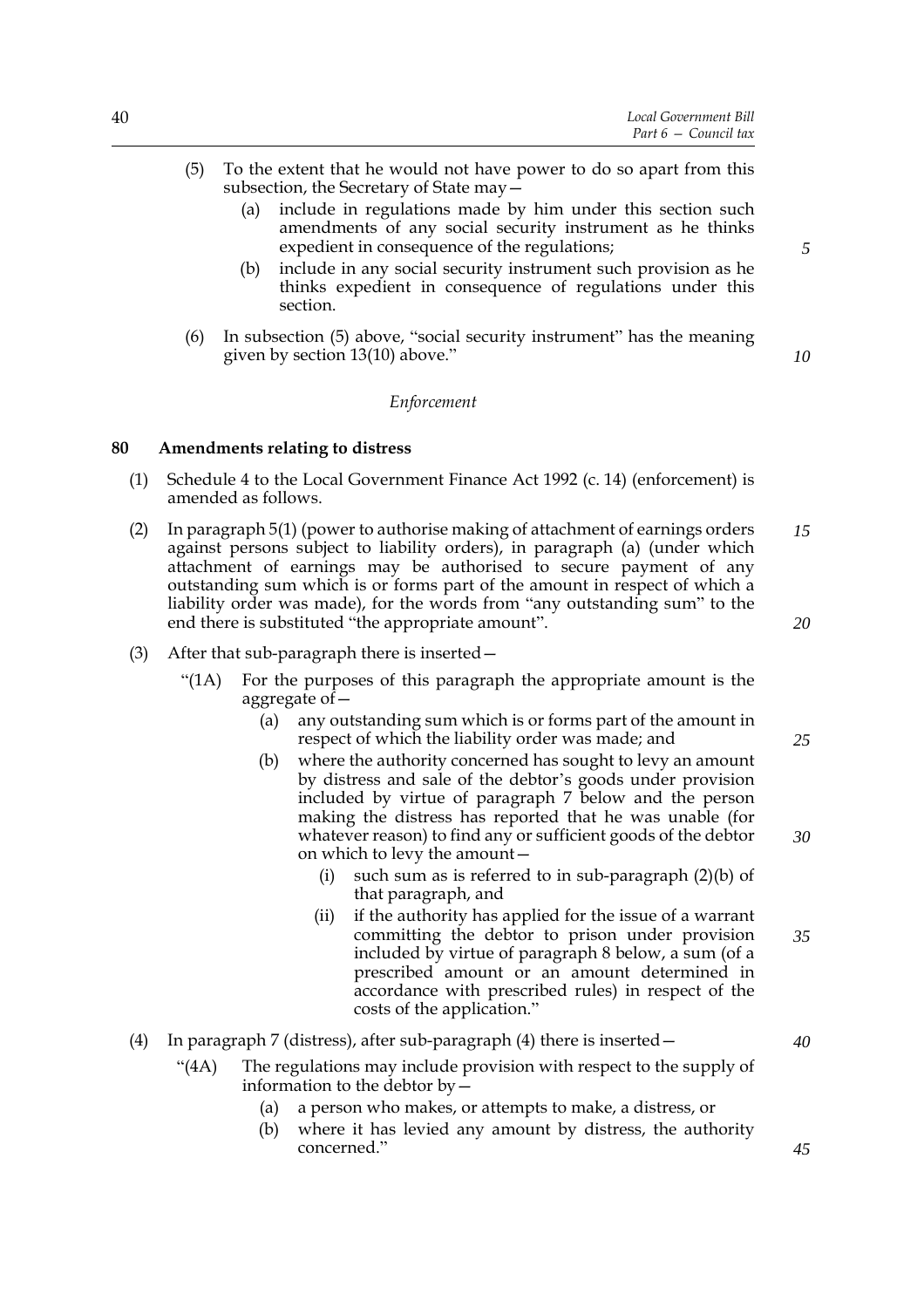# **81 Charging orders: aggregation**

In Schedule 4 to the Local Government Finance Act 1992 (c. 14) (enforcement), after paragraph 11 there is inserted—

"11A Regulations under paragraph  $1(1)(a)$  above may provide that two or more liability orders against the same person shall be treated as a single liability order for the purposes of provision included by virtue of paragraph 11 above if an application under such provision could be made in respect of each of them in relation to the same dwelling."

# **82 Quashing of liability orders**

In Schedule 4 to the Local Government Finance Act 1992 (enforcement), after paragraph 12 there is inserted— *10*

*"Quashing of liability orders*

- 12A Regulations under paragraph 1(1) above may provide—
	- (a) that, where on an application by the authority concerned a magistrates' court is satisfied that a liability order should not have been made, it shall quash the order; *15*
	- (b) that, where on an application to a magistrates' court for the quashing of a liability order, the court is satisfied that, had the original application been for a liability order in respect of a lesser sum payable, such an order could properly have been made, it shall substitute a liability order in respect of the aggregate of—
		- (i) that lesser sum, and
		- (ii) any sum included in the quashed order in respect of the costs incurred in obtaining it."

#### *Other*

## **83 Major precepting authorities: combined fire authorities**

- (1) In section 39(1) of the Local Government Finance Act 1992 (which specifies the authorities which are major precepting authorities for the purposes of Part 1 of that Act), after paragraph (d) there is inserted—
	- "(da) a fire authority in England constituted by a combination scheme made under section 6 of the Fire Services Act 1947;".
- (2) The National Assembly for Wales may by order amend section 39(1)(da) of the Local Government Finance Act 1992 for the purpose of extending the provision to fire authorities in Wales.
- (3) Before making an order under subsection (2), the National Assembly for Wales shall consult—
	- (a) such bodies or persons appearing to it to be representative of the interests of local government in Wales, and
	- (b) such other bodies or persons,

as it may consider appropriate.

*5*

*30*

*20*

*25*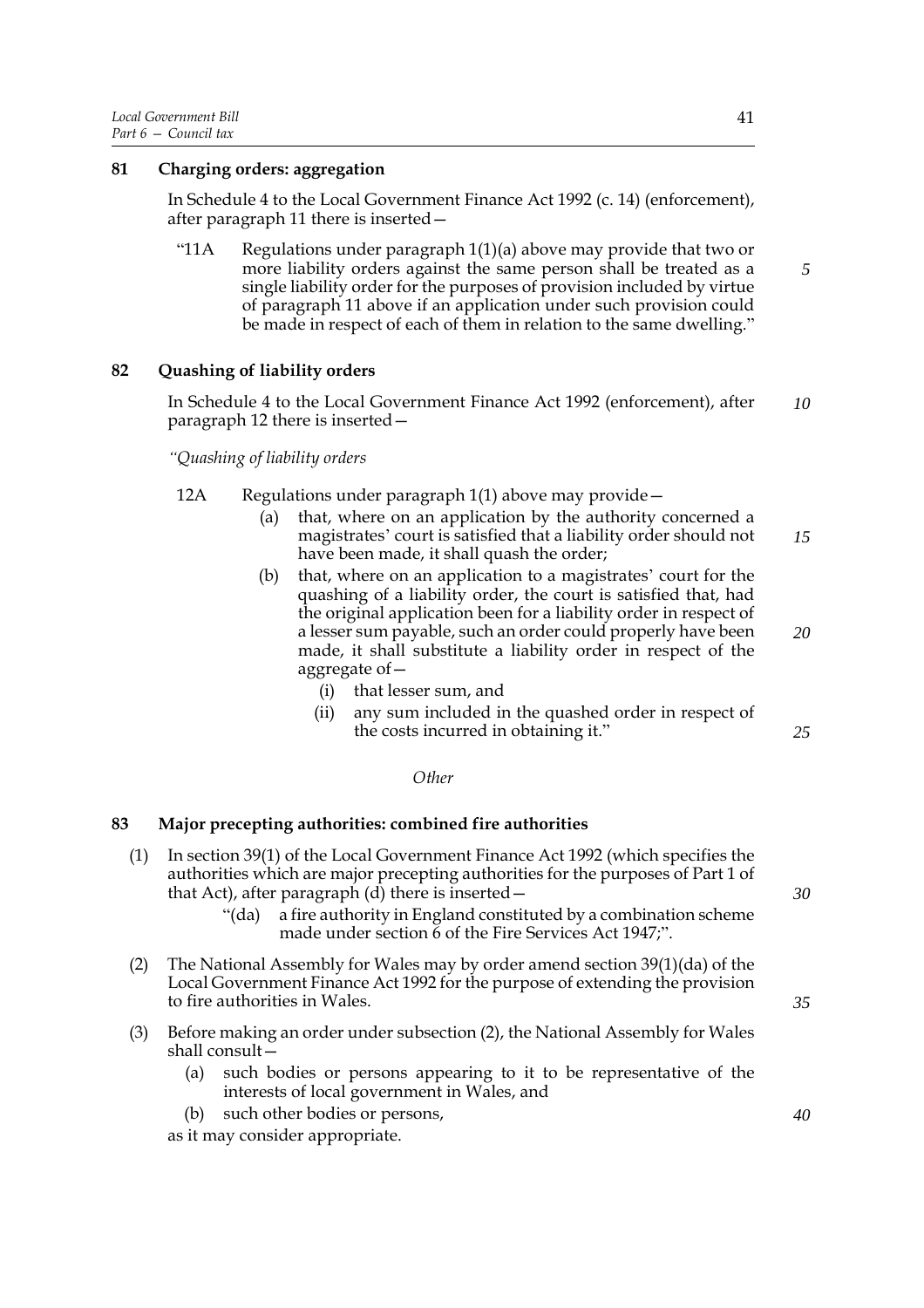## **84 Amendment of section 67 of the Local Government Finance Act 1992**

- (1) Section 67 of the Local Government Finance Act 1992 (under which certain council tax functions must be discharged only by an authority as a whole) is amended as follows.
- (2) In subsection (1), for "Subject to subsections (3) and (3A) below," there is substituted "Subject to subsections (2A) to (3A) below,". *5*
- (3) After subsection (2) there is inserted—

"(2A) Subsection (1) does not apply to the following functions—

- (a) the determination of an amount for item T in section 33(1) above;
- (b) the determination of an amount for item TP in section 34(3) above;
- (c) the determination of an amount for item T in section 44(1) above;
- (d) the determination of an amount for item TP in section 45(3) above; *15*
- (e) the determination of an amount for item TP in section 48(3) or (4) above;
- (f) the determination of an amount for item  $\overline{T}$  in section 88(2) of the Greater London Authority Act 1999 (c. 29);
- (g) the determination of an amount for item TP2 in section 89(4) of that Act;
- (h) the determination of an amount required for determining an amount for the item mentioned in paragraph  $(c)$ ,  $(d)$ ,  $(f)$  or  $(g)$ above."

#### **85 Vacant dwellings: use of information obtained for council tax purposes**

In Schedule 2 to the Local Government Finance Act 1992 (c. 14) (council tax: administration), after paragraph 18 there is inserted—

- "18A(1) A billing authority may use information it has obtained for the purpose of carrying out its functions under Part 1 of this Act for the purpose of—
	- (a) identifying vacant dwellings, or
	- (b) taking steps to bring vacant dwellings back into use.
	- (2) The power under sub-paragraph (1) above, so far as relating to personal information, extends only to information which consists of an individual's name or an address or number for communicating with him. *35*
	- (3) In this paragraph—

"personal information" means information which relates to an individual (living or dead) who can be identified—

- (a) from that information, or
- (b) from that information and other information of the authority,

and includes any expression of opinion about the individual and any indication of the intentions of any person in respect of the individual;

*10*

*25*

*20*

*40*

*45*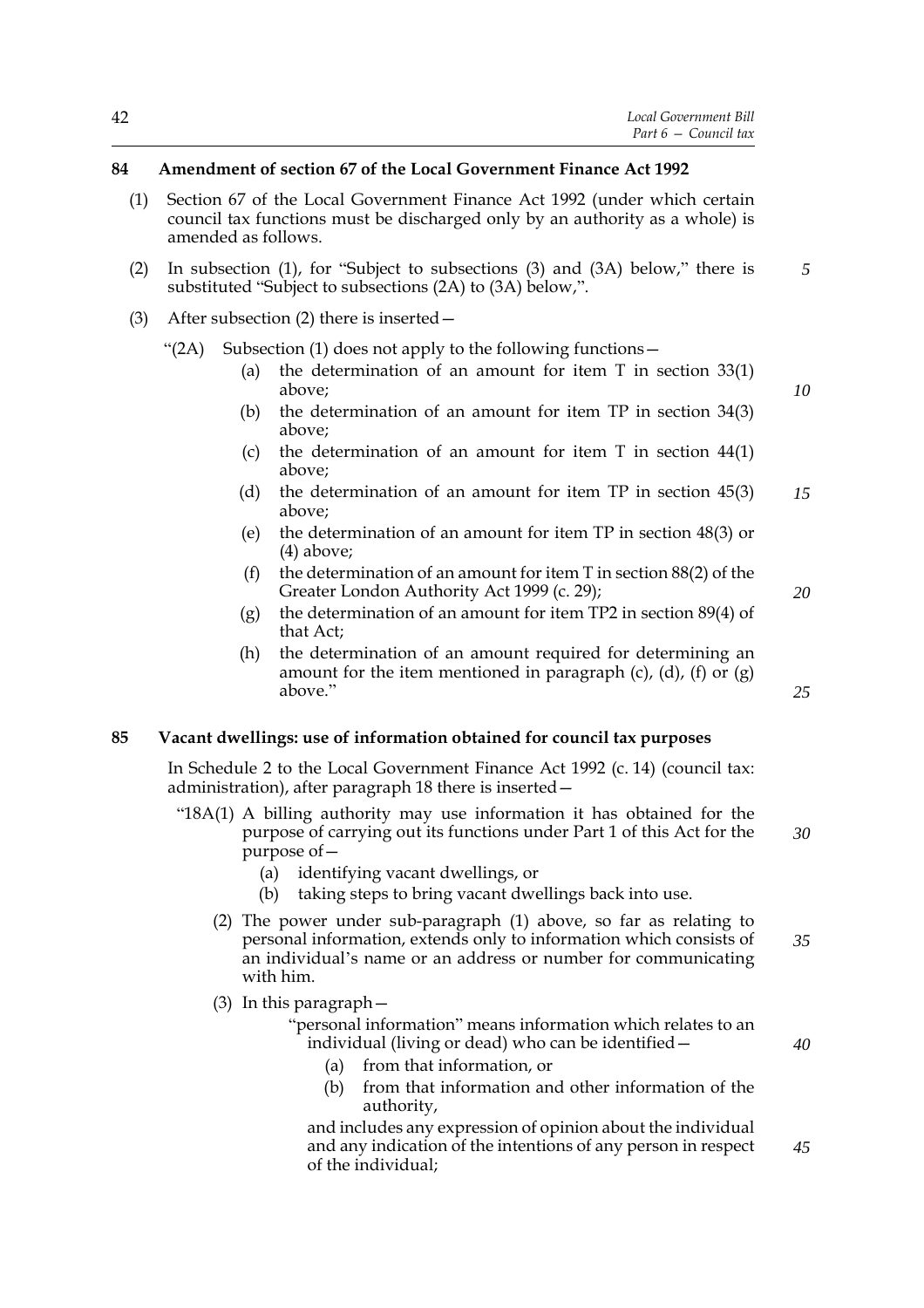"vacant dwelling" means a dwelling in which no one lives and which is substantially unfurnished."

## **86 Repeal of section 31 of the Local Government Act 1999**

Section 31 of the Local Government Act 1999 (c. 27) (further regulation of major precepting authorities) ceases to have effect.

#### **PART 7**

#### HOUSING FINANCE ETC

#### **87 Housing strategies and statements**

- (1) The appropriate person may  $-$ 
	- (a) require a local housing authority to have a strategy in respect of such matters relating to housing as the appropriate person may specify, and *10*
	- (b) impose requirements with respect to—
		- (i) the ends that the strategy is to be designed to achieve,
		- (ii) the formulation of policy for the purposes of the strategy, or
		- (iii) review of the strategy.
- (2) The appropriate person may require a local housing authority, by such time as the appropriate person may specify, to prepare and supply the appropriate person with a statement setting out such material of either of the following descriptions as the appropriate person may specify—
	- (a) a strategy that the authority is required to have under subsection (1); *20*
	- (b) other material relating to housing.
- (3) The appropriate person may, in relation to a statement whose preparation and supply is required under subsection (2), impose requirements with respect  $\overline{t}$ 
	- (a) the contents of the statement;
	- (b) the form of the statement;
	- (c) the statement's supply to the appropriate person.
- (4) In this section "local housing authority" has the same meaning as in the Housing Act 1985 (c. 68).

#### **88 Housing Revenue Account business plans**

- (1) The power under section 87(3) includes (in particular) power to require that material—
	- (a) in a statement, and
	- (b) relating to property within the Housing Revenue Account of the authority preparing the statement,

be designated in the statement as being, or forming part of, the authority's Housing Revenue Account business plan.

- (2) All material that—
	- (a) in accordance with requirements imposed under 87(3) is so designated in a statement prepared for the purposes of section 87(2) by an authority, and *40*

*5*

*15*

*30*

*25*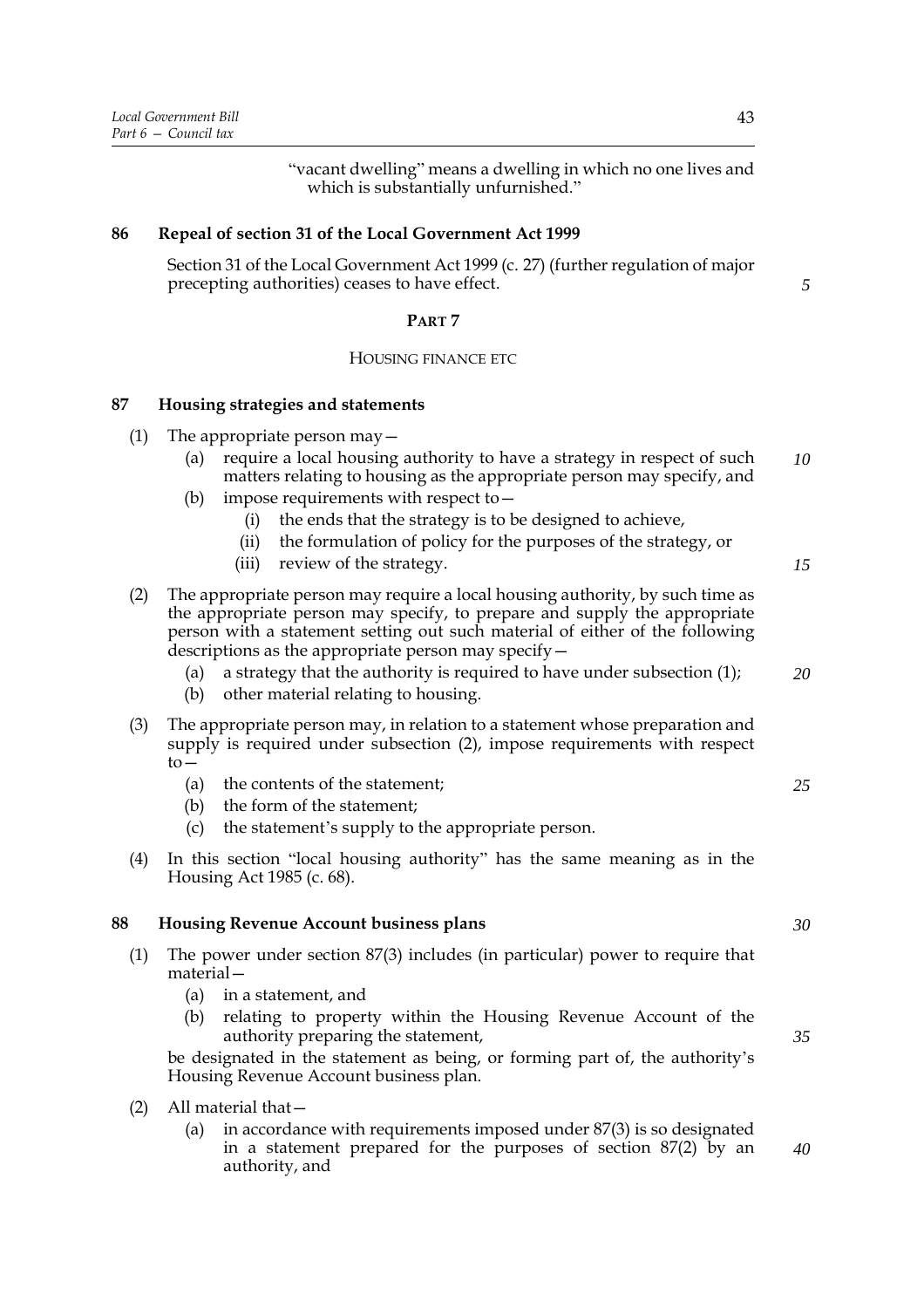(b) has not in a subsequent statement so prepared by the authority been declared to be superseded or withdrawn,

shall collectively be known as the authority's Housing Revenue Account business plan.

(3) The reference in subsection (1) to property within an authority's Housing Revenue Account has the same meaning as in Part 6 of the Local Government and Housing Act 1989 (c. 42) (housing finance). *5*

## **89 Housing Revenue Account subsidy: payment and calculation**

- (1) For section 79(2) of the Local Government and Housing Act 1989 (payment of Housing Revenue Account subsidy) there is substituted—
	- "(2) Housing Revenue Account subsidy shall be paid by the appropriate person—
		- (a) in such instalments, at such times and in such manner, and
		- (b) subject to such conditions as to claims, records, certificates, supply of Housing Revenue Account business plans, audit or otherwise, *15*

as the appropriate person may determine."

- (2) In section 80 of that Act (calculation of Housing Revenue Account subsidy), for subsection (1) (subsidy to be calculated in accordance with formulae) there is substituted—
	- "(1) The amount of Housing Revenue Account subsidy (if any) payable to a local housing authority for a year shall be calculated in such manner as the appropriate person may from time to time determine.
	- (1A) A determination under subsection (1) above may (in particular)—
		- (a) provide for all or part of the amount to be calculated in accordance with a formula or formulae; *25*
		- (b) provide for the amount, or part of the amount, to be calculated by reference to—
			- (i) whether any Housing Revenue Account business plan that the authority are required to prepare by any time has been supplied to the appropriate person or has been supplied to the appropriate person by that time;
			- (ii) the appropriate person's assessment of any Housing Revenue Account business plan prepared by the authority and supplied to the appropriate person;
			- (iii) whether conditions are met that relate to, or to the authority's conduct of, the authority's finances or any aspect of those finances;
			- (iv) an assessment of the state of, or of the authority's conduct of, the authority's finances or any aspect of those finances;
			- (v) whether conditions are met that relate to housing provided by the authority, to housing functions of the authority or to the authority's performance in exercising such functions;
			- (vi) an assessment of, or of the state of, housing provided by the authority;

*20*

*10*

*35*

*30*

*40*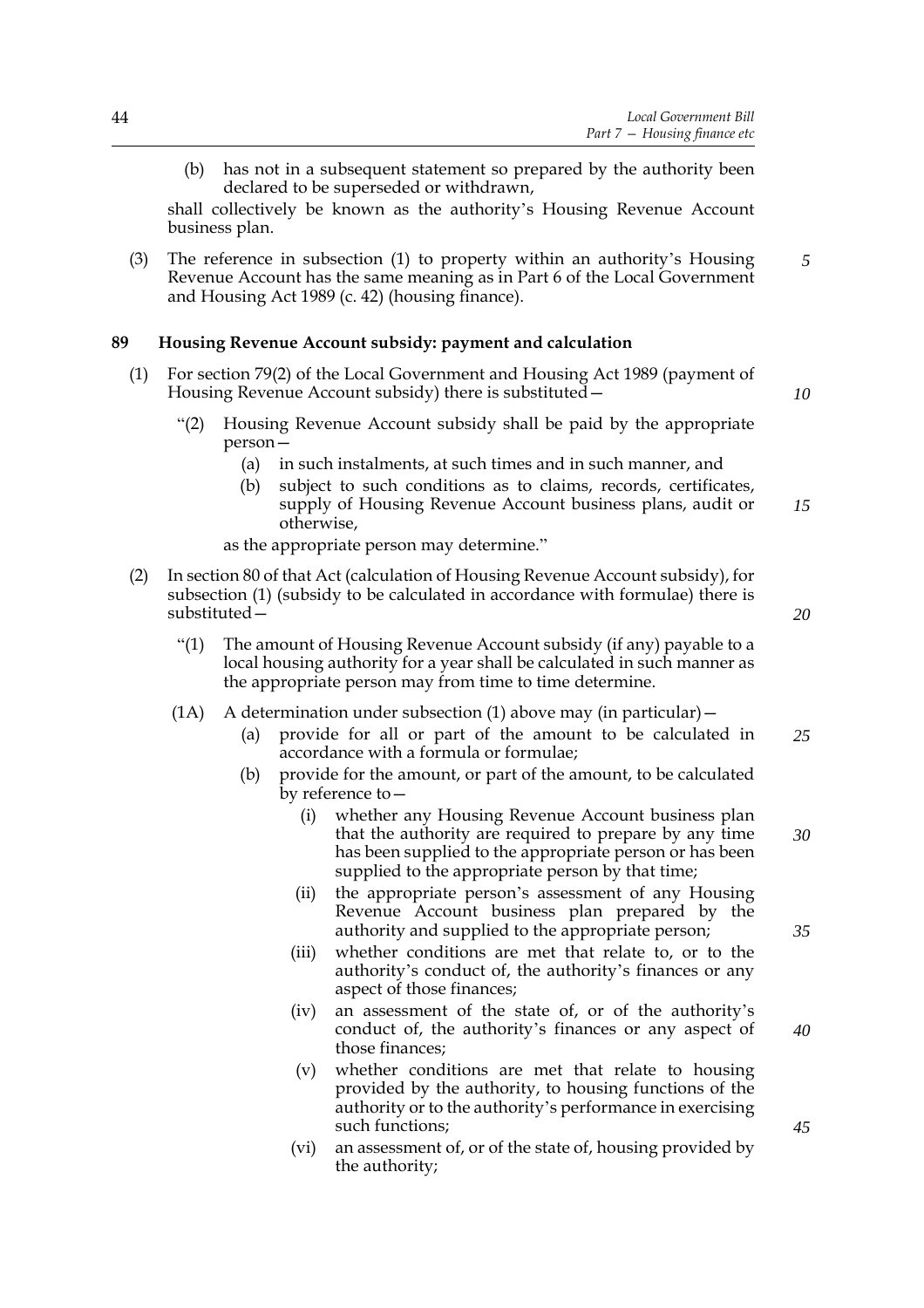|     |              |       | (vii)       | an assessment of the authority's performance in<br>exercising functions in relation to housing provided by<br>the authority or in otherwise exercising housing<br>functions;                                         |    |
|-----|--------------|-------|-------------|----------------------------------------------------------------------------------------------------------------------------------------------------------------------------------------------------------------------|----|
|     |              |       | (viii)      | whether, as respects housing provided by the authority,<br>management functions exercisable in relation to that<br>housing have been entrusted to a company;                                                         | 5  |
|     |              |       | (ix)<br>(x) | whether, where such functions have been entrusted to a<br>company, conditions are met that relate to the<br>performance of the company in exercising the functions;<br>an assessment, where such functions have been | 10 |
|     |              |       |             | entrusted to a company, of the performance of the<br>company in exercising those functions;                                                                                                                          |    |
|     |              |       | $(x_i)$     | assumptions as to any matter;                                                                                                                                                                                        |    |
|     |              | (c)   |             | have the effect that the amount, or part of the amount, is nil or<br>a negative amount;                                                                                                                              | 15 |
|     |              | (d)   |             | make different provision for different parts of the amount."                                                                                                                                                         |    |
| (3) | $formulae$ – |       |             | In subsection (3) of that section (determinations of, and for the purposes of,                                                                                                                                       |    |
|     | (a)          |       |             | in the words before paragraph (a), for "the Secretary of State may" there<br>is substituted "the appropriate person may (in particular)", and                                                                        | 20 |
|     | (b)          |       |             | the words after paragraph (c) (which are superseded by the new<br>subsections (5) and (6) of that section) are omitted.                                                                                              |    |
| (4) |              |       |             | In subsections $(3)(b)$ and $(4)$ of that section (provisions about formulae), for<br>"Secretary of State" (in each place) there is substituted "appropriate person".                                                | 25 |
| (5) |              |       |             | In that section, after subsection $(4)$ there is inserted $-$                                                                                                                                                        |    |
|     | " $(5)$      |       |             | Nothing in subsections $(1A)$ to $(4)$ above is to be taken as limiting the<br>appropriate person's discretion under subsection (1) above.                                                                           |    |
|     | (6)          |       |             | The appropriate person may make a determination under subsection<br>(1) above, or a calculation under such a determination, on the basis of<br>information received by him on or before such date as he thinks fit." | 30 |
| (6) | inserted-    |       |             | In section 88(1) of that Act (interpretation of Part 6), after paragraph (a) there is                                                                                                                                |    |
|     |              | "(aa) | (i)<br>(ii) | "the appropriate person" means -<br>in relation to England, the Secretary of State, and<br>in relation to Wales, the National Assembly for Wales;".                                                                  | 35 |
| 90  |              |       |             | Housing Revenue Account subsidy: negative amounts                                                                                                                                                                    |    |
| (1) |              |       |             | In Part 6 of the Local Government and Housing Act 1989 (c. 42) (housing<br>finance), after section 80 there is inserted -                                                                                            |    |
|     | "80ZA        |       |             | Negative amounts of subsidy payable to appropriate person                                                                                                                                                            | 40 |
|     | (1)          |       |             | If calculation in accordance with a determination under section $80(1)$<br>above of the amount of Housing Revenue Account subsidy payable to                                                                         |    |

a local housing authority for a year produces a negative amount— (a) the authority shall for that year debit the equivalent positive amount to their Housing Revenue Acccount, and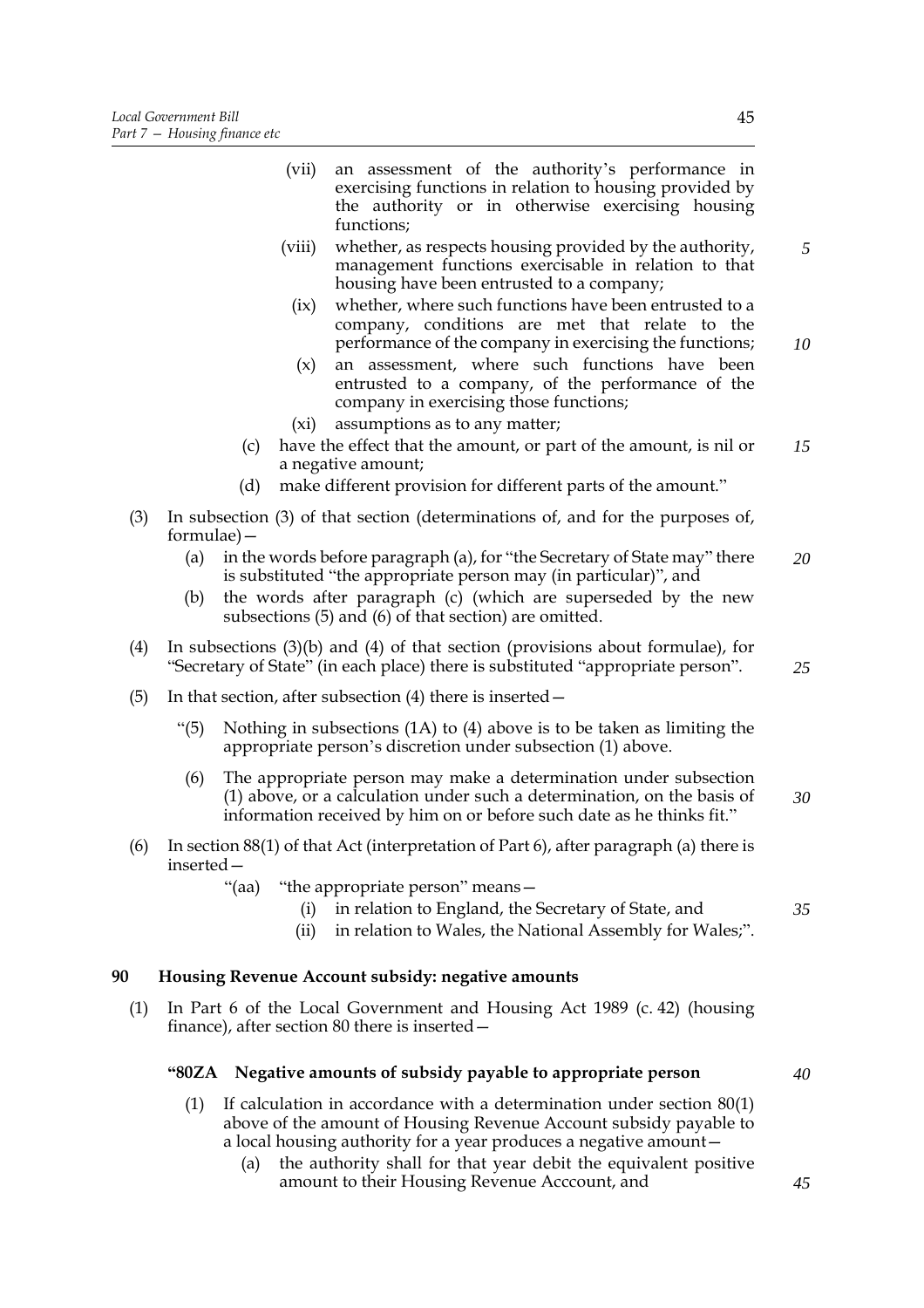- (b) pay that equivalent amount to the appropriate person.
- (2) Amounts payable to the appropriate person under subsection  $(1)(b)$ above shall be paid to him in such instalments, at such times and in such manner as he may determine.
- (3) A payment in respect of an amount payable under subsection (1)(b) above shall be accompanied by such information as the appropriate person may require. *5*
- (4) The appropriate person may charge a local housing authority interest, at such rates and for such periods as he may determine, on any sum payable to him under subsection (1)(b) above that is not paid by such time as may be determined under subsection (2) above for its payment.
- (5) The appropriate person may charge a local housing authority an amount equal to any additional costs incurred by him as a result of any sum payable to him under subsection (1)(b) above not being paid by such time as may be determined under subsection (2) above for its payment."
- (2) In section 80 of that Act (calculation of Housing Revenue Account subsidy), subsection (2) (negative amounts of subsidy) is omitted.
- (3) In Part 2 of Schedule 4 to that Act (amounts to be debited to a local housing authority's Housing Revenue Account), for item 5 there is substituted—

#### *"Item 5: sums payable under section 80ZA*

Sums payable for the year to the Secretary of State, or the National Assembly for Wales, under subsection (1)(b) of section 80ZA of this Act (Housing Revenue Account subsidy of a negative amount) and—

- (a) any interest charged on those sums under subsection (4) of that section, and
- (b) any amount charged under subsection (5) of that section in respect of costs incurred as a result of late payment of any of those sums."
- (4) In section 141(8) of the Local Government Finance Act 1988 (c. 41) (amounts due from authorities that may be set off against amounts due from Secretary of State or National Assembly for Wales), for "and paragraphs 12 and 15 of that Schedule" there is substituted ", paragraphs 12 and 15 of that Schedule and section 80ZA of the Local Government and Housing Act 1989 (negative amounts of Housing Revenue Account subsidy and interest and costs where payment made late)".

#### **91 Housing Revenue Accounts etc: adaptation of enactments**

(1) In Part 6 of the Local Government and Housing Act 1989 (c. 42) (housing finance), after section 87 there is inserted—

#### **"87A Orders amending Part 6**

- (1) The appropriate person may by order—
	- (a) amend, repeal or re-enact provisions of this Part of this Act (including provisions of Schedule 4 to this Act);

*25*

*20*

*10*

*15*

*30*

*35*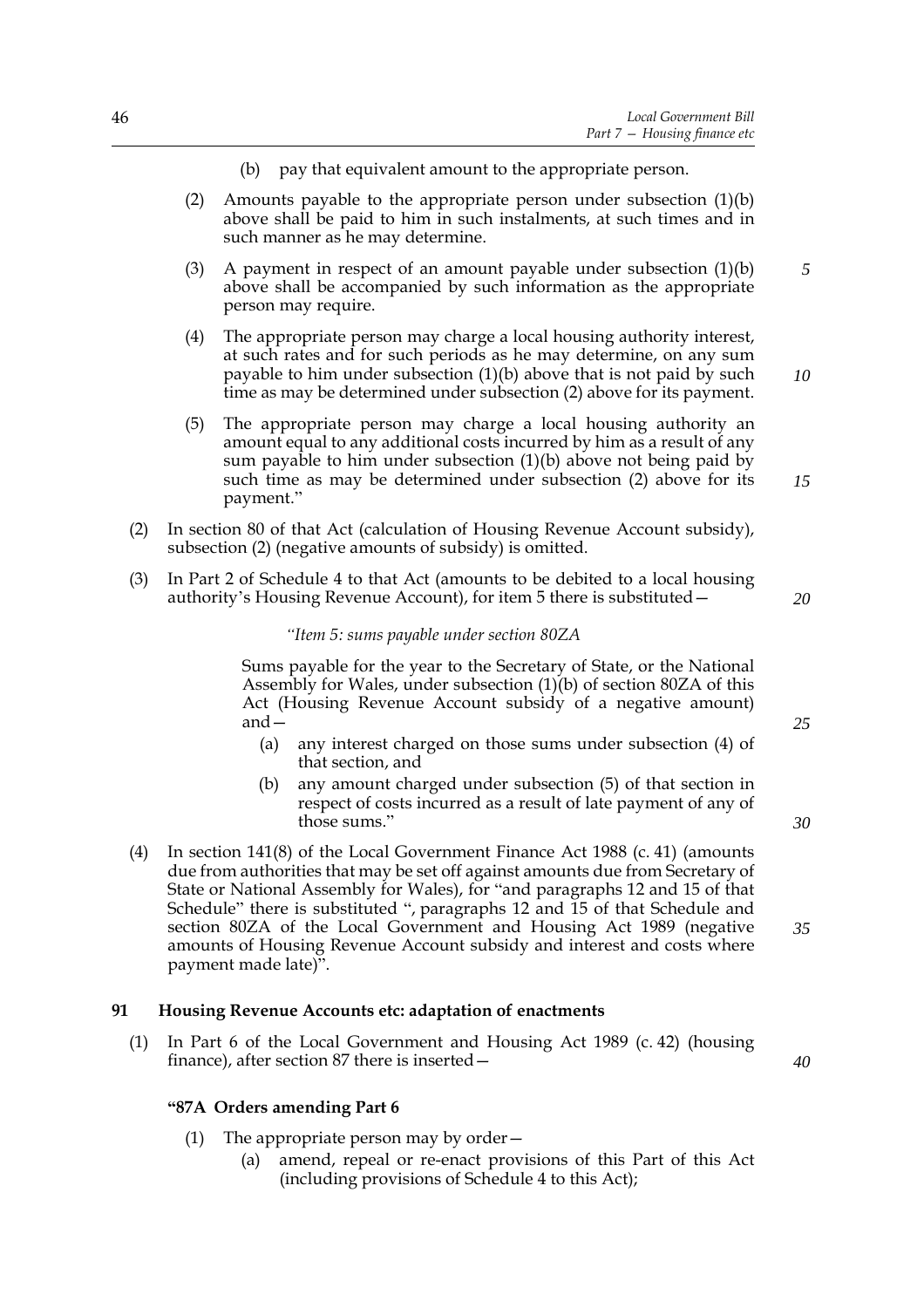**92** Local

|     |          |            | (i)                   | (b) provide for any such provisions-<br>not to apply, whether at all or in cases specified by the<br>order or to authorities so specified;                                                                                                                                                                                 |    |
|-----|----------|------------|-----------------------|----------------------------------------------------------------------------------------------------------------------------------------------------------------------------------------------------------------------------------------------------------------------------------------------------------------------------|----|
|     |          |            | (ii)                  | to apply, whether generally or in cases so specified or to<br>authorities so specified, subject to modifications so<br>specified.                                                                                                                                                                                          | 5  |
|     | (2)      |            |                       | An order under this section may (in particular) -                                                                                                                                                                                                                                                                          |    |
|     |          | (a)        |                       | add items to, or remove items from, Part 1 or 2 of Schedule 4 to<br>this Act, or vary items of those Parts;                                                                                                                                                                                                                |    |
|     |          | (b)        |                       | confer discretions, or expand, curtail or repeal discretions<br>conferred, on the appropriate person or any other person;                                                                                                                                                                                                  | 10 |
|     |          | (c)        | relates.              | be made before, during or after the end of any year to which it                                                                                                                                                                                                                                                            |    |
|     | (3)      |            |                       | In subsection $(2)(b)$ above "discretion" includes power to make a<br>determination or give a direction.                                                                                                                                                                                                                   | 15 |
|     | (4)      | (a)<br>(b) | contain               | An order under this section $may -$<br>such<br>incidental, consequential, transitional<br>or<br>supplementary provisions (including provisions amending or<br>repealing enactments), and such savings, as the appropriate<br>person considers appropriate;<br>make different provision for different cases or authorities. | 20 |
|     | (5)      |            |                       | The power to make an order under this section is exercisable by                                                                                                                                                                                                                                                            |    |
|     |          |            | statutory instrument. |                                                                                                                                                                                                                                                                                                                            |    |
|     | (6)      |            |                       | The Secretary of State shall not make an order under this section unless<br>a draft of the order has been laid before, and approved by resolution of,<br>each House of Parliament."                                                                                                                                        | 25 |
| (2) | omitted. |            |                       | In Part 4 of Schedule 4 to that Act (Housing Revenue Accounts: supplementary<br>provisions), paragraph 3 (which is superseded by the new section 87A) is                                                                                                                                                                   |    |
|     |          |            |                       | Local housing authority houses: rents                                                                                                                                                                                                                                                                                      | 30 |
| (1) |          |            |                       | In section 24(3) of the Housing Act 1985 (c. $68$ ) (local housing authorities in<br>England and Wales to have regard to private sector rents in setting rents for<br>their houses), after "a local housing authority" there is inserted "in Wales".                                                                       |    |
| (2) |          |            |                       | The National Assembly for Wales may by order repeal section 24(3) of that Act<br>(as amended by subsection (1)).                                                                                                                                                                                                           | 35 |
|     |          |            |                       |                                                                                                                                                                                                                                                                                                                            |    |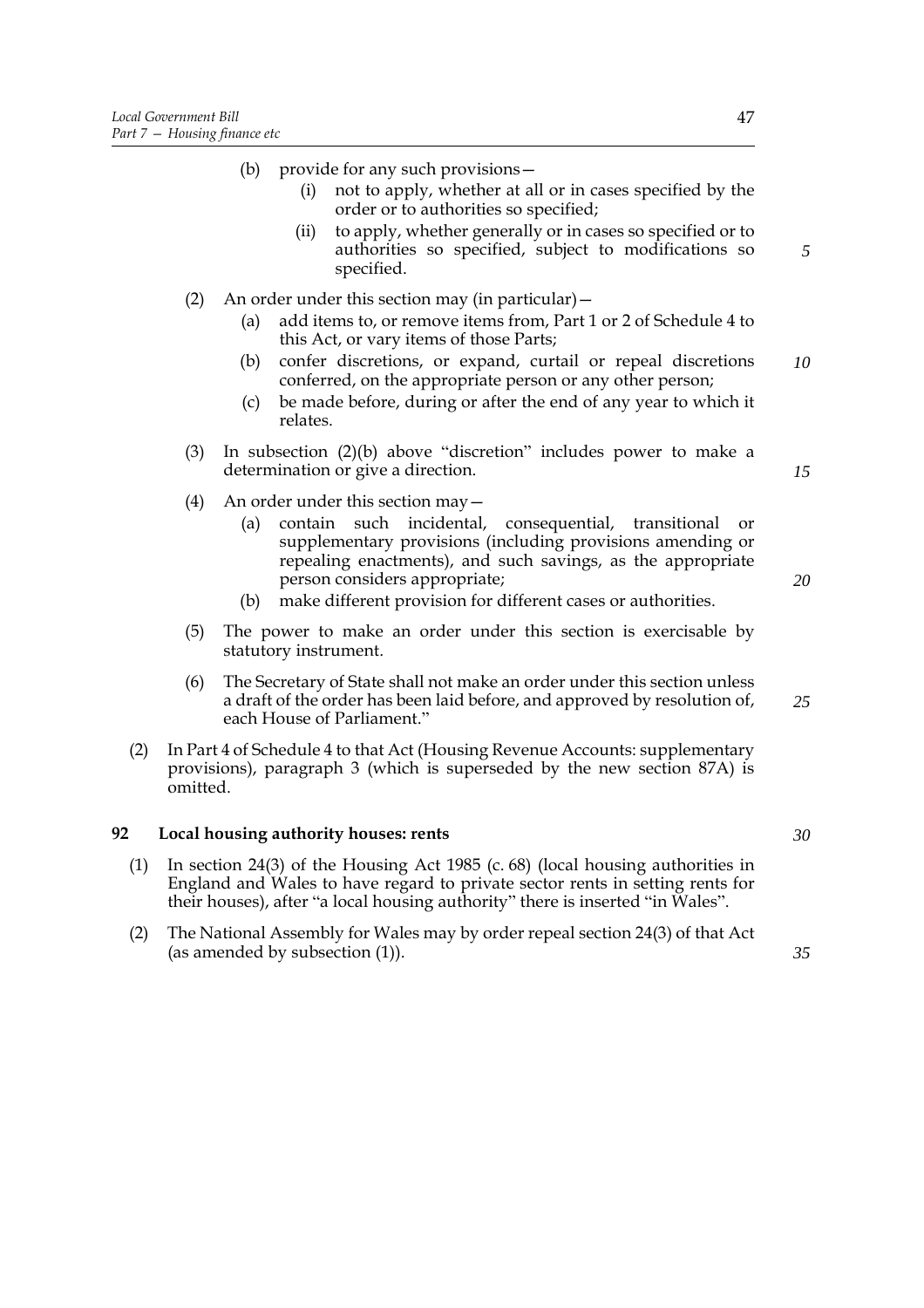*5*

## **PART 8**

MISCELLANEOUS AND GENERAL

## **CHAPTER 1**

#### **MISCELLANEOUS**

# *Charging and trading*

# **93 Power to charge for discretionary services**

| (1) | (a)<br>(b)        | Subject to the following provisions, a best value authority may charge a person<br>for providing a service to him if $-$<br>the authority is authorised, but not required, by an enactment to<br>provide the service to him, and<br>he has agreed to its provision.                                                                                                                                                                                                            | 10 |
|-----|-------------------|--------------------------------------------------------------------------------------------------------------------------------------------------------------------------------------------------------------------------------------------------------------------------------------------------------------------------------------------------------------------------------------------------------------------------------------------------------------------------------|----|
| (2) | (a)<br>(b)        | Subsection $(1)$ does not apply if the authority $-$<br>has power apart from this section to charge for the provision of the<br>service, or<br>is expressly prohibited from charging for the provision of the service.                                                                                                                                                                                                                                                         | 15 |
| (3) |                   | The power under subsection (1) is subject to a duty to secure that, taking one<br>financial year with another, the income from charges under that subsection<br>does not exceed the costs of provision.                                                                                                                                                                                                                                                                        |    |
| (4) | service.          | The duty under subsection (3) shall apply separately in relation to each kind of                                                                                                                                                                                                                                                                                                                                                                                               | 20 |
| (5) | (a)<br>(b)        | Within the framework set by subsections (3) and (4), a best value authority may<br>set charges as it thinks fit and may, in particular -<br>charge only some persons for providing a service;<br>charge different persons different amounts for the provision of a<br>service.                                                                                                                                                                                                 | 25 |
| (6) |                   | In carrying out functions under this section, a best value authority shall have<br>regard to such guidance as the appropriate person may issue.                                                                                                                                                                                                                                                                                                                                |    |
| (7) | (a)<br>(b)<br>(c) | The following shall be disregarded for the purposes of subsection $(2)(b)$ –<br>section 111(3) of the Local Government Act 1972 (c. 70) (subsidiary<br>powers of local authorities not to include power to raise money),<br>section 34(2) of the Greater London Authority Act 1999 (c. 29)<br>(corresponding provision for Greater London Authority), and<br>section 3(2) of the Local Government Act 2000 (c. 22) (well-being<br>powers not to include power to raise money). | 30 |
| (8) | $(c. 30)$ ).      | In subsection (1), "enactment" includes an enactment comprised in<br>subordinate legislation (within the meaning of the Interpretation Act 1978                                                                                                                                                                                                                                                                                                                                | 35 |

# **94 Power to disapply section 93(1)**

(1) The appropriate person may by order disapply section  $93(1)$  –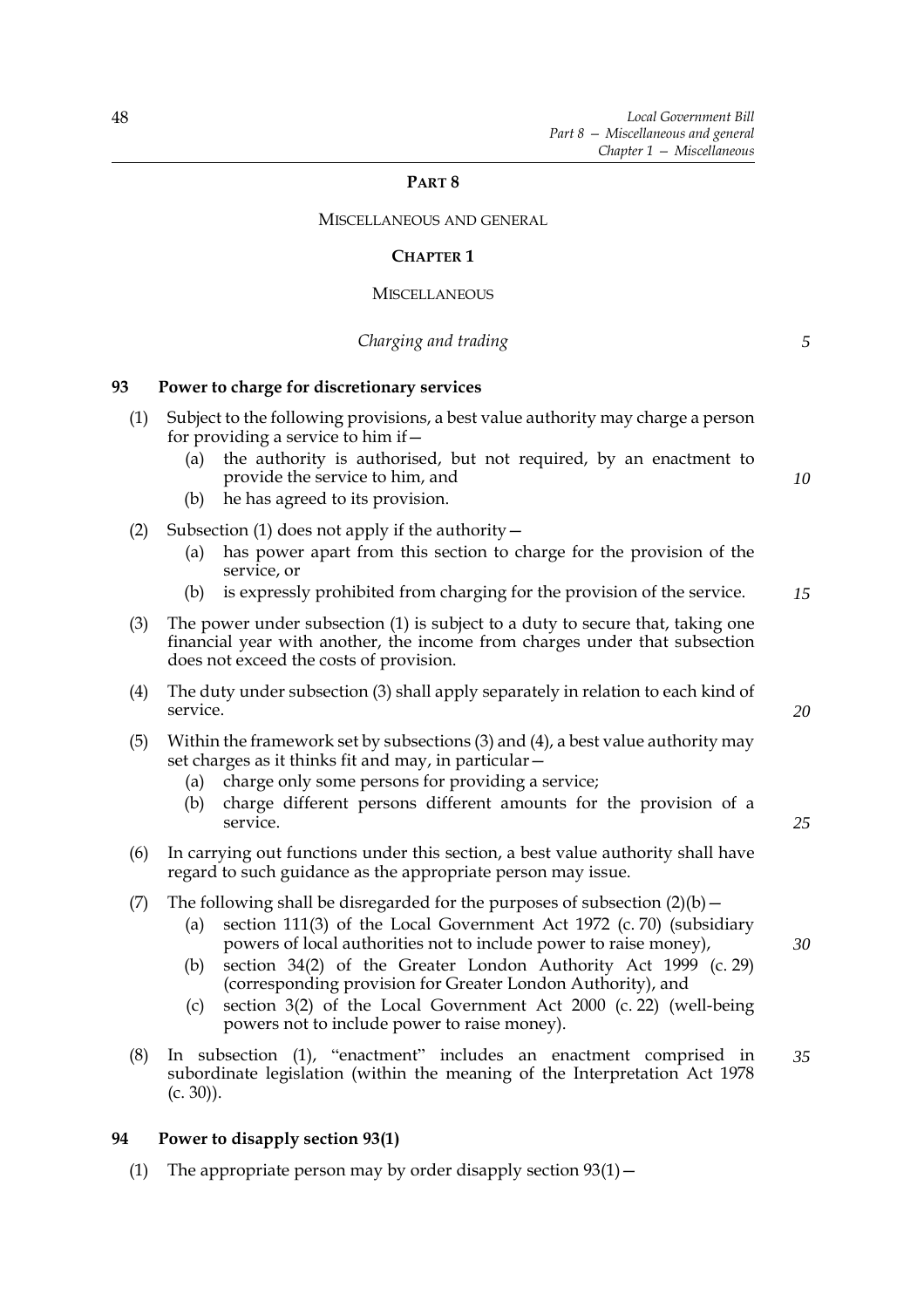- (a) in relation to particular descriptions of best value authority or particular best value authorities;
- (b) in relation to the provision of a particular kind of service by  $-$ 
	- (i) all best value authorities,
	- (ii) particular best value authorities, or
	- (iii) particular descriptions of best value authority.
- (2) The power under subsection (1) includes power to disapply for a particular period.

## **95 Power to trade in function-related activities through a company**

- (1) The appropriate person may by order—
	- (a) authorise best value authorities to do for a commercial purpose anything which they are authorised to do for the purpose of carrying on any of their ordinary functions, and
	- (b) make provision about the persons in relation to whom authority under paragraph (a) is exercisable.
- (2) No order under this section may authorise a best value authority—
	- (a) to do in relation to a person anything which it is required to do in relation to him under its ordinary functions, or
	- (b) to do in relation to a person anything which it is authorised, apart from this section, to do in relation to him for a commercial purpose.
- (3) An order under this section may be made in relation to  $-$ 
	- (a) all best value authorities, particular best value authorities or particular descriptions of best value authority;
	- (b) all things authorised to be done for the purpose of carrying on a particular function, particular things authorised to be done for that purpose or particular descriptions of thing authorised to be so done. *25*
- (4) Power conferred by an order under this section shall only be exercisable through a company within the meaning of Part 5 of the Local Government and Housing Act 1989 (companies in which local authorities have interests).
- (5) A best value authority on which power is conferred by an order under this section shall be treated as a local authority for the purposes of Part 5 of the Local Government and Housing Act 1989 (c. 42) if it would not otherwise be such an authority, but only in relation to a body corporate through which it exercises, or proposes to exercise, the power conferred by the order. *30*
- (6) In its application by virtue of subsection (5), section 70(1) of the Local Government and Housing Act 1989 (power to make provision about what a company under the control, or subject to the influence of, a local authority does) shall only apply in relation to the doing for a commercial purpose of the thing to which the order under this section relates. *35*

| $(7)$ In this section – |                                                                                                                                                                                                                                                                                                                                                               |
|-------------------------|---------------------------------------------------------------------------------------------------------------------------------------------------------------------------------------------------------------------------------------------------------------------------------------------------------------------------------------------------------------|
|                         | "best value authority" does not include -                                                                                                                                                                                                                                                                                                                     |
|                         | (a) a police authority established under section 3 of the Police Act                                                                                                                                                                                                                                                                                          |
|                         | 1996 (c. 16),                                                                                                                                                                                                                                                                                                                                                 |
|                         | $\alpha$ . $\alpha$ , $\alpha$ , $\alpha$ , $\alpha$ , $\alpha$ , $\alpha$ , $\alpha$ , $\alpha$ , $\alpha$ , $\alpha$ , $\alpha$ , $\alpha$ , $\alpha$ , $\alpha$ , $\alpha$ , $\alpha$ , $\alpha$ , $\alpha$ , $\alpha$ , $\alpha$ , $\alpha$ , $\alpha$ , $\alpha$ , $\alpha$ , $\alpha$ , $\alpha$ , $\alpha$ , $\alpha$ , $\alpha$ , $\alpha$ , $\alpha$ |

- (b) the Common Council of the City of London in its capacity as a police authority,
- (c) the Metropolitan Police Authority, or

*5*

*10*

*15*

*20*

*40*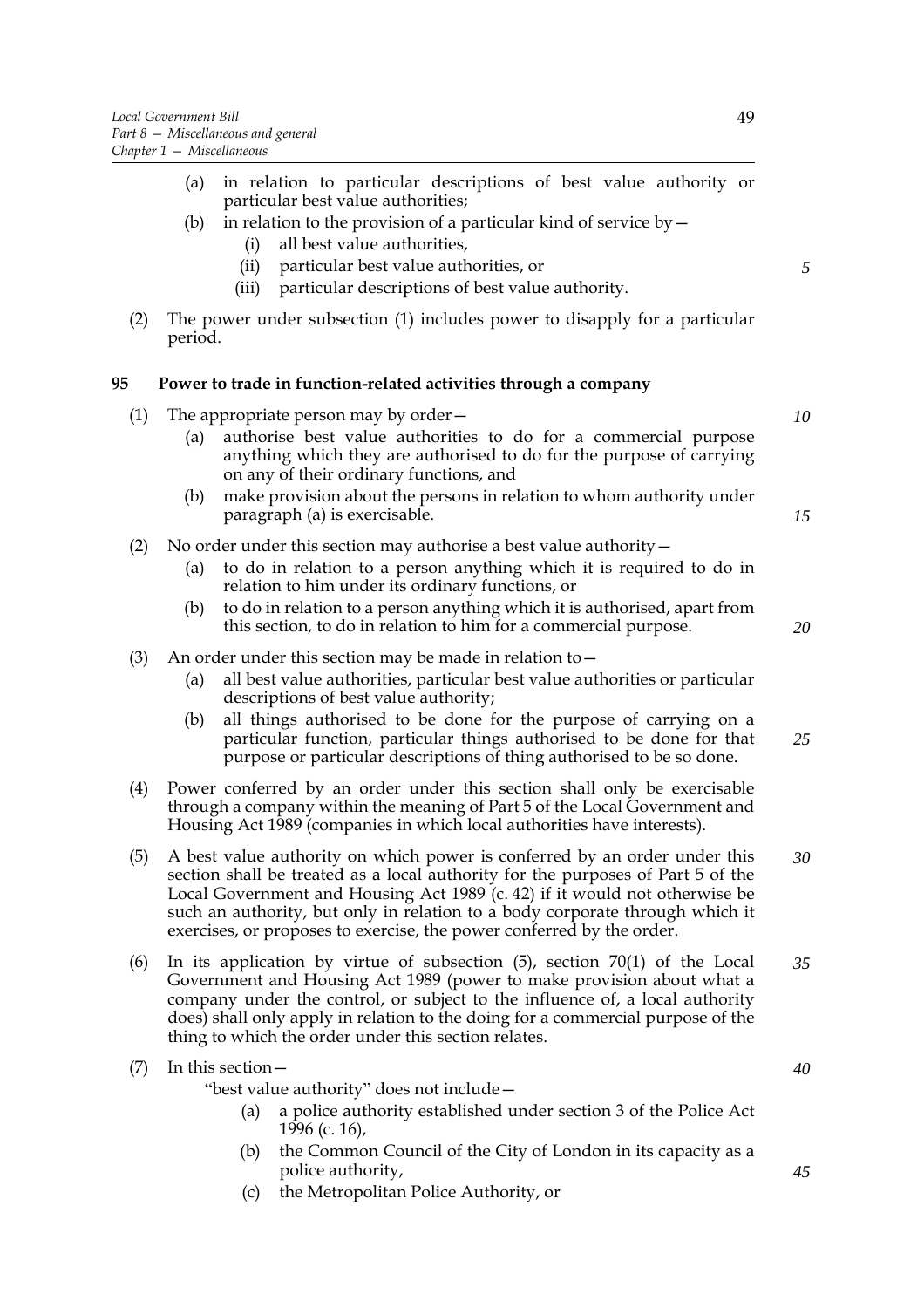|     | (d) the London Development Agency;<br>"ordinary functions", in relation to a best value authority, means<br>functions of the authority which are not functions under this section.                                                                                                                                                                                                                                                        |    |
|-----|-------------------------------------------------------------------------------------------------------------------------------------------------------------------------------------------------------------------------------------------------------------------------------------------------------------------------------------------------------------------------------------------------------------------------------------------|----|
| 96  | <b>Regulation of trading powers</b>                                                                                                                                                                                                                                                                                                                                                                                                       |    |
| (1) | The appropriate person may by order impose conditions in relation to the<br>exercise by a best value authority of -<br>a power to do anything for a commercial purpose, or<br>(a)<br>a power to do anything for such a purpose through a company.<br>(b)                                                                                                                                                                                  | 5  |
| (2) | In exercising such a power as is mentioned in subsection $(1)$ , a best value<br>authority shall have regard to such guidance as the appropriate person may<br>issue.                                                                                                                                                                                                                                                                     | 10 |
| (3) | An order under this section may be made in relation to $-$<br>all best value authorities,<br>(a)<br>particular best value authorities, or<br>(b)<br>particular descriptions of best value authority.<br>(c)                                                                                                                                                                                                                               | 15 |
| (4) | In this section, "best value authority" does not include -<br>a police authority established under section 3 of the Police Act 1996<br>(a)<br>$(c. 16)$ ,<br>the Common Council of the City of London in its capacity as a police<br>(b)<br>authority,<br>the Metropolitan Police Authority, or<br>(c)<br>the London Development Agency.<br>(d)                                                                                           | 20 |
| (5) | In subsection $(1)(b)$ , "company" has the same meaning as in Part 5 of the Local<br>Government and Housing Act 1989 (c. 42).                                                                                                                                                                                                                                                                                                             |    |
| 97  | Power to modify enactments in connection with charging or trading                                                                                                                                                                                                                                                                                                                                                                         | 25 |
| (1) | If it appears to the Secretary of State that an enactment (whenever passed or<br>made) prevents or obstructs best value authorities -<br>(a) charging by agreement for the provision of a discretionary service, or<br>(b) doing for a commercial purpose anything which they are authorised to<br>do for the purpose of carrying on any of their ordinary functions,<br>he may by order amend, repeal, revoke or disapply the enactment. | 30 |
| (2) | The Secretary of State may by order amend, repeal, revoke or disapply an<br>enactment, other than section 93, which makes in relation to a best value<br>authority provision for, or in connection with, power to charge for the<br>provision of a discretionary service.                                                                                                                                                                 | 35 |
| (3) | The power under subsection $(1)$ or $(2)$ to amend or disapply an enactment<br>includes power to amend or disapply an enactment for a particular period.                                                                                                                                                                                                                                                                                  |    |
| (4) | An order under this section may be made in relation to $-$<br>all best value authorities,<br>(a)<br>particular best value authorities, or<br>(b)<br>particular descriptions of best value authority.<br>(c)                                                                                                                                                                                                                               | 40 |
| (5) | An order under subsection $(1)(b)$ may be made in relation to $-$                                                                                                                                                                                                                                                                                                                                                                         |    |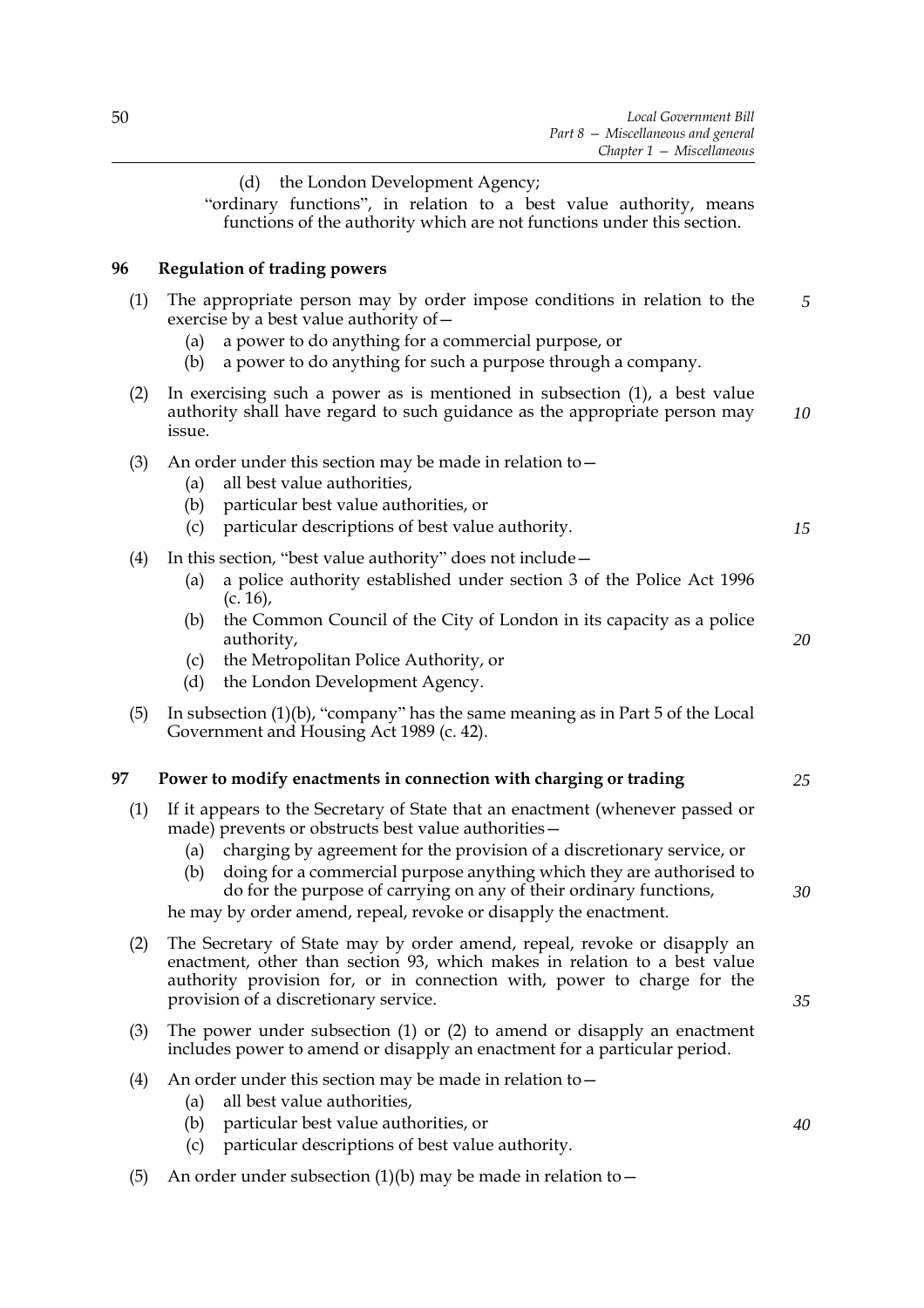- (a) all things authorised to be done for the purpose of carrying on a particular function,
- (b) particular things authorised to be done for that purpose, or
- (c) particular descriptions of thing authorised to be so done.
- (6) An order under subsection (1)(b) may not be used to authorise a best value authority to do in relation to a person anything which it is required to do in relation to him under its ordinary functions.
- (7) In exercising the power under subsection (1) or (2), the Secretary of State—
	- (a) must not make any provision which has effect in relation to Wales unless he has consulted the National Assembly for Wales, and
	- (b) must not make any provision in relation to legislation made by the National Assembly for Wales without the consent of the Assembly.
- (8) The National Assembly for Wales may submit proposals to the Secretary of State that the power under subsection (1) or (2) should be exercised in relation to Wales in accordance with those proposals.
- (9) Subject to subsection (10), no order shall be made under this section unless a draft of the order has been laid before, and approved by resolution of, each House of Parliament.
- (10) An order under this section which is made only for the purpose of amending an earlier order under this section—
	- (a) so as to extend the earlier order, or any provision of the earlier order, to a particular authority or to authorities of a particular description, or
	- (b) so that the earlier order, or any provision of the earlier order, ceases to apply to a particular authority or to authorities of a particular description,

shall be subject to annulment in pursuance of a resolution of either House of Parliament.

- (11) In this section—
	- "discretionary service", in relation to a best value authority, means a service which the authority is authorised, but not required, to provide; "enactment" includes an enactment comprised in subrordinate legislation (within the meaning of the Interpretation Act 1978 (c. 30));
	- "ordinary functions", in relation to a best value authority, means functions of the authority which are not functions under section 95.

# **98 Procedure for orders under section 97**

- (1) Before making an order under section 97, the Secretary of State shall consult—
	- (a) such best value authorities as appear to him to be likely to be affected by his proposals, and
	- (b) such other persons as appear to him to be representative of interests likely to be so affected.
- (2) If following consultation under subsection (1) and, where the proposals relate to best value authorities in Wales, consultation under subsection (7)(a) of section 97, the Secretary of State proposes to make an order under that section, he shall lay before each House of Parliament a document which—
	- (a) explains his proposals,
	- (b) sets them out in the form of a draft order,

*35*

*40*

*10*

*15*

*5*

*20*

*25*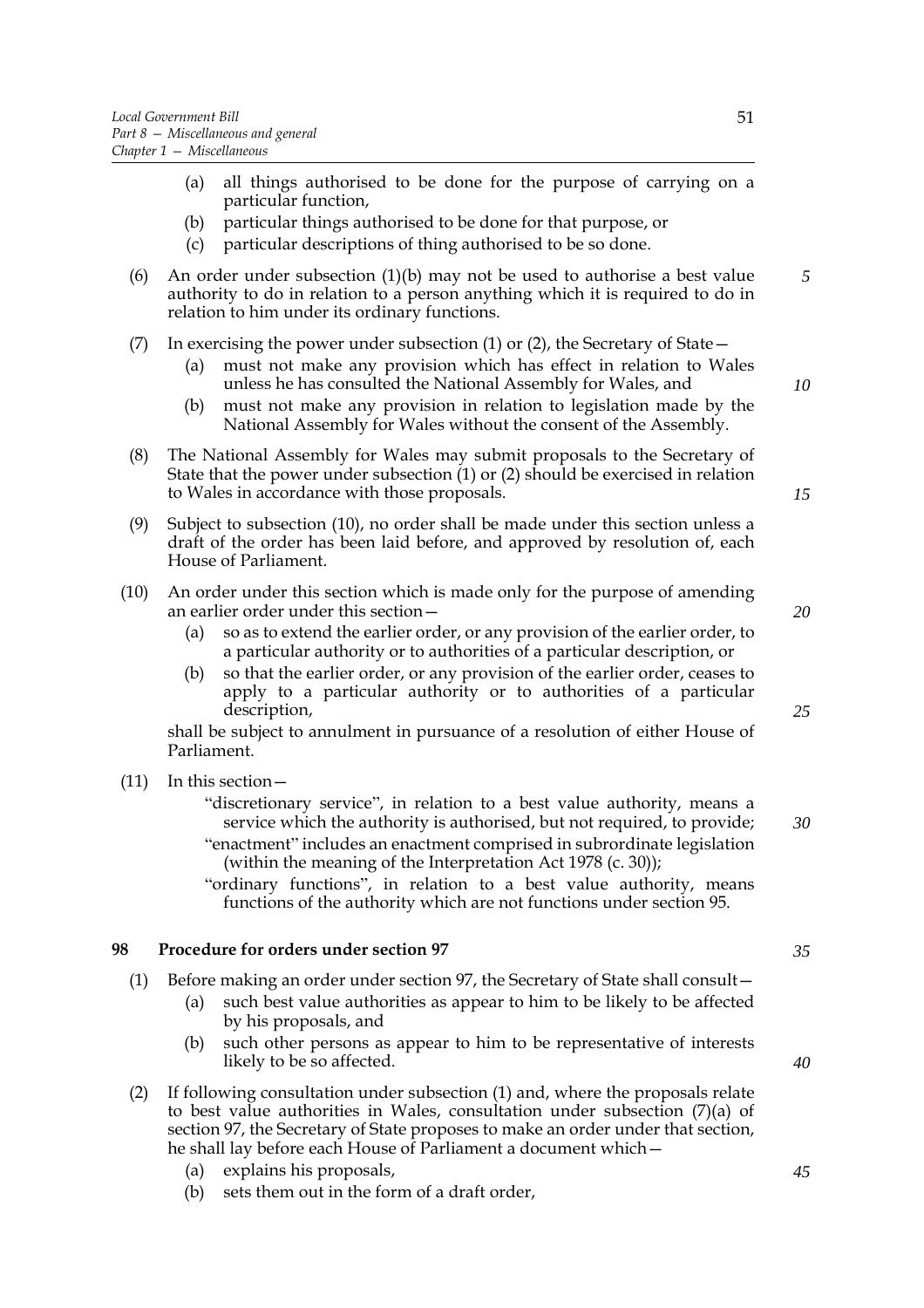- (c) gives details of consultation under subsection (1), and
- (d) where the proposals relate to best value authorities in Wales, sets out the views of the National Assembly for Wales.
- (3) Where a document relating to proposals is laid before Parliament under subsection (2), no draft of an order under section 97 to give effect to the proposals (with or without modification) shall be laid before Parliament until after the expiry of the period of sixty days beginning with the day on which the document was laid.
- (4) In calculating the period mentioned in subsection (3), no account shall be taken of any time during which —
	- (a) Parliament is dissolved or prorogued, or
	- (b) either House is adjourned for more than four days.
- (5) In preparing a draft order under section 97 the Secretary of State shall consider any representations made during the period mentioned in subsection (3)
- (6) A draft order laid before Parliament in accordance with section 97(9) must be accompanied by a statement of the Secretary of State giving details of— *15*
	- (a) any representations considered in accordance with subsection (5), and
	- (b) any changes made to the proposals contained in the document laid before Parliament under subsection (2).
- (7) Nothing in this section applies to an order under section 97 which is made only for the purpose mentioned in section 97(10). *20*

## *Performance categories*

#### **99 Categorisation of English local authorities by reference to performance**

- (1) The Audit Commission must from time to time produce a report on its findings in relation to the performance of English local authorities in exercising their functions. *25*
- (2) A report under subsection (1) must (in particular) categorise each English local authority to which the report relates according to how the authority has performed in exercising its functions.
- (3) As regards each report produced under subsection (1), the Audit Commission— *30*
	- (a) must send a copy of the report to the Secretary of State, and
	- (b) must publish the report.
- (4) Where the Secretary of State receives a report produced under subsection (1), he may by order make provision categorising the English local authorities to which the report relates in accordance with their categorisation in the report.
- (5) In making an order under subsection (4), the Secretary of State may depart from the categorisation in the report only for the purpose of correcting any clerical or typographical error in the report notified to him by the Audit Commission.
- (6) An order under subsection (4) may provide for the categorisation for which it provides to have effect—
	- (a) from such time as may be specified by the order;

*5*

*10*

*35*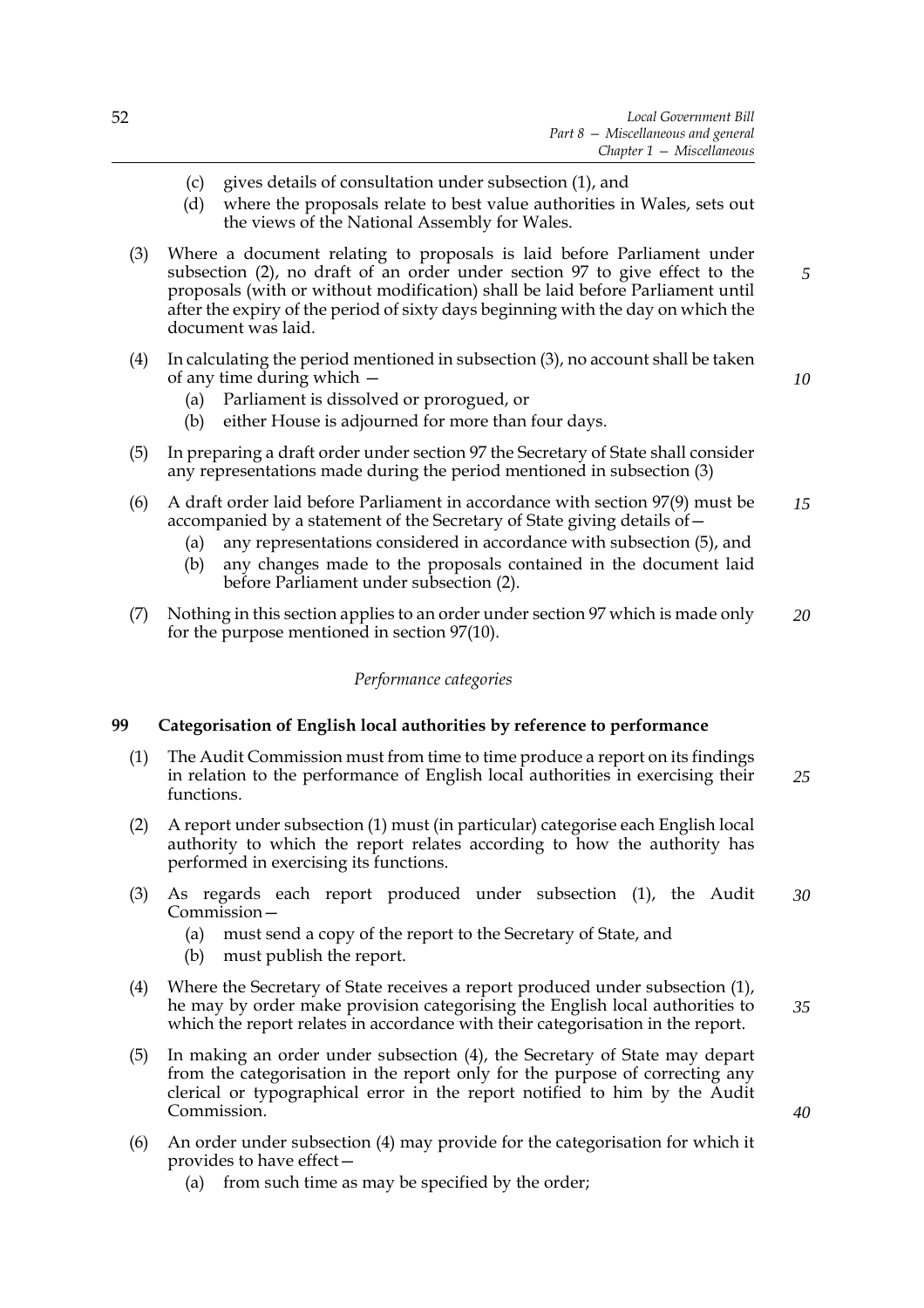- (7) In this section—
	- "the Audit Commission" means the Audit Commission for Local Authorities and the National Health Service in England and Wales; "English local authority" means—
		- (a) a county council in England,
		- (b) a district council,
		- (c) a London borough council,
		- (d) the Common Council of the City of London in its capacity as a local authority, or
		- (e) the Council of the Isles of Scilly.

## **100 Exercise of powers by reference to authorities' performance categories**

- (1) The powers mentioned in subsection (2) may (in particular) be exercised for making provision in relation to a description of authority framed by reference to English local authorities that from time to time are, by reason of an order under section 99(4), of a particular category. *15*
- (2) Those powers are the powers—
	- (a) to make orders under section 70 of the Local Government and Housing Act 1989 (c. 42);
	- (b) to make orders under sections 4 to 6, 16 and 19 of the Local Government Act 1999 (c. 27); *20*
	- (c) to make orders under sections 3, 5 and 6 of the Local Government Act 2000 (c. 22);
	- (d) to make orders under section 1 of the Regulatory Reform Act 2001 (c. 6);
	- (e) to make orders under sections 95 to 97 of this Act;
	- (f) to make regulations under section 116 of this Act.
- (3) Schedule [3](#page-87-0) (which amends certain of the provisions conferring, or governing the exercise of, those powers and does so for purposes of their exercise in relation to authorities, whether or not English local authorities, to which they apply) has effect.
- (4) The Secretary of State may by order amend subsection (2) for the purpose of adding a reference to a power to make provision by order or regulations that is exercisable in relation to all or any English local authorities (whether or not also exercisable in relation to any other person or body).
- (5) The Secretary of State may, for the purpose mentioned in subsection (6), by order make provision amending the enactments conferring, or governing the exercise of, a power added by an order under subsection (4) to those mentioned in subsection (2). *35*
- (6) That purpose is enabling the power, so far as exercisable in relation to English local authorities, to be exercised—
	- (a) in relation to—
		- (i) all the English local authorities in relation to which it is exercisable,
		- (ii) particular English local authorities, or
		- (iii) particular descriptions of English local authority;

*5*

*10*

*30*

*25*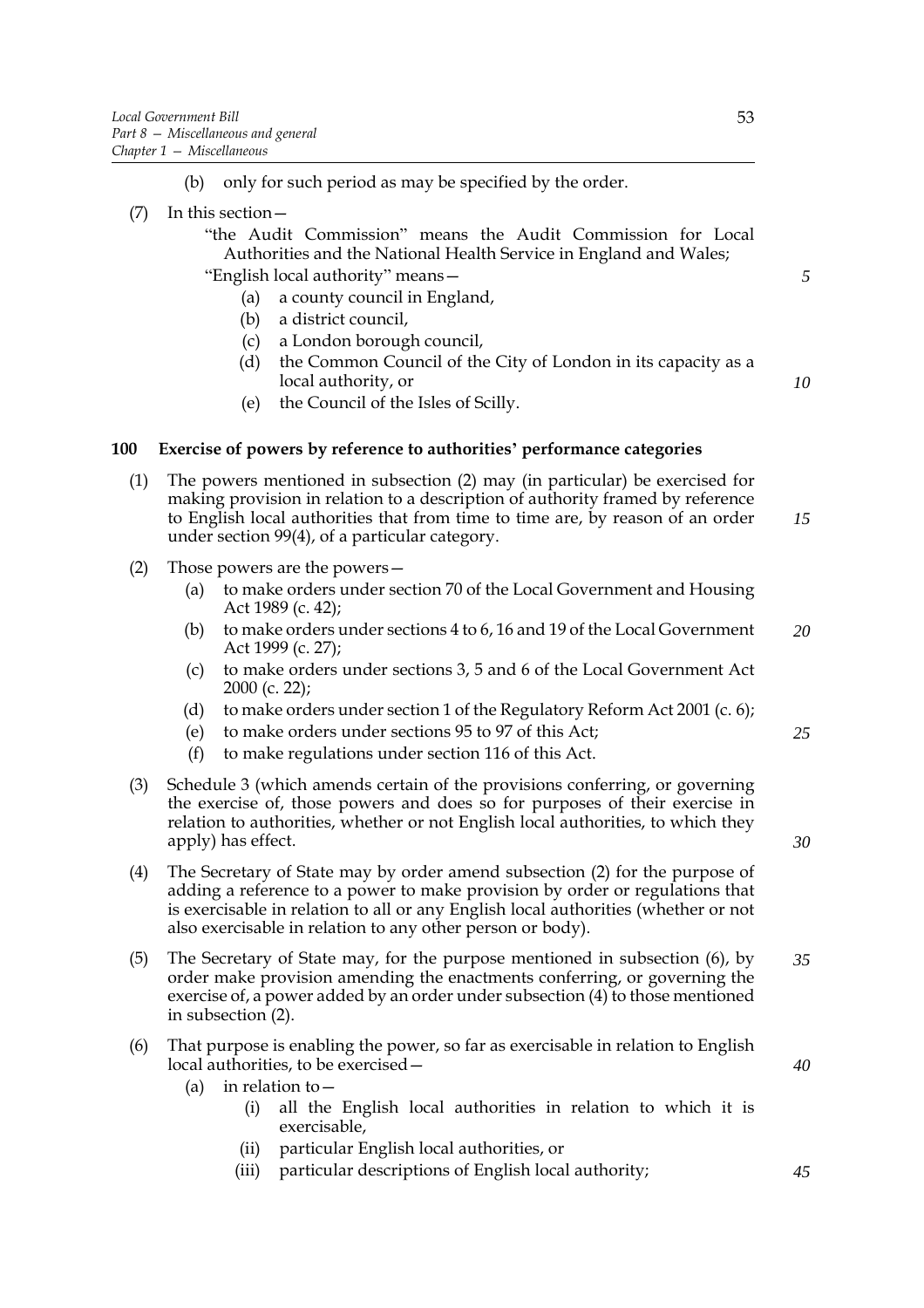- (b) differently in relation to different English local authorities or descriptions of English local authority.
- (7) An order under subsection (4) or (5) shall not be made unless a draft of the statutory instrument containing it has been laid before, and approved by a resolution of, each House of Parliament.
- (8) In this section "English local authority" has the meaning given by section 99(7).

#### *Contracting-out*

#### **101 Staff transfer matters: general**

- (1) In exercising a power to contract with a person for the provision of services, a best value authority must—
	- (a) deal with matters affecting—
		- (i) who will be the employer of existing staff if a contract is entered into and carried out, or
		- (ii) what will be the terms and conditions of employment of existing staff, or the arrangements for their pensions, if their employer changes as a result of a contract being entered into and carried out, *15*
		- in accordance with directions given to it by the appropriate person;
	- (b) have regard to guidance issued to it by the appropriate person on matters relating to the employment or pensions of existing staff.
- (2) In subsection (1), references to existing staff, in relation to a contract for the provision of services, are to staff who before the contract is carried out are engaged in the provision of any of the services.
- (3) Where the provision of any services under a contract with a best value authority for their provision is to cease in circumstances where they are to be provided instead by members of the authority's staff, the authority shall comply with directions given to it by the appropriate person for the purpose of requiring it to offer employment to staff who, before the services cease to be provided under the contract, are engaged in the provision of any of the services.
- (4) The duties under Part 1 of the Local Government Act 1999 (c. 27) (best value) of a best value authority have effect subject to subsections (1) and (3).
- (5) Directions given, or guidance issued, for the purposes of subsection (1) or  $(3)$ 
	- (a) may be addressed to—
		- (i) all best value authorities, or
		- (ii) authorities of a particular description;
	- (b) may be different for different cases or authorities.
- (6) For the purposes of this section, the Secretary of State is the "appropriate person" in relation to a best value authority in Wales that is—
	- (a) a police authority established under section 3 of the Police Act 1996 (c. 16), or *40*
	- (b) a fire authority constituted by a combination scheme.

*5*

*10*

*20*

*25*

*30*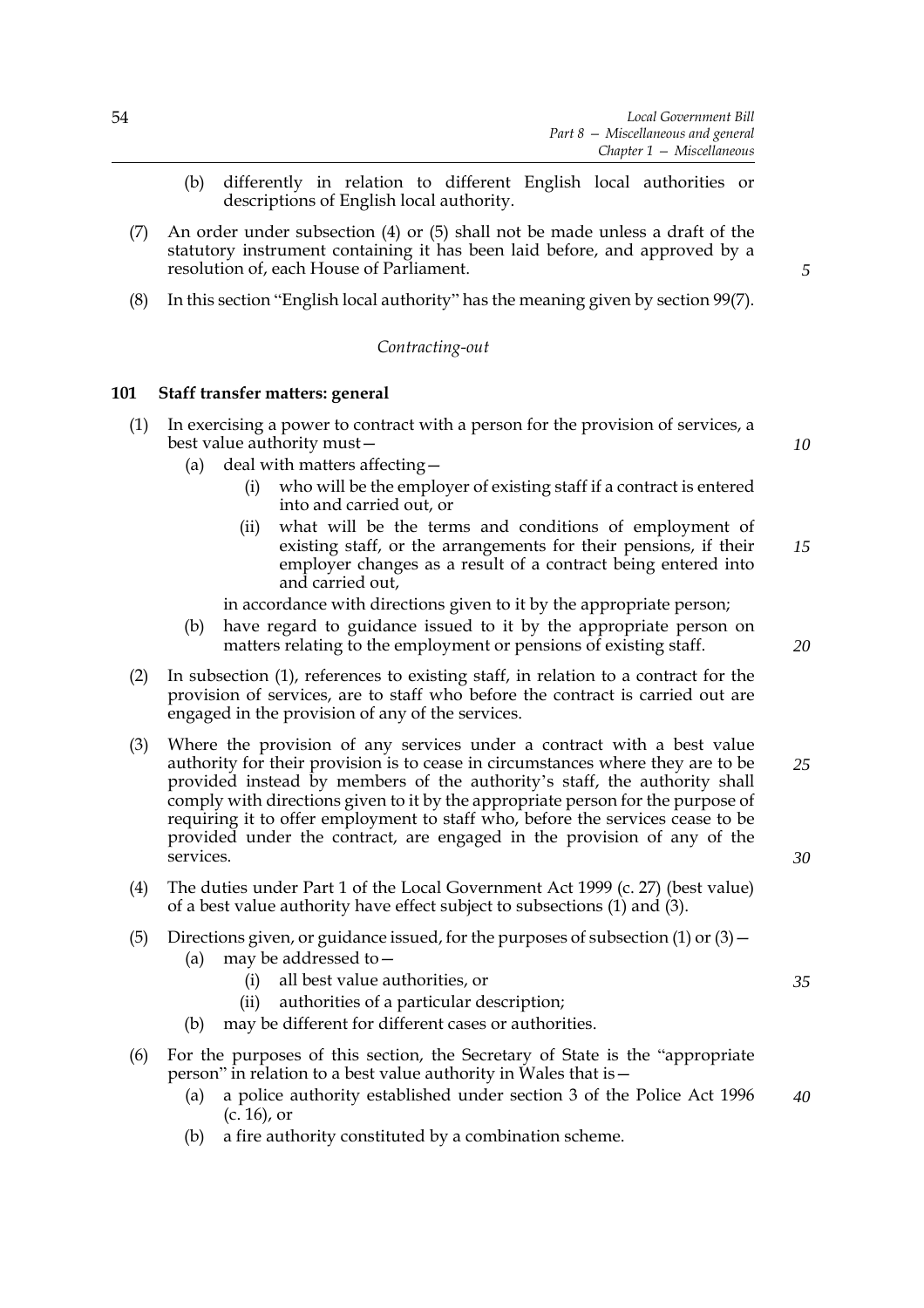#### **102 Staff transfer matters: pensions**

- (1) The appropriate person shall exercise his power to give directions under section 101(1) so as to secure that where a local authority is contracting with a person ("the contractor") for the provision of services that are to be provided under a contract instead of by employees of the authority, it does so on terms—
	- (a) that require the contractor, in the event of there being any transferring employees, to secure pension protection for each of them, and
	- (b) that, so far as relating to the securing of pension protection for a transferring employee, are enforceable by the employee.
- (2) For the purposes of subsection  $(1)$ 
	- (a) "transferring employee" means an employee of the authority whose contract of employment becomes, by virtue of the application of the TUPE regulations in relation to what is done for the purposes of carrying out the contract between the authority and the contractor, a contract of employment with someone other than the authority, and
	- (b) "pension protection" is secured for a transferring employee if after that change in his employer he has, as an employee of his new employer, rights to acquire pension benefits and those rights—
		- (i) are the same as, or
		- (ii) under the directions count as being broadly comparable to or better than, *20*

those that he had as an employee of the authority.

- (3) The appropriate person shall exercise his power to give directions under section  $101(1)$  so as to secure that where  $-$ 
	- (a) a local authority has contracted with a person ("the first contractor") for the provision of services, *25*
	- (b) the application of the TUPE regulations in relation to what was done for the purposes of carrying out the contract between the authority and the first contractor resulted in employees of the authority ("the original employees") becoming employees of someone other than the authority, and *30*
	- (c) the authority is contracting with a person ("the subsequent contractor") for the provision of any of the services,

the authority contracts with the subsequent contractor on terms satisfying the requirements of subsection (4).

- (4) Those requirements are that the terms—
	- (a) require the subsequent contractor, in the event of there being any transferring original employees, to secure pension protection for each of them, and
	- (b) so far as relating to the securing of pension protection for an original employee, are enforceable by the employee. *40*
- (5) For the purposes of subsection  $(4)$ 
	- (a) "transferring original employee" means an original employee
		- whose contract of employment becomes, by virtue of the application of the TUPE regulations in relation to what is done for the purposes of carrying out the contract between the authority and the subsequent contractor, a contract of employment with someone other than his existing employer, and

*10*

*5*

*15*

*35*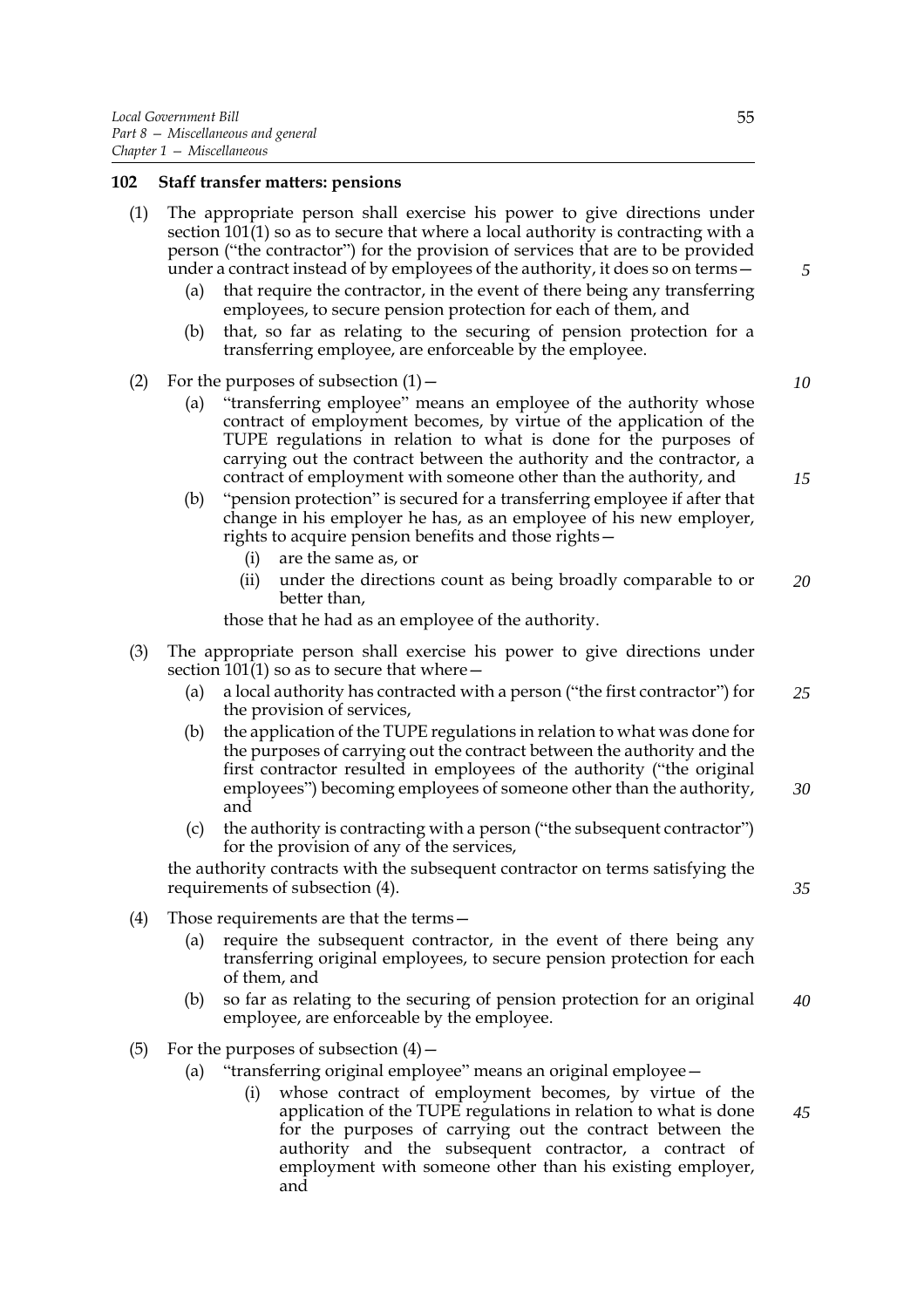- (ii) whose contract of employment on each occasion when an intervening contract was carried out became, by virtue of the application of the TUPE regulations in relation to what was done for the purposes of carrying out the intervening contract, a contract of employment with someone other than his existing employer;
- (b) "pension protection" is secured for a transferring original employee if after the change in his employer mentioned in paragraph (a)(i) he has, as an employee of his new employer, rights to acquire pension benefits and those rights—
	- (i) are the same as, or
	- (ii) under the directions count as being broadly comparable to or better than,

those that he had before that change.

- (6) In subsection  $(5)(a)(ii)$ , "intervening contract" means a contract with the authority for the provision, at times after they are provided under the contract with the first contractor and before they are to be provided under a contract with the subsequent contractor, of the services to be provided under the contract with the subsequent contractor. *15*
- (7) Any expression used in this section, and in the TUPE regulations, has in this section the meaning that it has in the TUPE regulations. *20*
- (8) In this section—

"local authority" means a local authority for the purposes of section 1(1)(a) of the Local Government Act 1999 (c. 27) (local authorities in England and Wales that are best value authorities);

"the TUPE regulations" means the Transfer of Undertakings (Protection of Employment) Regulations 1981 (S.I. 1981/1794), or any regulations replacing those regulations, as from time to time amended.

*2004 local government elections*

#### **103 Power to change date of elections in England**

- (1) The Secretary of State may by order provide that in 2004—
	- (a) the ordinary day of election of councillors for—
		- (i) all local government areas in England, or
		- (ii) all local government areas in England, except parishes, and
		- (b) the day on which the poll is to be held at the second ordinary election under the Greater London Authority Act 1999 (c. 29), *35*

shall be changed so as to be the same as the date of the poll at the European Parliamentary general election.

- (2) Where the Secretary of State makes an order under subsection (1), he may by order—
	- (a) make provision modifying, in relation to elections in England in 2004—
		- (i) section 89(1) or (2) of the Local Government Act 1972 (c. 70) (holding of elections to fill casual vacancies in the office of councillor for a principal area), or
		- (ii) rules made for the purposes of section 89(6) of that Act (which provides for casual vacancies in the office of parish councillor to *45*

*25*

*30*

*40*

*5*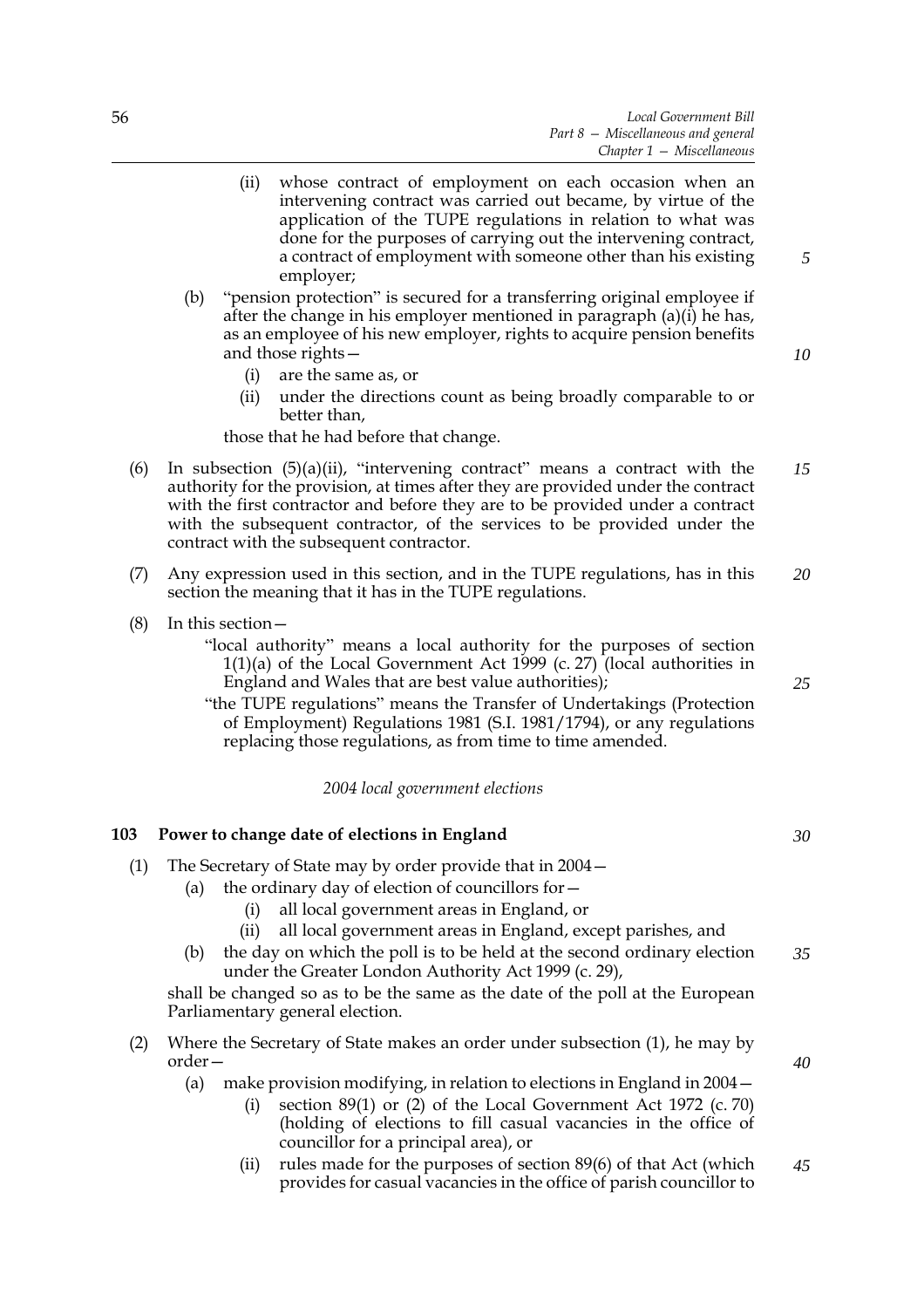be filled in accordance with rules under section 36 of the Representation of the People Act 1983 (c. 2));

- (b) make provision disapplying section 16(1) of the Representation of the People Act 1985 (c. 50) (which postpones for 3 weeks the poll at an election of parish councillors where the date of the poll at a European Parliamentary general election and the ordinary day of election for councillors in England and Wales are the same) in relation to elections in England in 2004; *5*
- (c) make such provision as he thinks fit for the purpose of enabling the annual meeting in 2004 of an authority to which subsection (3) applies to be held after the date of the poll at the European Parliamentary general election. *10*
- (3) This subsection applies to  $-$ 
	- (a) any of the following for which 2004 is not a year of ordinary elections of councillors to the council—
		- (i) a county council in England,
		- (ii) a district council, and
		- (iii) a parish council;
	- (b) an authority established by Part 4 of the Local Government Act 1985 (c. 51) (joint authorities);
	- (c) a police authority established under section 3 of the Police Act 1996  $(c. 16)$ ;
	- (d) the Metropolitan Police Authority.
- (4) Where the National Assembly for Wales makes an order under section 104, the Secretary of State may by order make in relation to elections in England such consequential provision, including provision excluding or modifying the application of any enactment, as he thinks fit.
- (5) Before making an order under this section, the Secretary of State must consult—
	- (a) the Electoral Commission, and
	- (b) such other persons or bodies as he considers appropriate.
- (6) Subsection (5) may be satisfied by consultation before, as well as by consultation after, the commencement of this section.
- $(7)$  In subsection  $(1)$ 
	- "local government area" has the same meaning as in the Representation of the People Act 1983 (c. 2); *35*
	- "ordinary election" is to be read in accordance with section 2(7) of the Greater London Authority Act 1999 (c. 29).
- (8) In subsection (4) "enactment" includes an enactment comprised in secondary legislation within the meaning of the Interpretation Act 1978 (c. 30).

## **104 Power to change date of elections in Wales**

- (1) The National Assembly for Wales may by order provide that in 2004 the ordinary day of election of councillors for—
	- (a) all local government areas in Wales, or
	- (b) all local government areas in Wales, except communities, or
	- (c) all communities,

*15*

*20*

*25*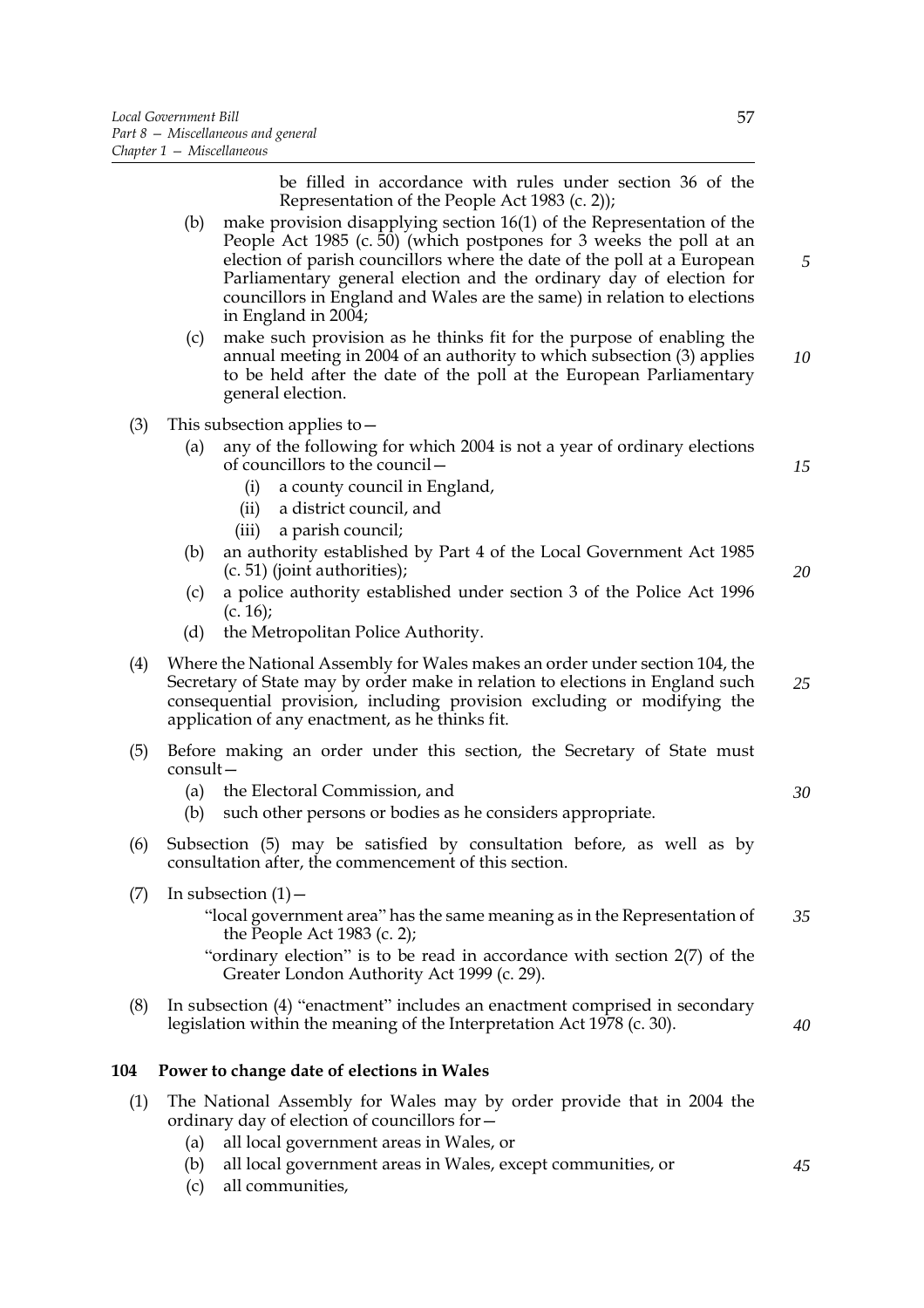shall be changed so as to be the same as the date of the poll at the European Parliamentary general election.

- (2) Where the Assembly makes an order under subsection  $(1)$ , it may by order  $$ 
	- make provision modifying, in relation to elections in Wales in  $2004-$ 
		- (i) section 89(1) or (2) of the Local Government Act 1972 (c. 70) (holding of elections to fill casual vacancies in the office of councillor for a principal area), or
		- (ii) rules made for the purposes of section 89(6) of that Act (which provides for casual vacancies in the office of community councillor to be filled in accordance with rules under section 36 of the Representation of the People Act 1983 (c. 2));
		- (b) make provision disapplying section 16(1) of the Representation of the People Act 1985 (c. 50) (which postpones for 3 weeks the poll at an election of community councillors where the date of the poll at a European Parliamentary general election and the ordinary day of election for councillors in England and Wales are the same) in relation to elections in Wales in 2004.
- (3) Where the Secretary of State makes an order under section 103, the National Assembly for Wales may by order make in relation to elections in Wales such consequential provision, including provision excluding or modifying the application of any enactment, as it thinks fit.
- (4) Before making an order under this section, the National Assembly for Wales must consult—
	- (a) the Electoral Commission, and
	- (b) such other persons or bodies as it considers appropriate.
- (5) Subsection (4) may be satisfied by consultation before, as well as by consultation after, the commencement of this section.
- (6) In subsection (1), "local government area" has the same meaning as in the Representation of the People Act 1983.
- (7) In subsection (3) "enactment" includes an enactment comprised in secondary legislation within the meaning of the Interpretation Act 1978 (c. 30). *30*

## *Valuation Tribunal Service*

#### **105 The Valuation Tribunal Service**

- (1) There shall be a body corporate to be known as the Valuation Tribunal Service (referred to in this section, section 106 and Schedules [4](#page-91-0) and [5](#page-97-0) as "the Service").
- (2) The Service shall have the following functions in relation to valuation tribunals in England—
	- (a) providing, or arranging for the provision of, the services required for the operation of tribunals, in particular—
		- (i) accommodation,
		- (ii) staff (including clerks to tribunals),
		- (iii) information technology,
		- (iv) equipment, and
		- (v) training for members of, and clerks to, tribunals;

*25*

*5*

*10*

*15*

*20*

*35*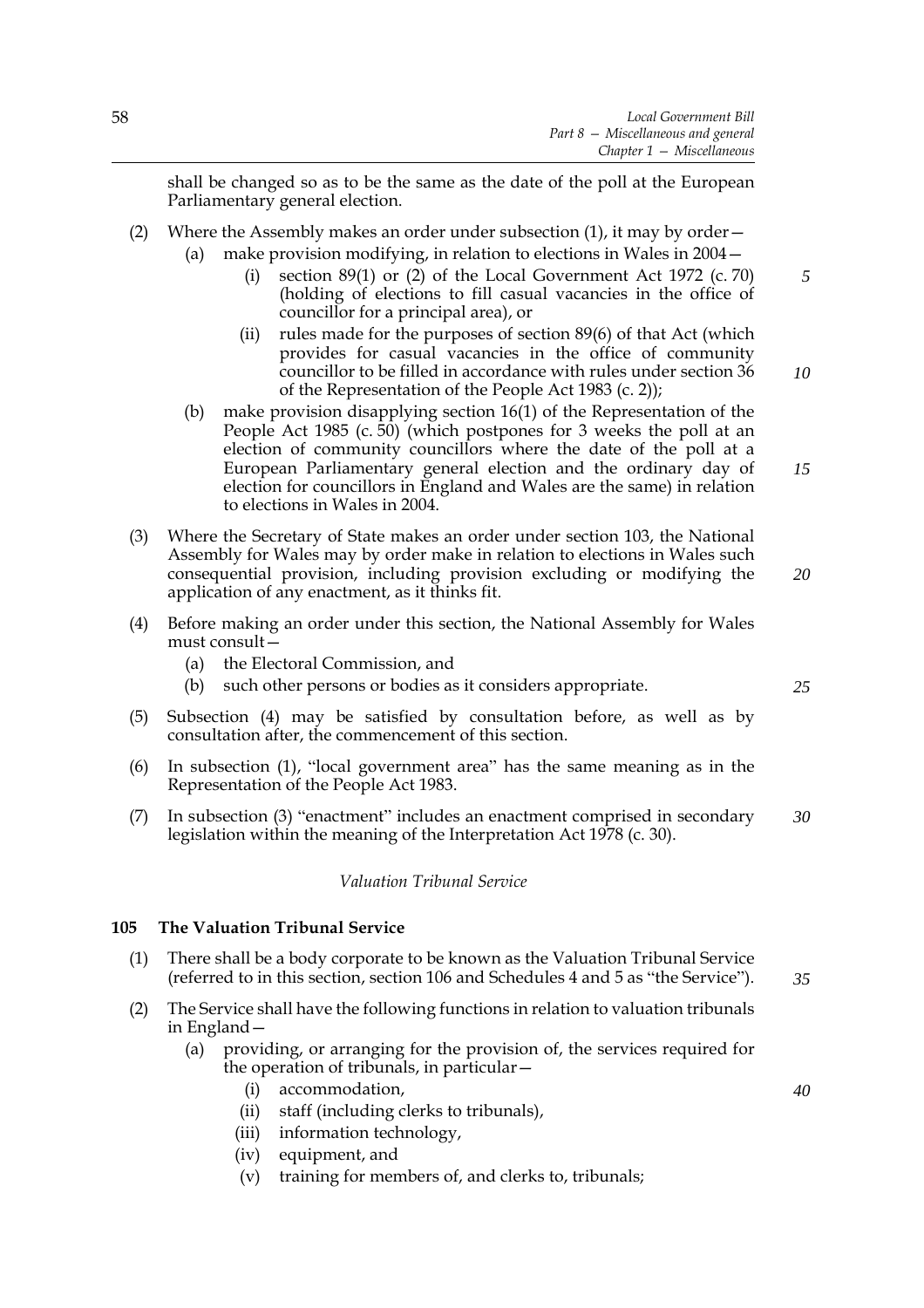- (b) giving general advice about procedure in relation to proceedings before tribunals.
- (3) The Service shall provide the Secretary of State with such information, advice and assistance as he may require.
- (4) The Service may do anything which it considers is calculated to facilitate, or is conducive or incidental to, the carrying out of its functions.
- (5) The Service shall carry out its functions with respect to valuation tribunals in the manner which it considers best calculated to secure their efficient and independent operation.
- (6) The Service shall, in relation to its functions with respect to valuation tribunals, consult the tribunals concerned about the carrying out of its functions. *10*
- (7) The Secretary of State may—
	- (a) after consultation with the Service, give directions to it for the purpose of securing the effective carrying out of its functions, and
	- (b) issue guidance to the Service about the carrying out of its functions. *15*
- (8) The Service shall, in carrying out its functions—
	- (a) comply with any directions under subsection  $(7)(a)$ , and
	- (b) have regard to any guidance under subsection (7)(b).
- (9) Schedule [4](#page-91-0) (which makes further provision about the Service) has effect.

## **106 Transfer to Service of property, rights and liabilities**

- (1) The Secretary of State may make one or more schemes for the transfer to the Service of—
	- (a) such of his property, rights and liabilities, or
	- (b) such of the property, rights and liabilities of a valuation tribunal in England,

as appear to him to be appropriate to be transferred for the performance of the Service's functions.

- (2) On the day appointed by a transfer scheme for the coming into force of the scheme, the property, rights and liabilities which are the subject of the scheme shall, by virtue of this subsection, be transferred in accordance with the provisions of the scheme.
- (3) Schedule [5](#page-97-0) (which makes further provision in relation to transfer schemes) has effect.

## *Audit Commission*

#### **107 Auditors' public interest reports: time allowed for consideration**

- (1) The Audit Commission Act 1998 (c. 18) is amended as follows.
- (2) In section 11(4) (body subject to audit must consider section 8 report or section 11(3) recommendation within four months of its being sent), for "four months" there is substituted "one month".
- (3) In section 11(6) (auditor's power to extend time limit), for "four months" there is substituted "one month". *40*

*20*

*25*

*30*

*5*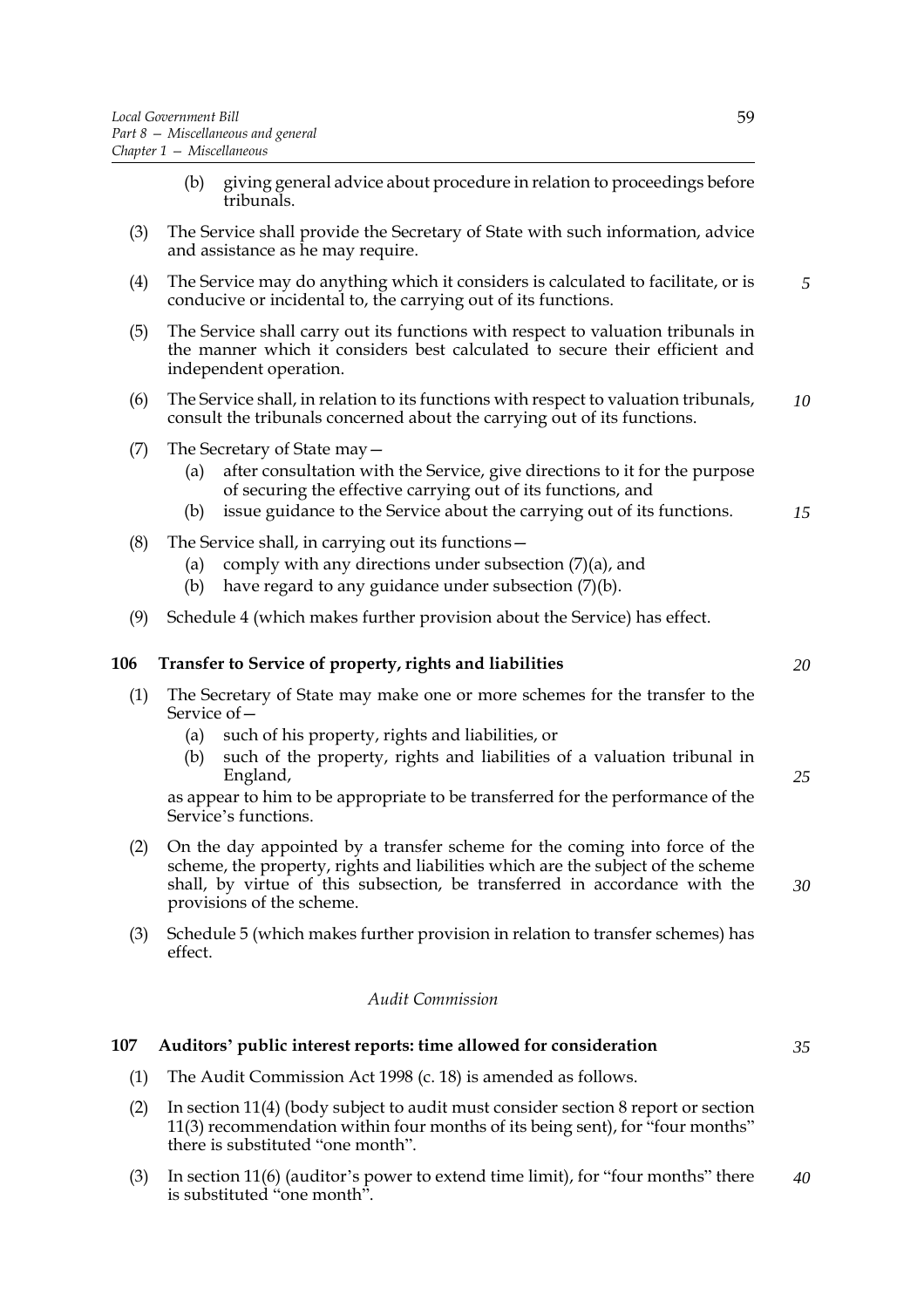- (4) In section 11A(8) (Mayor and Assembly must consider section 8 report or section 11(3) recommendation within four months of its being sent to the Greater London Authority), for "four months" substitute "one month".
- (5) In section 11A(9) (auditor's power to extend time limit), for "four months" there is substituted "one month".

## **108 Auditors' public interest reports: publicity**

After section 13 of the Audit Commission Act 1998 (c. 18) there is inserted—

#### **"13A Additional publicity for non-immediate reports**

- (1) This section applies where under section 10(1) an auditor has sent a report that is not an immediate report to a body or its chairman, except where the body is a health service body. *10*
- (2) The auditor may—
	- (a) notify any person he thinks fit of the fact that he has made the report,
	- (b) publish the report in any way he thinks fit, and
	- (c) supply a copy of the report, or of any part of it, to any person he thinks fit.
- (3) From the time when the report is sent under section 10(1), but subject to subsection  $(4)$  –
	- (a) the auditor shall ensure that any member of the public may  $-$ 
		- (i) inspect the report at all reasonable times without payment, and
		- (ii) make a copy of the report or of any part of it;
	- (b) any member of the public may require the auditor to supply him with a copy of the report, or of any part of it, on payment of a reasonable sum. *25*
- (4) From the end of the period of one year beginning with the day when the report is sent under section 10(1), the obligations of the auditor under subsection (3)—
	- (a) cease to be his obligations, but
	- (b) become obligations of the Commission instead."

#### **109 Financial year**

- (1) In Schedule 1 to the Audit Commission Act 1998 (which makes provision about the Commission's financial affairs), in paragraph 11(5) (which defines "financial year" for the purposes of the Schedule as the 12 months ending with 31st October in any year) for "31st October" there is substituted "31st March". *35*
- (2) Subsection (1) shall apply in relation to financial years of the Commission beginning after the one in which this section comes into force.
- (3) In relation to the financial year of the Commission in which this section comes into force, Schedule 1 to the Audit Commission Act 1998 shall have effect as if the period referred to in paragraph 11(5) were a period beginning with the 1st November on which the year began and ending with the 31st March 17 months later. *40*

*30*

*5*

*15*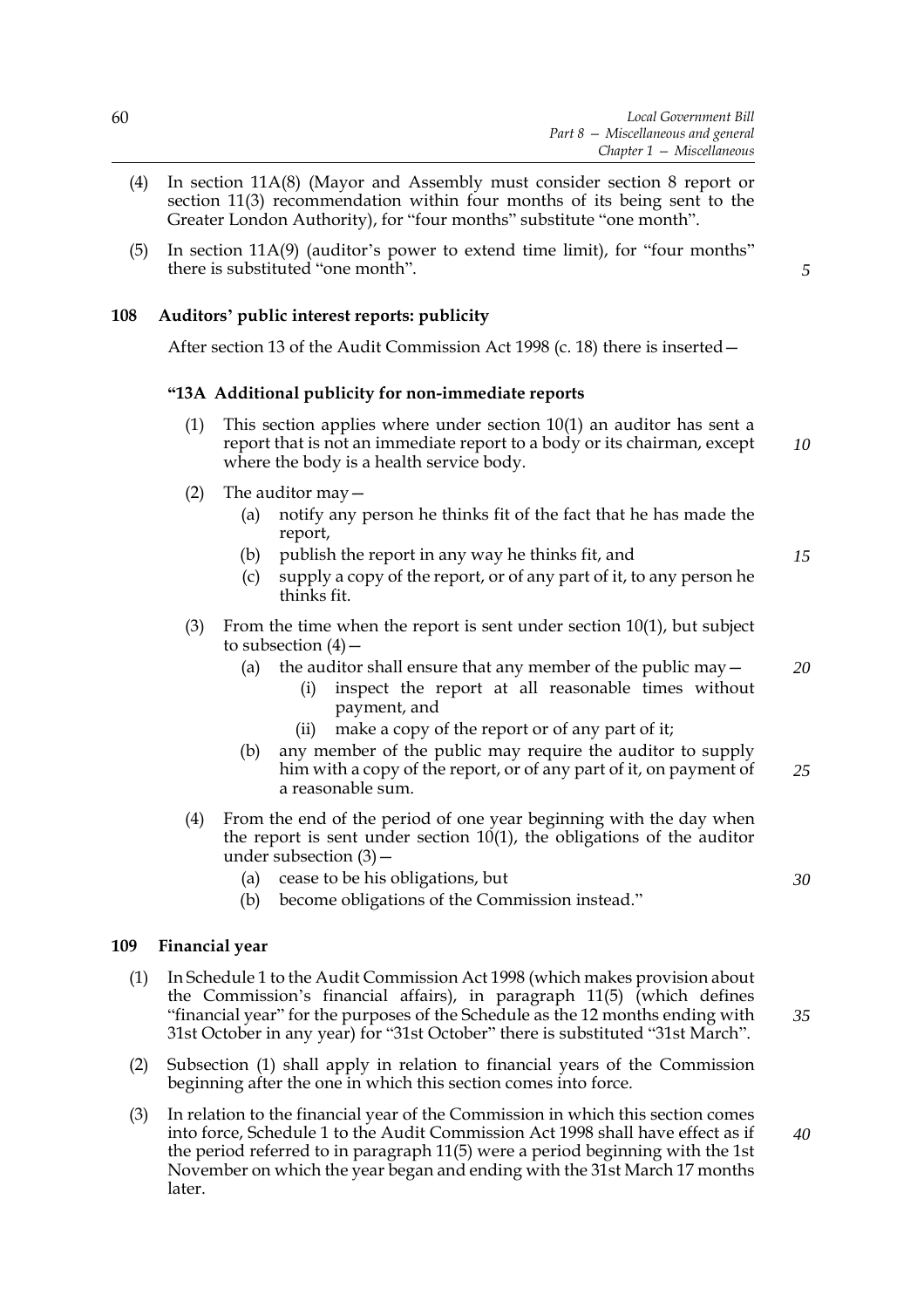(4) In this section, "the Commission" means the Audit Commission for Local Authorities and the National Health Service in England and Wales.

#### **110 Delegation**

After paragraph 11 of Schedule 1 to the Audit Commission Act 1998 (c. 18), there is inserted—

*"Delegation*

- 11A The Commission may delegate any of its functions to—
	- (a) a committee or sub-committee established by the Commission (including a committee or sub-committee including persons who are not members of the Commission), or *10*
	- (b) an officer or servant of the Commission."

## *Other*

#### **111 Standards Board for England: delegation**

In Schedule 4 to the Local Government Act 2000 (c. 22) (Standards Board for England), after paragraph 9 there is inserted— *15*

*"Delegation*

- 9A The Standards Board may delegate any of its functions to—
	- (a) a committee or sub-committee established by the Board,
	- (b) an individual member of the Board, or
	- (c) an officer or servant of the Board."

#### **112 Paid time off for councillors not to be political donation**

- (1) In paragraph 4(1) of Schedule 7 to the Political Parties, Elections and Referendums Act 2000 (c. 41) (matters that are not donations), after paragraph (a) there is inserted—
	- "(aa) remuneration allowed to an employee by his employer if the employee is a member of a local authority and the remuneration is in respect of time the employer permits the employee to take off during the employee's working hours for qualifying business—
		- (i) of the authority,
		- (ii) of any body to which the employee is appointed by, or is appointed following nomination by, the authority or a group of bodies that includes the authority, or
		- (iii) of any other body if it is a public body;".
- (2) In paragraph 4 of that Schedule, after sub-paragraph  $(3)$  there is inserted  $-$

"(4) In sub-paragraph (1)(aa)—

"employee" and "employer"—

*5*

*25*

*20*

*30*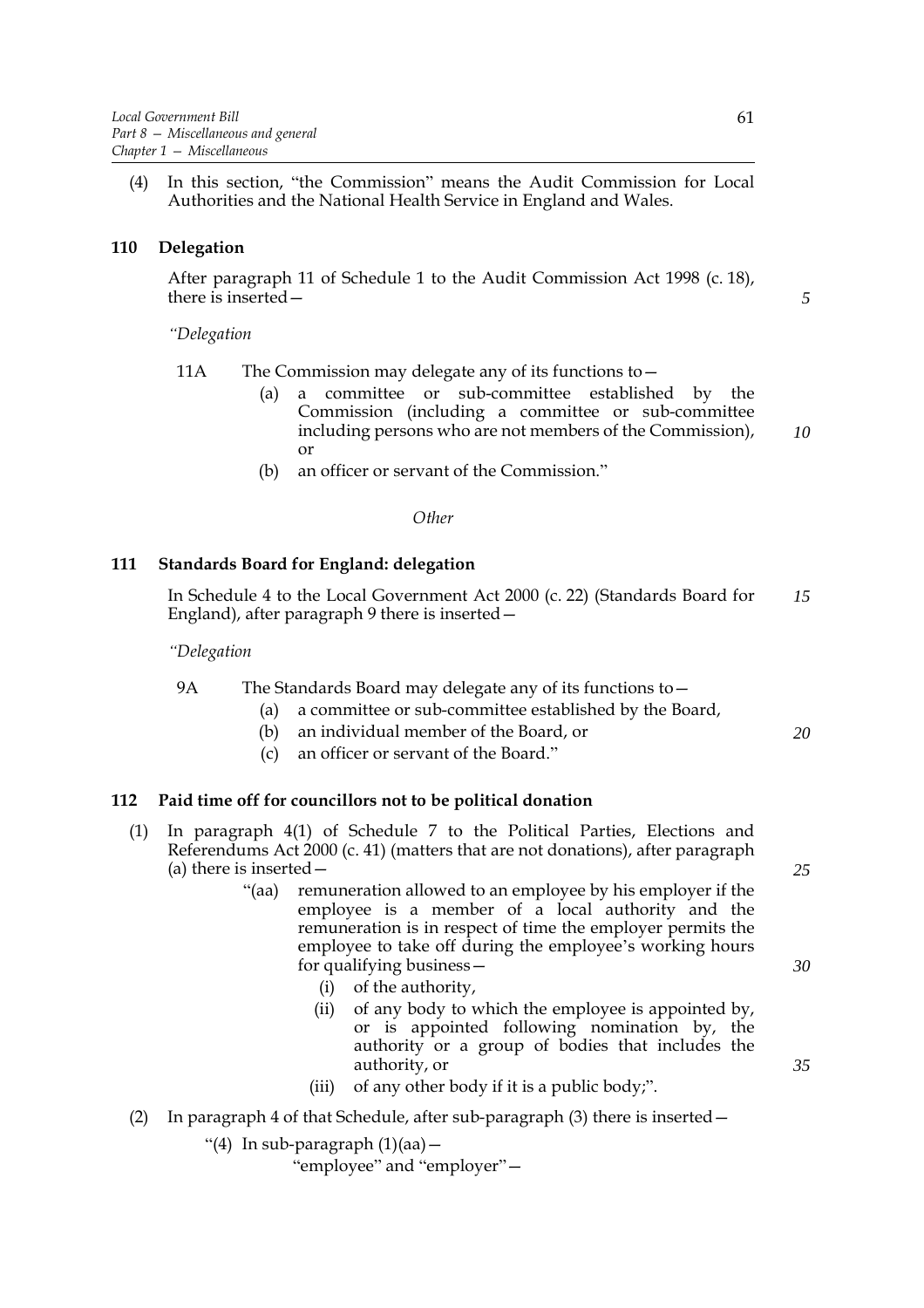- (a) in relation to England and Wales, and Scotland, have the same meaning as in the Employment Rights Act 1996, and
- (b) in relation to Northern Ireland, have the same meaning as in the Employment Rights (Northern Ireland) Order 1996;
- "local authority" means a local authority in any part of the United Kingdom, including the Common Council of the City of London but excluding a parish or community council;

"working hours" of an employee—

- (a) in relation to England and Wales, and Scotland, has the same meaning as in section 50 of the Employment Rights Act 1996, and
- (b) in relation to Northern Ireland, has the same meaning as in Article 78 of the Employment Rights (Northern Ireland) Order 1996; *15*

"qualifying business", in relation to a body, means—

- (a) the doing of anything for the purpose of the discharge of the functions of the body or of any of its committees or sub-committees, and *20*
- (b) where the body is a local authority operating executive arrangements within the meaning of Part 2 of the Local Government Act 2000 and arrangements exist for functions of any other body to be discharged by the authority's executive or any committee or member of the executive, the doing of anything for the purpose of the discharge of those functions." *25*
- (3) Subsections (1) and (2) shall be deemed to have come into force on 16th February 2001. *30*
- (4) The Electoral Commission shall remove from the register kept by it under section 69 of the Political Parties, Elections and Referendums Act 2000 (c. 41) any entry that they would not have been required to make had subsections (1) and (2) actually been in force throughout the period beginning with 16th February 2001 and ending with the passing of this Act.

## **113 Overview and scrutiny committees: voting rights of co-opted members**

In Schedule 1 to the Local Government Act 2000 (c. 22) (further provision about executive arrangements), after paragraph 11 there is inserted—

*"Overview and scrutiny committees: voting rights of co-opted members*

- 12 (1) A local authority in England may permit a co-opted member of an overview and scrutiny committee of the authority to vote at meetings of the committee.
	- (2) Permission under sub-paragraph (1) may only be given in accordance with a scheme made by the local authority.
	- (3) A scheme for the purposes of this paragraph may include—

*35*

*5*

*10*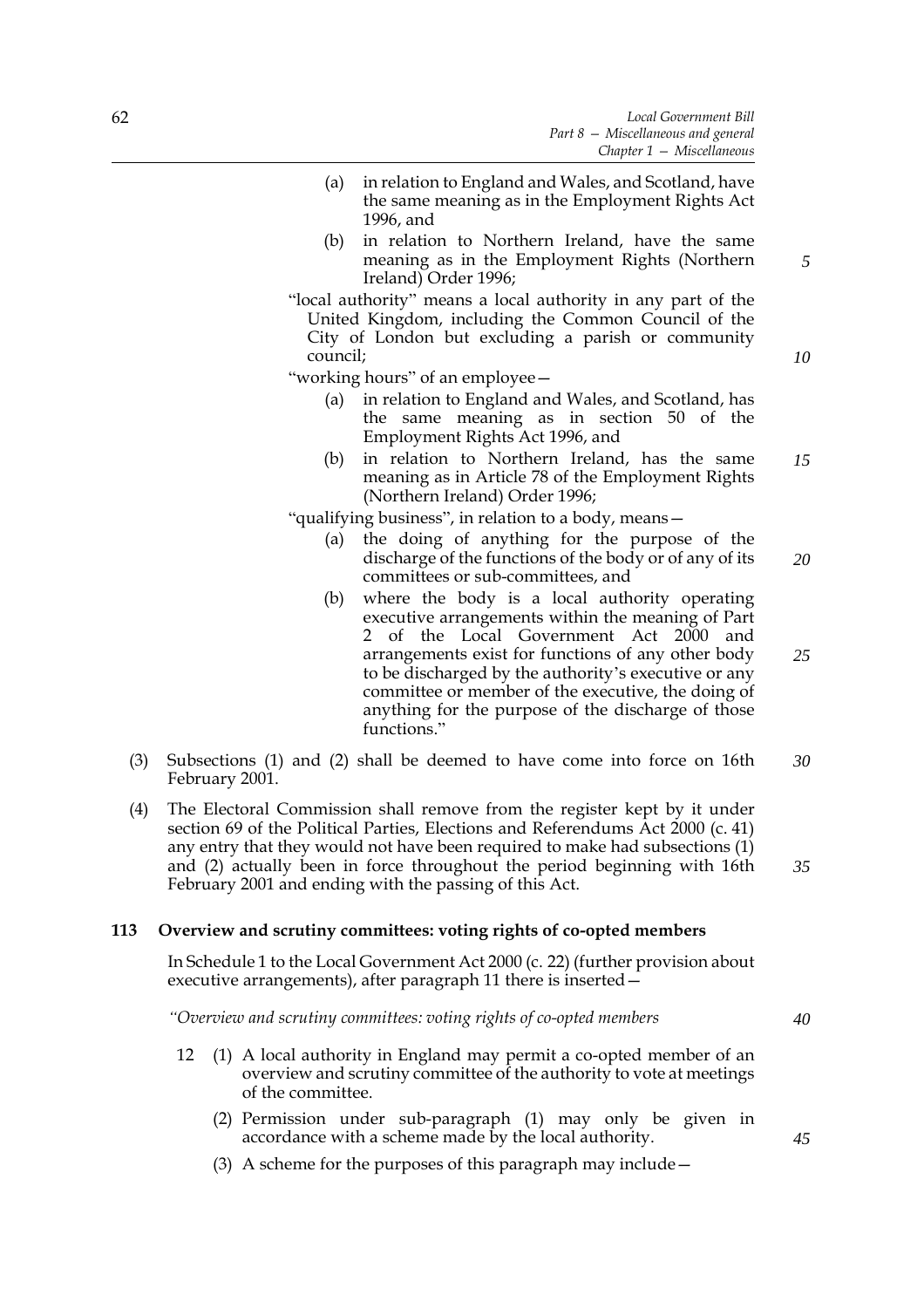| (a)<br>provision for a maximum or minimum in relation to the<br>number of co-opted members of an overview and scrutiny<br>committee entitled to vote at meetings of the committee, and                                                         |    |
|------------------------------------------------------------------------------------------------------------------------------------------------------------------------------------------------------------------------------------------------|----|
| provision for giving effect to any maximum or minimum<br>(b)<br>established under paragraph (a).                                                                                                                                               |    |
| (4) The power to make a scheme for the purposes of this paragraph<br>includes power to vary or revoke such a scheme.                                                                                                                           |    |
| (5) In this paragraph, references to a co-opted member, in relation to an<br>overview and scrutiny committee of a local authority, are to a<br>member of the committee who is not a member of the authority.                                   |    |
| (1) The Secretary of State may by regulations make provision about the<br>exercise of the powers under paragraph 12.                                                                                                                           | 13 |
| (2) Regulations under sub-paragraph (1) may, in particular, require<br>schemes for the purposes of paragraph 12 ("voting rights<br>schemes")-                                                                                                  |    |
| to provide for permission to be given only by means of<br>(a)<br>approving a proposal by the committee concerned;                                                                                                                              |    |
| to provide for a proposal for the purposes of the scheme ("a<br>(b)<br>scheme proposal") to specify -                                                                                                                                          |    |
| the person to whom the proposal relates,<br>(i)<br>the questions on which it is proposed he should be<br>(ii)<br>entitled to vote, and                                                                                                         |    |
| the proposed duration of his entitlement to vote,<br>(iii)<br>and to include such other provision about the form and<br>content of such a proposal as the regulations may provide;                                                             |    |
| to provide for a scheme proposal to be made only in<br>(c)<br>accordance with a published statement of the policy of the<br>committee concerned about the making of such proposals;                                                            |    |
| to include such provision about the procedure to be followed<br>(d)<br>in relation to the approval of scheme proposals as the<br>regulations may provide.                                                                                      |    |
| (3) Regulations under sub-paragraph (1) may include provision for the<br>notification to the Secretary of State by local authorities of the<br>making, variation or revocation of voting rights schemes.                                       |    |
| (4) The Secretary of State may by direction require a local authority to<br>vary a voting rights scheme.                                                                                                                                       |    |
| (1) A local authority which makes a scheme for the purposes of<br>paragraph 12 shall, while the scheme is in force, make copies of it<br>available at its principal office at all reasonable hours for inspection<br>by members of the public. | 14 |
| (2) If a local authority makes a scheme for the purposes of paragraph 12,<br>or varies or revokes such a scheme, it must as soon as reasonably                                                                                                 |    |

(3) In the case of the making of a scheme, the notice under subparagraph (2) shall— *45*

practicable after doing so publish in one or more newspapers circulating in its area a notice which complies with this paragraph.

- (a) record the making of the scheme,
- (b) describe what it does,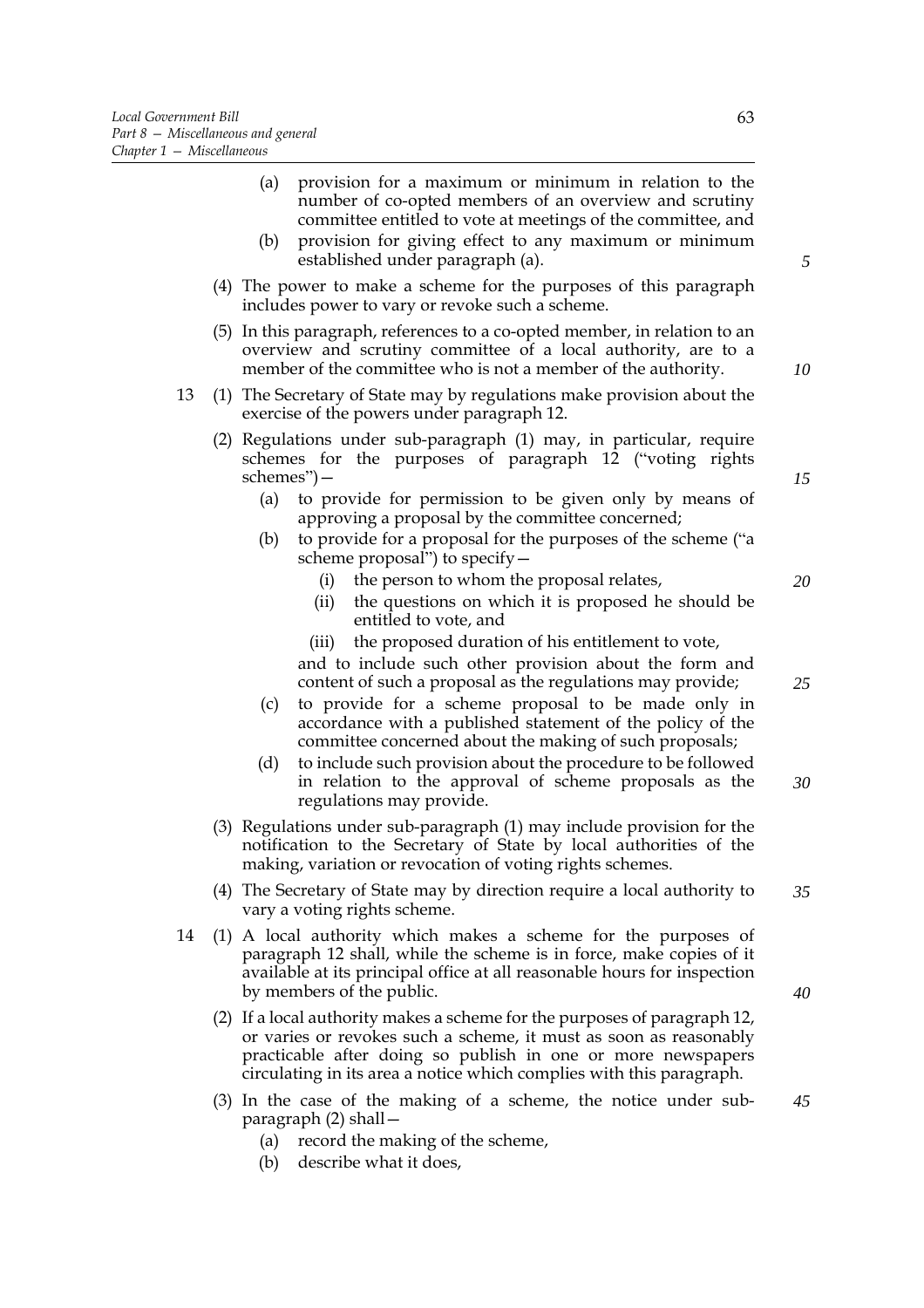- (c) state that copies of it are available for inspection at the principal office of the local authority, and
- (d) specify—
	- (i) the address of that office, and
	- (ii) the times when the scheme is available for inspection there. *5*
- (4) In the case of the variation of a scheme, the notice under subparagraph (2) shall—
	- (a) record the variation,
	- (b) describe what it does,
	- (c) state that copies of the scheme as varied are available for inspection at the principal office of the local authority, and
	- (d) specify—
		- (i) the address of that office, and
		- (ii) the times when the scheme is available for inspection there. *15*
- (5) In the case of the revocation of a scheme, the notice under subparagraph (2) shall record the revocation."

# **114 Local polls**

- (1) A local authority may conduct a poll to ascertain the views of those polled about— *20*
	- (a) any matter relating to  $-$ 
		- (i) services provided in pursuance of the authority's functions, or
		- (ii) the authority's expenditure on such services, or
	- (b) any other matter if it is one relating to the authority's power under section 2 of the Local Government Act 2000 (c. 22) (authority's power to promote well-being of its area). *25*
- (2) It shall be for the local authority concerned to decide—
	- (a) who is to be polled, and
	- (b) how the poll is to be conducted.
- (3) This section is without prejudice to any powers of a local authority exercisable otherwise than by virtue of this section.

## (4) In this section, "local authority" means—

- (a) in relation to England—
	- (i) a county council;
	- (ii) a district council;
	- (iii) a London borough council;
	- (iv) the Greater London Authority;
	- (v) the Common Council of the City of London in its capacity as a local authority;
	- (vi) the Council of the Isles of Scilly, and
- (b) in relation to Wales, a county council or a county borough council.

*10*

*30*

*35*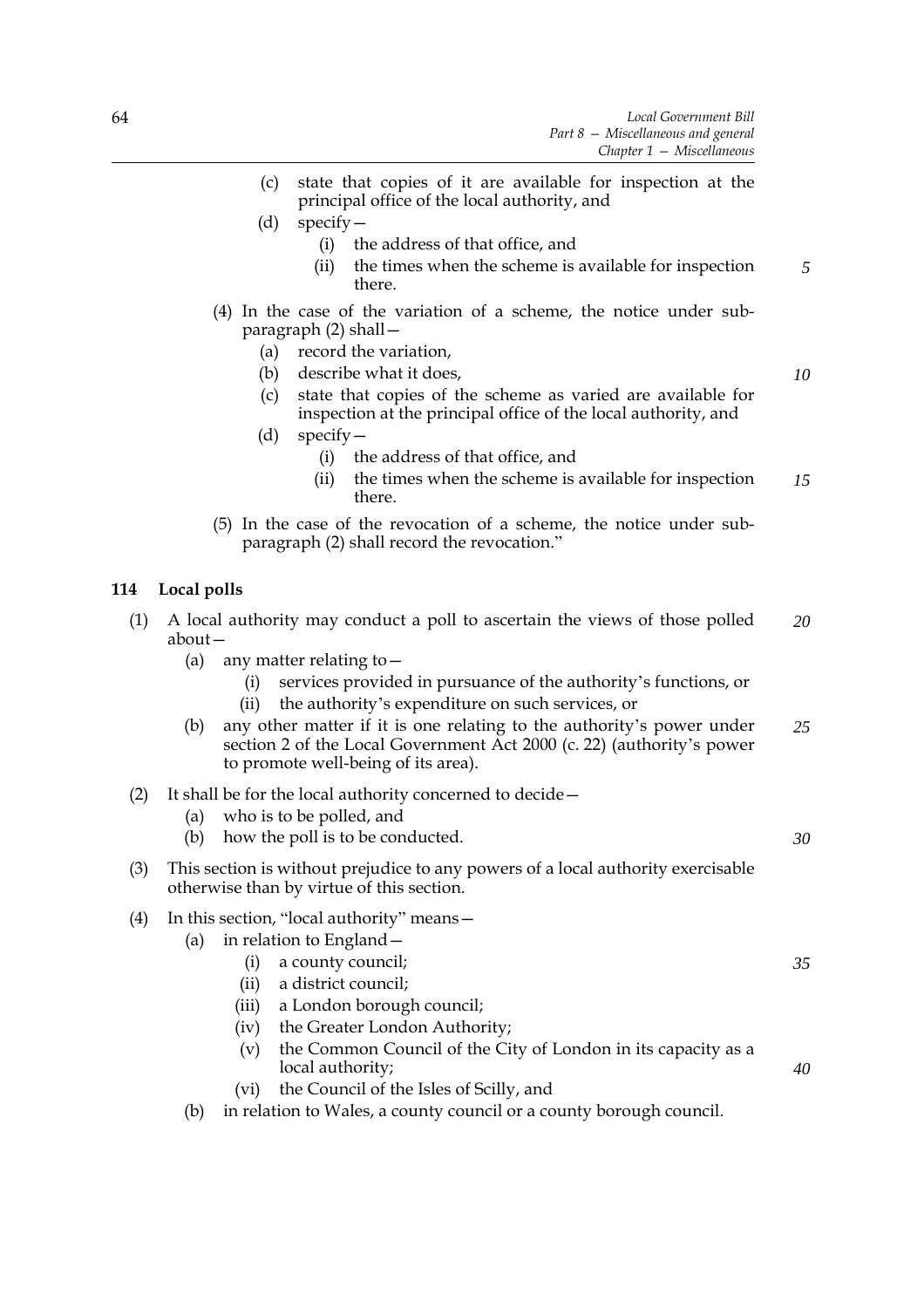#### **115 Appropriate sum under section 137(4) of the Local Government Act 1972**

- (1) In section 137 of the Local Government Act 1972 (c. 70) (which enables local authorities to incur expenditure for certain purposes not otherwise authorised), in subsection (4)(a) (which makes provision in connection with the calculation of the maximum amount of such expenditure in any financial year), for "subsection (4AA) below" there is substituted "Schedule 12B to this Act".
- (2) After Schedule 12A to that Act there is inserted—

# "SCHEDULE 12B Section 137(4)(a)

#### APPROPRIATE SUM UNDER SECTION 137(4)

- 1 This Schedule has effect to determine for the purposes of section 137(4)(a) above the sum that is for the time being appropriate to a local authority. *10*
- 2 The sum appropriate to the local authority for the financial year in which section 115 of the Local Government Act 2003 comes into force is £5.00.
- 3 (1) For each subsequent financial year, the sum appropriate to the local authority is the greater of the sum appropriate to the authority for the financial year preceding the year concerned and the sum produced by the following formula—

$$
\frac{A \times B}{C}
$$

- (2) A is the sum appropriate to the local authority for the financial year preceding the year concerned.
- (3) B is the retail prices index for September of the financial year preceding the year concerned.
- (4) C is the retail prices index for September of the financial year which precedes that preceding the year concerned except where subparagraph (5) below applies. *25*
- (5) Where the base month for the retail prices index for September of the financial year mentioned in sub-paragraph (4) above (the first year) differs from that for the index for September of the financial year mentioned in sub-paragraph (3) above (the second year), C is the figure which the Secretary of State calculates would have been the retail prices index for September of the first year if the base month for that index had been the same as the base month for the index for September of the second year.
- (6) References in sub-paragraphs (3) to (5) above to the retail prices index are to the general index of retail prices (for all items) published by the Office for National Statistics.
- (7) If that index is not published for a month for which it is relevant for the purposes of any of those sub-paragraphs, the sub-paragraph shall be taken to refer to any substituted index or index figures published by that Office.

*20*

*30*

*35*

*40*

*15*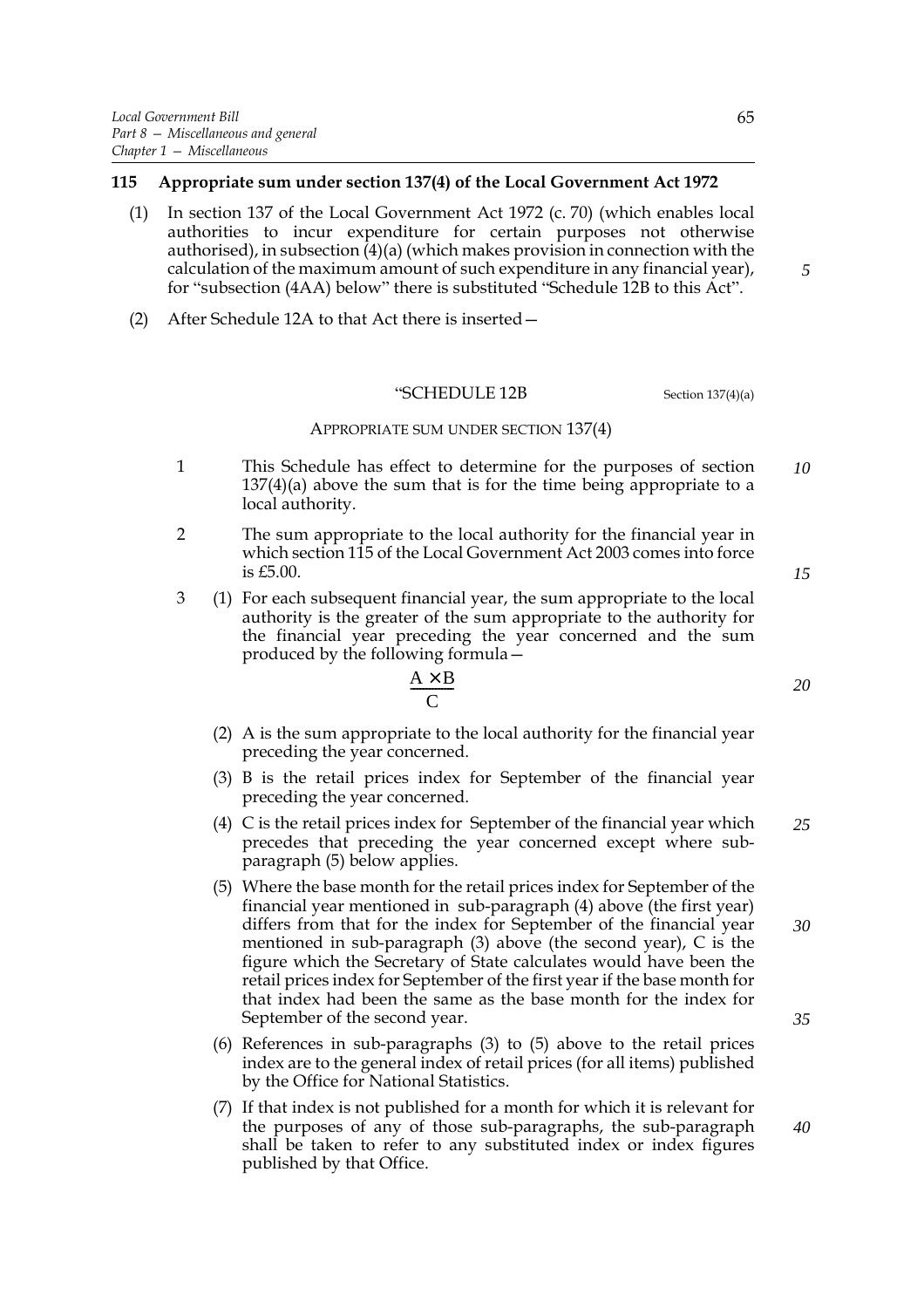|    | $C$ <i>lupter</i> $I - I$ <i>vitstemmeous</i>                                                                                                                                                                                                                                                                                                                                                      |     |  |  |
|----|----------------------------------------------------------------------------------------------------------------------------------------------------------------------------------------------------------------------------------------------------------------------------------------------------------------------------------------------------------------------------------------------------|-----|--|--|
|    | (8) For the purposes of sub-paragraph (5) above, the base month for the<br>retail prices index for September of a particular year is the month –<br>for which the retail prices index is taken to be 100, and<br>(a)<br>by reference to which the index for the September in question<br>(b)<br>is calculated.                                                                                     |     |  |  |
| 10 | $(9)$ In calculating the sum produced by the formula in sub-paragraph $(1)$<br>above a part of a whole (if any) shall be calculated to two decimal<br>places only $-$<br>(a)<br>adding one hundredth where (apart from this sub-<br>paragraph) there would be five, or more than five, one-<br>thousandths, and                                                                                    |     |  |  |
|    | ignoring the one-thousand the where (apart from this sub-<br>(b)<br>paragraph) there would be less than five one-thousand ths.                                                                                                                                                                                                                                                                     |     |  |  |
| 15 | 4<br>Before the beginning of a financial year, the appropriate person may<br>by order provide for a different sum to have effect as the sum<br>appropriate to a local authority for the year in place of the sum<br>calculated for the year in accordance with paragraph 3 above.                                                                                                                  |     |  |  |
| 20 | 5<br>In paragraph 4 above "the appropriate person" means-<br>as respects England, the Secretary of State;<br>(a)<br>as respects Wales, the National Assembly for Wales.<br>(b)                                                                                                                                                                                                                     |     |  |  |
|    | 6<br>An order under paragraph 4 above may make different provision in<br>relation to local authorities of different descriptions.                                                                                                                                                                                                                                                                  |     |  |  |
| 25 | 7<br>An order under paragraph 4 above made by the Secretary of State<br>shall be subject to annulment in pursuance of a resolution of either<br>House of Parliament."                                                                                                                                                                                                                              |     |  |  |
|    | Use of fixed penalties paid for litter and dog-fouling offences                                                                                                                                                                                                                                                                                                                                    | 116 |  |  |
| 30 | Section $88(6)(a)$ of the Environmental Protection Act 1990 (c. 43) (which<br>(1)<br>requires authorities to pay any receipts from fixed penalties for litter offences<br>to the Secretary of State or the National Assembly for Wales and applies also to<br>fixed penalties for dog-fouling offences by virtue of section 4(2) of the Dogs<br>(Fouling of Land) Act 1996) ceases to have effect. |     |  |  |
| 35 | An authority in England and Wales to which fixed penalties are payable in<br>pursuance of notices under-<br>section 88 of the Environmental Protection Act 1990 (fixed penalty<br>(a)<br>notices for leaving litter), or<br>section A of the Dags (Fouling of Land) $\Lambda$ of 1006 (c. 20) (fixed penalty<br>(1)                                                                                | (2) |  |  |
|    |                                                                                                                                                                                                                                                                                                                                                                                                    |     |  |  |

(b) section 4 of the Dogs (Fouling of Land) Act 1996 (c. 20) (fixed penalty notices for not removing dog faeces),

may use any sums it receives in respect of fixed penalties payable to it in pursuance of such notices only for the purposes of functions of its that are qualifying functions.

- (3) The following are qualifying functions for the purposes of this section—
	- (a) functions under Part 4 of the Environmental Protection Act 1990 (litter etc.),
	- (b) functions under the Dogs (Fouling of Land) Act 1996, and
	- (c) functions of a description specified in regulations made by the appropriate person. *45*

*25*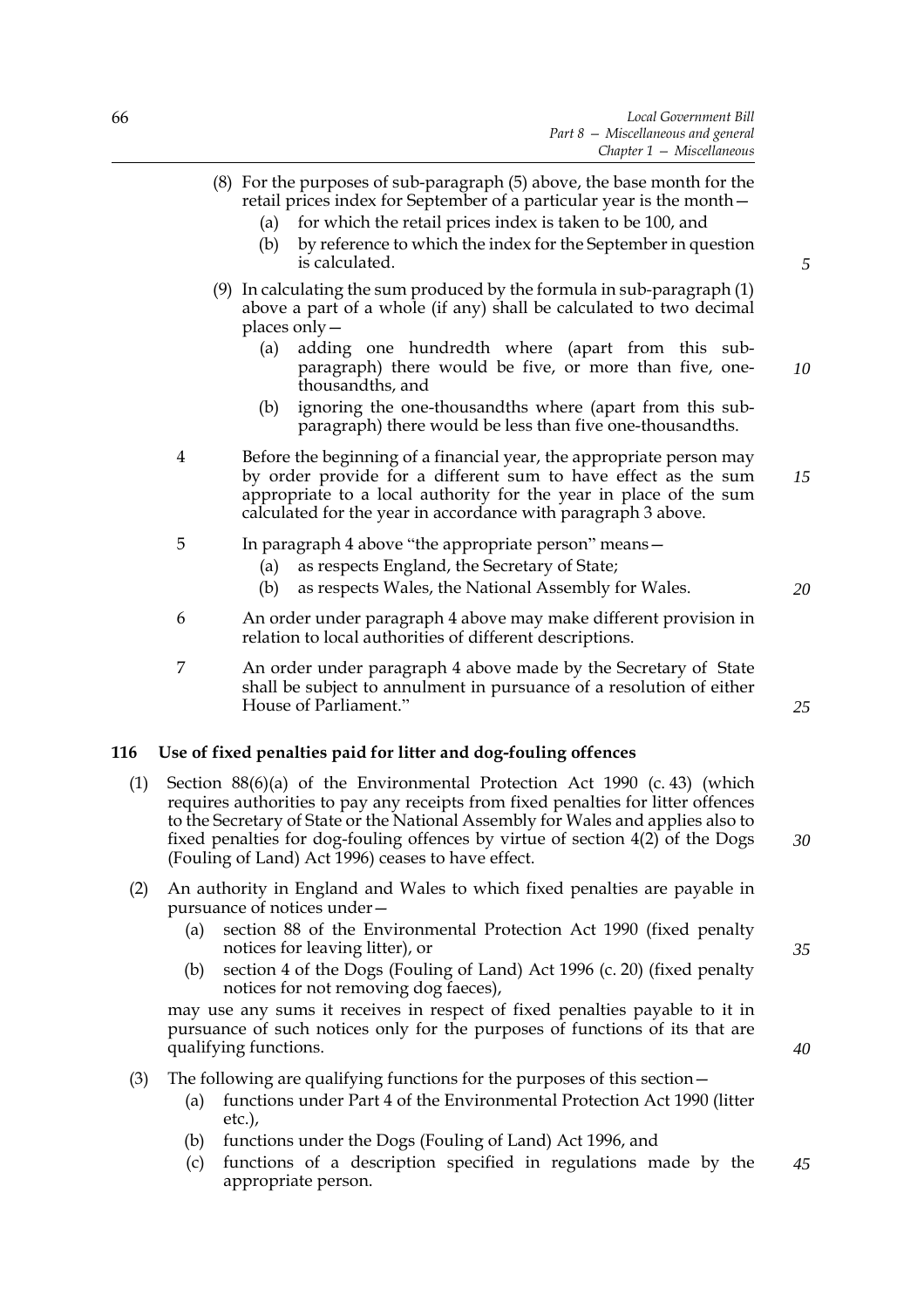- (4) Regulations under subsection  $(3)(c)$  may (in particular) have the effect that an authority may use the sums mentioned in subsection (2) (its "fixed-penalty receipts") for the purposes of any of its functions.
- (5) An authority shall supply the appropriate person with such information relating to its use of its fixed-penalty receipts as the appropriate person may require.
- (6) The appropriate person may by regulations—
	- (a) make provision for what an authority is to do with its fixed-penalty receipts—
		- (i) pending their being used for the purposes of qualifying functions of the authority; *10*
		- (ii) if they are not so used before such time after their receipt as may be specified by the regulations;
	- (b) make provision for accounting arrangements in respect of an authority's fixed-penalty receipts.

*15*

*20*

*5*

- (7) The provision that may be made under subsection  $(6)(a)(ii)$  includes (in particular) provision for the payment of sums to a person (including the appropriate person) other than the authority.
- (8) Before making regulations under this section, the appropriate person must consult—
	- (a) the authorities to which the regulations are to apply, and
	- (b) such other persons as the appropriate person considers appropriate.

#### **CHAPTER 2**

#### **GENERAL**

#### **117 Orders and regulations**

- (1) Any power to make orders or regulations under this Act includes power—
	- (a) to make different provision for different cases or areas, and
	- (b) to make incidental, supplementary, consequential or transitional provision or savings (including provision amending or repealing any enactment or instrument made under any enactment).
- (2) The power under subsection  $(1)(a)$  includes, in particular, power to make different provision for different local authorities or descriptions of local authority (including descriptions framed by reference to authorities in particular areas).
- (3) The generality of the power under subsection  $(1)(a)$  shall not be taken to be prejudiced by any specific provision of this Act authorising differential provision. *35*
- (4) Any power to make orders or regulations under this Act is exercisable by statutory instrument.
- (5) A statutory instrument containing an order or regulations under this Act, except sections 97(1) and (2) and 100(4) and (5), shall be subject to annulment in pursuance of a resolution of either House of Parliament. *40*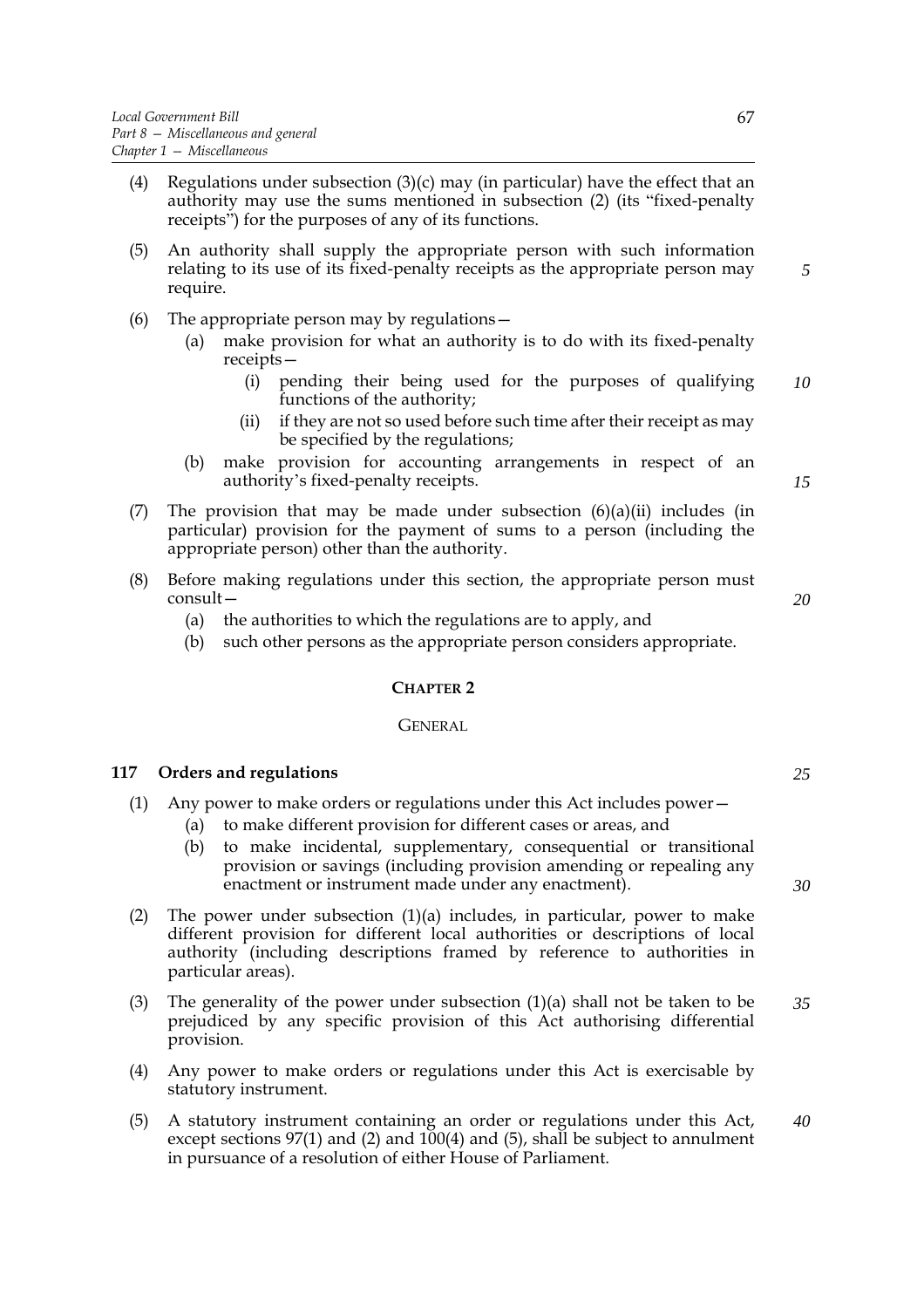- (6) Subsection (5) does not apply to a statutory instrument containing an order or regulations made by the National Assembly for Wales.
- (7) This section does not apply to orders under section 122.

# **118 General interpretation**

In this Act— "appropriate person" means— (a) in relation to England, the Secretary of State, and (b) in relation to Wales, the National Assembly for Wales; "best value authority" means an authority or body which is a best value authority for the purposes of Part 1 of the Local Government Act 1999 (c. 27); "financial year" means a period of 12 months beginning with 1st April; "valuation tribunal" means a tribunal established under Schedule 11 to the Local Government Finance Act 1988 (c. 41).

# **119 Application to Isles of Scilly**

Part 1 and sections 25 to 28 apply to the Isles of Scilly subject to such exceptions, adaptions and modifications as the Secretary of State may by order provide.

# **120 Financial provisions**

- (1) *There shall be paid out of money provided by Parliament—*
	- (a) *any expenditure under this Act of a Minister of the Crown or government department, and 20*
	- (b) *any increase attributable to this Act in the sums payable out of money so provided under any other enactment.*
- (2) *Any sums received under this Act by a Minister of the Crown shall be paid into into the Consolidated Fund.*
- (3) *There shall be paid out of or into the Consolidated Fund any increase attributable to this Act in the sums payable out of or into that Fund under any other enactment.*

# <span id="page-75-0"></span>**121 Minor and consequential amendments and repeals**

- (1) Schedule [6](#page-99-0) (minor and consequential amendments) has effect.
- (2) The enactments and instruments specified in Schedule [7](#page-112-0) are hereby repealed or revoked to the extent specified there. *30*
- (3) The Secretary of State may by order make provision consequential on this Act amending, repealing or revoking (with or without savings) any provision of an Act passed before or in the same session as this Act, or of an instrument made under an Act before the passing of this Act.
- (4) In this section, "Act" includes a private or local Act.

# **122 Commencement**

(1) The following provisions shall come into force on the day on which this Act is passed*15*

*5*

*10*

*25*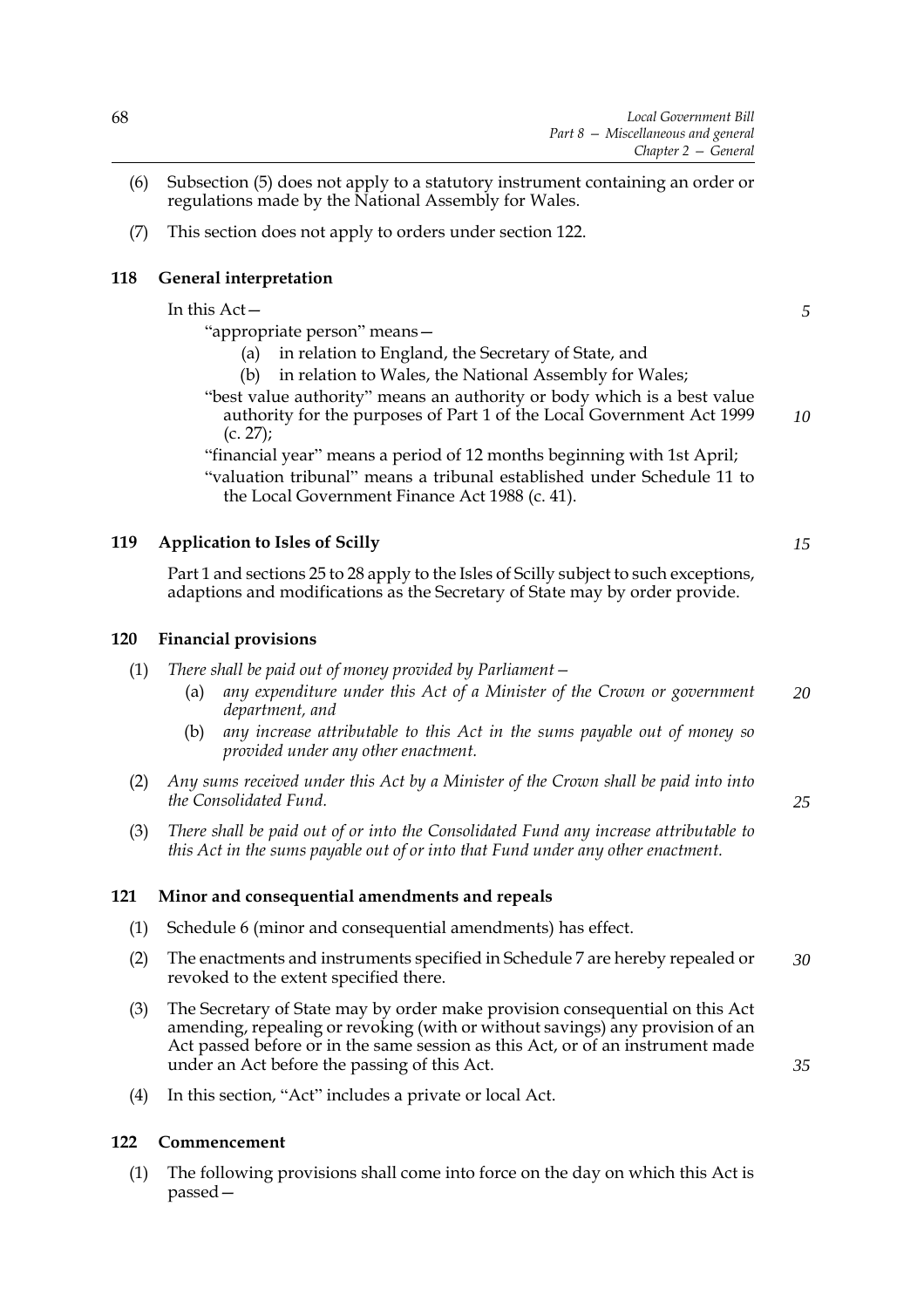- (a) this section and sections 30, 36, 37, 72, 103, 104, 112, 117, 118 and 123;
- (b) paragraphs 7, 9(1), 25(1), 28, 33(1), 34, 35, 40, 50(1) and 56 of Schedule [6](#page-99-0), and section 121(1) so far as relating thereto.

# (2) The following provisions shall come into force at the end of the period of two months beginning with the day on which this Act is passed—

- (a) Chapter 1 of Part 3;
- (b) sections 40 and 41, so far as relating to England;
- (c) Part 6, except section 83;
- (d) sections 87, 88, 91, 93 to [98](#page-58-0) and 114;
- (e) paragraphs 41 to 49, 51 to 53 and 75 of Schedule [6](#page-99-0), and section 121(1) so far as relating thereto; *10*
- (f) Schedule [7](#page-112-0), so far as relating to  $-$ 
	- (i) Part 4 of Schedule 4 to the Local Government and Housing Act 1989 (c. 42),
	- (ii) sections 22(2) and 25 of the Local Government Finance Act 1992 (c. 14), *15*
	- (iii) paragraphs 96 and 97 of Schedule 16 to the Local Government (Wales) Act 1994 (c. 19), and
	- (iv) section 31 of the Local Government Act 1999 (c. 27) and section 136(1) of the Greater London Authority Act 1999 (c. 29), and section 121(2) so far as relating thereto.

(3) The following provisions shall come into force on such day as the Secretary of State may by order appoint—

- (a) sections 64(2) and (11), 66, 83, 92(1), 99, 100(1), (2) and (4) to (8), 105 to 111, 113 and 119;
- (b) section 101, so far as relating to England and so far as relating to a best value authority in Wales mentioned in subsection (6) of that section;
- (c) Schedules [4](#page-91-0) and [5](#page-97-0);
- (d) paragraphs 1, 10, 11, 20, 21, 24(2), 25(4) to (6), 26(3), 27, 31, 33(2) and (4), 36 to 39, 61, 63 to 72 and 74 of Schedule [6,](#page-99-0) and section 121(1) so far as relating thereto; *30*
- (e) Schedule [7](#page-112-0), so far as consequential on any of the provisions mentioned in paragraphs (a) to (d), and section 121(2) so far as relating thereto.

# (4) The following provisions shall come into force on such day as the National Assembly for Wales may by order appoint—

- (a) sections 40 and 41, so far as relating to Wales;
- (b) sections 42, 63(6) and (7), 65 and 92(2);
- (c) section 101, so far as relating to a best value authority in Wales, other than one mentioned in subsection (6) of that section;
- (d) Schedule 2;
- (e) paragraphs 5, 9(2), 12 to 17, 22, 24(3), 25(2) and (3), 50(2), 54, 62 and 73 of Schedule [6,](#page-99-0) and section 121(1) so far as relating thereto;
- (f) Schedule [7](#page-112-0) so far as—
	- (i) relating to section 137(4C) of the Local Government Act 1972 (c. 70) and paragraph 30 of Schedule 15 to the Local Government (Wales) Act 1994, or
	- (ii) consequential on any of the provisions mentioned in paragraphs (a) to (e),

and section 121(2) so far as relating thereto.

*5*

*20*

*25*

*40*

*45*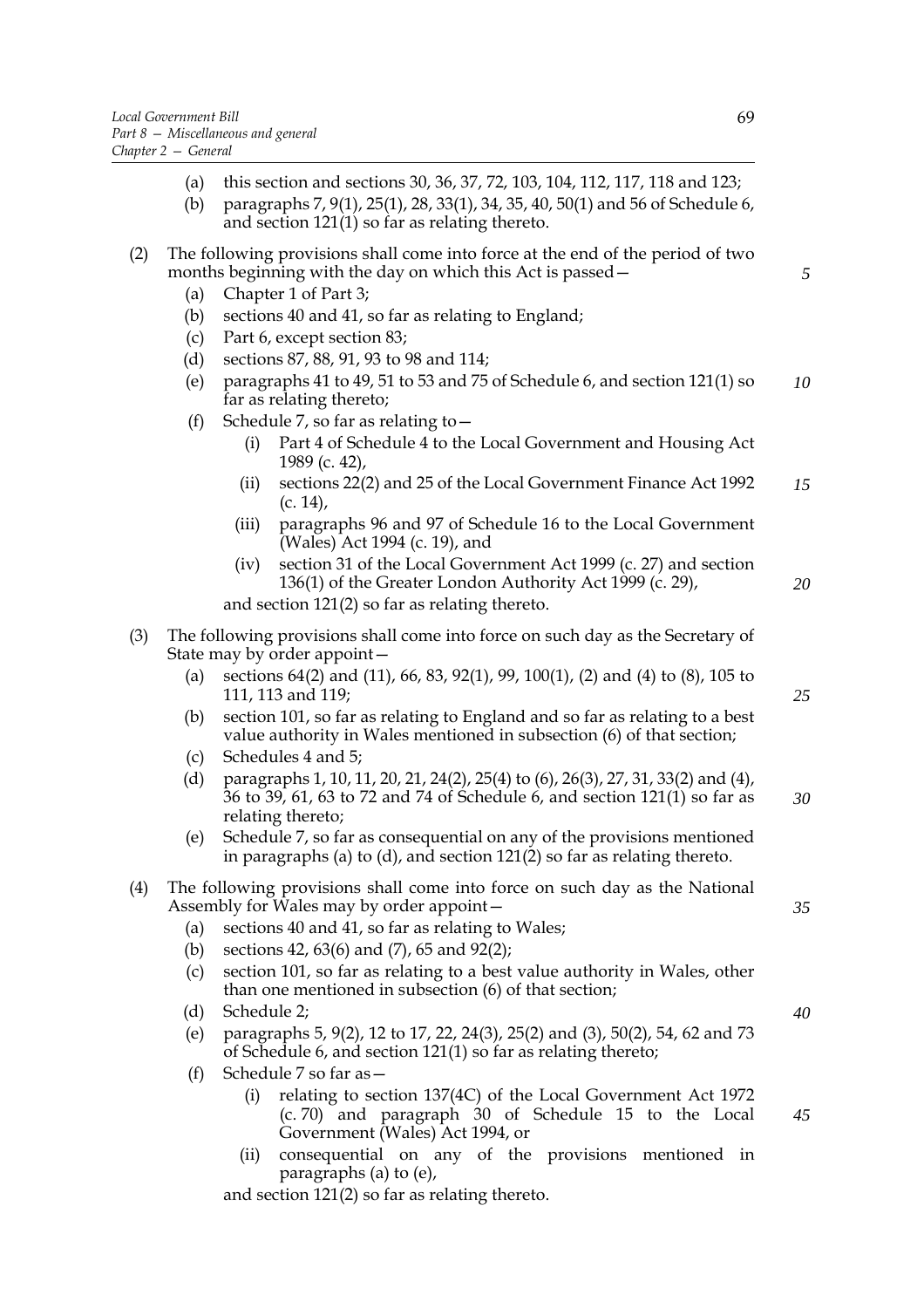- (5) The remaining provisions of this Act—
	- (a) so far as relating to England, shall come into force on such day as the Secretary of State may by order appoint, and
	- (b) so far as relating to Wales, shall come into force on such day as the National Assembly for Wales may by order appoint.
- (6) Power to make orders under this section is exercisable by statutory instrument.
- (7) Orders under this section may make different provision for different purposes.
- (8) A person who has power under this section to appoint a day for the coming into force of a provision may by order make in connection with the coming into force of that provision such transitional provision or saving as the person considers necessary or expedient.

#### **123 Short title and extent**

- (1) This Act may be cited as the Local Government Act 2003.
- (2) Subject to the following provisions, this Act extends to England and Wales only.
- (3) Section 83(2) extends also to Scotland.
- (4) The following provisions extend also to Scotland, Northern Ireland and Gibraltar—
	- (a) sections 103, 104 and 122,
	- (b) this section, and
	- (c) paragraph 7(2) of Schedule [6](#page-99-0), and section 121(1) so far as relating thereto.
- (5) Section 112 extends also—
	- (a) to Scotland, but only so far as (within the meaning of the Scotland Act 1998 (c. 46)) it confers or removes functions exercisable otherwise than in or as regards Scotland, and *25*
	- (b) to Northern Ireland.
- (6) Each of sections 117 and 118, so far as relating to any other provision of this Act, has the same extent as that other provision.
- (7) Except as provided by subsection (8), any amendment, repeal or revocation made by this Act has the same extent as the enactment or instrument to which it relates. *30*
- (8) Subsection (7) does not apply to—
	- (a) sections 85 and 112,
	- (b) paragraphs 8 and 52 of Schedule [6](#page-99-0), and
	- (c) the entry in Schedule [7](#page-112-0) relating to section 33 of the Local Government Act 1988 (c. 9).

*10*

*5*

*15*

*20*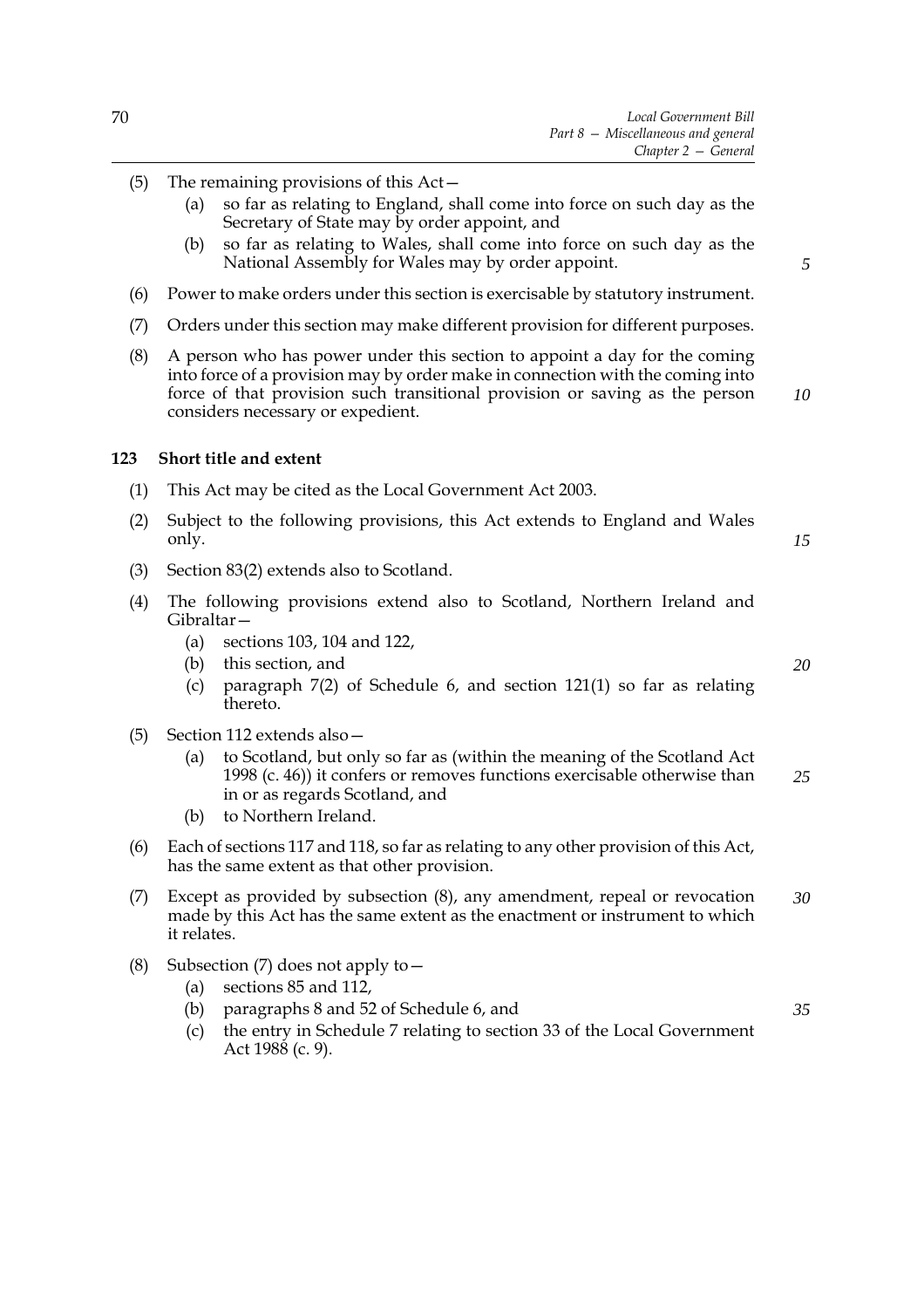# SCHEDULES

# SCHEDULE 1 Section [19](#page-15-0)

# CAPITAL FINANCE: PARISH AND COMMUNITY COUNCILS AND CHARTER TRUSTEES

# *Introductory*

1 The following are local authorities for the purposes of this Schedule— (a) a parish council; *5*

- (b) a community council;
- (c) charter trustees.

# *Borrowing*

2 (1) Subject to sub-paragraph (2), a local authority may borrow money—

- (a) for any purpose relevant to its functions under any enactment, or
	- (b) for the purposes of the prudent management of its financial affairs.
- (2) A local authority may only borrow money (whether under sub-paragraph  $(1)$  or otherwise) –
	- (a) for a purpose or class of purpose approved for the purposes of this provision by the appropriate person, and *15*
	- (b) in accordance with any conditions subject to which the approval is given.
- (3) Sub-paragraph (2) does not apply—
	- (a) to borrowing by way of temporary loan or overdraft from a bank or otherwise of sums which a local authority may temporarily require— *20*
		- (i) for the purpose of meeting expenses pending the receipt of revenues receivable by it in respect of the period of account in which the expenses are chargeable, or
		- (ii) for the purpose of meeting expenses intended to be met by means of borrowing in accordance with approval under subparagraph (2), or
	- (b) to borrowing for the purpose of repaying money borrowed in accordance with approval under sub-paragraph (2), where the new borrowing takes place during the fixed period relating to the existing borrowing. *30*
- (4) A local authority's functions under this paragraph shall be discharged only by the authority.
- 3 (1) Where a local authority meets any expenditure by borrowing, it shall in each financial year debit the appropriate amount to the account from which that expenditure would otherwise fall to be met; but that duty shall not prevent the authority debiting a larger amount to that account. *35*

*25*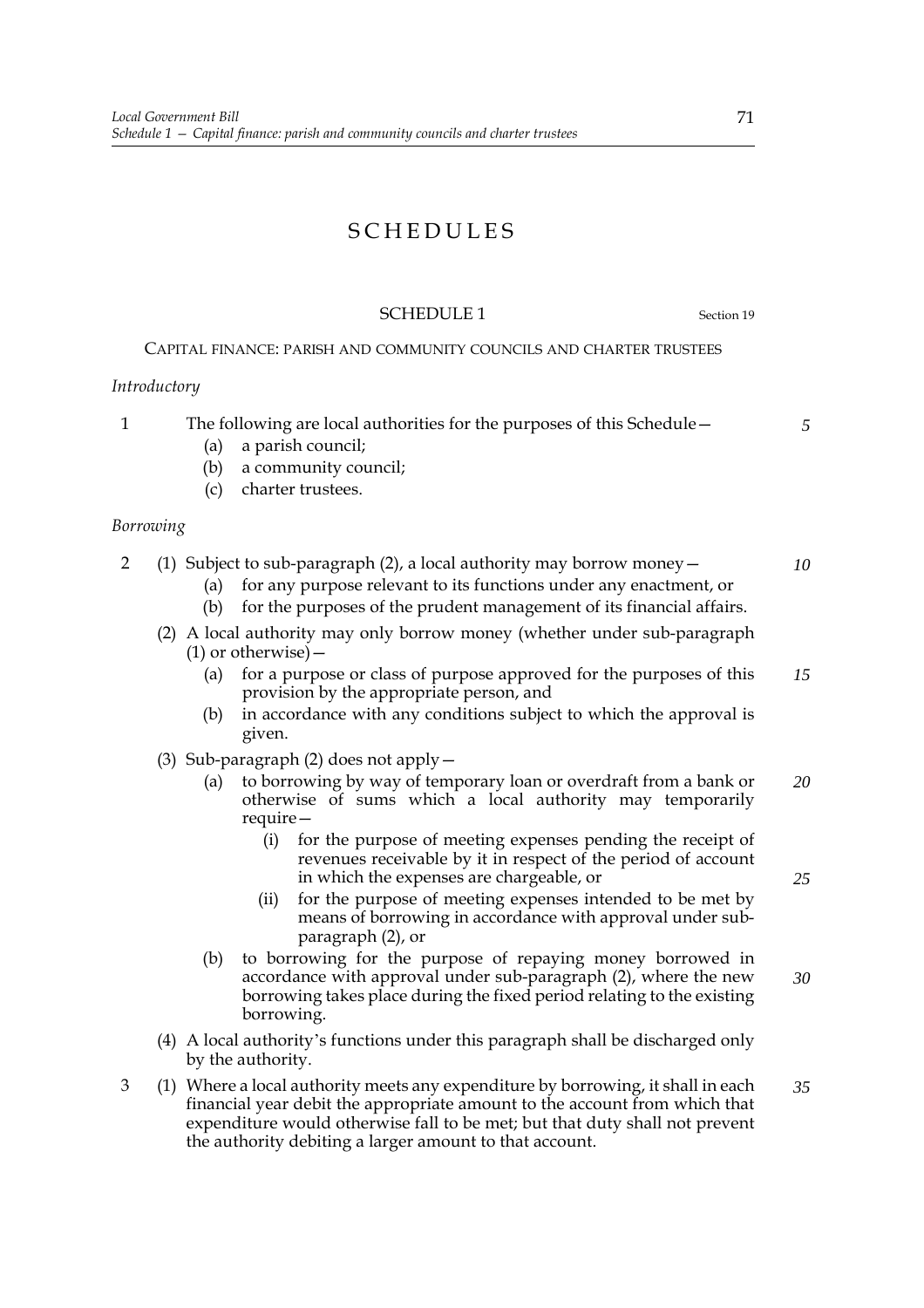- (2) The appropriate amount for the purposes of sub-paragraph (1) is a sum equivalent to an instalment of principal and interest combined such that if paid annually it would secure the payment of interest at the due rate on the outstanding principal together with the repayment of the principal not later than the end of the fixed period.
- (3) Sub-paragraph (1) has effect subject to sub-paragraph (4) if  $-$ 
	- (a) a local authority makes an advance to any other person and the expenditure incurred in making the advance is met by borrowing, and
	- (b) the terms of that advance are such that repayment is to be made otherwise than by equal instalments of principal and interest combined. *10*
- (4) The local authority may debit to the account from which the expenditure met by the borrowing would otherwise fall to be met sums of different amounts (whether or not including instalments of principal) in respect of different financial years in order to take account of the terms on which its advance falls to be repaid.

#### *Loans*

- 4 (1) A local authority may lend to a qualifying local government body, on such terms as they may agree, such sums as the body may require for any purpose for which it is authorised by or under any enactment to borrow money. *20*
	- (2) In sub-paragraph (1), "qualifying local government body" means a body with local government functions which is specified for the purposes of this paragraph by regulations made by the appropriate person.

#### *"Fixed period"*

5 In this Schedule, references to the fixed period, in relation to borrowing by a local authority, are to the period within which the money borrowed is to be repaid as determined by the local authority with the consent of the appropriate person.

#### SCHEDULE 2 Section [42](#page-26-0)

#### WELSH LOCAL GOVERNMENT FINANCE REPORTS

1 In Part 5 of the Local Government Finance Act 1988 (c. 41) (grants), after section 84C there is inserted—

#### **"CHAPTER 3**

REVENUE SUPPORT GRANT: WALES

# **84D Application of Chapter 3**

This Chapter applies only in relation to Wales.

*25*

*30*

*35*

*5*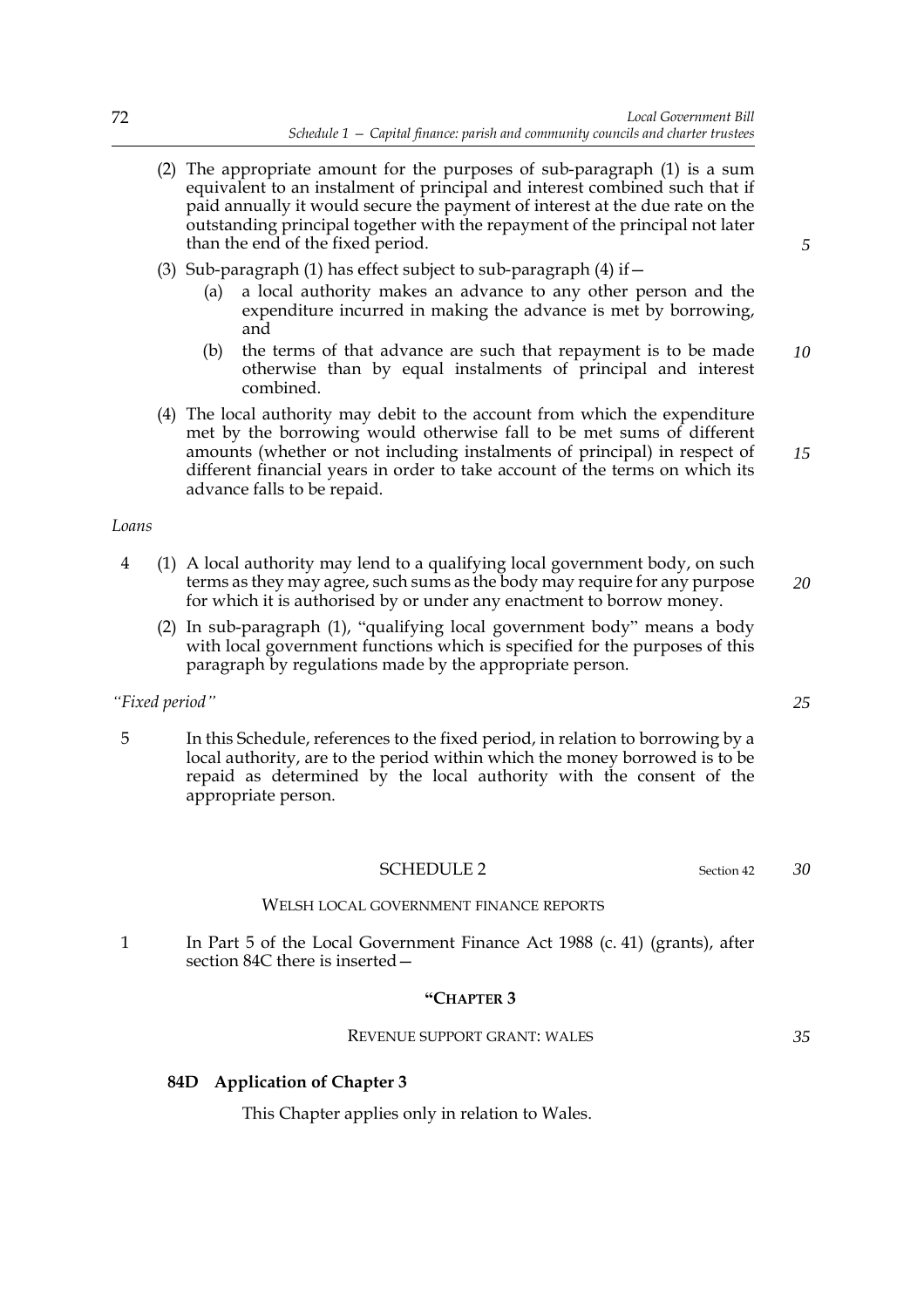# **84E Revenue support grant: Wales**

- (1) The National Assembly for Wales shall pay a grant for each financial year to—
	- (a) receiving authorities, and
	- (b) specified bodies.
- (2) Grant under this section shall be known as revenue support grant.
- (3) Revenue support grant shall be payable in accordance with this Chapter.

#### **84F Determination of grant**

|  | The Assembly shall for each financial year make – |  |
|--|---------------------------------------------------|--|
|  | (a) a determination under subsection $(2)$ , or   |  |

- (b) a determination under each of subsections (3) and (4).
- (2) A determination under this subsection shall state—
	- (a) the total amount of revenue support grant for the year,
	- (b) the amount of the grant the Assembly proposes to pay to receiving authorities, and *15*
	- (c) the amount of the grant the Assembly proposes to pay to each specified body.
- (3) A determination under this subsection shall state—
	- (a) the total amount of revenue support grant for the year for  $-$ *20*
		- (i) receiving authorities other than police authorities, and
		- (ii) specified bodies,
	- (b) the amount of the grant the Assembly proposes to pay to receiving authorities that are not police authorities, and
	- (c) the amount of the grant the Assembly proposes to pay to each specified body.
- (4) A determination under this subsection shall state the total amount of revenue support grant for the year for police authorities.
- (5) Before making a determination under this section, the Assembly shall consult such representatives of local government as appear to it to be appropriate. *30*
- (6) Different amounts may be stated under subsection  $(2)(c)$  or  $(3)(c)$  in relation to different specified bodies.
- (7) In this section "police authority" means a police authority established under section 3 of the Police Act 1996 (c. 16). *35*

#### **84G Local government finance reports**

(1) The National Assembly for Wales shall specify a determination under section 84F in a report, to be called a local government finance report.

*5*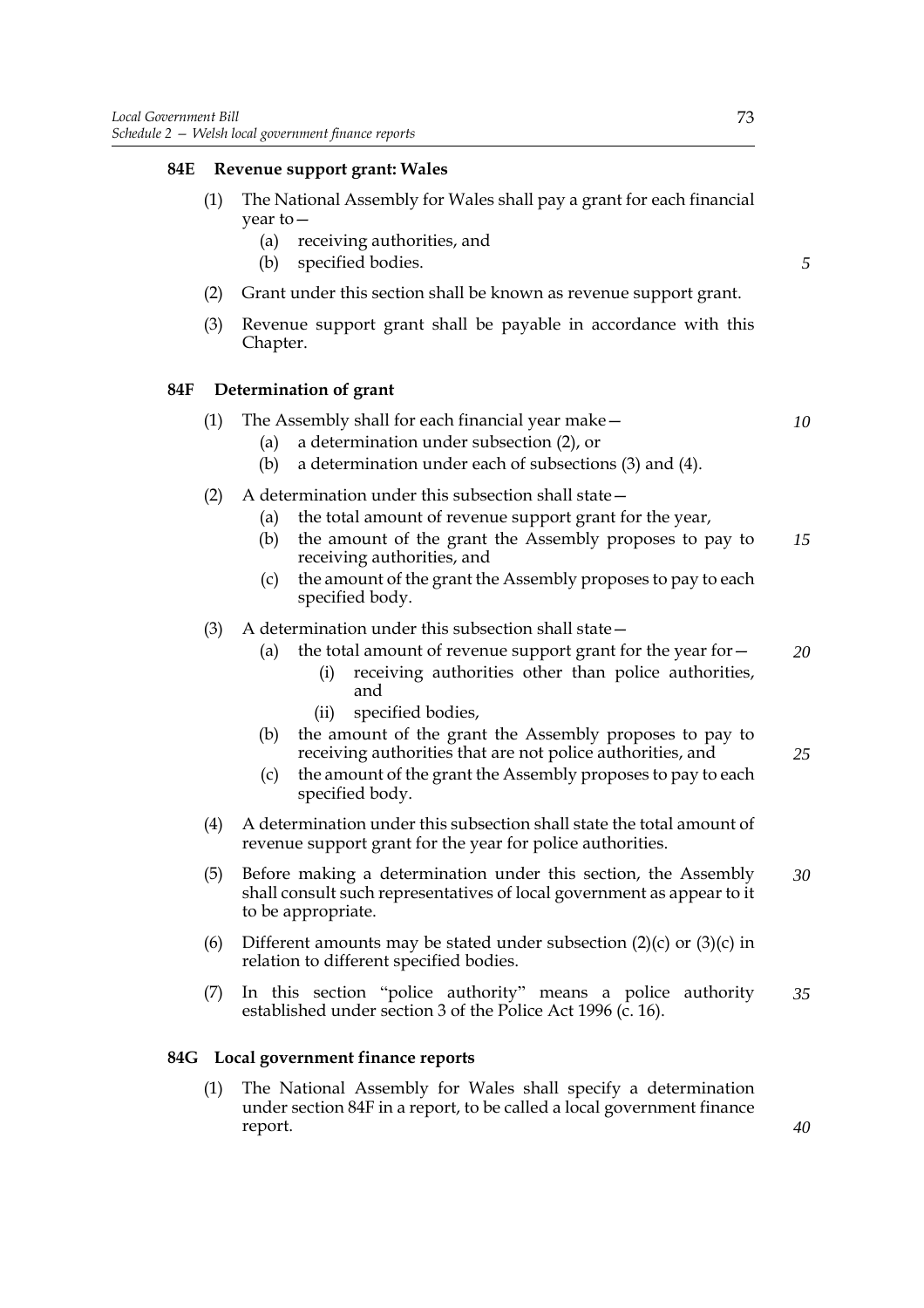- (2) A local government finance report shall also specify the basis on which the Assembly proposes to distribute among the receiving authorities to which the report relates the amount stated under section  $84F(2)(b)$  or, as the case may be, section  $84F(3)(b)$  or (4).
- (3) Before making a report under this section, the Assembly shall notify the general nature of the basis of distribution proposed to be specified in the report to such representatives of local government as appear to it to be appropriate.
- (4) A report made under this section shall be published by the Assembly.
- (5) As soon as is reasonably practicable after a report is published under subsection (4), the Assembly shall send a copy of the report to each of the receiving authorities to which the report relates.

# **84H Effect of publication of local government finance report**

- (1) This section applies where the National Assembly for Wales publishes a local government finance report. *15*
- (2) The Assembly shall pay revenue support grant for the year to which the report relates in accordance with the determination specified in the report.
- (3) The amount of revenue support grant to be paid to receiving authorities in accordance with subsection (2) shall be distributed among, and paid to, them in accordance with sections 84J and 84K. *20*
- (4) The amount of revenue support grant to be paid to a specified body in accordance with subsection  $(2)$  shall be paid at such time, or in instalments of such amounts and at such times, as the Assembly may determine. *25*
- (5) The time of payment under subsection (4) may be during or after the financial year for which the grant is payable.

#### **84J Calculation of grant payable to receiving authorities**

- (1) This section applies where the National Assembly for Wales publishes a local government finance report. *30*
- (2) As soon as is reasonably practicable after the report has been published, the Assembly shall calculate in relation to each receiving authority to which the report relates what sum, if any, falls to be paid to the authority by way of revenue support grant for the year to which the report relates.
- (3) The calculation under subsection (2) shall be in accordance with the basis of distribution specified in the report.
- (4) The Assembly may carry out the subsection (2) calculation again at any time before the end of the financial year immediately following the one to which the report relates. *40*

*10*

*35*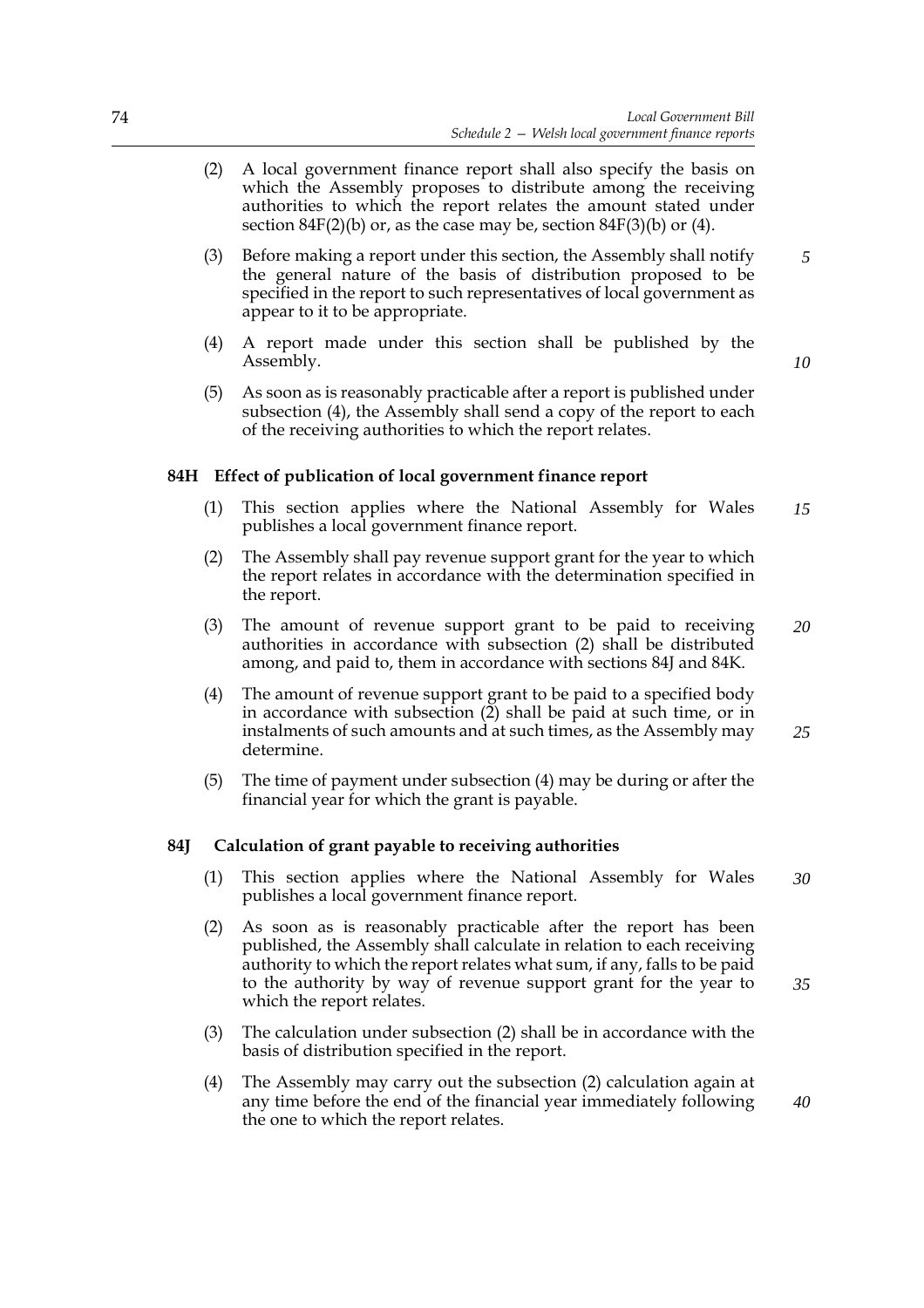- (5) The power under subsection (4) may only be exercised once and ceases to be exercisable if the Assembly publishes under section 84L a report amending the local government finance report.
- (6) As soon as is reasonably practicable after making a calculation under subsection (2) or (4), the Assembly shall inform each receiving authority to which the report relates of the outcome, so far as relating to it.

# **84K Payment of grant to receiving authorities**

- (1) The National Assembly for Wales shall pay any sum calculated under section 84J(2) as falling to be paid by way of revenue support grant to a receiving authority in instalments of such amounts, and at such times in the financial year for which the grant is payable, as the Assembly may determine. *10*
- (2) Where the Assembly makes a calculation under section 84J(4) that shows an increase in the sum that falls to be paid to a receiving authority, the Assembly shall pay the authority a sum equal to the difference. *15*
- (3) Payment under subsection (2) shall be at such time, or in instalments of such amounts and at such times, as the Assembly may determine, subject to subsection (4).
- (4) The time for payment under subsection (2) must be after the end of the financial year for which the grant is payable.
- (5) Where the Assembly makes a calculation under section 84J(4) that shows a decrease in the sum that falls to be paid to a receiving authority, the authority shall pay to the Assembly a sum equal to the difference.
- (6) The time for payment under subsection (5) shall be such day after the end of the financial year for which the grant is payable as the Assembly may specify.

# **84L Amending reports**

- (1) Where the National Assembly for Wales has published a local government finance report, the Assembly may make a report containing amendments to the basis of distribution specified under section 84G(2) in the published report.
- (2) Where the Assembly has published two local government finance reports relating to the same financial year, the power under subsection (1) may (in particular) be exercised by making a single report relating to both of the published reports. *35*
- (3) In relation to any particular local government finance report, the power under subsection (1) is exercisable—
	- (a) at any time before the end of the financial year immediately following the one to which the report relates, but
	- (b) only once.

*5*

*30*

*20*

*25*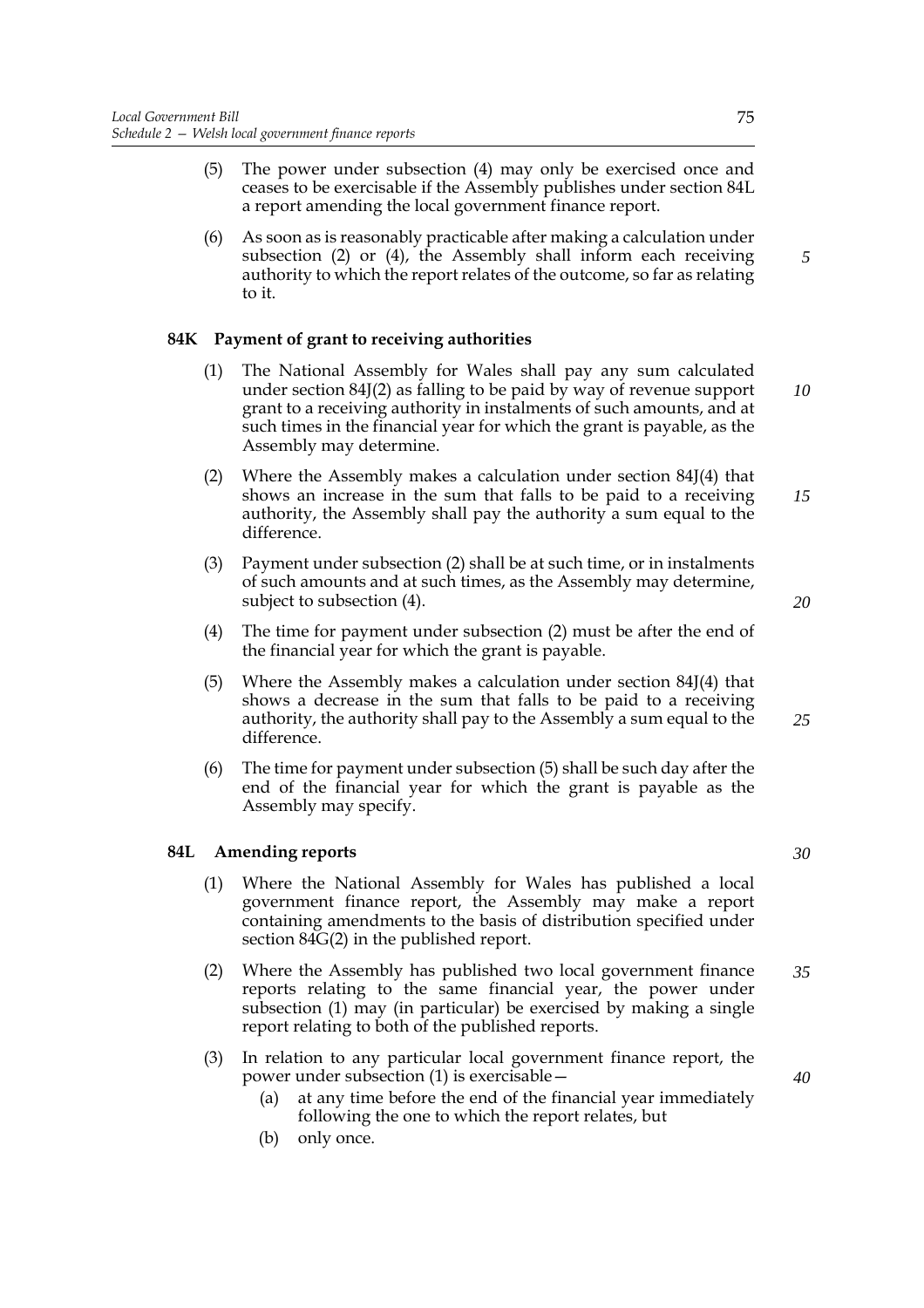- (4) Before making a report under this section, the Assembly shall notify to such representatives of local government as appear to it to be appropriate the general nature of the amendments it proposes to make.
- (5) A report made under this section shall be published by the Assembly.
- (6) As soon as is reasonably practicable after the Assembly publishes under this section a report relating to a local government finance report, the Assembly shall send a copy of the published report to each receiving authority to which the local government finance report relates.

# **84M Recalculation of grant following amending report**

- (1) This section applies where the National Assembly for Wales publishes under section 84L a report ("the amending report") relating to a local government finance report ("the original report").
- (2) As soon as is reasonably practicable after the Assembly publishes the amending report, the Assembly shall calculate in relation to each receiving authority to which the original report relates what sum, if any, falls to be paid to the authority by way of revenue support grant for the financial year to which the original report relates.
- (3) The calculation under subsection (2) shall be in accordance with the amended basis of distribution.
- (4) The Assembly may carry out the subsection (2) calculation again at any time before—
	- (a) the end of the financial year immediately following the one to which the original report relates, or *25*
	- (b) if later, the end of the period of 3 months beginning with the day on which the Assembly publishes the amending report.
- (5) The power under subsection (4) may only be exercised once.
- (6) As soon as is reasonably practicable after making a calculation under subsection (2) or (4), the Assembly shall inform each receiving authority to which the original report relates of the outcome, so far as relating to it. *30*

#### **84N Payment of grant following amending report**

- (1) Where the National Assembly for Wales makes a calculation under section 84M(2) or (4) that shows an increase in the sum that falls to be paid to a receiving authority, it shall pay the authority a sum equal to the difference. *35*
- (2) Payment under subsection (1) shall be at such time, or in instalments of such amounts and at such times, as the Assembly may determine, subject to subsection (3).
- (3) The time for payment under subsection (2) must be after the end of the financial year in which the report under section 84L was made.

*10*

*5*

*20*

*15*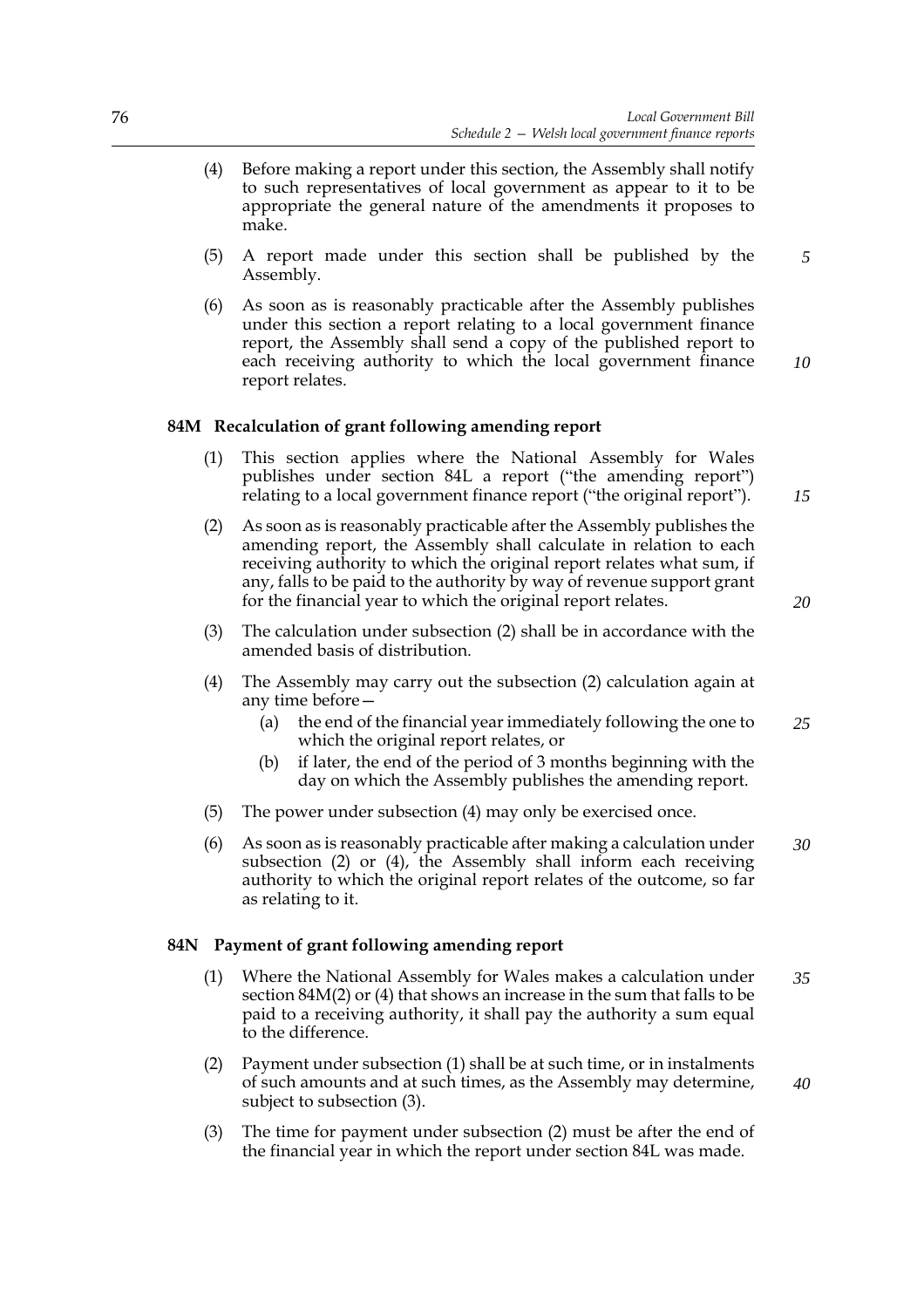- (4) Where the Assembly makes a calculation under section  $84M(2)$  or  $(4)$ that shows a decrease in the sum that falls to be paid to a receiving authority, the authority shall pay a sum equal to the difference to the Assembly.
- (5) The time for payment under subsection (4) shall be such day after the end of the financial year in which the report under section 84L was made as the Assembly may specify.

# **84P Information deadlines**

- (1) The National Assembly for Wales may set a deadline for the receipt of information to be taken into account by it when making a calculation under section 84J(2) or (4) or 84M(2) or (4).
- (2) Different deadlines may be set under subsection (1) in relation to different kinds of information.
- (3) A deadline under subsection (1) shall have effect only if the Assembly informs each receiving authority concerned of the deadline and of the information to which it relates. *15*
- (4) Notification under subsection (3) may be given at any time before the making of the calculation to which the deadline relates, including a time before the making of a determination under section 84F for the year concerned.
- (5) When making a calculation in relation to which a deadline under subsection (1) has effect, the Assembly shall leave information to which the deadline applies out of account if it is received after the passing of the deadline."
- 2 (1) In Schedule 8 to the Local Government Finance Act 1988 (c. 41) (nondomestic rates: pooling), Part 3 (distribution of non-domestic rates to be dealt with in local government finance reports) is amended as follows. *25*
	- (2) In paragraph 8(2) (meaning of "local government finance report" in Part 3 of the Schedule), after "section 78A" there is inserted "or 84G".
	- (3) In paragraph 9(4) (distributable amount to be stated in local government finance report), at the end there is inserted ", subject to paragraph 9A below.' *30*
	- (4) After paragraph 9 there is inserted—

*"Years where two local government finance reports prepared for Wales*

- 9A (1) Where the National Assembly for Wales publishes two local government finance reports for a particular financial year— *35*
	- (a) paragraph 9(4) above does not apply in relation to Wales as respects that year, and
	- (b) the Assembly shall decide whether—
		- (i) distribution among all receiving authorities of the amount arrived at under paragraph 9 above for the year is to be dealt with in just one of those reports (the chosen report), or *40*

*20*

*5*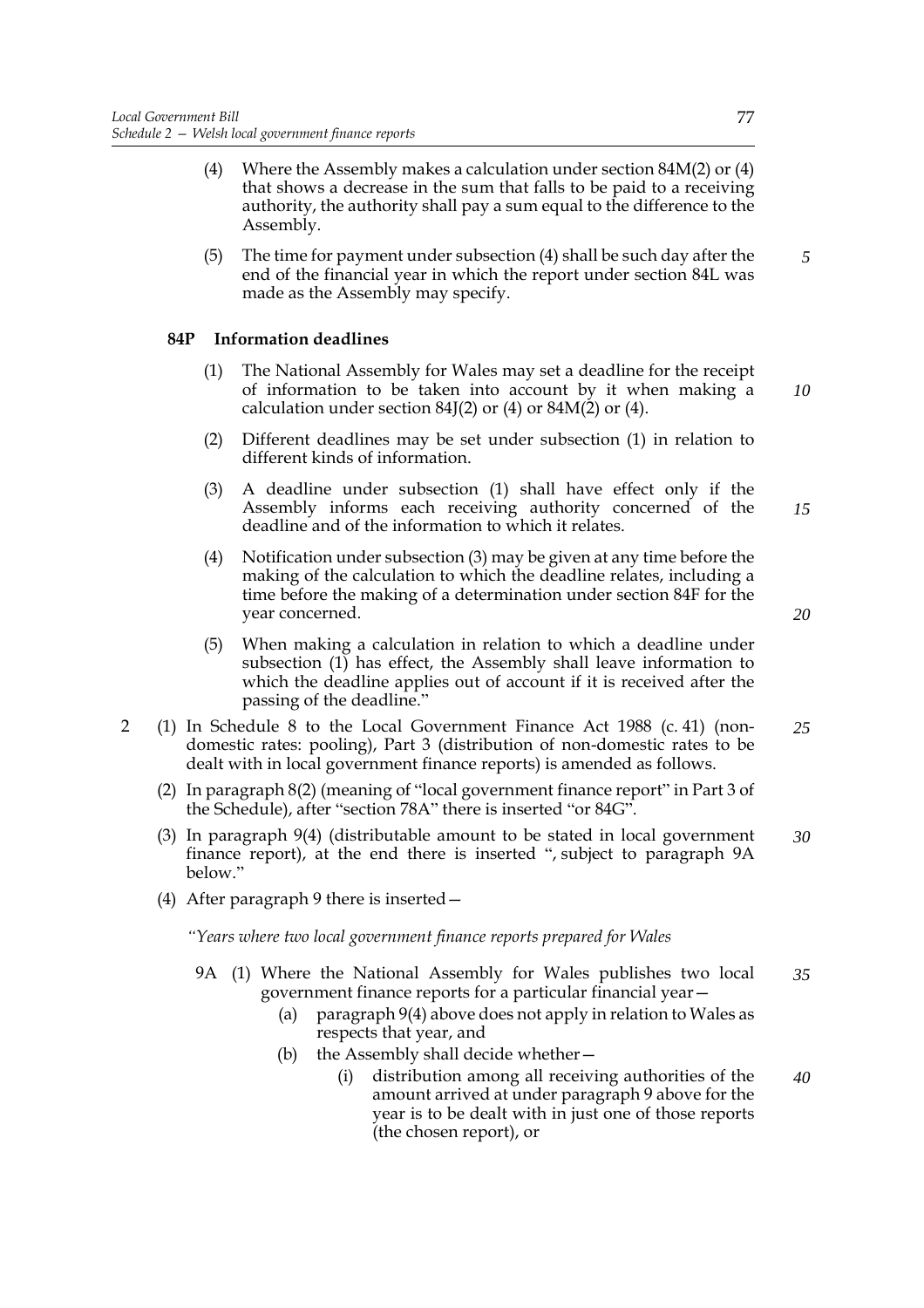- (ii) each of those reports is to deal with the distribution of so much of that amount as is for the receiving authorities to which that report relates.
- (2) If the Assembly decides as mentioned in sub-paragraph  $(1)(b)(i)$ above—
	- (a) the Assembly shall specify that amount (the distributable amount for the year) in the chosen report, and
	- (b) the chosen report is the local government finance report for that year to which the requirement under paragraph 10(1) below applies.
- (3) If the Assembly decides as mentioned in sub-paragraph  $(1)(b)(ii)$ above—
	- (a) paragraphs 10 and 11 below do not apply in relation to Wales as respects the year (but see paragraphs 11A to 11C below),
	- (b) the power under paragraph 13 below may (in particular) be exercised by making a single amending report relating to both of the local government finance reports for the year, and
	- (c) paragraph 14 below does not apply in relation to any report amending either of those reports (but see paragraph 14A below)." *20*
- (5) In paragraph  $11(1)(a)$  (paragraph applies where distributable amount specified in accordance with paragraph 9), for "paragraph 9" there is substituted "paragraphs 9 and 9A(2)".
- (6) After paragraph 11 there is inserted—
	- "11A(1) Where the National Assembly for Wales proposes to publish two local government finance reports for a particular financial year and as respects that year decides as mentioned in paragraph  $9A(1)(b)(ii)$  above, the Assembly shall in each of those reports  $-\frac{1}{2}$ 
		- (a) specify the amount for the year arrived at under paragraph 9 above,
		- (b) specify how much of that amount is for the receiving authorities to which the report relates, and
		- (c) specify the basis on which the Assembly proposes to distribute among those authorities the amount specified under paragraph (b) above. *35*
		- (2) Before making such a report as is mentioned in sub-paragraph (1) above, the Assembly shall notify the general nature of the basis of distribution proposed to be specified in the report to such representatives of local government as appear to the Assembly to be appropriate. *40*
	- 11B (1) This paragraph applies where the National Assembly for Wales—
		- (a) publishes a local government finance report that is one of two being published by it for a particular financial year, and
		- (b) as respects that year decides as mentioned in paragraph  $9A(1)(b)(ii)$  above.

*5*

*10*

*15*

*25*

*30*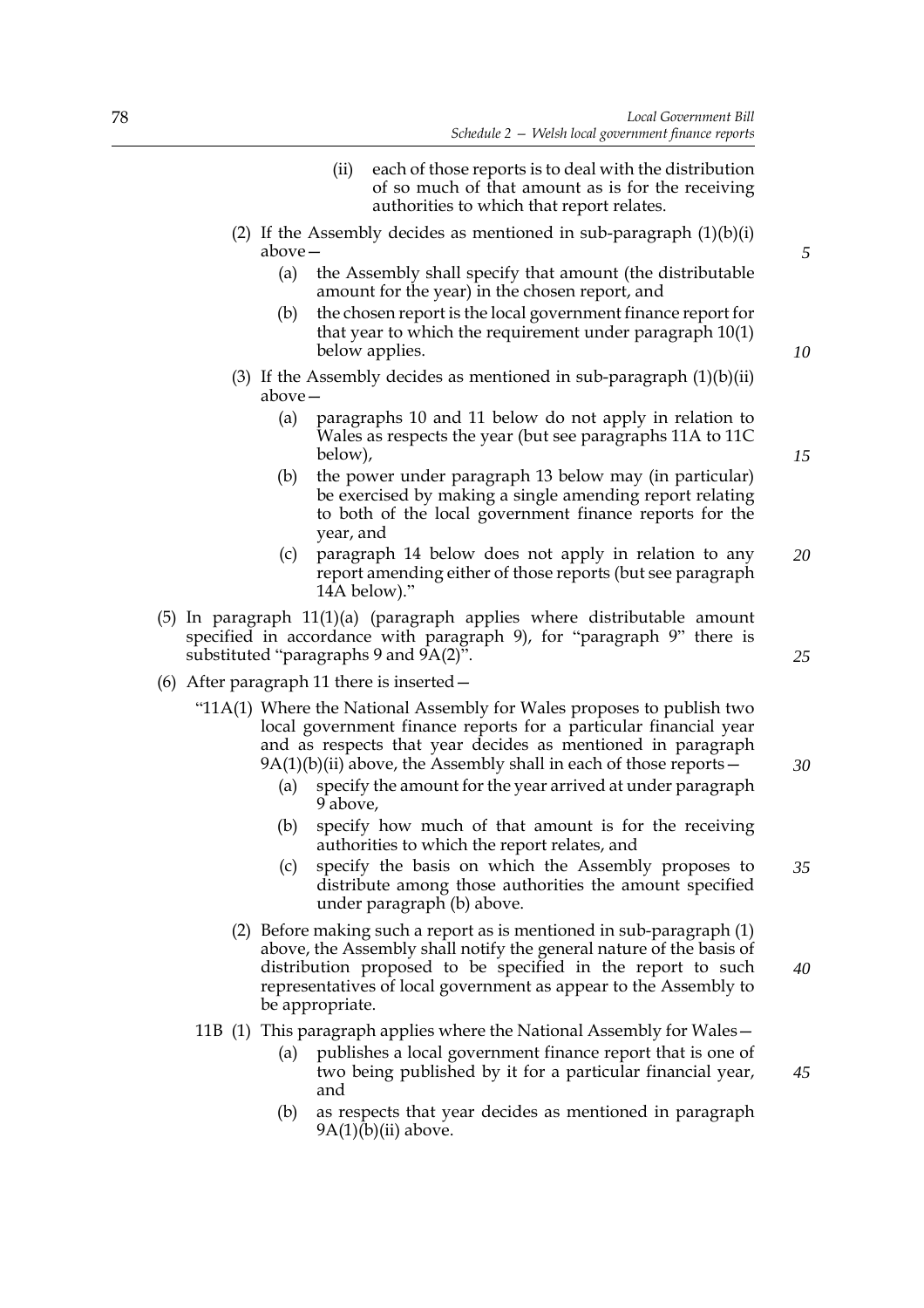|                                                                                                                                        | (2) The amount specified under paragraph $11A(1)(b)$ above in the<br>report shall be distributed among and paid to the receiving<br>authorities to which the report relates in accordance with this<br>paragraph and paragraph 12 below.                                  |    |
|----------------------------------------------------------------------------------------------------------------------------------------|---------------------------------------------------------------------------------------------------------------------------------------------------------------------------------------------------------------------------------------------------------------------------|----|
|                                                                                                                                        | (3) As soon as is reasonably practicable after the report is published,<br>the Assembly shall calculate in relation to each of those authorities<br>what sum falls to be paid to the authority as its share of the<br>amount specified under paragraph $11A(1)(b)$ above. | 5  |
|                                                                                                                                        | $(4)$ The calculation under sub-paragraph $(3)$ above shall be in<br>accordance with the basis of distribution specified in the report.                                                                                                                                   | 10 |
|                                                                                                                                        | (5) The Assembly may carry out the sub-paragraph (3) calculation<br>again at any time before the end of the financial year immediately<br>following the one to which the report relates.                                                                                  |    |
|                                                                                                                                        | (6) The power under sub-paragraph (5) above may only be exercised<br>once and ceases to be exercisable if the Assembly publishes under<br>paragraph 13 below a report amending the report.                                                                                | 15 |
|                                                                                                                                        | (7) As soon as is reasonably practicable after making a calculation<br>under sub-paragraph $(3)$ or $(5)$ above, the Assembly shall inform<br>each receiving authority to which the report relates of the<br>outcome, so far as relating to it.                           | 20 |
|                                                                                                                                        | 11C (1) The National Assembly for Wales may set a deadline for the<br>receipt of information to be taken into account by it when making<br>a calculation under paragraph $11B(3)$ or $(5)$ above.                                                                         |    |
|                                                                                                                                        | (2) Different deadlines may be set under sub-paragraph (1) above in<br>relation to different kinds of information.                                                                                                                                                        | 25 |
|                                                                                                                                        | (3) A deadline under sub-paragraph (1) above shall only have effect if<br>the Assembly informs each receiving authority concerned of the<br>deadline and of the information to which it relates.                                                                          |    |
|                                                                                                                                        | (4) Notification under sub-paragraph (3) above may be given at any<br>time before the making of the calculation to which the deadline<br>relates, including a time before the distributable amount for the<br>year is calculated under paragraph 9 above.                 | 30 |
|                                                                                                                                        | (5) When making a calculation in relation to which a deadline under<br>sub-paragraph (1) above has effect, the Assembly shall leave<br>information to which the deadline applies out of account if it is<br>received after the passing of the deadline."                  | 35 |
| (7) In paragraph $12(1)$ (duty to pay amounts calculated under paragraph $11(3)$ ),<br>after "11(3)" there is inserted "or $11B(3)$ ". |                                                                                                                                                                                                                                                                           |    |
| (a)<br>(b)                                                                                                                             | (8) In paragraph 12, in each of sub-paragraphs (3) and (5) (cases where<br>recalculation shows different amount to be due) -<br>after "11(4)" there is inserted "or $11B(5)$ ", and<br>after "11(3)" there is inserted "or $11B(3)$ ".                                    | 40 |
|                                                                                                                                        | (9) After paragraph 14 there is inserted $-$                                                                                                                                                                                                                              |    |
|                                                                                                                                        | "14A(1) This paragraph applies where $-$                                                                                                                                                                                                                                  |    |
|                                                                                                                                        | a report is made under paragraph 13 above amending a<br>(a)<br>report ("the original report") that is one of two local                                                                                                                                                    | 45 |

government finance reports that the National Assembly for Wales publishes for a particular financial year, and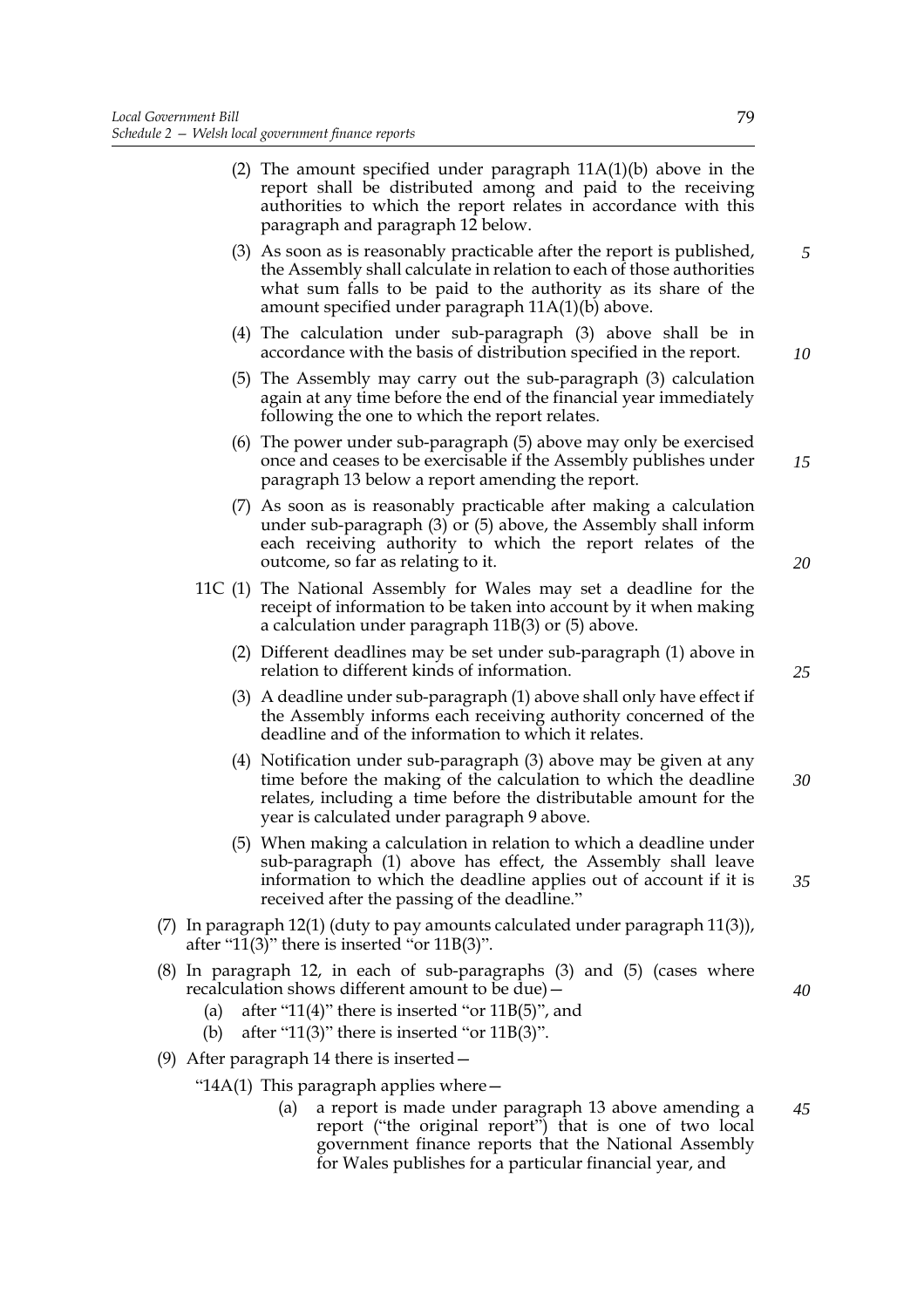- (b) as respects that year the Assembly decides as mentioned in paragraph 9A(1)(b)(ii) above.
- (2) As soon as is reasonably practicable after the amending report is published by the Assembly, the Assembly shall calculate in relation to each of the authorities to which the original report relates what sum falls to be paid to the authority as its share of the amount specified under paragraph 11A(1)(b) above in the original report.
- (3) The calculation under sub-paragraph (2) above shall be in accordance with the amended basis of distribution.
- (4) The Assembly may carry out the sub-paragraph (2) calculation again at any time before—
	- (a) the end of the financial year immediately following the one to which the original report relates, or
	- (b) if later, the end of the period of 3 months beginning with the day on which the Assembly publishes the amending report. *15*
- (5) The power under sub-paragraph (4) above may only be exercised once.
- (6) Paragraphs 11B(7) and 11C above apply in relation to calculations made under sub-paragraphs (2) and (4) above as they apply in relation to calculations made under paragraph 11B(3) and (5) above." *20*
- (10) In paragraph 15(1) (paragraph applies where calculation made under paragraph  $14(1)$  or (2)), after " $14(1)$  or (2)" there is inserted "or  $14A(2)$  or (4)".
- (11) In paragraph 15(6) (meaning of "the relevant previous calculation")—
	- (a) after "14(1)" (in each place) there is inserted "or 14A(2)",
	- (b) after "11(3)" there is inserted "or  $11B(3)$ ",
	- (c) after "11(4)" there is inserted "or  $11B(5)$ ", and
	- (d) after "14(2)" (in each place) there is inserted "or  $14A(4)$ ". *30*

SCHEDULE 3 Section [100](#page-60-0)

AMENDMENT OF POWERS EXERCISABLE IN RELATION TO LOCAL AUTHORITIES

*Local Government and Housing Act 1989 (c. 42)*

- 1 The Local Government and Housing Act 1989 is amended as follows.
- 2 In section 67 (orders under Part 5), at the end there is inserted—
	- "(5) The power under subsection (4) above to make differential provision includes, in particular, power to make different provision for different local authorities or descriptions of local authority."
- 3 In section 70 (requirements for companies under control or subject to influence of local authorities), at the end there is inserted—
	- "(6) An order under subsection (1) may be made in relation to  $-$

*35*

*40*

*10*

*25*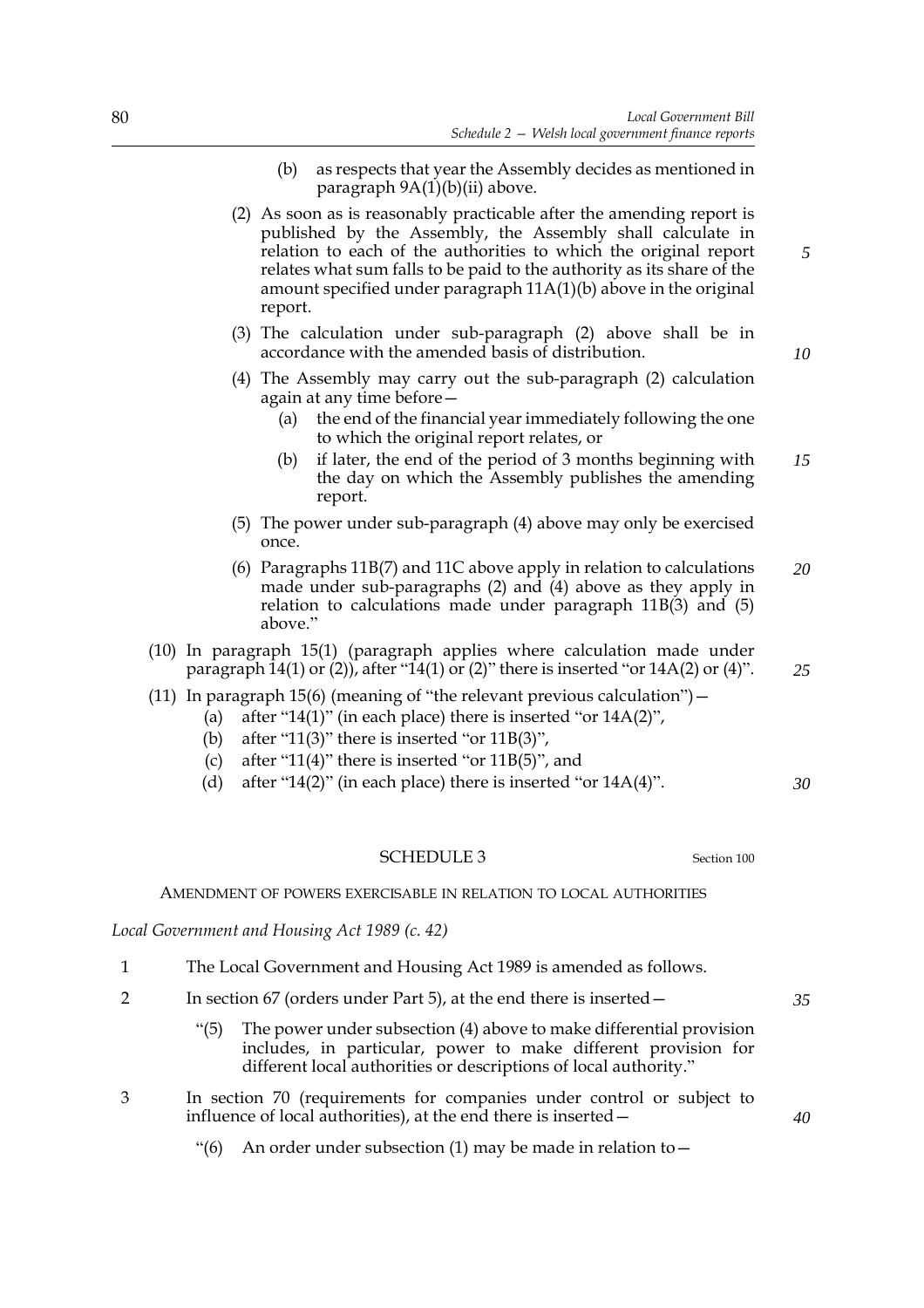- (a) all local authorities,
- (b) particular local authorities, or
- (c) particular descriptions of local authority."

*Local Government Act 1999 (c. 27)*

- 4 The Local Government Act 1999 is amended as follows.
- 5 In section 4(2)(b) (different performance indicators or standards may be specified for different authorities), after "different authorities" there is inserted "or descriptions of authority".
- 6 (1) Section 5 (best value reviews) is amended as follows.
	- (2) In subsection (2)(b) (orders specifying periods within which authorities are to conduct best value reviews may make different provision for different authorities), after "different authorities" there is inserted "or descriptions of authority". *10*
	- (3) After subsection (4) there is inserted—
		- "(4A) An order under subsection (4) may  $-$ 
			- (a) apply to one authority or more;
			- (b) make different provision in relation to different authorities or descriptions of authority."
- 7 In section 6 (best value performance plans), after subsection (4) there is inserted—
	- "(5) An order under this section may make different provision in relation to different authorities or descriptions of authority."
- 8 (1) Section 16 (power to modify enactments and confer new powers) is amended as follows.
	- (2) In subsection (1) (power to modify or exclude application of enactments in relation to best value authorities), for "in relation to those authorities" there is substituted "in relation to— *25*
		- (a) all best value authorities,
		- (b) particular best value authorities, or
		- (c) particular descriptions of best value authority."
	- (3) In subsection (2) (power to confer powers on best value authorities), for "conferring on best value authorities any power" there is substituted "conferring on—
		- (a) all best value authorities,
		- (b) particular best value authorities, or *35*
		- (c) particular descriptions of best value authority,

any power".

- (4) After subsection (3) there is inserted—
	- "(3A) The power under subsection (3)(d) includes, in particular, power to make different provision in relation to different authorities or descriptions of authority."
- (5) At the beginning of subsection (4) (order subject to affirmative resolution procedure) there is inserted "Subject to subsection (4A),".

*5*

*15*

*20*

*30*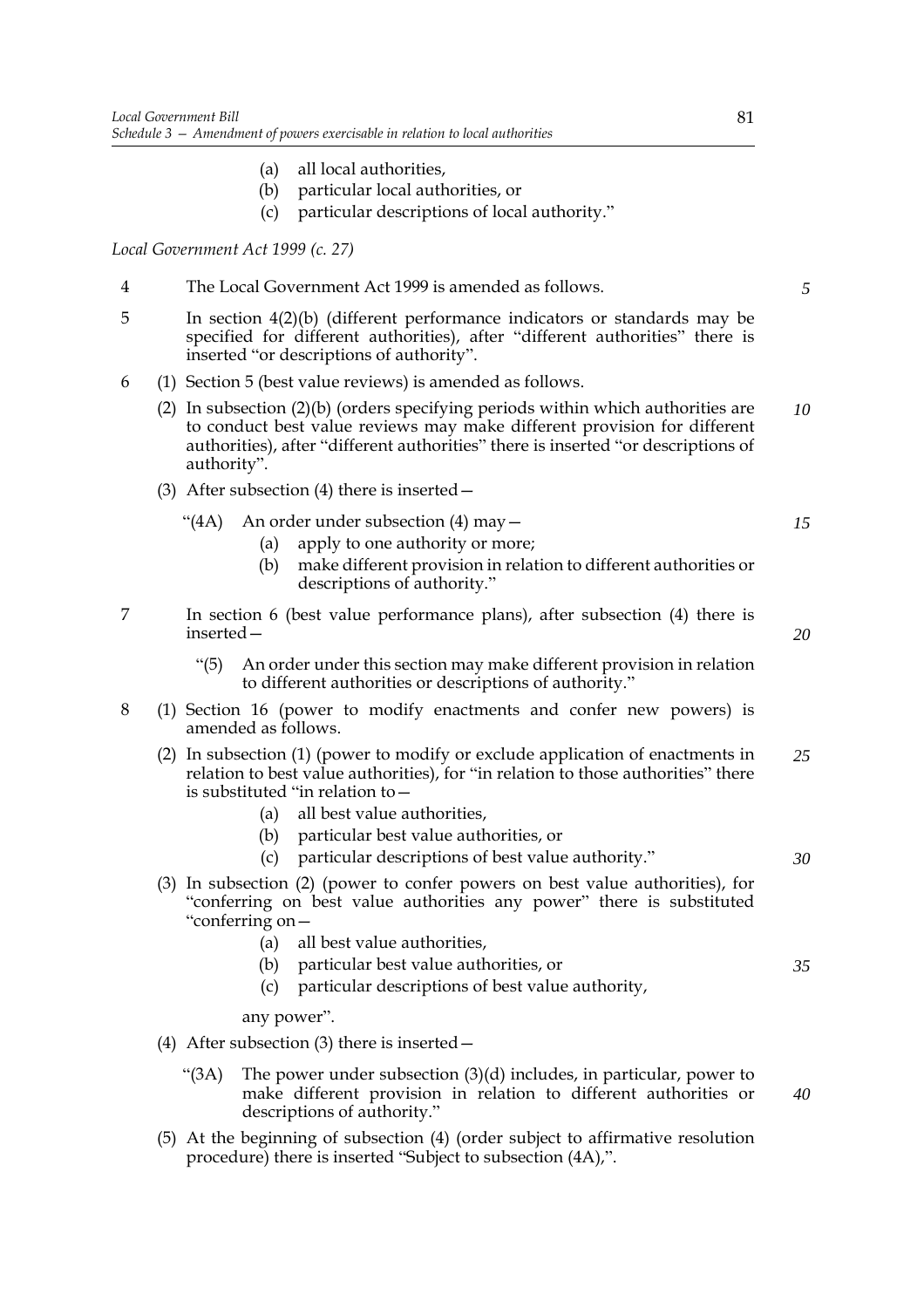- (6) After subsection (4) there is inserted—
	- "(4A) An order under this section which is made only for the purpose of amending an earlier order under this section—
		- (a) so as to extend the earlier order, or any provision of the earlier order, to a particular authority or to authorities of a particular description, or
		- (b) so that the earlier order, or any provision of the earlier order, ceases to apply to a particular authority or to authorities of a particular description,

shall be subject to annulment in pursuance of a resolution of either House of Parliament." *10*

- 9 In section 17 (orders under section 16: procedure), after subsection (6) there is inserted—
	- "(7) Nothing in this section applies to an order under section 16 which is made only for the purpose mentioned in section 16(4A)."
- 10 (1) Section 19 (contracts: exclusion of non-commercial considerations) is amended as follows.
	- (2) In subsection (1) (power to provide for matters to cease to be noncommercial matters in relation to best value authorities), for "in relation to best value authorities, for" there is substituted "in relation to—
		- (a) all best value authorities,
		- (b) particular best value authorities, or
		- (c) particular descriptions of best value authority,
		- for".
	- (3) After subsection (2) there is inserted—
		- " $(2A)$  The power under subsection  $(2)(c)$  includes, in particular, power to make different provision for different authorities or descriptions of authority."
	- (4) At the beginning of subsection (3) (order subject to affirmative resolution procedure) there is inserted "Subject to subsection (3A),".
	- (5) After subsection (3) there is inserted—
		- "(3A) An order under this section which is made only for the purpose of amending an earlier order under this section—
			- (a) so as to extend the earlier order, or any provision of the earlier order, to a particular authority or to authorities of a particular description, or *35*
			- (b) so that the earlier order, or any provision of the earlier order, ceases to apply to a particular authority or to authorities of a particular description,

shall be subject to annulment in pursuance of a resolution of either House of Parliament." *40*

# *Local Government Act 2000 (c. 22)*

- 11 The Local Government Act 2000 is amended as follows.
- 12 (1) Section 3 (limits on power to promote well-being) is amended as follows.

*15*

*20*

*5*

- *25*
-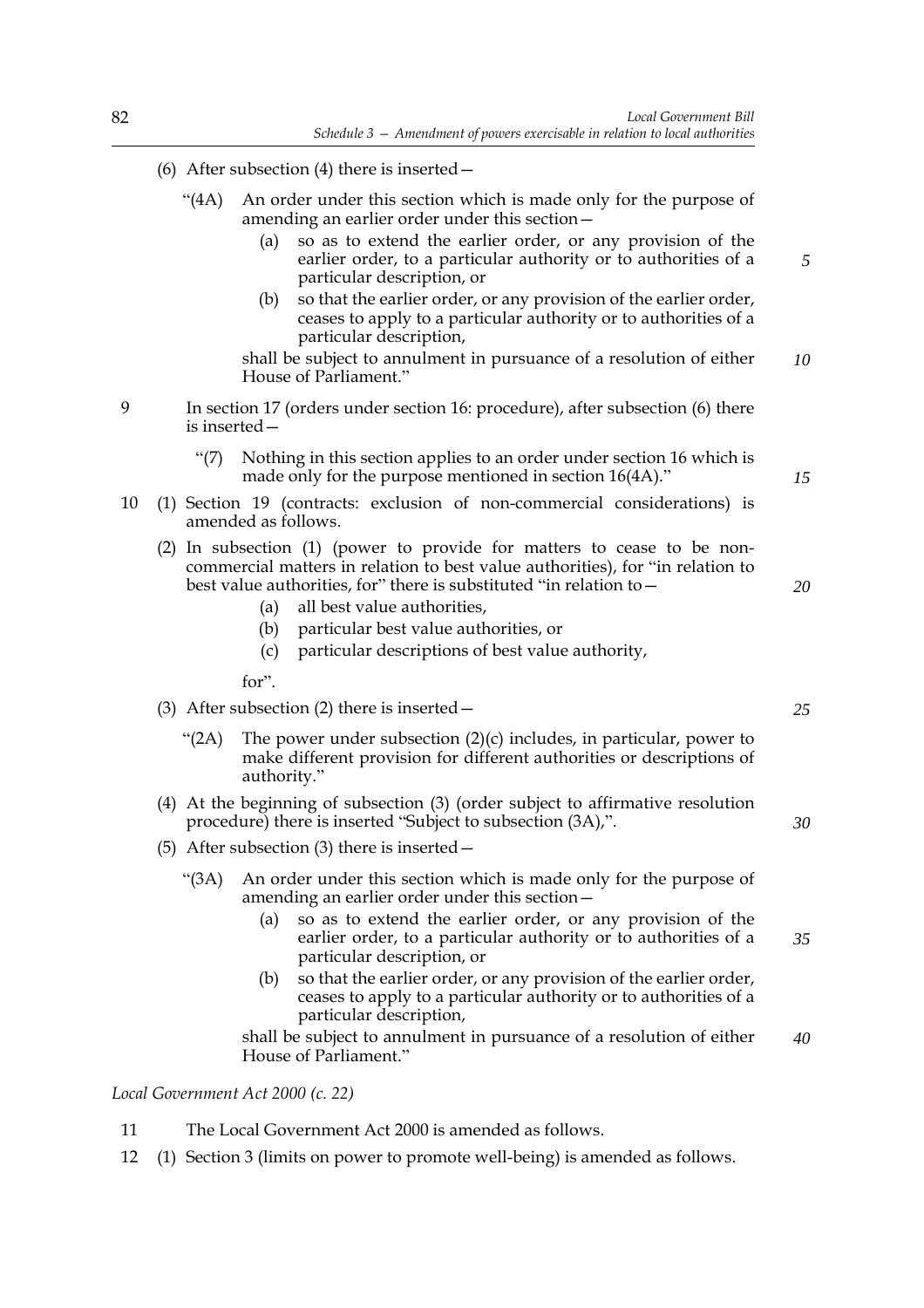- (2) After subsection (3) there is inserted—
	- "(3A) The power under subsection (3) may be exercised in relation to  $-$ 
		- (a) all local authorities,
		- (b) particular local authorities, or
		- (c) particular descriptions of local authority."
- (3) At the beginning of subsection (4) (duty to consult) there is inserted "Subject to subsection (4A),".
- (4) After that subsection there is inserted—
	- "(4A) Subsection (4) does not apply to an order under this section which is made only for the purpose of amending an earlier order under this section—
		- (a) so as to extend the earlier order, or any provision of the earlier order, to a particular authority or to authorities of a particular description, or
		- (b) so that the earlier order, or any provision of the earlier order, ceases to apply to a particular authority or to authorities of a particular description." *15*
- 13 In section 9 (procedures for orders under section 5 or 6), after subsection (7) there is inserted—
	- "(8) Nothing in this section applies to an order under section 5 or 6 which is made only for the purpose of amending an earlier order under that section— *20*
		- (a) so as to extend the earlier order, or any provision of the earlier order, to a particular authority or to authorities of a particular description, or
		- (b) so that the earlier order, or any provision of the earlier order, ceases to apply to a particular authority or to authorities of a particular description."
- 14 (1) Section 105 (orders and regulations) is amended as follows.
	- (2) At the beginning of subsection (6) (certain instruments subject to affirmative resolution procedure) there is inserted "Subject to subsection (6A),". *30*
	- (3) After subsection (6) there is inserted—
		- "(6A) Subsection (6) does not apply to a statutory instrument which contains an order under section 3(3), 5 or 6 if the order is made only for the purpose of amending an earlier such order—
			- (a) so as to extend the earlier order, or any provision of the earlier order, to a particular authority or to authorities of a particular description, or
			- (b) so that the earlier order, or any provision of the earlier order, ceases to apply to a particular authority or to authorities of a particular description."

*5*

*10*

*25*

*35*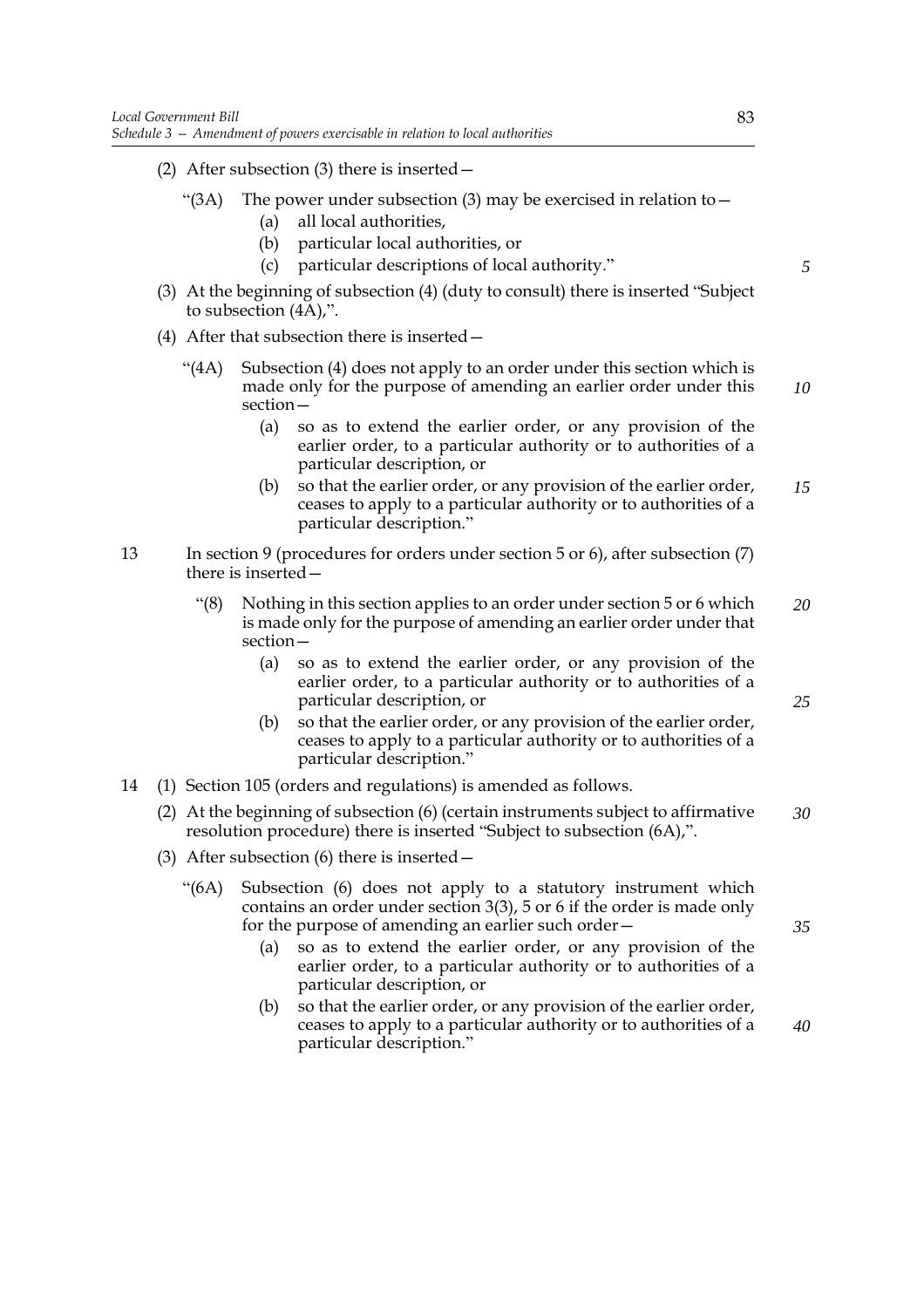# <span id="page-91-0"></span>SCHEDULE 4 Section [105](#page-65-0)

#### THE VALUATION TRIBUNAL SERVICE

#### *Membership, chairman and deputy chairman*

- 1 (1) The Service shall consist of not less than six and not more than ten members appointed by the Secretary of State.
	- (2) The Secretary of State shall appoint one of the members of the Service to be its chairman and another of them to be its deputy chairman.
	- (3) The Secretary of State shall exercise his power to appoint members of the Service to secure that at all times—
		- (a) a majority are persons occupying the position of president or chairman of a valuation tribunal, and *10*
		- (b) the rest are persons who, in his opinion, are particularly suited to be members by reason of their qualifications or experience.

#### *Disqualification*

- 2 (1) A person shall be disqualified for being appointed as a member of the Service if— *15*
	- (a) he is, or is married to, an employee of the Service;
	- (b) a bankruptcy order has been made against him, his estate has been sequestrated or he has made a composition or arrangement with, or granted a trust deed for, his creditors;
	- (c) in the last five years he has been convicted in the United Kingdom, the Channel Islands or the Isle of Man of an offence and has had a qualifying sentence passed on him.
	- (2) Where a person is disqualified under sub-paragraph (1)(b) because a bankruptcy order has been made against him or his estate has been sequestrated, the disqualification shall cease— *25*
		- (a) on his obtaining a discharge, or
		- (b) if the bankruptcy order is annulled or the sequestration of his estate is recalled or reduced, on the date of that event.
	- (3) Where a person is disqualified under sub-paragraph (1)(b) because of his having made a composition or arrangement with, or granted a trust deed for, his creditors, the disqualification shall cease— *30*
		- (a) at the end of the period of five years beginning with the date on which the terms of the deed of composition or arrangement or trust deed are fulfilled, or
		- (b) if before then he pays his debts in full, on the date on which the payment is completed.
	- (4) For the purposes of sub-paragraph  $(1)(c)$ , the date of a conviction shall be taken to be the ordinary date on which the period allowed for making an appeal or application expires or, if an appeal or application is made, the date on which the appeal or application is finally disposed of or abandoned or fails by reason of its non-prosecution.
	- (5) In sub-paragraph  $(1)(c)$ , the reference to a qualifying sentence is to a sentence of imprisonment for a period of not less than three months (whether suspended or not) without the option of a fine.

*5*

*20*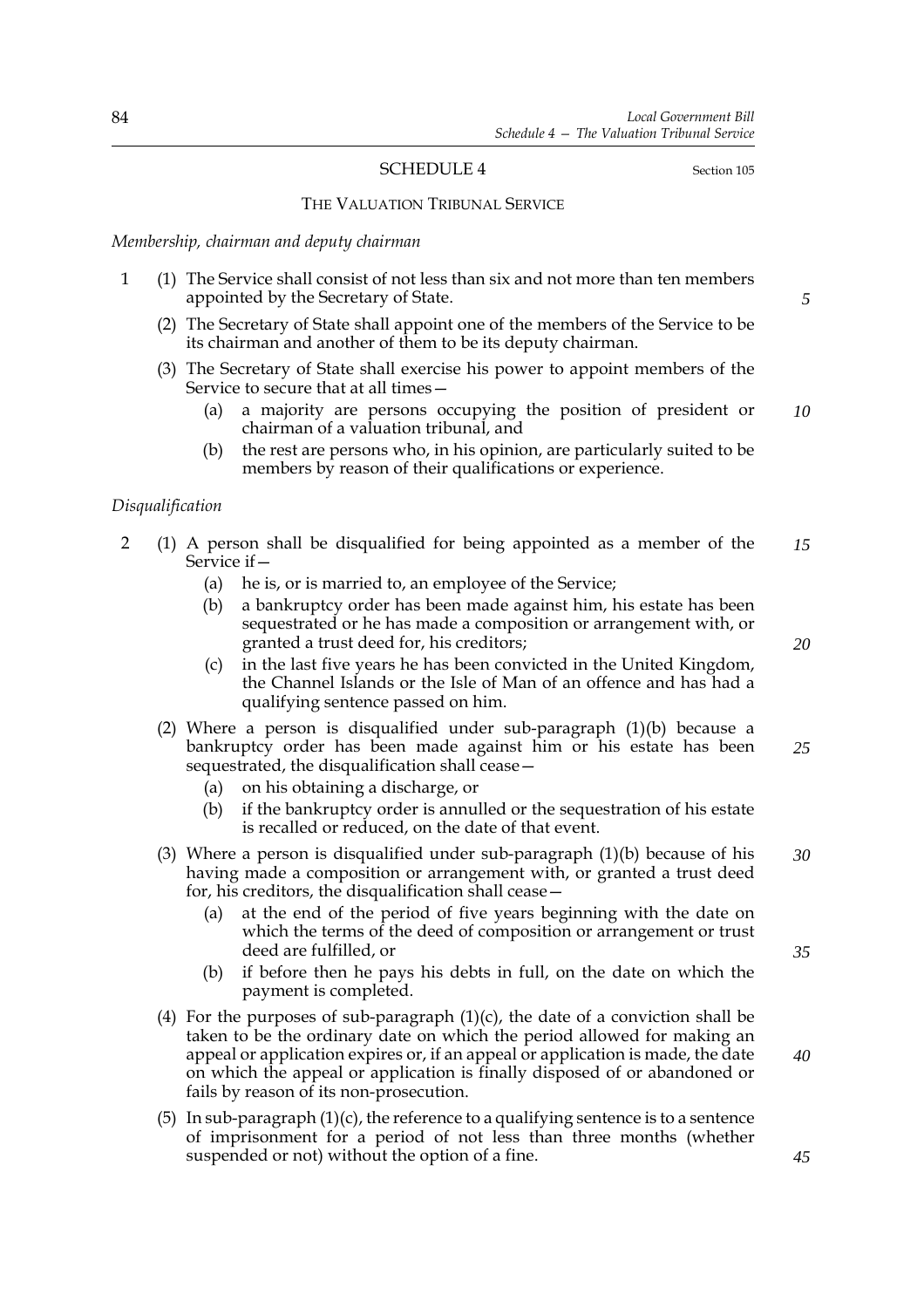# *Tenure of office*

- 3 (1) Subject to the provisions of this Schedule, a member of the Service shall hold and vacate office in accordance with the terms of his appointment.
	- (2) A person shall not be appointed as a member of the Service for more than three years.
	- (3) A person may at any time resign his office as a member of the Service by notice in writing to the Secretary of State.
	- (4) A person appointed as chairman or deputy chairman of the Service—
		- (a) shall hold and vacate that office in accordance with the terms of his appointment,
		- (b) may at any time resign that office by notice in writing to the Secretary of State, and
		- (c) shall cease to hold that office if he ceases to be a member of the Service.
- 4 (1) A person shall cease to be a member of the Service if—
	- (a) he ceases to be qualified for appointment as such,
	- (b) having occupied the position of president or chairman of a valuation tribunal at the time of his appointment as a member of the Service, he ceases to be a person who occupies such a position, or
	- (c) he has without reasonable excuse been absent from meetings of the Service for a continuous period of 3 months. *20*
	- (2) The Secretary of State may remove a person from office as a member of the Service if satisfied that he is unable or unfit to carry out his functions as such.
- 5 A person who ceases (otherwise than by virtue of paragraph 4(1)(a) or (c)) to be the chairman or deputy chairman of the Service or to be a member of the Service shall be eligible for re-appointment. *25*

#### *Remuneration, pensions, etc of members*

- 6 (1) The Service shall pay to its members such remuneration or allowances as the Secretary of State may determine.
	- (2) The Service shall, if so required by the Secretary of State—
		- (a) pay such pensions or gratuities to or in respect of its members or former members as the Secretary of State may determine,
		- (b) pay such contributions or payments as the Secretary of State may determine towards provision for the payment of pensions or gratuities to or in respect of its members or former members, and
		- (c) provide and maintain such schemes (whether contributory or not) as the Secretary of State may so determine for the payment of pensions or gratuities to or in respect of its members or former members.
	- $(3)$  If
		- (a) a person ceases to be a member of the Service or ceases to be the chairman or deputy chairman of the Service, and *40*
		- (b) it appears to the Secretary of State that there are special circumstances which make it right that he should receive compensation,

the Secretary of State may direct the Service to make a payment of such amount as he may determine. *45*

*5*

*10*

*15*

*35*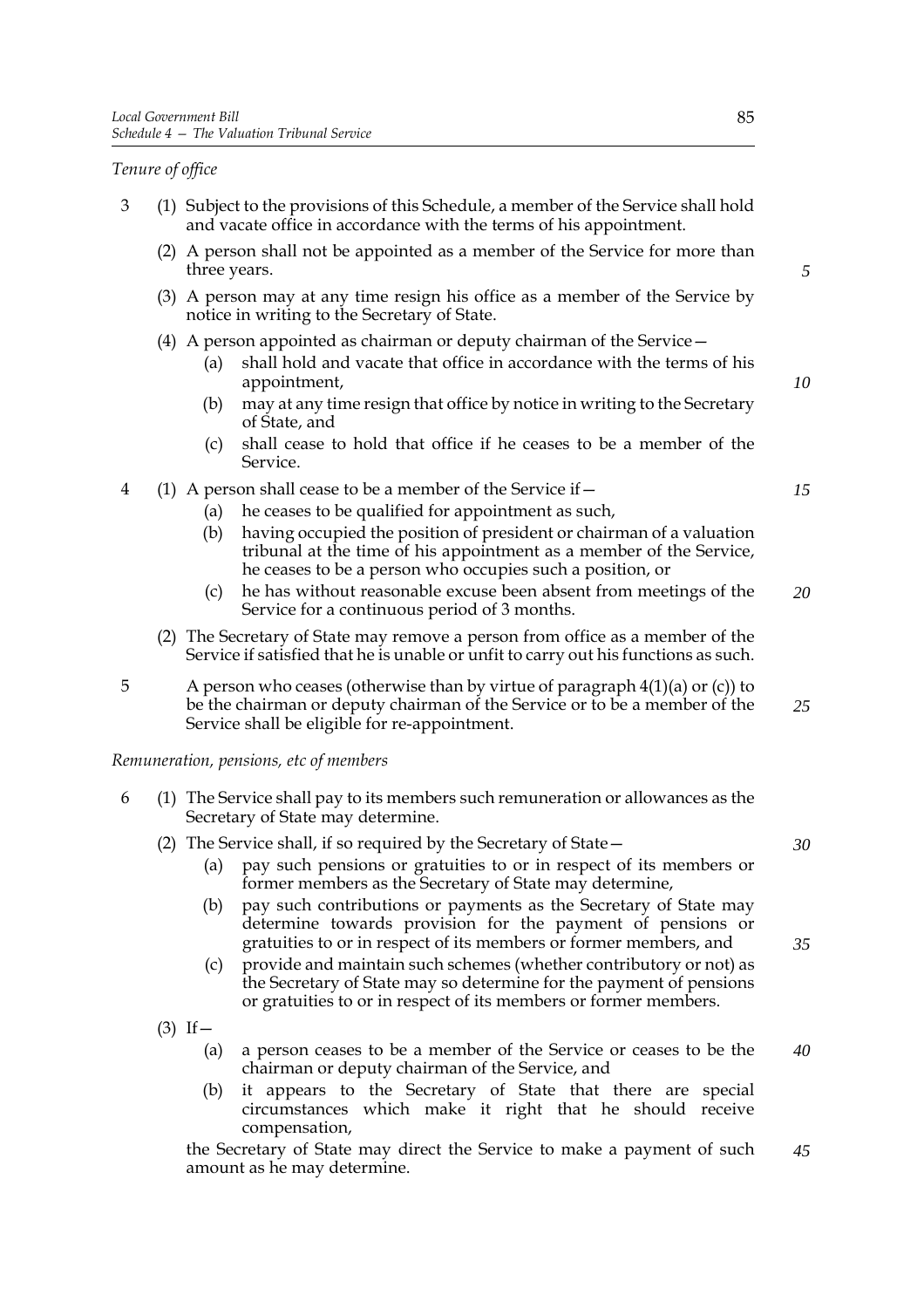- 7 (1) The Service shall have a chief executive.
	- (2) Appointments to the position of chief executive shall be made as follows—
		- (a) the first appointment shall be made by the Secretary of State, and
			- (b) subsequent appointments shall be made by the Service.
	- (3) The appointment under sub-paragraph (2)(a) shall be made after consultation with the chairman of the Service (or the person proposed to be appointed as such).
	- (4) Appointments under sub-paragraph (2)(b) shall be made with the consent of the Secretary of State.
	- (5) References in this Schedule, except paragraph 8(1), to the employees of the Service include references to its chief executive.
- 8 (1) The Service may appoint such employees as it may determine.
	- (2) The Service may pay to its employees such remuneration and allowances as it may with the consent of the Secretary of State determine.
	- (3) The Service may—
		- (a) pay such pensions or gratuities to or in respect of its employees or former employees as it may with the consent of the Secretary of State determine,
		- (b) pay such contributions or payments as it may so determine towards provision for the payment of pensions or gratuities to or in respect of its employees or former employees, and *20*
		- (c) provide and maintain such schemes (whether contributory or not) as it may so determine for the payment of pensions or gratuities to or in respect of its employees or former employees.
	- (4) References in sub-paragraph (3) to pensions or gratuities include references to pensions or gratuities by way of compensation to or in respect of employees who suffer loss of employment or loss or diminishment of emoluments.
- 9 The Service shall not appoint an employee to be the clerk to a valuation tribunal without the consent of the tribunal concerned. *30*

# *Committees*

- 10 (1) The Service may establish committees.
	- (2) Any committee established by the Service may establish one or more subcommittees.
	- (3) A person who is not a member of the Service may be appointed to a committee or a sub-committee of the Service.
	- (4) The Service may pay to members of its committees or sub-committees who are neither members nor employees of the Service such remuneration and allowances as the Secretary of State may determine.

# *Proceedings*

11 Subject to the following provisions of this Schedule, the Service may regulate its own procedure (including quorum).

*Staff*

*25*

*5*

*10*

*15*

*35*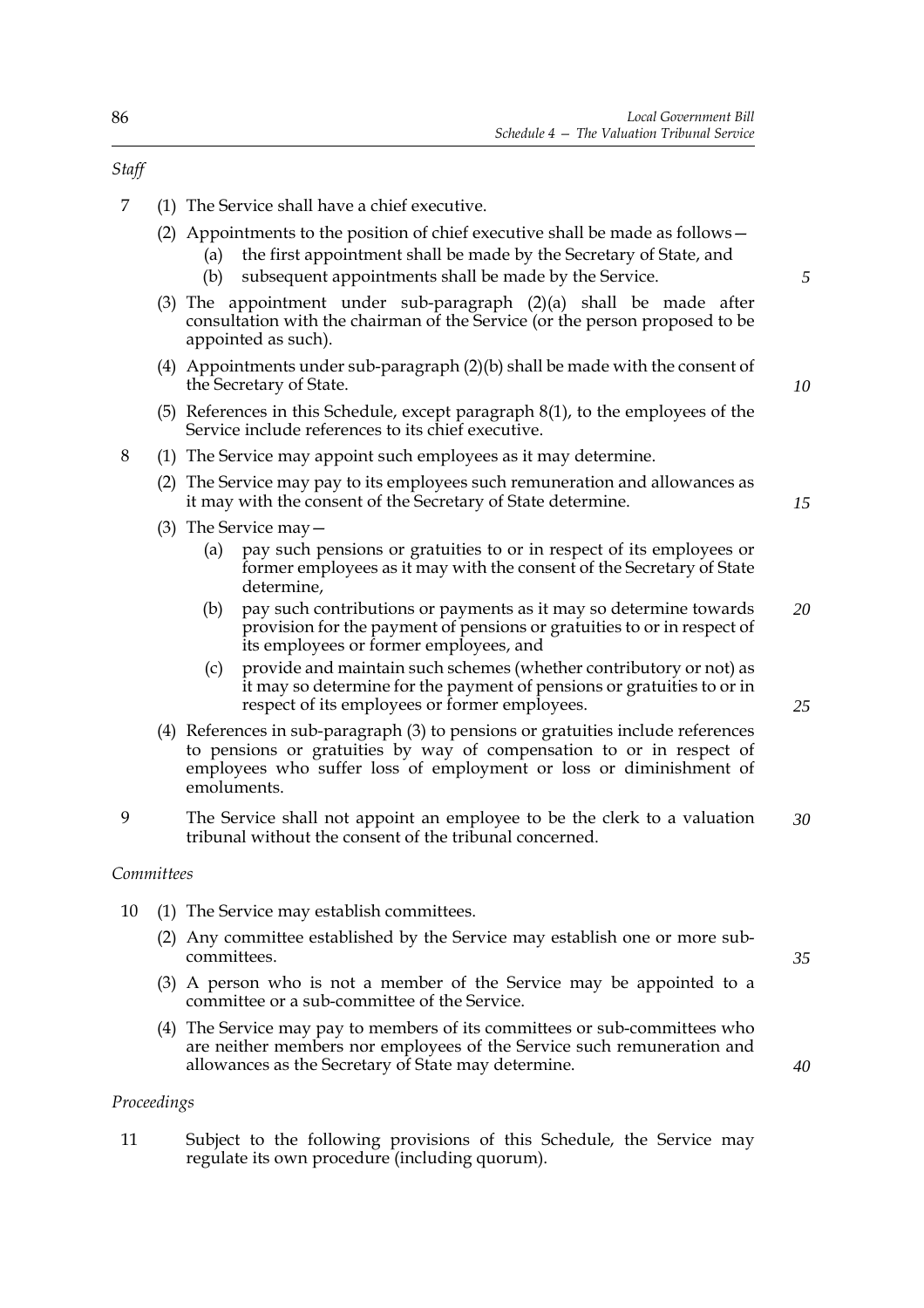# *Delegation*

- 12 (1) The Service may, to such extent as it may determine, delegate any of its functions to any committee of the Service or to any employee of the Service.
	- (2) Any such committee may, to such extent as it may determine, delegate any function conferred on it to any of its sub-committees or to any employee of the Service.
	- (3) Any sub-committee of the Service may, to such extent as the sub-committee may determine, delegate any function conferred on the sub-committee to any employee of the Service.
	- (4) A delegation under this paragraph shall be made in writing.

*10*

*5*

#### *Members' interests*

- 13 (1) A member of the Service who is in any way directly or indirectly interested in any matter that is brought up for consideration at a meeting of the Service shall disclose the nature of his interest to the meeting; and, where such a disclosure is made—
	- (a) the disclosure shall be recorded in the minutes of the meeting, and
	- (b) the member shall not take any part in any deliberation or decision of the Service with respect to that matter.
	- (2) If a member is not present at a meeting at which a matter in which he is interested is brought up for consideration, sub-paragraph (1) shall only apply to him if he was aware of the fact that the matter would be brought up for consideration at the meeting.
	- (3) For the purposes of sub-paragraph (1), a general notification given at a meeting of the Service by a member to the effect that he—
		- (a) has an interest in a specified company, firm or other organisation, and *25*
		- (b) is to be regarded as interested in any matter involving that company, firm or other organisation,

shall be regarded as sufficient disclosure of his interest in relation to any such matter.

- (4) A member need not attend in person at a meeting in order to make a disclosure which he is required to make under this paragraph if he takes reasonable steps to secure that the disclosure is made by a notice which is read and considered at the meeting.
- (5) The Secretary of State may remove a disability under this paragraph subject to such conditions as he considers appropriate. *35*
- (6) The power of the Secretary of State under sub-paragraph (5) includes power to remove, either indefinitely or for any period, a disability which would otherwise attach to any member, or members of any description, by reason of such interests, and in respect of such matters, as may be specified or described by the Secretary of State.
- (7) Nothing in this paragraph precludes any member from taking part in the consideration or discussion of, or voting on, any question whether any application should be made to the Secretary of State for the exercise of the power conferred by sub-paragraph (5).

*20*

*15*

*30*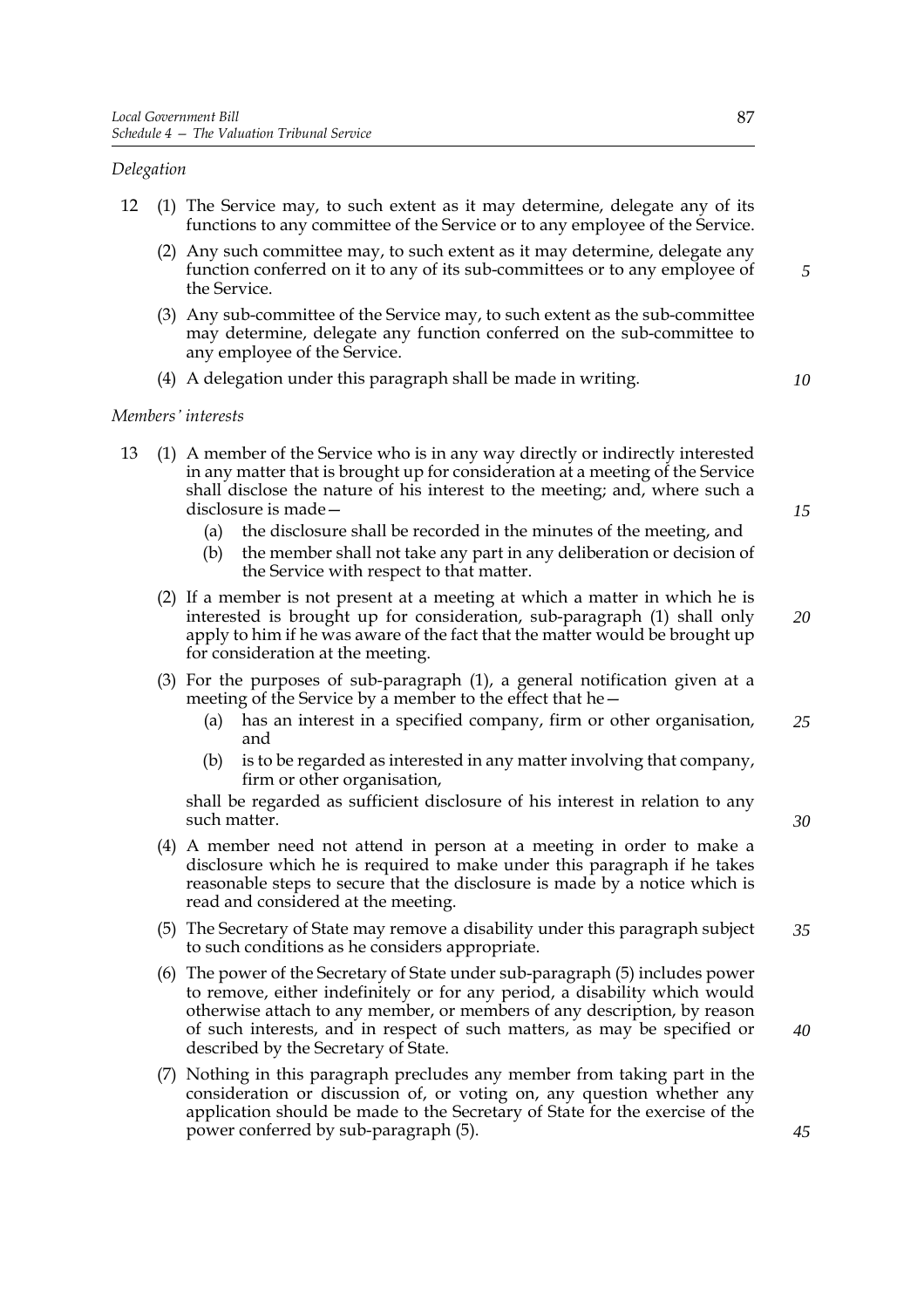- 14 (1) Paragraph 13 shall apply in relation to meetings of a committee or subcommittee of the Service as it applies in relation to meetings of the Service.
	- (2) In the application of paragraph 13 by virtue of this paragraph, references to a member of the Service shall be read as references to a member of a committee or sub-committee of the Service.

# *Vacancies and defective appointments*

15 The validity of any proceedings of the Service shall not be affected by a vacancy amongst the members or by a defect in the appointment of a member.

# *Minutes*

- 16 (1) Minutes shall be kept of proceedings of the Service and of the committees and sub-committees of the Service.
	- (2) Minutes of any such proceedings shall be evidence of those proceedings if they are signed by the person purporting to have acted as chairman of the proceedings to which the minutes relate or of any subsequent proceedings in the course of which the minutes were approved as a correct record.
	- (3) Where minutes of any such proceedings have been signed as mentioned in sub-paragraph (2), those proceedings shall, unless the contrary is shown, be deemed to have been validly convened and constituted.

#### *Execution and proof of instruments*

- 17 (1) The application of the seal of the Service shall be authenticated by the signature of any member or employee of the Service who has been authorised for the purpose by the Service, whether generally or specially.
	- (2) Any document which the Service is authorised or required by or under any enactment to serve, make or issue may be signed on behalf of the Service by any member or employee of the Service who has been authorised for the purpose by the Service, whether generally or specially.
	- (3) Every document purporting to be an instrument made or issued by or on behalf of the Service and to be duly executed under the seal of the Service, or to be signed or executed by a person authorised by the Service for the purpose, shall be received in evidence and be treated, without further proof, as being so made or issued unless the contrary is shown.
	- (4) In sub-paragraph (1), the reference to the signature of a person includes a reference to a facsimile of a signature by whatever process reproduced, and "signed" in sub-paragraphs (2) and (3) shall be read accordingly.

#### *Money*

- *18 (1) The Secretary of State may pay grants and make loans to the Service.*
	- (2) The Service shall not otherwise borrow money except with the consent of the Secretary of State.
- 19 The Service shall comply with any notice given by the Secretary of State with the approval of the Treasury requiring it to perform duties of a financial nature specified in the notice. *40*

*10*

*15*

*5*

*20*

*25*

*30*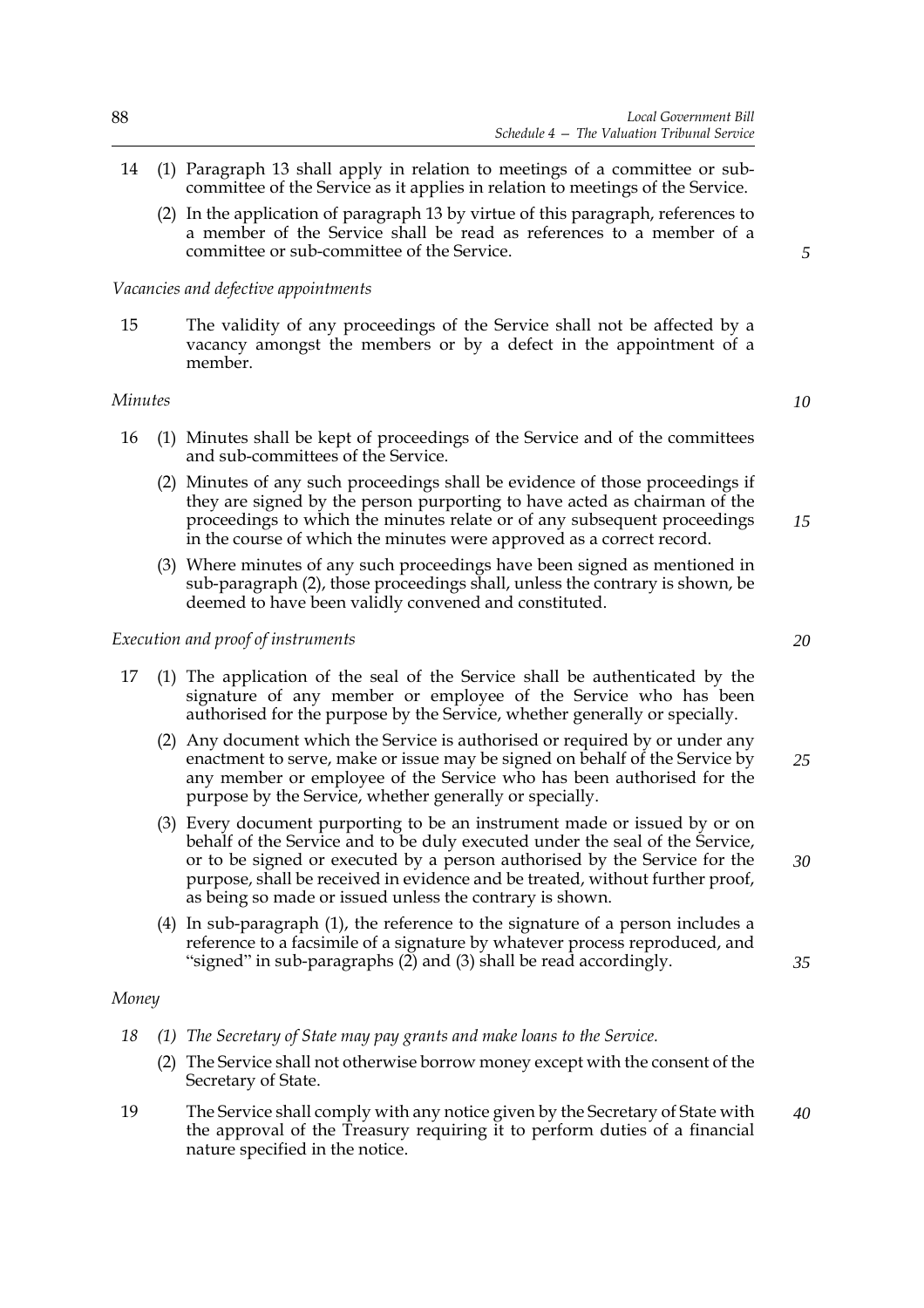- 20 (1) The Service shall—
	- (a) keep proper accounts and proper records in relation to the accounts, and
	- (b) prepare, in respect of each financial year, a statement of accounts giving a true and fair view of the state of affairs and the income and expenditure of the Service.
	- (2) The statement of accounts shall comply with any requirement which the Secretary of State has, with the approval of the Treasury, notified to the Service.
	- (3) The Service shall send each statement of accounts of the Service to the Secretary of State and to the Comptroller and Auditor General within such period after the end of the financial year to which it relates as the Secretary of State may specify by notice given to the Service. *10*
	- (4) The Comptroller and Auditor General shall—
		- (a) examine, certify and report on each statement of accounts received by him under sub-paragraph (3), and *15*
		- (b) lay a copy of each such statement of accounts, and of his report on it, before each House of Parliament.
	- (5) For the purpose of exercising his examination function in relation to a statement of accounts, the Comptroller and Auditor General—
		- (a) shall have a right of access at all reasonable times to any documents which he reasonably requires for that purpose and which are in the custody or under the control of the Service;
		- (b) shall have a right to require from any person holding or accountable for any of those documents any assistance, information or explanation which he reasonably thinks necessary for that purpose. *25*
	- (6) The right of access to documents conferred by sub-paragraph (5)(a) includes a right to take copies of or make extracts from documents.
	- (7) A reference in sub-paragraphs (5) and (6) to documents includes a reference to information recorded in any form; and in the case of information recorded otherwise than in a legible form the right of access conferred by subparagraph (5)(a) includes a right of access to, and to take copies of, that information in a legible form. *30*

*The Public Records Act 1958 (c. 51)*

21 In Schedule 1 to the Public Records Act 1958 (definition of public records), in Part 2 of the Table at the end of paragraph 3 there is inserted at the appropriate place— *35*

"Valuation Tribunal Service."

*The Parliamentary Commissioner Act 1967 (c. 13)*

22 In Schedule 2 to the Parliamentary Commissioner Act 1967 (departments and authorities subject to investigation), the following entry is inserted at the appropriate place— *40*

"Valuation Tribunal Service."

*20*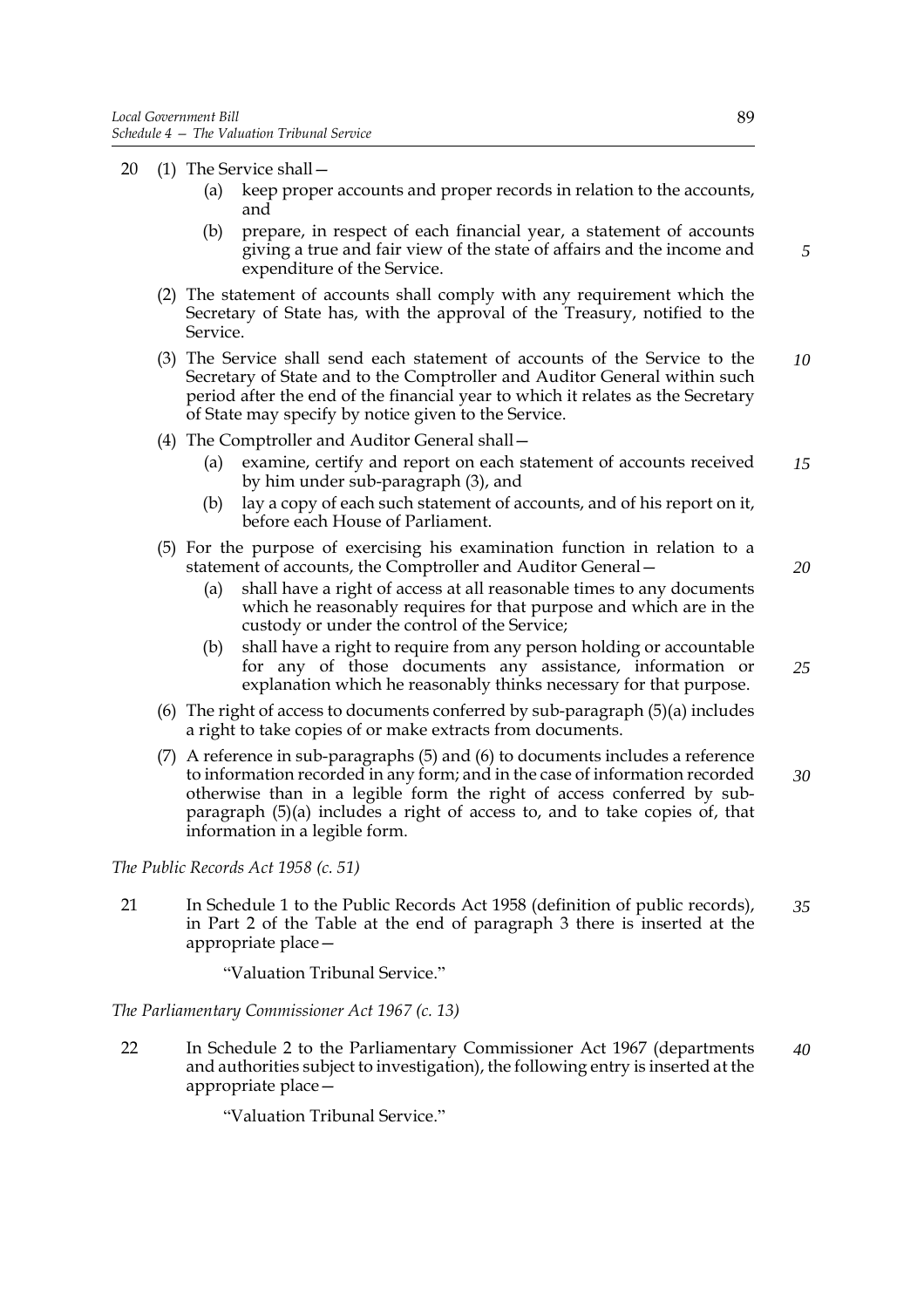*The House of Commons Disqualification Act 1975 (c. 24)*

23 In Part 2 of Schedule 1 to the House of Commons Disqualification Act 1975 (bodies of which all members are disqualified), the following entry is inserted at the appropriate place—

"The Valuation Tribunal Service."

*The Freedom of Information Act 2000 (c.36)*

24 In Part 6 of Schedule 1 to the Freedom of Information Act 2000 (public authorities) there is inserted at the appropriate place—

"The Valuation Tribunal Service."

*Status*

- 25 (1) The Service is not to be regarded as the servant or agent of the Crown, or as enjoying any status, privilege or immunity of the Crown.
	- (2) The property of the Service is not to be regarded as property of, or property held on behalf of, the Crown.

#### *Interpretation*

26 In this Schedule— "delegate" includes further delegate;

"financial year" means—

- (a) the period beginning with the day on which section [105](#page-65-0) comes into force and ending with the next 31st March, and
- (b) any subsequent period of 12 months beginning with 1st April.

#### <span id="page-97-0"></span>SCHEDULE 5 Section [106](#page-66-0)

#### TRANSFER SCHEMES: FURTHER PROVISION

# *Contents of transfer scheme*

- 1 (1) The property, rights and liabilities which may be transferred by a transfer scheme under section [106](#page-66-0) ("transfer scheme") include property, rights and liabilities that would not otherwise be capable of being transferred or assigned.
	- (2) The transfers authorised by sub-paragraph (1) include transfers which are to take effect as if there were no such contravention, liability or interference with any interest or right as there would otherwise be by reason of any provision having effect (whether under any enactment or agreement or otherwise) in relation to the terms on which the transferor is entitled to the property or right, or subject to the liability, in question. *30 35*
- 2 A transfer scheme may define the property, rights and liabilities to be transferred by specifying or describing them or by referring to all of the

*15*

*5*

*10*

*20*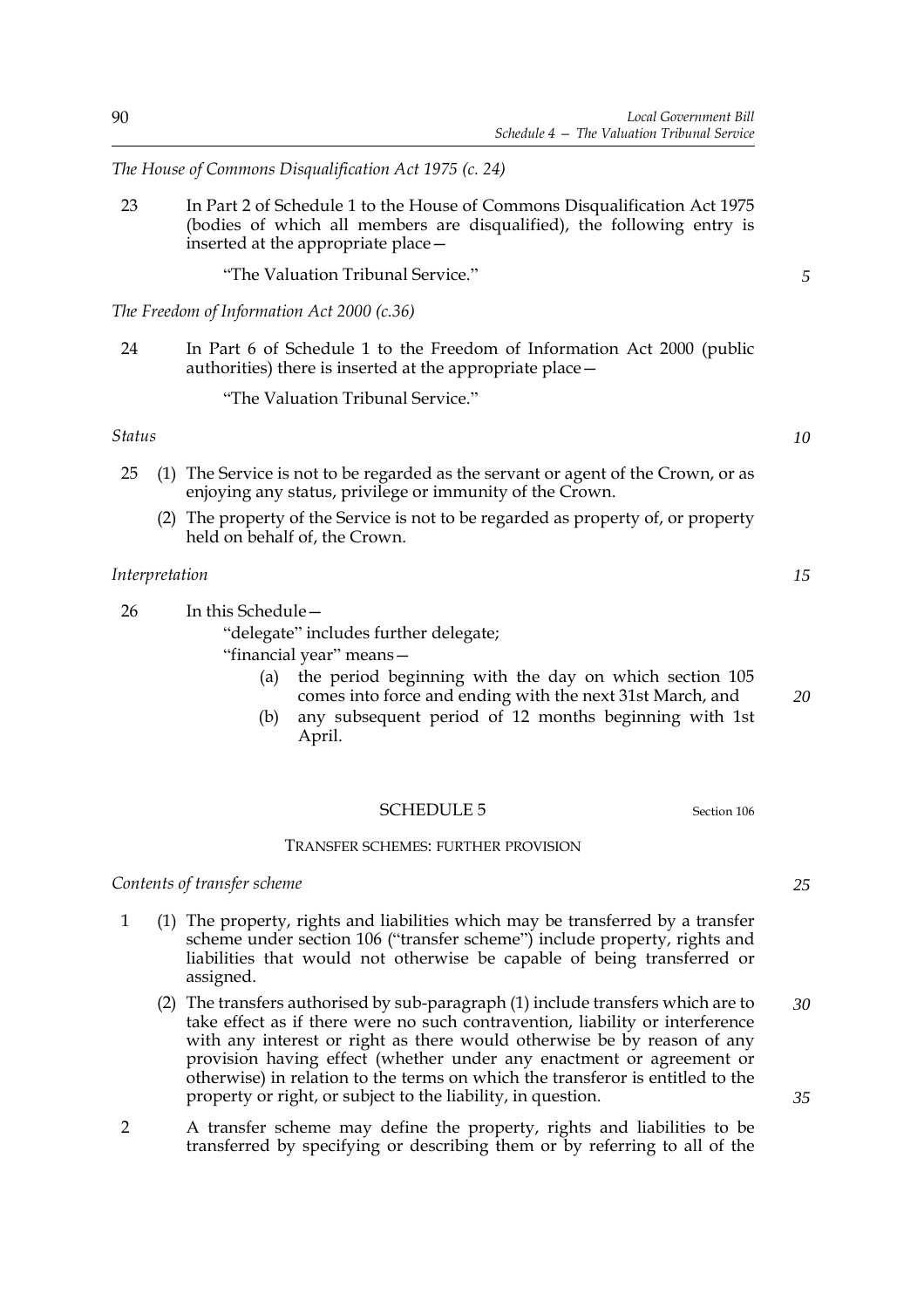property, rights and liabilities comprised in a specified part of the undertaking of the transferor (or partly in one way and partly in the other).

- 3 A transfer scheme may contain provision—
	- (a) for the creation, in relation to property which the scheme transfers, of an interest in or right over the property in favour of the transferor,
	- (b) for the creation in favour of the Service of an interest in or right over property retained by the transferor,
	- (c) for the creation of any rights or liabilities as between the transferor and the Service,
	- (d) for any rights or liabilities specified or described in the scheme to be, or to be to any extent, enforceable by or against the transferor or the Service, or *10*
	- (e) for imposing on the transferor and the Service an obligation to enter into written agreements with, or execute other instruments in favour of, each other.
- 4 A transfer scheme may include such supplemental, incidental, consequential and transitional provision as the Secretary of State considers appropriate.

# *Effect of transfers*

- 5 (1) Anything done by or in relation to the transferor for the purpose of or in connection with anything transferred which is in effect immediately before it is transferred shall be treated as if done by or in relation to the Service. *20*
	- (2) A transfer does not affect the validity of anything done by or in relation to the transferor before the transfer takes effect.
- 6 There may be continued by or in relation to the Service anything (including legal proceedings) relating to anything transferred which is in the process of being done by or in relation to the transferor immediately before it is transferred. *25*
- 7 The Service shall be substituted for the transferor in any document relating to anything transferred.

# *Continuity of employment, etc of transferred employees*

- 8 Where an employee of a valuation tribunal becomes an employee of the Service under a transfer scheme—
	- (a) for the purposes of Part 11 of the Employment Rights Act 1996 (c. 18) (redundancy payments etc), he shall not be regarded as having been dismissed by virtue of the transfer, and *35*
	- (b) for the purposes of that Act, his period of employment with the valuation tribunal counts as a period of employment with the Service and the change of employer does not break the continuity of his employment.

#### *Modification of transfer scheme after appointed day*

9 (1) If, after the day appointed by a transfer scheme for the coming into force of the scheme, the transferor and the Service so agree in writing, the scheme *5*

*15*

*40*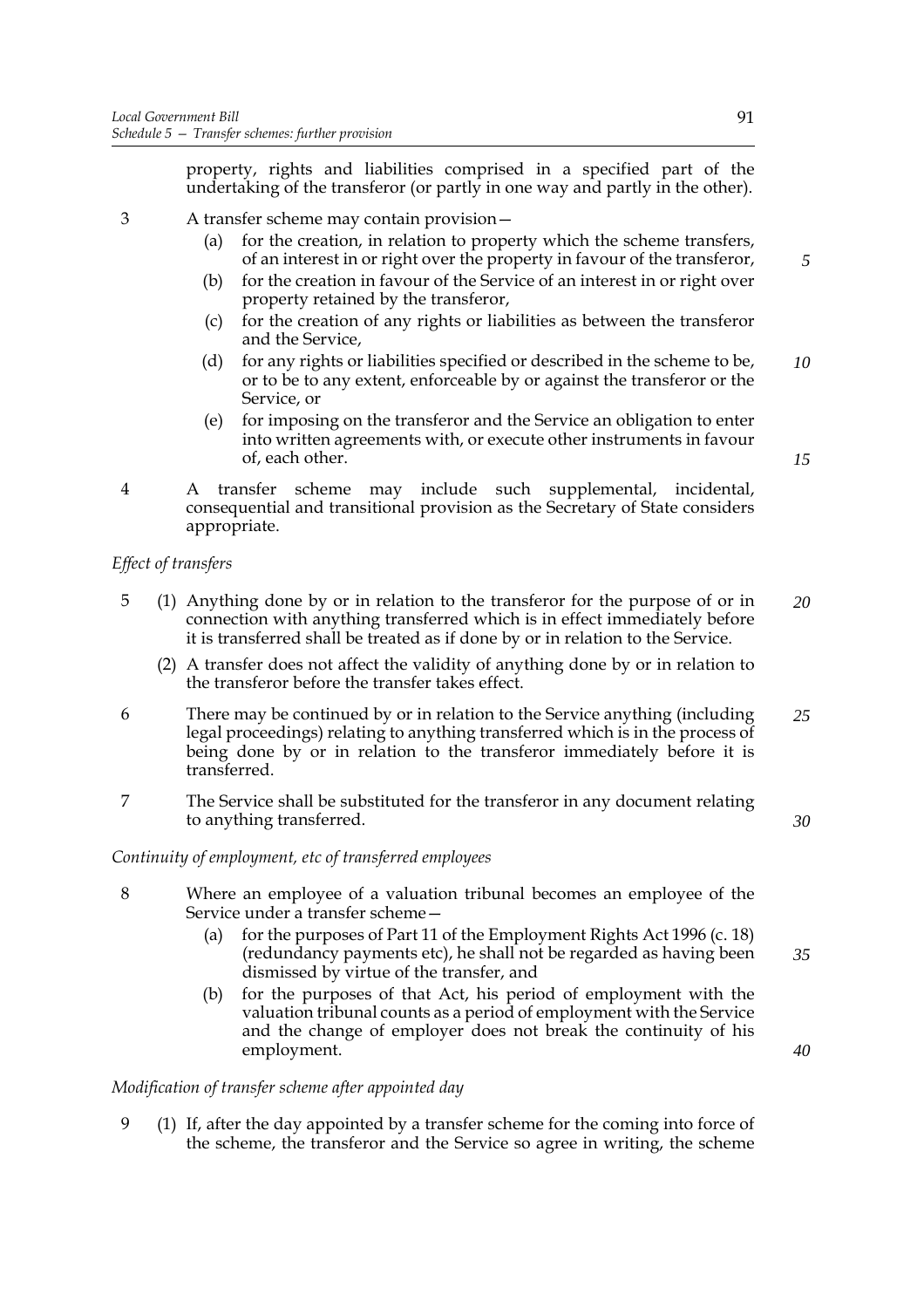shall for all purposes be deemed to have come into force on that day with such modifications as may be agreed.

(2) An agreement under this paragraph may, in connection with giving effect to modifications to the scheme, include supplemental, incidental, consequential and transitional provision.

# *Provision of information to Secretary of State*

10 A valuation tribunal shall provide the Secretary of State with such information and other assistance as he may reasonably require for the purposes of or in connection with the making of a transfer scheme.

# *Consultation*

11 Before making a transfer scheme relating to the property, rights or liabilities of a valuation tribunal, the Secretary of State shall consult the valuation tribunal concerned.

# *Stamp duty*

|  |  | 12 (1) Stamp duty shall not be chargeable on $-$ |
|--|--|--------------------------------------------------|
|--|--|--------------------------------------------------|

- (a) a transfer scheme, or
- (b) an instrument or agreement which is certified to the Commissioners of Inland Revenue by the Secretary of State as made in pursuance of a transfer scheme.
- (2) No such scheme, and no instrument or agreement which is certified as mentioned in sub-paragraph  $(1)(b)$ , shall be taken to be duly stamped unless— *20*
	- (a) it has, in accordance with section 12 of the Stamp Act 1891 (c. 39), been stamped with a particular stamp denoting that it is not chargeable with any duty or that it is duly stamped, or
	- (b) it is stamped with the duty to which it would be liable, apart from this paragraph.

(3) Section 12 of the Finance Act 1895 (c. 16) shall not operate to require  $-$ 

- (a) the delivery to the Inland Revenue of a copy of this Act, or
- (b) the payment of stamp duty under that section on any copy of this Act, *30*

and shall not apply in relation to any instrument on which, by virtue of subparagraph (1), stamp duty is not chargeable.

#### <span id="page-99-0"></span>SCHEDULE 6 Section [121\(](#page-75-0)1)

#### MINOR AND CONSEQUENTIAL AMENDMENTS

*Fire Services Act 1947 (c. 41)*

1 In section 6 of the Fire Services Act 1947 (power of the Secretary of State to make combination schemes), after subsection (1) there is inserted—

*10*

*5*

*15*

*25*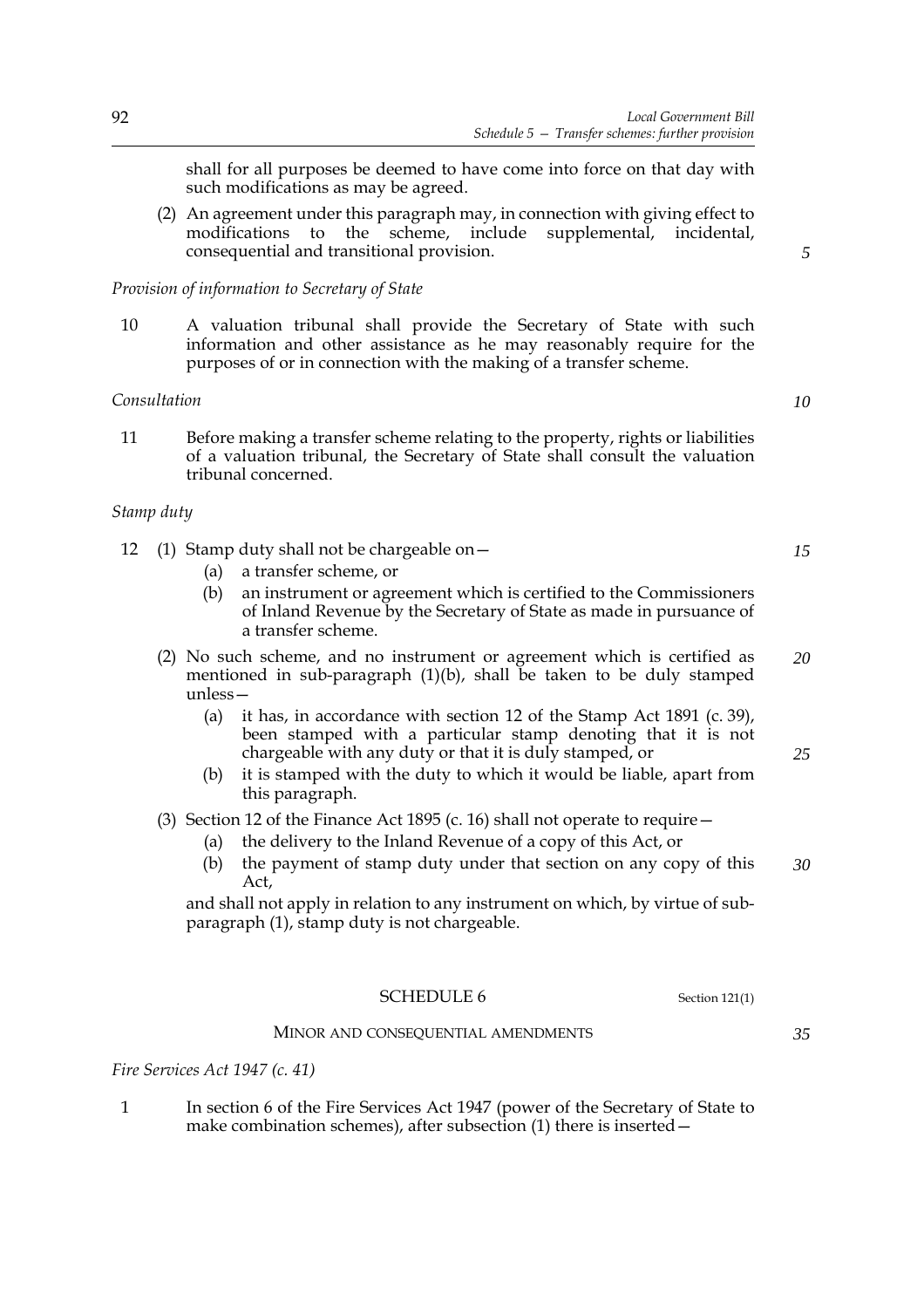"(1A) In the case of a scheme made under this section constituting a fire authority in England, the application by subsection (1) of this section of the provisions of subsection (2) of the last foregoing section shall not include paragraph (c)."

*Public Works Loans Act 1965 (c. 63)*

- 2 In section 2 of the Public Works Loans Act 1965 (local loans)—
	- (a) in subsection (3), for "section 43 of the Local Government and Housing Act 1989" there is substituted "section [1](#page-8-0) of the Local Government Act 2003", and
	- (b) in subsection (5), for "section 47 of the Local Government and Housing Act 1989" there is substituted "section [13](#page-12-0) of the Local Government Act 2003". *10*

*Public Works Loans Act 1967 (c. 61)*

3 In section 2(2) of the Public Works Loans Act 1967 (local loans), for "section 43 of the Local Government and Housing Act 1989" there is substituted "section [1](#page-8-0) of the Local Government Act 2003". *15*

*Local Government Act 1972 (c. 70)*

4 In section 137(3) of the Local Government Act 1972 (which permits local authorities to make contributions to certain charitable and other funds), after "subject" there is inserted ", in the case of a parish or community council,".

*Local Government Act 1974 (c. 7)*

- 5 (1) Schedule 4 to the Local Government Act 1974 (the Commissions for Local Administration in England and in Wales) is amended as follows.
	- (2) In paragraph 6 (each Commission deemed a specified body for purposes of determining revenue support grant)—
		- (a) in sub-paragraph (1), for "Each of the Commissions",
		- (b) in sub-paragraph (2), for "each Commission", and
		- (c) in sub-paragraph (3), for "the Commissions",

there is substituted "the Commission for Local Administration in England".

- (3) For paragraph 6(5) (which is no longer of practical utility) there is substituted— *30*
	- "6A (1) The Commission for Local Administration in Wales shall be treated as if they were a specified body for the purposes of Chapter 3 of Part 5 of the 1988 Act (revenue support grant: Wales), and that Chapter shall accordingly have effect with the following modifications.
		- (2) Before making a determination under section 84F(2) or (3) of the 1988 Act, the National Assembly for Wales shall, except in the case mentioned in paragraph 8A below, take into account—
			- (a) estimates of the expenses of the Commission for Local Administration in Wales, and *40*
			- (b) any observations on those estimates,

*5*

*20*

*25*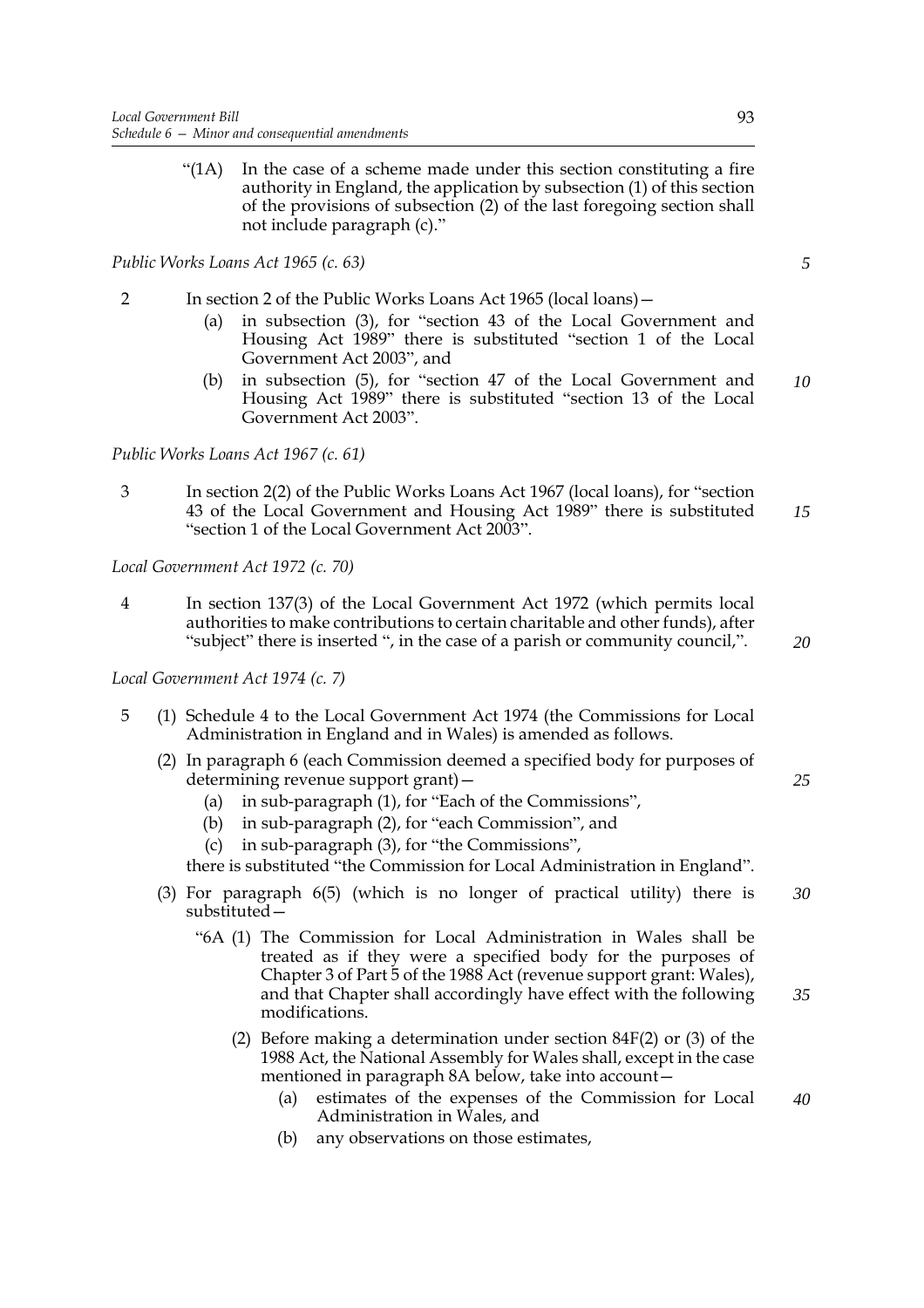made and submitted to the Assembly in accordance with paragraph 7 below.

- (3) The Assembly may also take into account any other information available to it as to the expenses of the Commission for Local Administration in Wales, whatever its source.
- (4) A determination under section 84F of the 1988 Act shall not be invalid merely because the requirements of paragraph 7 below were not complied with."
- (4) In paragraph 8 (making of assumptions where a Commission fails to submit expenses estimate), for "a Commission" there is substituted "the Commission for Local Administration in England".
- (5) After paragraph 8 there is inserted—
	- "8A Where the Commission for Local Administration in Wales fail to submit an estimate of their expenses for the forthcoming financial year under paragraph 7 above, the National Assembly for Wales may, for the purposes of a determination under section 84F of the 1988 Act, assume those expenses to be such as it sees fit."
- (6) This paragraph applies in relation to the financial year beginning on 1st April 2004 and subsequent financial years.

*Stock Transfer Act 1982 (c. 41)*

6 In section 1(3)(b) of the Stock Transfer Act 1982 (extension of powers relating to securities), the words from "section 43" to "powers)" are omitted.

*Representation of the People Act 1985 (c. 50)*

- 7 (1) Section 15 of the Representation of the People Act 1985 (combination of polls) shall have effect as if the following were inserted after subsection  $(5)$  -
	- "(5A) The power under subsection (5) above to make provision in connection with the combining under this section of polls at—
		- (a) a local government election in England and Wales, and
		- (b) the European Parliamentary general election in 2004,

includes power to make provision modifying, in relation to such elections, any enactment relating to election of members of the European Parliament or any instrument made under any such enactment or under the Representation of the People Acts." *30*

- (2) The following shall extend to Gibraltar—
	- (a) the power conferred by section 15(5) of the Representation of the People Act 1985, so far as extended by section 15(5A) of that Act, and *35*
	- (b) the Representation of the People Acts, so far as relating thereto.

*Local Government Act 1988 (c. 9)*

8 Section 33 of the Local Government Act 1988 (restrictions on contracts with local authority companies) ceases to have effect.

*5*

*15*

*10*

*25*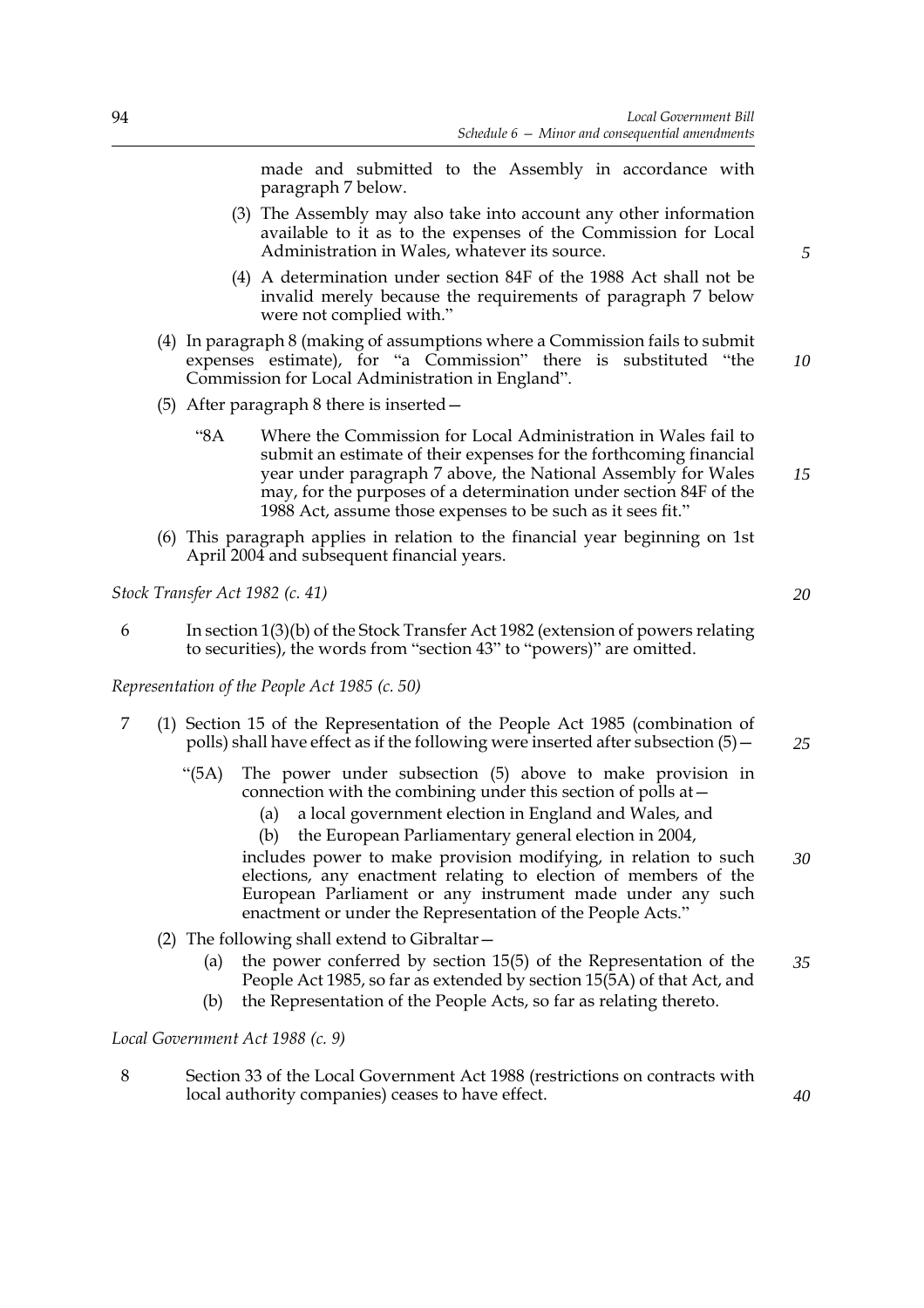*Local Government Finance Act 1988 (c.41)*

- 9 (1) The Local Government Finance Act 1988 is amended as follows.
	- (2) Paragraphs 12 to 17 and 22 apply in relation to the financial year beginning on 1st April 2004 and subsequent financial years.
- 10 In section 47 (discretionary relief), in subsections (1)(b) and (5), for "section 58" there is substituted "section 57A or 58". *5*
- 11 In section 49 (reduction or remission of liability), in subsection (3), for "section 58" there is substituted "section 57A or 58".
- 12 Section 76 shall become Chapter 1 of Part 5, entitled "General".
- 13 Sections 78 to 84C shall become Chapter 2 of Part 5, entitled "Revenue support grant: England". *10*
- 14 In the Chapter 2 so formed, at the beginning there is inserted –

# *"Introductory*

# **77A Application of Chapter 2**

This Chapter applies only in relation to England." 15 In sections 78(1) and 78A(2) (which refer to revenue support grant being payable under the Part), for "Part" there is substituted "Chapter". *15*

- 16 Section 85, together with the sections in Part 5 that follow that section, shall become Chapter 4 of that Part, entitled "Other grants".
- 17 In section 85(2) (which refers to additional grant being payable under the Part), for "Part" there is substituted "section and section 86 below". *20*
- 18 In section 88 (transport grants: supplementary), in subsections (4) and (6), for the words from "expenditure for" to "1989" there is substituted "capital" expenditure for the purposes of Chapter 1 of Part 1 of the Local Government Act 2003 (capital finance)".
- 19 In section 90 (payments to and from collection funds), in subsection (1)(d), for "or regulations" there is substituted ", under regulations made for the purpose mentioned in paragraph 4(7) of that Schedule or under regulations".
- 20 In section 138 (judicial review), in subsection  $(2)(j)$ , after "multiplier" there is inserted "or small business non-domestic rating multiplier". *30*
- 21 In section 139 (functions to be discharged only by authority), in subsection (2)(d), after "multiplier" there is inserted "or small business non-domestic rating multiplier".
- 22 In section 140(2) (Parts 3 and 5 of the Act to apply, and be administered, separately in England and Wales)— *35*
	- (a) in paragraph (c), at the end there is inserted "and",
	- (b) paragraph (d) is omitted, and
	- (c) in paragraph (e), the words "section 84A above or" are omitted.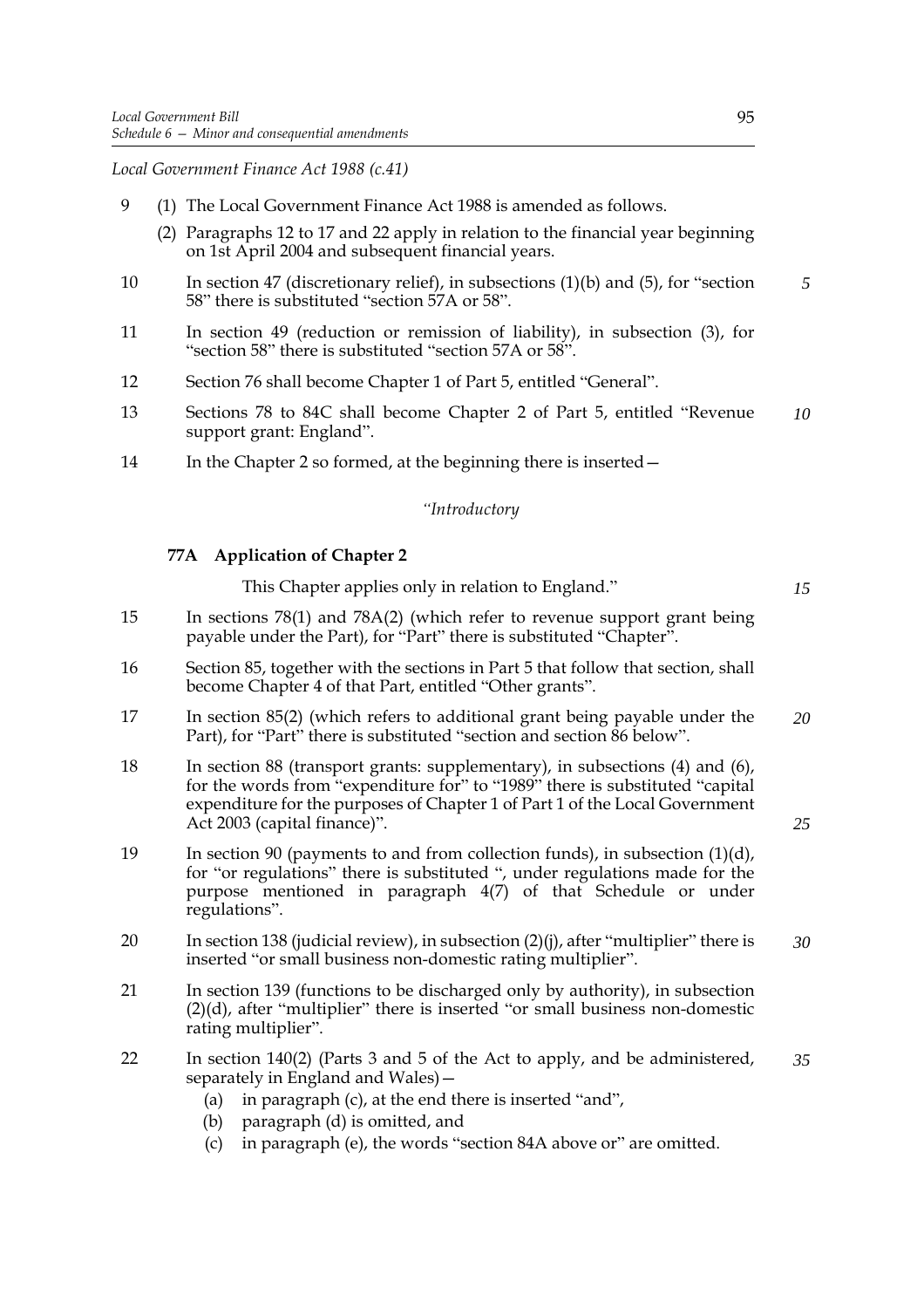- 23 In section 141 (payments to and from authorities), in subsection (7), after "below," there is inserted "regulations made for the purpose mentioned in paragraph 4(7) of that Schedule,".
- 24 (1) Section 143 (orders and regulations) is amended as follows.
	- (2) In subsection (4) for "58" there is substituted "57A".
	- (3) After that subsection there is inserted—
		- "(4A) As regards any power of the National Assembly for Wales to make an order or regulations under this Act, subsection (3) above shall have effect without the words from "subject to annulment" to the end."
- 25 (1) Schedule 7 (non-domestic rating multipliers) is amended as follows.
	- (2) In paragraph 5 (interpretation of definitions of "non-domestic rating multiplier"), after sub-paragraph (13) there is inserted—
		- "(14) Sub-paragraph (13) above does not apply to orders made by the National Assembly for Wales.
		- (15) An order made under sub-paragraph (3) above by the National Assembly for Wales (including an order amending or revoking another) is effective in relation to a particular financial year only if it is made—
			- (a) before 1 March in the preceding financial year, and
			- (b) at a time when no local government finance report for the year has been published by the Assembly."
	- (3) In paragraph 6 (calculation of non-domestic rating multiplier), after subparagraph (4) there is inserted—
		- "(4A) Sub-paragraph (4) above does not apply to a calculation made by the National Assembly for Wales for a financial year beginning in or after 2004. *25*
			- (4B) A calculation made by the Assembly under this paragraph for a financial year beginning in or after 2004 is invalid unless one or both of the following conditions is fulfulled—
				- (a) it is made after the Assembly has published the local government finance report for the year or, where the Assembly is publishing two local government finance reports for the year, it is made after the Assembly has published both of those reports;
				- (b) it is made on or after 1 March in the preceding financial year."
	- (4) In paragraph 9 (special authority's non-domestic rating multiplier) in subparagraph (4), in the definition of A, after "year" there is inserted "so far as relating to England".
	- (5) In paragraph 10 (substituted multiplier), for sub-paragraph (1) there is substituted—
		- "(1) Where a special authority has set multipliers for a financial year (whether originally or by way of substitute) it may set multipliers in substitution if, and only if, they have been quashed."
	- (6) In paragraphs 10(2) and 11(1), after "9" there is inserted "or 9A".
- 26 (1) Schedule 8 (non-domestic rating: pooling) is amended as follows.

*10*

*5*

*20*

*15*

*35*

*30*

*40*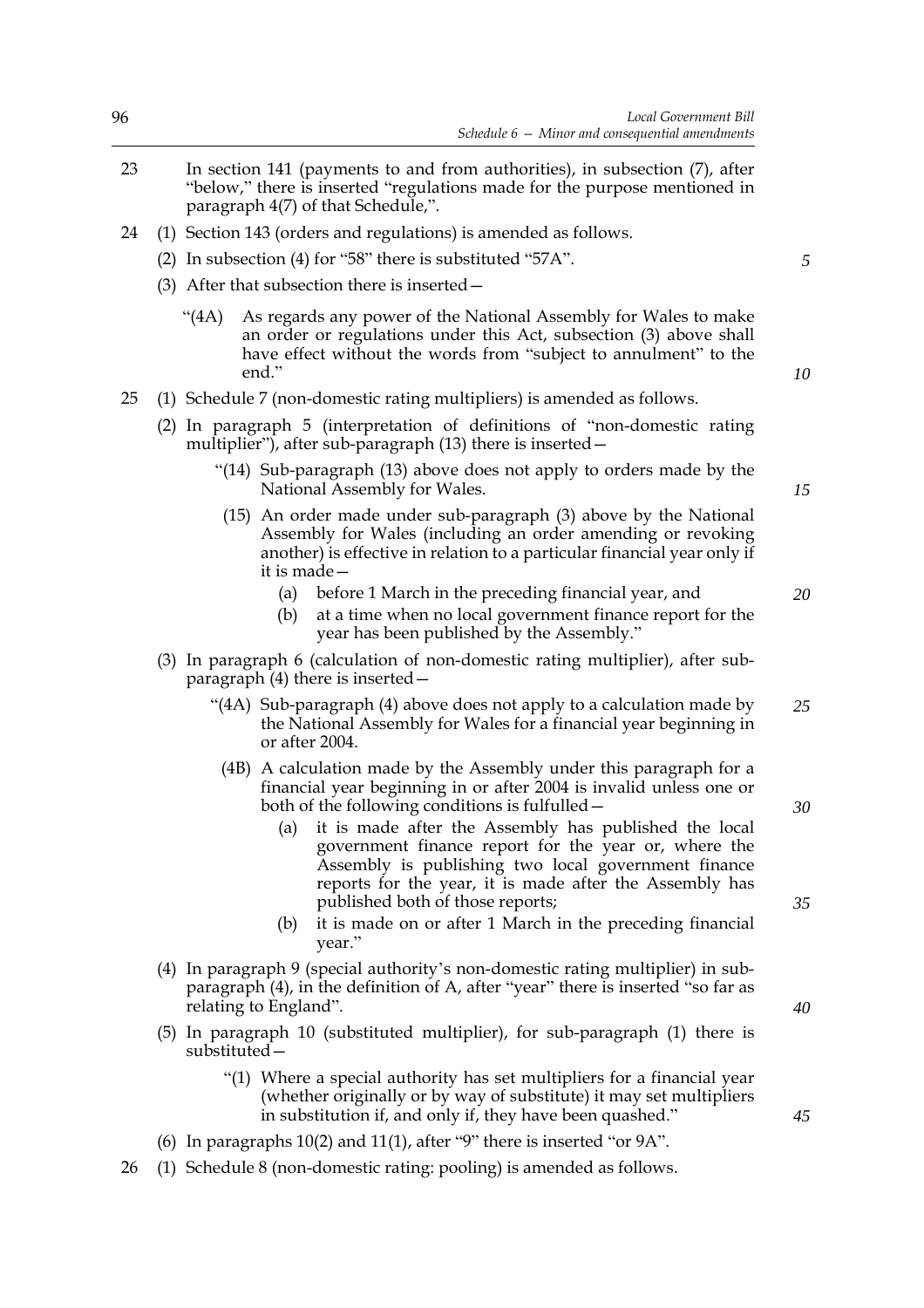- (2) In paragraph 2(2) (debits to the non-domestic rating account), in paragraph (a), after "(14) below" there is inserted ", under regulations made for the purpose mentioned in paragraph 4(7) below".
- (3) In paragraph 4(3) (contributions by special authorities), for paragraph (a) there is substituted—
	- "(a) the authority's non-domestic rating multiplier and small business non-domestic rating multiplier for the year were equal respectively to the non-domestic rating multiplier and the small business nondomestic rating multiplier for the year, so far as relating to England, determined in accordance with Part 1 of Schedule 7 above, and".

27 In Schedule 11 (valuation tribunals)—

- (a) in paragraph 1 (power to make regulations for establishment of tribunals), in sub-paragraph (2) (provision which the regulations may include), for the words from "in relation to" to the end there is substituted—
	- "(a) so far as relating to England, in relation to membership, procedure and other matters relating to tribunals, except staff, accommodation and equipment, and *20*
	- (b) so far as relating to Wales, in relation to membership, staff, accommodation, equipment, procedure and other matters relating to tribunals.";
- (b) in paragraph 6(1) (staff), after "paragraph 1 above" there is inserted ", so far as relating to Wales,"; *25*
- (c) in paragraph 7(1) (accommodation and equipment), after "paragraph 1 above" there is inserted ", so far as relating to Wales,".

*Local Government and Housing Act 1989 (c. 42)*

- 28 The Local Government and Housing Act 1989 is amended as follows.
- 29 Part 4 (revenue accounts and capital finance of local authorities) ceases to have effect.
- 30 (1) Section 70 (requirements for companies under control or subject to influence of local authorities) is amended as follows.
	- (2) In subsection (2), for "the provisions for the time being made by order under subsection (1) above" there is substituted "any provisions made by order under subsection (1) above which are for the time being applicable to it". *35*
	- (3) In subsection  $(3)$ 
		- (a) for "local authorities" there is substituted "a local authority", and
		- (b) for "any" there is substituted "the".
	- (4) In subsection (4), for the words from "every" to "prescribed" there is substituted "a local authority to comply with any requirements for the time being applicable to it".
- 31 For the second sentence of section 80A(4) (overpaid Housing Revenue Account subsidy may be recovered by withholding or reducing subsidy) there is substituted—

*5*

*10*

*15*

*30*

*40*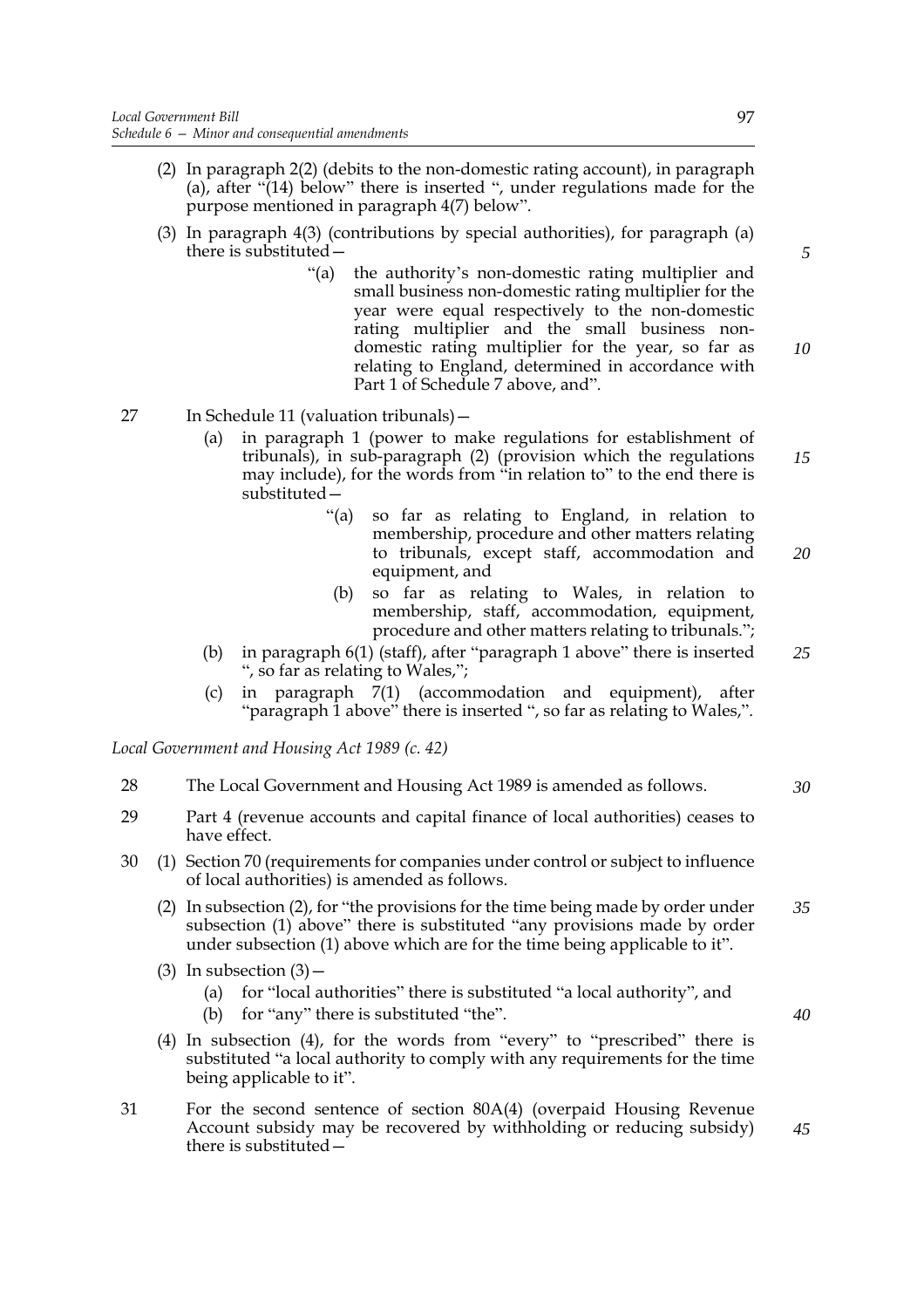- "(4A) Without prejudice to other methods of recovery, a sum recoverable under subsection (4) above may—
	- (a) be recovered by withholding or reducing subsidy, and
	- (b) if the sum is referable to housing benefit in respect of houses or other property within the authority's Housing Revenue Account, be recovered by withholding or reducing rent rebate subsidy under Part 8 of the Social Security Administration Act 1992."
- 32 In section 88(1)(d) (construction of references in Part 6 to "proper practices"), for "section 66(4) above" there is substituted "section [21](#page-15-1) of the Local Government Act 2003". *10*
- 33 (1) Schedule 4 (keeping of the Housing Revenue Account) is amended as follows.
	- (2) In Part 1 (credits to the Account), item 5 (housing benefit transfers) is omitted.
	- (3) In that Part, for item 9 (sums directed by Secretary of State) there is substituted—

# *"Item 9: sums directed by Secretary of State or National Assembly for Wales*

Any sums which for the year the authority is required, by reason of a direction given by the appropriate person, to carry to the credit of the account from some other revenue account of theirs.

A direction under this item may require the transfer of sums calculated in accordance with formulae specified in the direction, and any formula so specified may include variables framed (in whatever way the appropriate person considers appropriate) by reference to such matters as the appropriate person thinks fit."

- (4) In Part 2 (debits to the Account), item 4 (rent rebates) is omitted.
- (5) In that Part, after item 9 there is inserted—

*"Item 10: sums directed by Secretary of State or National Assembly for Wales*

Any sums which for the year the authority is required, by reason of a direction given by the appropriate person, to carry from the account to the credit of some other revenue account of theirs. *30*

A direction under this item may require the transfer of sums calculated in accordance with formulae specified in the direction, and any formula so specified may include variables framed (in whatever way the appropriate person considers appropriate) by reference to such matters as the appropriate person thinks fit.

In giving a direction under this item, the appropriate person may (in particular) take into account the effect of such a direction on—

- (a) other revenue accounts in the authority's relevant fund,
- (b) the amounts of council tax falling to be set by the authority under section 30 of the Local Government Finance Act 1992, and
- (c) the authority's budget requirement under section 32(4) of that Act.

*15*

*5*

*25*

*35*

*40*

*45*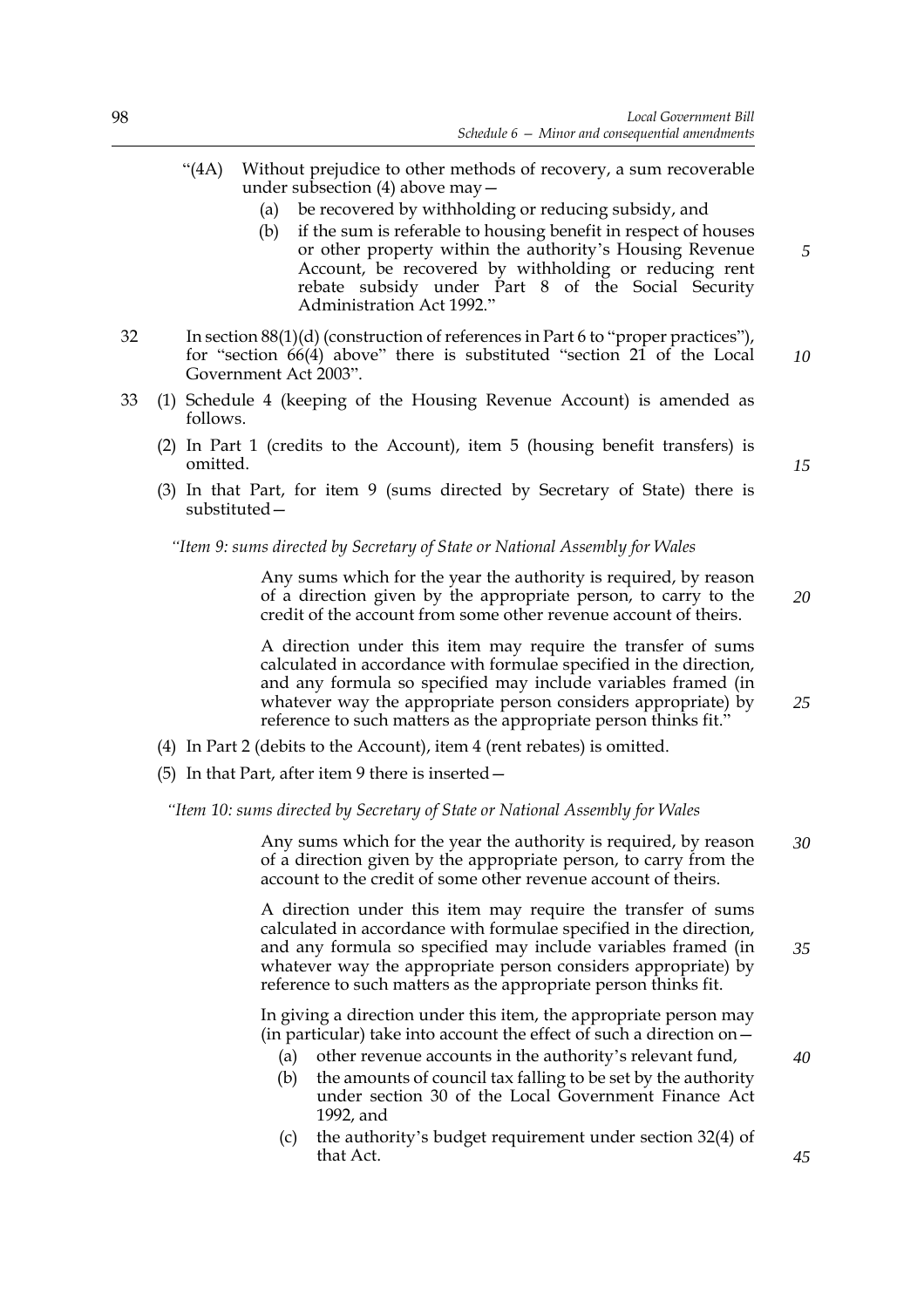In this item the reference to the authority's "relevant fund" is—

- (a) in relation to England, to the authority's general fund within the meaning of section  $91(2)$  of the Local Government Finance Act 1988, and
- (b) in relation to Wales, to the authority's council fund within the meaning of section 38(1) of the Local Government (Wales) Act 1994."

*Social Security Administration Act 1992 (c. 5)*

- 34 The Social Security Administration Act 1992 is amended as follows.
- 35 (1) In section 134(2) (forms that may be taken by the rent rebates and allowances referred to since 1st April 1997 in subsections (1A) and (1B) instead of subsection (1)), for "subsection (1)" substitute "subsections (1A) and (1B)". *10*
	- (2) Sub-paragraph (1) shall be deemed to have come into force on 1st April 1997.
- 36 In section 140B (calculation of rent rebate subsidy, rent allowance subsidy and council tax benefit subsidy), the following are omitted—
	- *(a) the second sentence of subsection (2) (Housing Revenue Account rebates paid by housing authority in England and Wales not relevant benefit for purpose of determining amount of subsidy), and*
	- (b) subsection (7) (section not to be taken as implying that additions and deductions may not be determined by reference to certain matters).

*20*

*15*

*5*

- 37 In section 140C (payment of subsidy), after subsection (1) there is inserted—
	- "(1A) Conditions under subsection (1) above may (in particular) be imposed to obtain information for the purposes of the carrying-out by the Secretary of State of any of his functions relating to subsidy."
- 38 In section 140D (rent rebate subsidy: accounting provisions), the following are omitted— *25*
	- (a) subsection (1)(c) (accounting for rent rebate subsidy by development corporation in England and Wales), and
	- (b) subsection (2) (treatment of Housing Revenue Account rebates).
- 39 In section 140G (interpretation of Part 8), in the definition of "Housing Revenue Account", paragraph (b) (definition of Housing Revenue Account rebate) is omitted. *30*

*Local Government Finance Act 1992 (c. 14)*

- 40 The Local Government Finance Act 1992 is amended as follows.
- 41 In section 11(2) (discounts), for "section 12" there is substituted "sections 11A and 12". *35*
- 42 (1) In section 17 (completion of new dwellings), in subsection (4) (which defines the date to be taken as the completion date)—
	- (a) in paragraph (a), for "an appeal" there is substituted "no appeal", and
	- (b) in paragraph (b), for "no appeal" there is substituted "an appeal".
	- (2) This paragraph has effect in relation to any completion notice under Schedule 4A to the Local Government Finance Act 1988 (c. 41) (new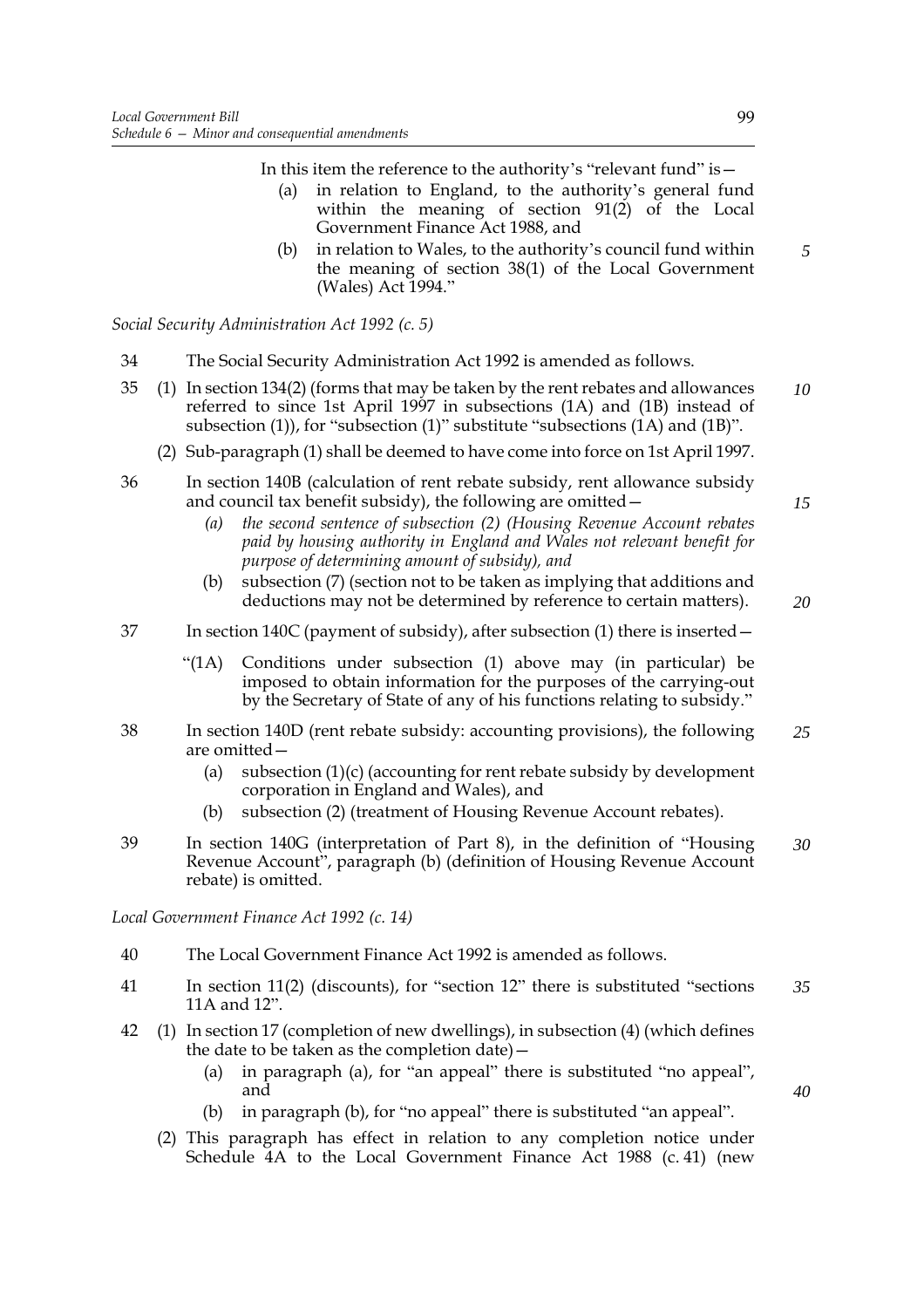*5*

*20*

*40*

*45*

buildings: completions days), as applied by section 17 of the Local Government Finance Act 1992 (c. 14), which—

- (a) is served on or after the day on which this paragraph comes into force, or
- (b) becomes the subject of such an appeal on or after the day on which this paragraph comes into force.
- 43 In section 21 (valuations for purposes of lists), in subsection (2) (basis of valuations), for "1st April 1991" there is substituted "the appropriate date" and after that subsection there is inserted—

#### "(2A) For the purposes of subsection (2) above, the appropriate date is  $-$ *10*

- (a) in relation to a list under section 22, 1st April 1991, and
- (b) in relation to a list under section 22B, the later of  $-$ 
	- (i) two years before the date on which the list falls to be compiled, and
	- (ii) such date, if any, within that two year period as may be specified by regulations. *15*
- (2B) The power to make regulations under subsection  $(2A)(b)(ii)$  is exercisable—
	- (a) in relation to a list to be compiled for a billing authority in England, by the Secretary of State, and
	- (b) in relation to a list to be compiled for a billing authority in Wales, by the National Assembly for Wales by statutory instrument."
- 44 In section 22(2) (when valuation list comes into force), for the words from "and" to the end there is substituted ", shall come into force on that day and shall remain in force until a new list for the authority is compiled under section 22B below". *25*
- 45 In section 24 (alteration of lists), in subsection (9)(b), for "or 22A(10)" there is substituted ", 22A(10) or 22B(10)".
- 46 Section 25 (compilation and maintenance of new lists) ceases to have effect. *30*
- 47 In section 28 (information about lists)—
	- (a) in subsection  $(2)(a)$ , for "or  $22A(10)$ " there is substituted ",  $22A(10)$  or 22B(10)", and
	- (b) in subsection  $(3)(a)$ , after "22 $(6)$ " there is inserted "or 22 $B(8)$ ".
- 48 In section 66(2) (matters subject only to judicial review), in paragraph (b) (determinations), after "8(2)" there is inserted ", 11A". *35*
- 49 In section 67 (functions to be discharged only by the authority), in subsection (2)(a) (making of determination), after "8(2)" there is inserted ", 11A".
- 50 (1) Section 69 (interpretation of Part 1) is amended as follows.
	- (2) In subsection (1), the definition of "revenue support grant" is omitted.
	- (3) After subsection (2) there is inserted—
		- "(2A) In this Part, any reference to expenditure incurred by a billing authority, major precepting authority or local precepting authority in any financial year includes the following (whether or not giving rise to actual payments)—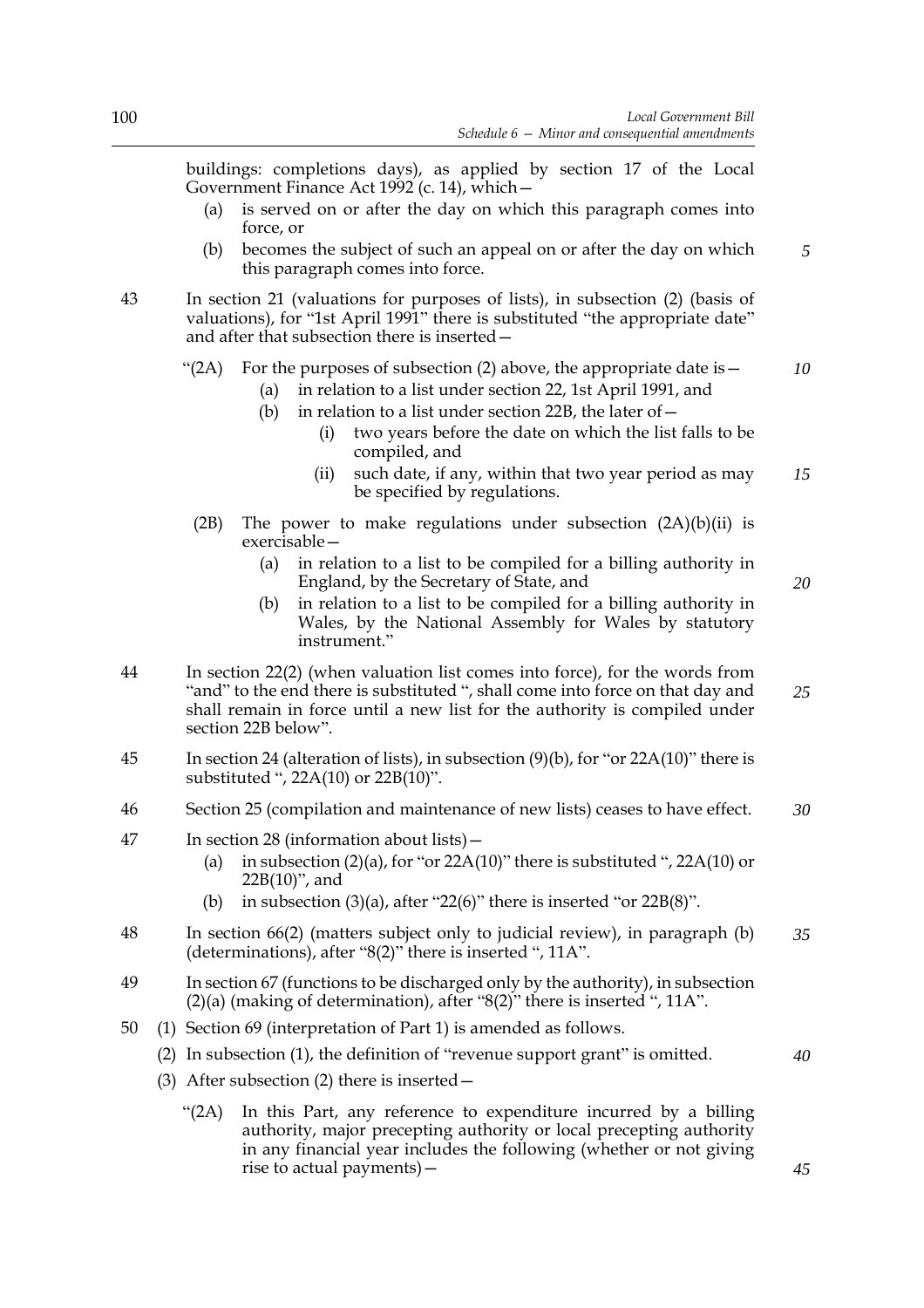- (a) any amount which does not form part of the authority's capital receipts for the purposes of Chapter 1 of Part 1 of the Local Government Act 2003 (capital finance) and which is set aside for the year by the authority as provision to meet credit liabilities; and
- (b) any other amount which is set aside for the year by the authority as reasonably necessary for the purpose of providing for any liability or loss which is likely or certain to be incurred but is uncertain as to the amount or the date on which it will arise (or both)."
- 51 In section 113 (orders and regulations), in subsection (3) (instruments subject to negative resolution), in paragraph (a) (exceptions), after "11(3)," there is inserted "22B(3)(a),".
- 52 (1) Schedule 2 (administration) is amended as follows.
	- (2) In paragraph 8 (exempt dwellings etc.)  $-$ 
		- (a) in sub-paragraph  $(1)$ , after "22 $(5)(b)$ " there is inserted ", 22 $B(7)$ ", and
		- (b) in sub-paragraphs  $(2)$  and  $(3)$  -
			- (i) after " $22(5)(b)$ " there is inserted ",  $22B(7)$ ", and
			- (ii) after "22(7)", in both places, there is inserted ",  $22B(9)$ ".
	- (3) At the end there is inserted—
		- "21 (1) This paragraph applies where a billing authority exercises the power under section 13A(1) above by determining a class of case in which liability is to be reduced.
			- (2) Where the determination provides for liability to be reduced to nil, any dwelling in relation to which the reduction applies shall be treated for the purposes of this Schedule as an exempt dwelling.
			- (3) Where the determination provides for liability to be reduced otherwise than to nil, any amount in relation to which the reduction applies shall be treated for the purposes of this Schedule as subject to a discount equal to the amount of the reduction."
- 53 In Schedule 4 (enforcement), at the end there is inserted—

*"Interpretation*

- 20 In this Schedule, except paragraph 6, "prescribed" means prescribed by regulations made—
	- (a) in relation to England, by the Secretary of State, and
	- (b) in relation to Wales, by the National Assembly for Wales by statutory instrument."

*Local Government (Wales) Act 1994 (c. 19)*

54 In section 51 of the Local Government (Wales) Act 1994 (control of disposals and contracts), in subsection (2), in the definition of "capital contract", for "for capital purposes" there is substituted "which is capital expenditure for the purposes of Chapter 1 of Part 1 of the Local Government Act 2003 (capital finance)".

*5*

*10*

*20*

*15*

*25*

*30*

*40*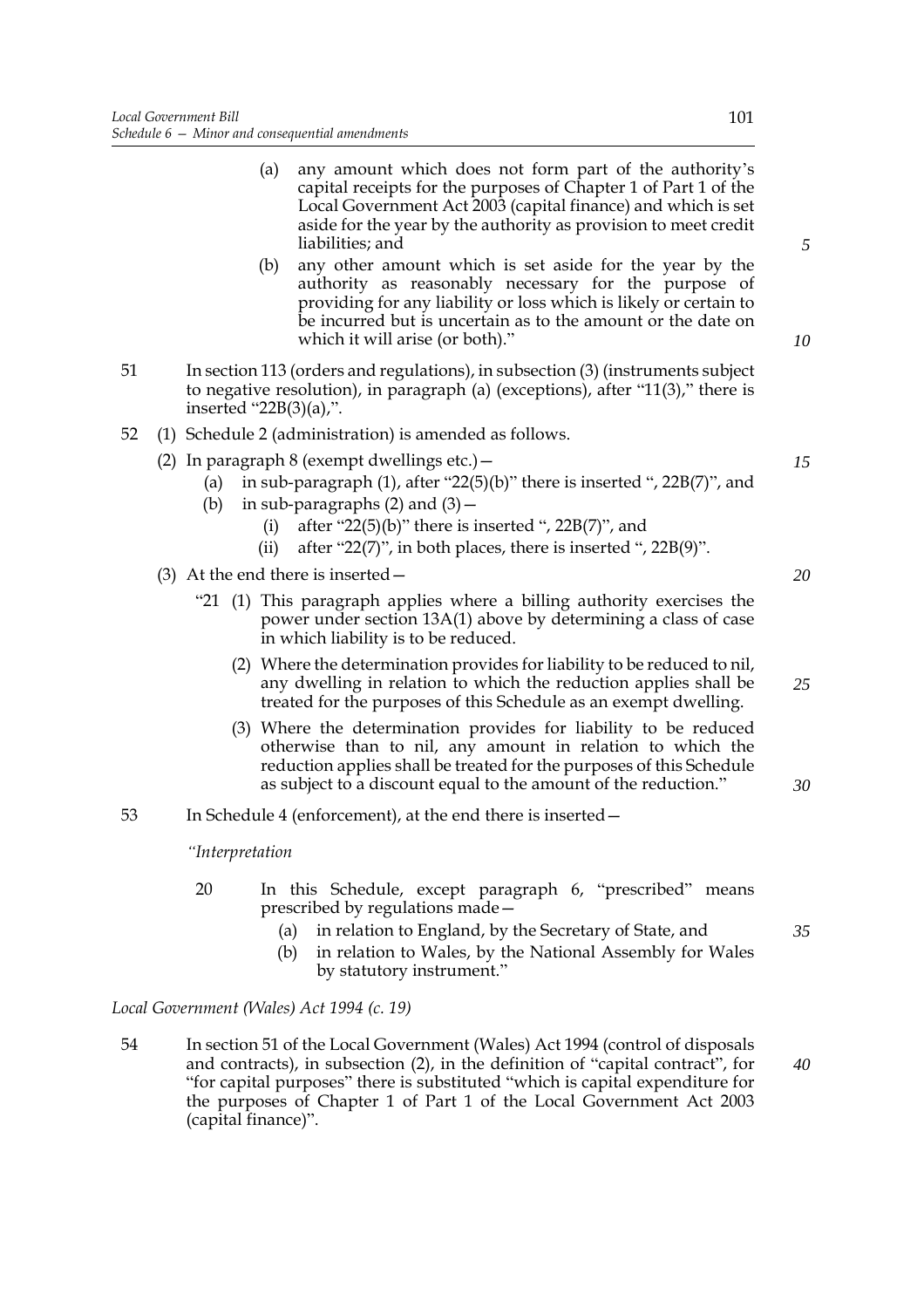*Deregulation and Contracting Out Act 1994 (c. 40)*

- 55 In section 71(3) of the Deregulation and Contracting Out Act 1994 (certain functions not excluded by section  $71(1)(c)$ ), after paragraph (e) there is inserted—
	- "(ea) section [50](#page-28-0) of the Local Government Act 2003 (administration etc of BID levy) if the function corresponds to any function falling within paragraph (e) above,". *5*

*Housing Act 1996 (c. 52)*

- 56 (1) In section 122(4) of the Housing Act 1996 (which makes provision about the determination of rent allowance subsidy under section 140B of the Social Security Administration Act 1992 (c. 5))—
	- (a) in paragraph (b) (which refers to subsection (2) of section 140B), for "that subsection" there is substituted "subsection (4) or (5) of that section", and
	- (b) in paragraph (c) (which refers to subsection (4) of section 140B), for "(4)" there is substituted " $(5)(b)$ ". *15*
	- (2) Sub-paragraph (1) shall be deemed to have come into force on 1st July 1997.

*Justices of the Peace Act 1997 (c. 25)*

- 57 The Justices of the Peace Act 1997 is amended as follows.
- 58 In section 67 (justices not disqualified by reason of liability to local taxation)— *20*
	- (a) after paragraph (a) there is inserted—
		- "(aa) BID levy (within the meaning of Part 4 of the Local Government Act 2003),", and
	- (b) for "any charge, tax or rate falling within paragraphs (b)" there is substituted "any levy, charge, tax or rate falling within paragraphs  $(aa)$ ". *25*
- 59 In section 72(1) (interpretation) for the definition of "capital expenditure" there is substituted—
	- ""capital expenditure" means expenditure which is capital expenditure for the purposes of Chapter 1 of Part 1 of the Local Government Act 2003 (capital finance);". *30*

*Local Government (Contracts) Act 1997 (c. 65)*

60 In section 1(3) of the Local Government (Contracts) Act 1997 (local authorities for the purposes of the Act), in paragraph (a), for "Part IV of the Local Government and Housing Act 1989" there is substituted "Chapter 1 of Part 1 of the Local Government Act 2003 (capital finance)". *35*

*Audit Commission Act 1998 (c. 18)*

- 61 In Schedule 1 to the Audit Commission Act 1998 (which makes provision about the Commission's financial affairs)—
	- (a) in paragraph 9(6), for "March" there is substituted "June";

*40*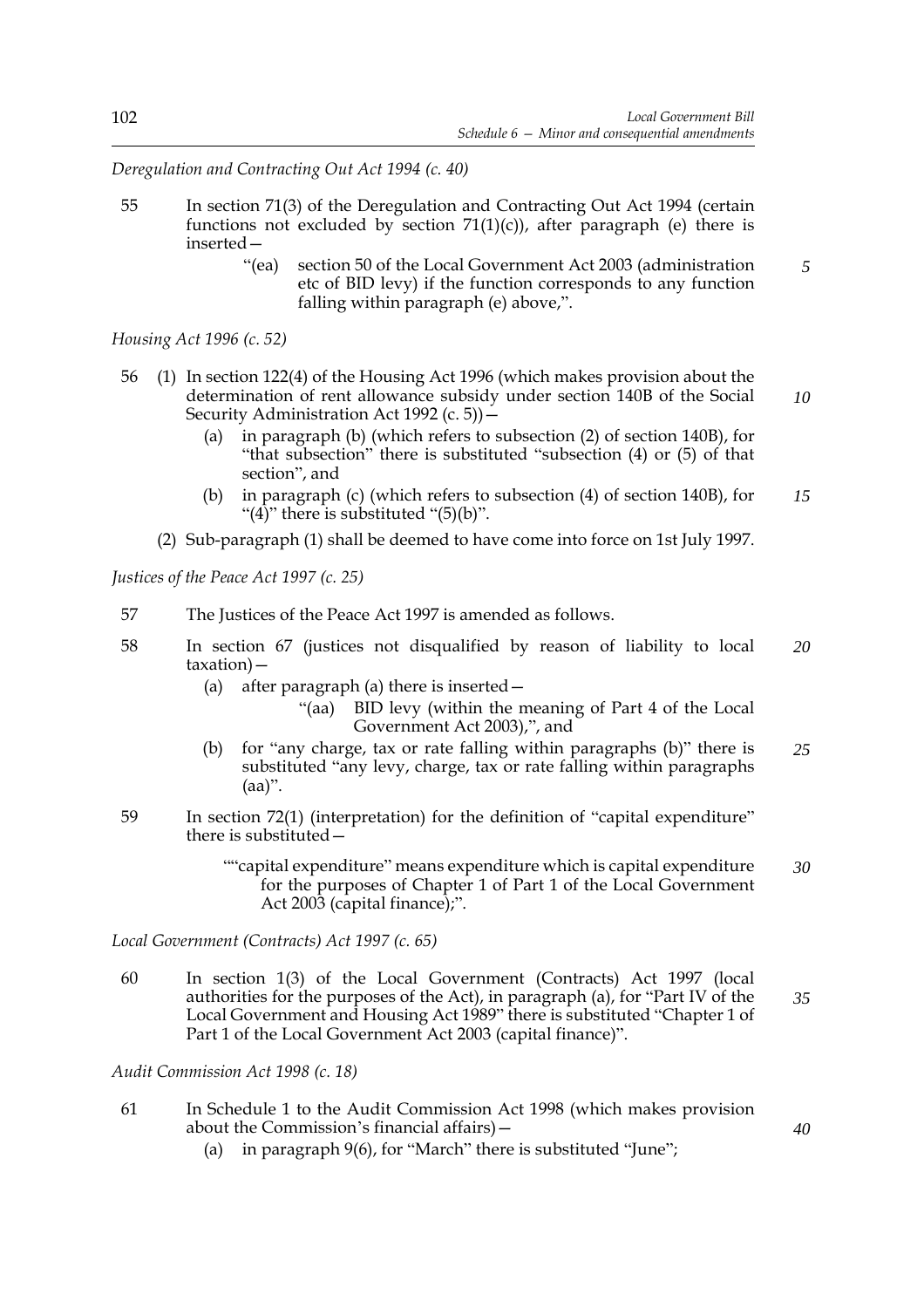(b) in paragraph 11(3), for "31st March" there is substituted "30th June".

*Government of Wales Act 1998 (c. 38)*

- 62 In section 81 of the Government of Wales Act 1998 (statement of estimated payments), for subsection (2) there is substituted—
	- "(2) The statement shall also include such other information as the Secretary of State considers appropriate." *5*

*Greater London Authority Act 1999 (c. 29)*

- 63 The Greater London Authority Act 1999 is amended as follows.
- 64 In section 85 (calculation by Greater London Authority of budget requirements), for subsection  $(9)$  there is substituted –
	- In this section, any reference to expenditure incurred by a body in any financial year includes the following (whether or not giving rise to actual payments)—
		- (a) any amount which does not form part of the body's capital receipts for the purposes of Chapter 1 of Part 1 of the Local Government Act 2003 (capital finance) and which is set aside for the year by the body as provision to meet credit liabilities; and *15*
		- (b) any other amount which is set aside for the year by the body as reasonably necessary for the purpose of providing for any liability or loss which is likely or certain to be incurred but is uncertain as to the amount or the date on which it will arise (or both)." *20*
- 65 Sections 112 to 118 (credit approvals) cease to have effect.
- 66 (1) Section 119 (power to redistribute capital receipts of functional bodies) is amended as follows. *25*
	- (2) In subsection (2), for "expenditure for capital purposes" there is substituted "capital expenditure".
	- (3) In subsection  $(3)$ 
		- (a) in paragraph (e), for "expenditure for capital purposes" there is substituted "capital expenditure", and *30*
		- (b) for paragraph (f) there is substituted  $-$ 
			- "(f) for and in connection with treating the whole or a prescribed part of the relevant amount as added to the capital receipts of the assisted body, for the purposes of Chapter 1 of Part 1 of the Local Government Act 2003 (capital finance);".
- 67 In section 120 (capital grants between the Greater London Authority and functional bodies), for "expenditure for capital purposes", in each place where it occurs, there is substituted "capital expenditure.
- 68 In section 121 (revenue grants between the Greater London Authority and functional bodies), for "expenditure for capital purposes", in each place where it occurs, there is substituted "capital expenditure".

*40*

*35*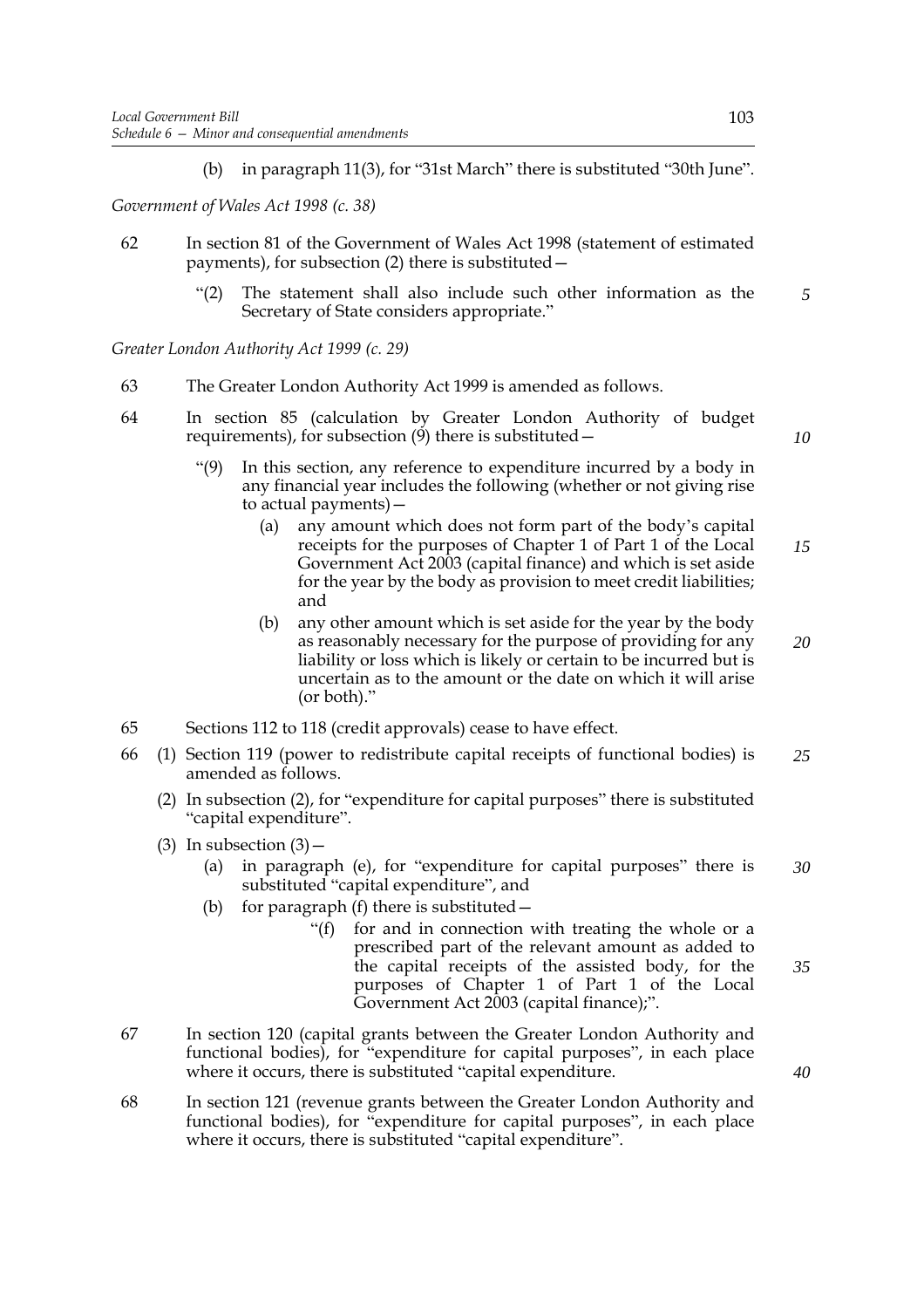- 69 (1) Section 122 (Mayor's capital spending plan for each functional body) is amended as follows.
	- (2) In subsection  $(3)(c)$ , for "usable part of the body's capital receipts is" there is substituted "body's capital receipts are".
	- (3) In subsection (4) (content of section B of the plan), for paragraphs (b) to (d) there is substituted—
		- "(b) the total of the amounts which the Mayor expects the body  $-$ (i) to borrow in the year, or
			- (ii) to be treated as borrowing in the year because of section [8\(](#page-10-0)2) of the Local Government Act 2003 (under which entry into, or variation of, a credit arrangement is treated as a form of borrowing)." *10*
	- (4) In subsection (5) (content of section  $C$  of the plan)  $-$ 
		- (a) in paragraph (a), for "expenditure for capital purposes" there is substituted "capital expenditure", and
		- (b) for paragraph (b) there is substituted  $-$ 
			- "(b) the total of the amounts which the Mayor expects the body to be treated as borrowing in the year because of section [8](#page-10-0)(2) of the Local Government Act 2003;".
	- (5) In subsection (6) (content of section D of the plan), for paragraph (c) there is substituted— *20*
		- "(c) the amount which he expects the body to meet by borrowing or entering into or varying credit arrangements;".
- 70 In section 123 (preparation of capital spending plan), for subsection (1) there is substituted—
	- "(1) For each financial year, the Mayor shall prepare a draft of the capital spending plan for the year."
- 71 (1) Section 124 (admissible factors in preparing capital spending plan etc.) is amended as follows.
	- (2) In subsection (2), for paragraph (b) there is substituted—
		- "(b) the amounts to be transferred to the body under section  $33(5)$ of the Local Government Act 2003 (Mayor's power to transfer expenditure grant);"

# (3) In subsection  $(4)$  –

| (a) after paragraph (a) there is inserted $-$                                                                                          |  |
|----------------------------------------------------------------------------------------------------------------------------------------|--|
| "(aa) the amount met out of grants under section 31 of the<br>Local Government Act 2003 (expenditure grant)<br>made to the body;", and |  |

- (b) for paragraph (c) there is substituted—
	- "(c) the amount met by borrowing or entering into or varying credit arrangements;". *40*
- 72 (1) Section 126 (interpretation of Chapter 4) is amended as follows.
	- (2) For subsection  $(1)$  there is substituted  $-$ 
		- "(1) In this Chapter—

*25*

*5*

*15*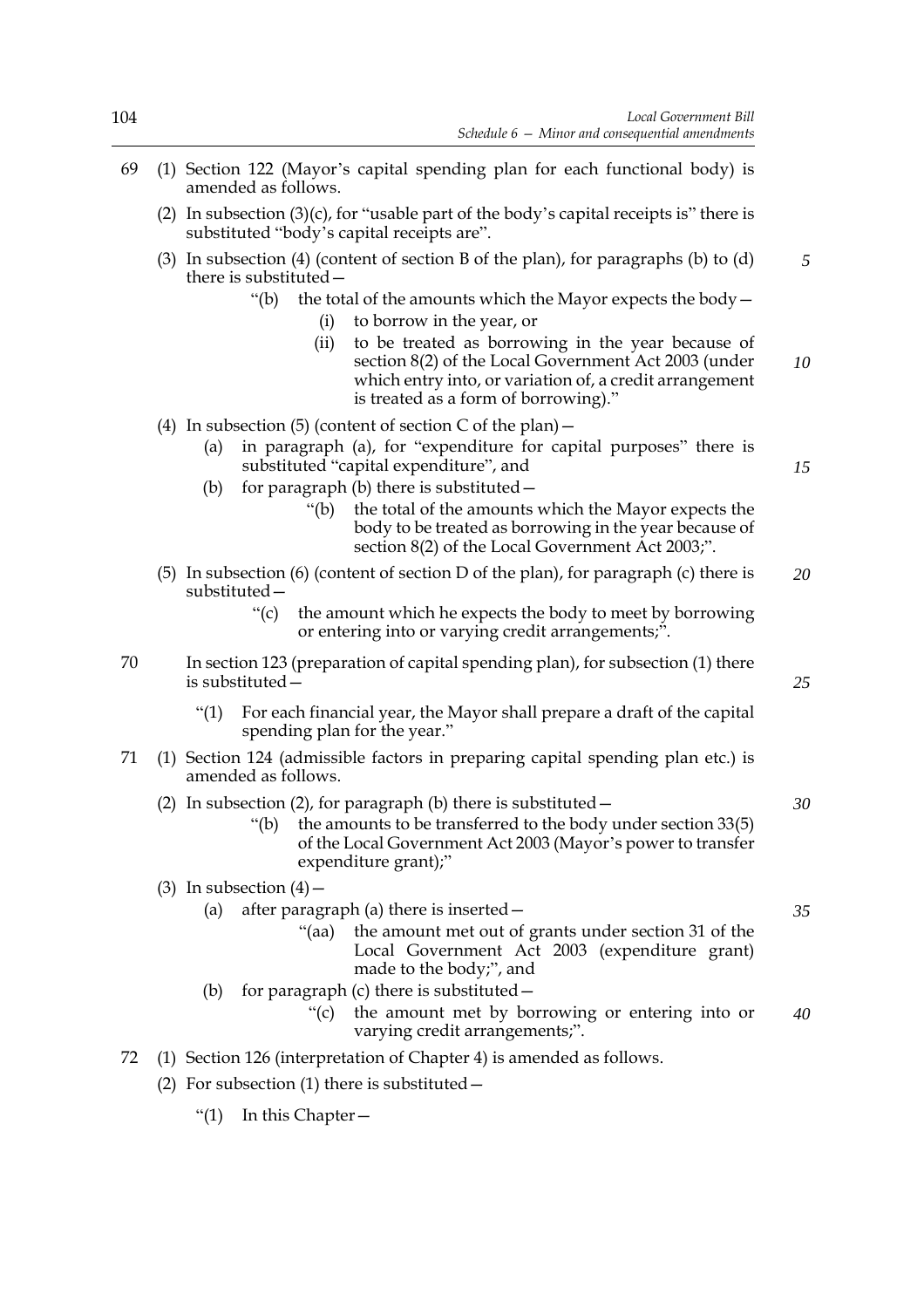- "capital expenditure" and "capital receipt" have the same meaning as in Chapter 1 of Part 1 of the Local Government Act 2003 (capital finance);
- "capital spending plan means a capital spending plan under section 122 above."
- (3) In subsection (2), for the words from "Part IV" to section 48" there is substituted "Chapter 1 of Part 1 of the Local Government Act 2003 (see section [7](#page-10-1)".

*National Assembly for Wales (Transfer of Functions) Order 1999 (S.I. 1999/672)*

73 In Schedule 1 to the National Assembly for Wales (Transfer of Functions Order) 1999, in the entry relating to the Local Government and Housing Act 1989 (c. 42), the sentence relating to section 80 of that Act is omitted. *10*

*Local Government Act 2000 (c. 22)*

74 In section 21(10) of the Local Government Act 2000 (which provides that, subject to provision made by or under paragraphs 7 and 9 of Schedule 1 to that Act, members of an overview and scrutiny committee of a local authority who are not members of the authority may not vote at meetings of the committee), at the end there is inserted ", unless permitted to do so under paragraph 12 of that Schedule". *15*

*Homelessness Act 2002 (c. 7)*

- 75 In section 3(9) of the Homelessness Act 2002 (public's rights to inspect each document published under section 3 and to obtain copies)—
	- (a) in paragraph (a), for "each document published under" there is substituted "everything published under section 1 or", and
	- (b) in paragraph (b), for "a document" there is substituted "anything". *25*

## SCHEDULE 7 Section [121\(](#page-75-0)2)

REPEALS AND REVOCATIONS

#### PART 1

#### **REPEALS**

| Short title and chapter                                           | Extent of repeal                                                                                                                                              | 30 |
|-------------------------------------------------------------------|---------------------------------------------------------------------------------------------------------------------------------------------------------------|----|
| Local Government Act 1972   Section 137(4AA) and (4C).<br>(c. 70) |                                                                                                                                                               |    |
| Stock Transfer Act 1982 (c. 41)                                   | In section $1(3)(b)$ , the words from "section 43" to<br>"powers)".                                                                                           |    |
| Housing Act 1985 (c. 68)                                          | In section 27AB, in subsection $(7)(b)(iii)$ , the<br>words from the beginning to "companies),"<br>and, in subsection (8), the definition of<br>"associated". | 35 |

*5*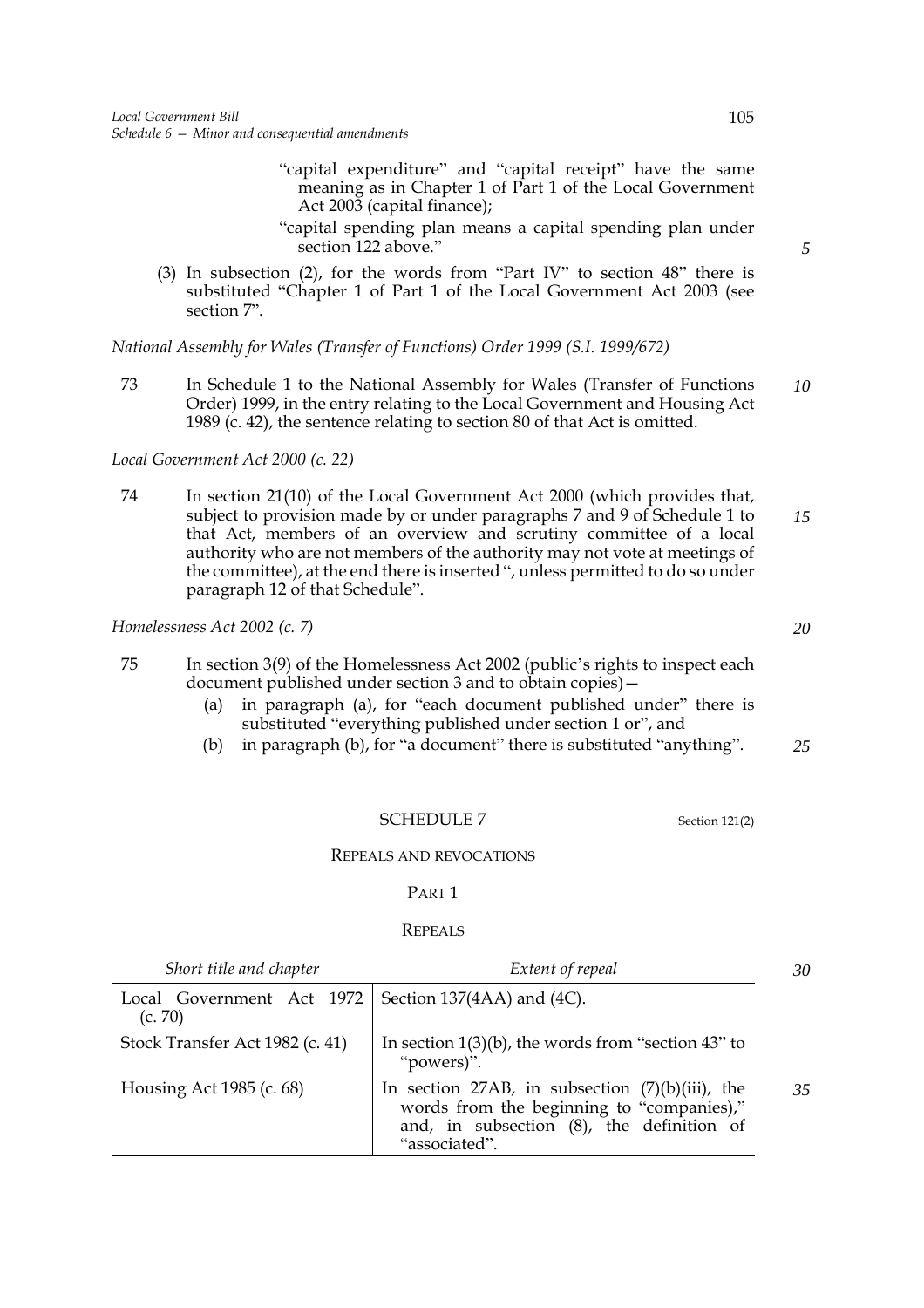*Local Government Bill Schedule 7 — Repeals and revocations Part 1 — Repeals*

| Short title and chapter                            | Extent of repeal                                                                                                                                                                                                                                                                       |          |
|----------------------------------------------------|----------------------------------------------------------------------------------------------------------------------------------------------------------------------------------------------------------------------------------------------------------------------------------------|----------|
| Local Government Act 1988<br>(c. 9)                | Section 33.                                                                                                                                                                                                                                                                            |          |
| Local Government Finance Act<br>1988 (c. 41)       | In section $140(2)$ , paragraph (d) and, in<br>paragraph (e), the words "section 84A above<br>or".                                                                                                                                                                                     |          |
|                                                    | Section 143(8) and (11).<br>In Schedule 6, paragraph 3.<br>In Schedule 9-<br>in paragraph 5(2), the words from "if it"<br>(a)<br>to "do so" and from "and within" to "is<br>served", and<br>paragraph 5(3).<br>(b)                                                                     | 10       |
| Local Government and Housing<br>Act 1989 (c. 42)   | Sections 39 to 66 and $80(2)$ .<br>In section $80(3)$ , the words after paragraph (c).<br>In section $155(4)$ , the word "or" at the end of<br>paragraph (ea).<br>Schedule 3.<br>In Schedule 4-                                                                                        | 15       |
|                                                    | (a) in Part 1, item $5$ ,<br>in Part 2, item 4, and<br>(b)<br>in Part 4, paragraph 3.<br>(c)<br>In Schedule 5, in paragraph $37(2)$ , the words<br>"and $(3)$ " and paragraphs $38(12)$ to $(14)$ and                                                                                  | 20       |
|                                                    | 60.<br>In Schedule 11, paragraphs 6, 7, 59 and 97.                                                                                                                                                                                                                                     | 25       |
| Environmental Protection Act<br>1990 (c. 43)       | Section $88(6)(a)$ .                                                                                                                                                                                                                                                                   |          |
| Ports Act 1991 (c. 52)                             | Section 29.                                                                                                                                                                                                                                                                            |          |
| Social Security Administration<br>Act 1992 (c. 5)  | In section 140B(2), the second sentence.<br>Sections $140B(7)$ and $140D(1)(c)$ and (2).<br>In section $140EE(3)(a)$ , the words ", $(7)(b)$ ".<br>In section 140G, in the definition of the<br>"Housing Revenue Account", paragraph (b)<br>and the word "and" at the end of paragraph | 30<br>35 |
| Local Government Finance Act<br>1992 (c. 14)       | (a).<br>Sections 25, 32(11), 43(8) and 50(6).<br>In section $69(1)$ , the definition of "revenue<br>support grant".<br>In Schedule 10, paragraph 6(3).<br>In Schedule 13, paragraphs $84(2)(a)$ and 90.                                                                                | 40       |
| Local Government (Wales) Act<br>1994 (c. 19)       | In section $51(2)$ , the definition of the expression<br>"expenditure for capital purposes".<br>In Schedule 15, paragraph 30.<br>In Schedule 16, paragraphs 88, 96 and 97.                                                                                                             | 45       |
| Police and Magistrates' Courts<br>Act 1994 (c. 29) | Section 30.                                                                                                                                                                                                                                                                            |          |
| Environment Act 1995 (c. 25)                       | Section 73.<br>In Schedule 8, paragraph 8(5).<br>In Schedule $10$ , paragraph $31(2)$ .                                                                                                                                                                                                | 50       |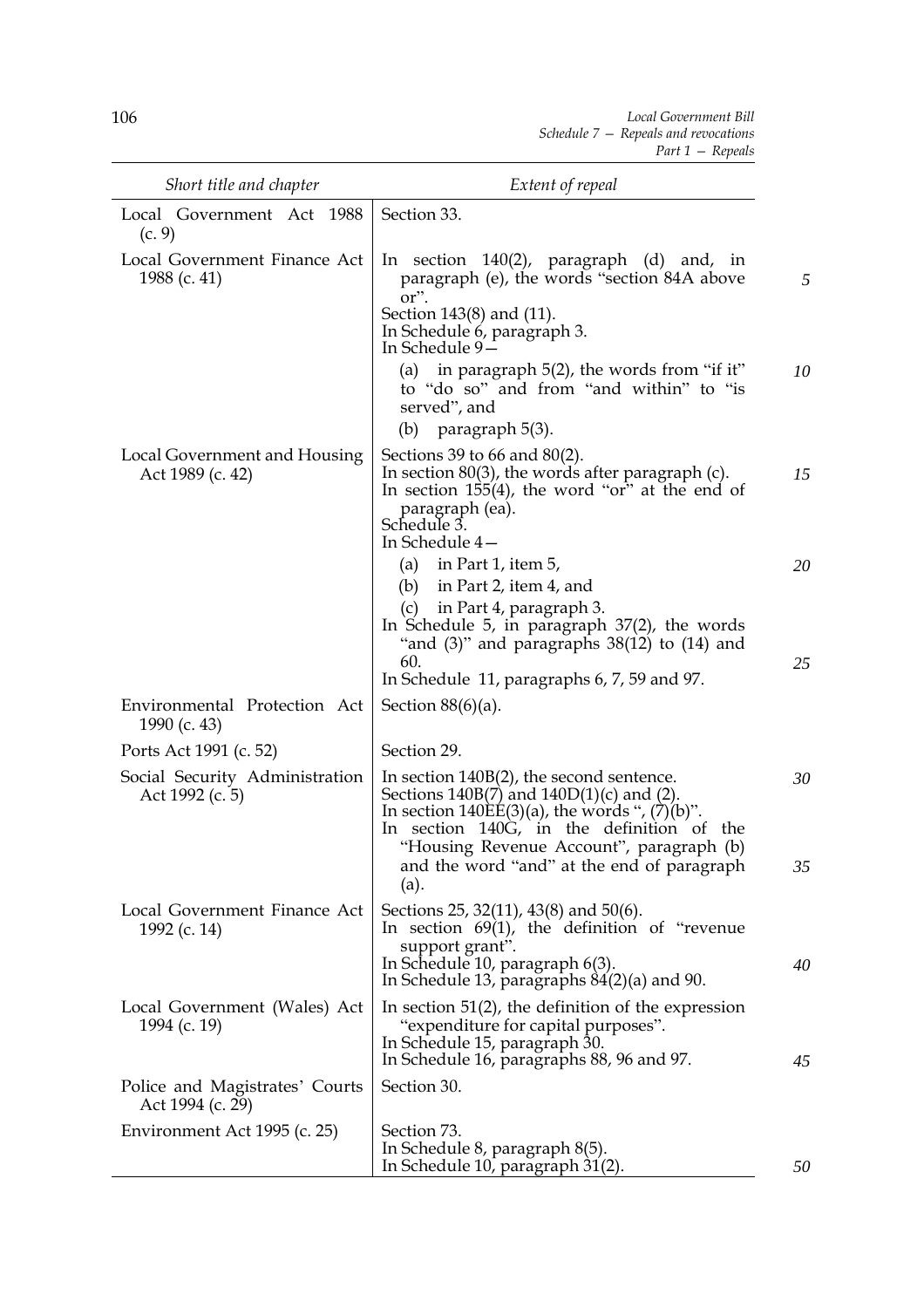| Short title and chapter                                                                   | Extent of repeal                                                                                                                                                                                                                                                             |
|-------------------------------------------------------------------------------------------|------------------------------------------------------------------------------------------------------------------------------------------------------------------------------------------------------------------------------------------------------------------------------|
| Police Act 1996 (c. 16)                                                                   | In Schedule 7, in paragraph $1(2)(zd)$ , the words<br>" $39(1)(i)$ ,".                                                                                                                                                                                                       |
| Social Security Administration<br>(Fraud) Act 1997 (c. 47)                                | In Schedule 1, paragraph 7(3) and (4).                                                                                                                                                                                                                                       |
| Local Government and Rating<br>Act 1997 (c. 29)                                           | Section 2(6).                                                                                                                                                                                                                                                                |
| Local<br>Government<br>Finance<br>(Supplementary<br>Credit<br>Approvals) Act 1997 (c. 63) | The whole Act.<br>10                                                                                                                                                                                                                                                         |
| Government of Wales Act 1998<br>(c. 38)                                                   | In section 81(4), the words ", $(2)(a)$ ".                                                                                                                                                                                                                                   |
| Access to Justice Act 1999 (c. 22)                                                        | In Schedule 12, paragraph 5.                                                                                                                                                                                                                                                 |
| Local Government Act 1999<br>(c. 27)                                                      | Sections $22(2)$ and 31.<br>15                                                                                                                                                                                                                                               |
| Greater London Authority Act<br>1999 (c. 29)                                              | Sections 108(2) and 111 to 118.<br>In section $119(1)$ and $(3)(b)$ , the words "the<br>usable part of".<br>In section $122(3)(b)$ and $(6)(b)$ , the words "the<br>usable part of".<br>20<br>In section $124(4)(b)$ , the words "the usable part<br>of".<br>Section 136(1). |
| Child Support, Pensions and<br>Security Act<br>Social<br>2000<br>(c. 19)                  | In section $70(2)(a)$ , the words ", $(7)(b)$ ".<br>25                                                                                                                                                                                                                       |
| Rating (Former Agricultural<br>Premises and Rural Shops)<br>Act 2001 (c. 14)              | Section 1(4).                                                                                                                                                                                                                                                                |
| Criminal Justice and Police Act<br>$2001$ (c. 16)                                         | In Schedule 6, in paragraph 53, sub-paragraph<br>30<br>(a) and the word "and" at the end of that sub-<br>paragraph.                                                                                                                                                          |

# PART 2

## REVOCATIONS

| Title                                                                                  | Extent of revocation                                                                                                                                                                                                                                | 35 |
|----------------------------------------------------------------------------------------|-----------------------------------------------------------------------------------------------------------------------------------------------------------------------------------------------------------------------------------------------------|----|
| <b>Services</b><br>Fire<br>Avon<br>(Combination Scheme) Order<br>1995 (S.I. 1995/3127) | In paragraph 6, in sub-paragraph (1), the words<br>"constituted and administered in accordance<br>with the provisions of Part IV" and, in sub-<br>paragraph (2), the words "in accordance with<br>the said provisions".<br>Paragraphs 20(2) and 21. | 40 |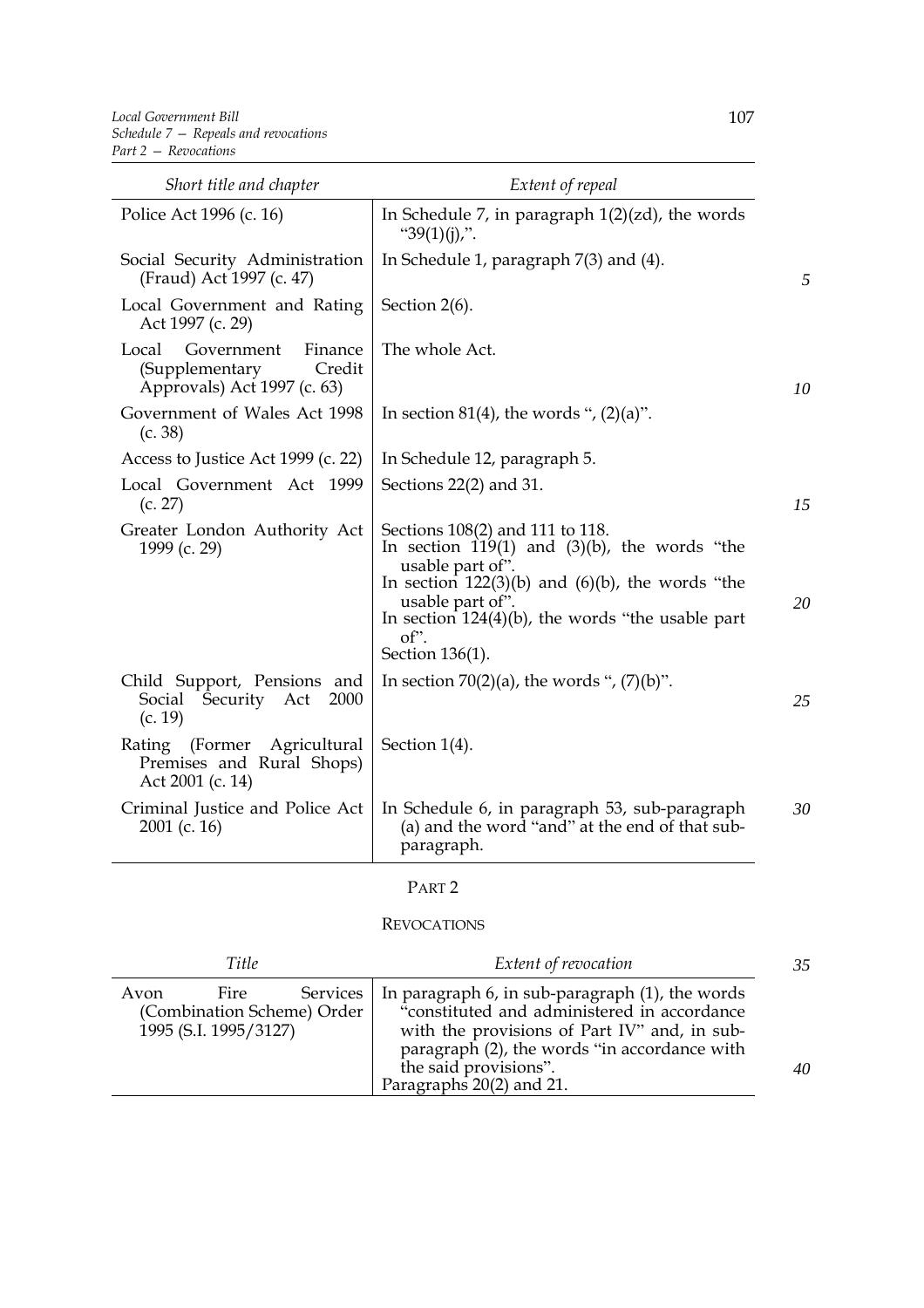| Title                                                                                            | Extent of revocation                                                                                                                                                                                                                                      |          |
|--------------------------------------------------------------------------------------------------|-----------------------------------------------------------------------------------------------------------------------------------------------------------------------------------------------------------------------------------------------------------|----------|
| Cleveland<br>Fire<br><b>Services</b><br>(Combination Scheme) Order<br>1995 (S.I. 1995/3131)      | In paragraph $6$ , in sub-paragraph $(1)$ , the words<br>"constituted and administered in accordance<br>with the provisions of Part IV" and, in sub-<br>paragraph (2), the words "in accordance with<br>the said provisions".<br>Paragraphs 20(2) and 21. | 5        |
| Humberside<br>Fire<br><b>Services</b><br>(Combination Scheme) Order<br>1995 (S.I. 1995/3132)     | In paragraph 6, in sub-paragraph (1), the words<br>"constituted and administered in accordance<br>with the provisions of Part IV" and, in sub-<br>paragraph (2), the words "in accordance with<br>the said provisions".<br>Paragraphs 20(2) and 21.       | 10       |
| North Yorkshire Fire Services<br>(Combination Scheme) Order<br>1995 (S.I. 1995/3133)             | In paragraph $6$ , in sub-paragraph $(1)$ , the words<br>"constituted and administered in accordance<br>with the provisions of Part IV" and, in sub-<br>paragraph (2), the words "in accordance with<br>the said provisions".<br>Paragraphs 20(2) and 21. | 15       |
| Leicestershire<br>Fire<br><b>Services</b><br>(Combination Scheme) Order<br>1996 (S.I. 1996/2912) | In paragraph $6$ , in sub-paragraph $(1)$ , the words<br>"constituted and administered in accordance<br>with the provisions of Part IV" and, in sub-<br>paragraph (2), the words "in accordance with<br>the said provisions".<br>Paragraphs 20(2) and 21. | 20<br>25 |
| Wiltshire<br><b>Services</b><br>Fire<br>(Combination Scheme) Order<br>1996 (S.I. 1996/2916)      | In paragraph 6, in sub-paragraph (1), the words<br>"constituted and administered in accordance<br>with the provisions of Part IV" and, in sub-<br>paragraph (2), the words "in accordance with<br>the said provisions".<br>Paragraphs 20(2) and 21.       | 30       |
| Staffordshire<br>Fire<br><b>Services</b><br>(Combination Scheme) Order<br>1996 (S.I. 1996/2917)  | In paragraph $6$ , in sub-paragraph $(1)$ , the words<br>"constituted and administered in accordance<br>with the provisions of Part IV" and, in sub-<br>paragraph (2), the words "in accordance with<br>the said provisions".<br>Paragraphs 20(2) and 21. | 35       |
| Bedfordshire<br>Fire<br><b>Services</b><br>(Combination Scheme) Order<br>1996 (S.I. 1996/2918)   | In paragraph $6$ , in sub-paragraph $(1)$ , the words<br>"constituted and administered in accordance<br>with the provisions of Part IV" and, in sub-<br>paragraph (2), the words "in accordance with<br>the said provisions".<br>Paragraphs 20(2) and 21. | 40       |
| Derbyshire<br>Fire<br><b>Services</b><br>(Combination Scheme) Order<br>1996 (S.I. 1996/2919)     | In paragraph $6$ , in sub-paragraph $(1)$ , the words<br>"constituted and administered in accordance<br>with the provisions of Part IV" and, in sub-<br>paragraph (2), the words "in accordance with<br>the said provisions".<br>Paragraphs 20(2) and 21. | 45       |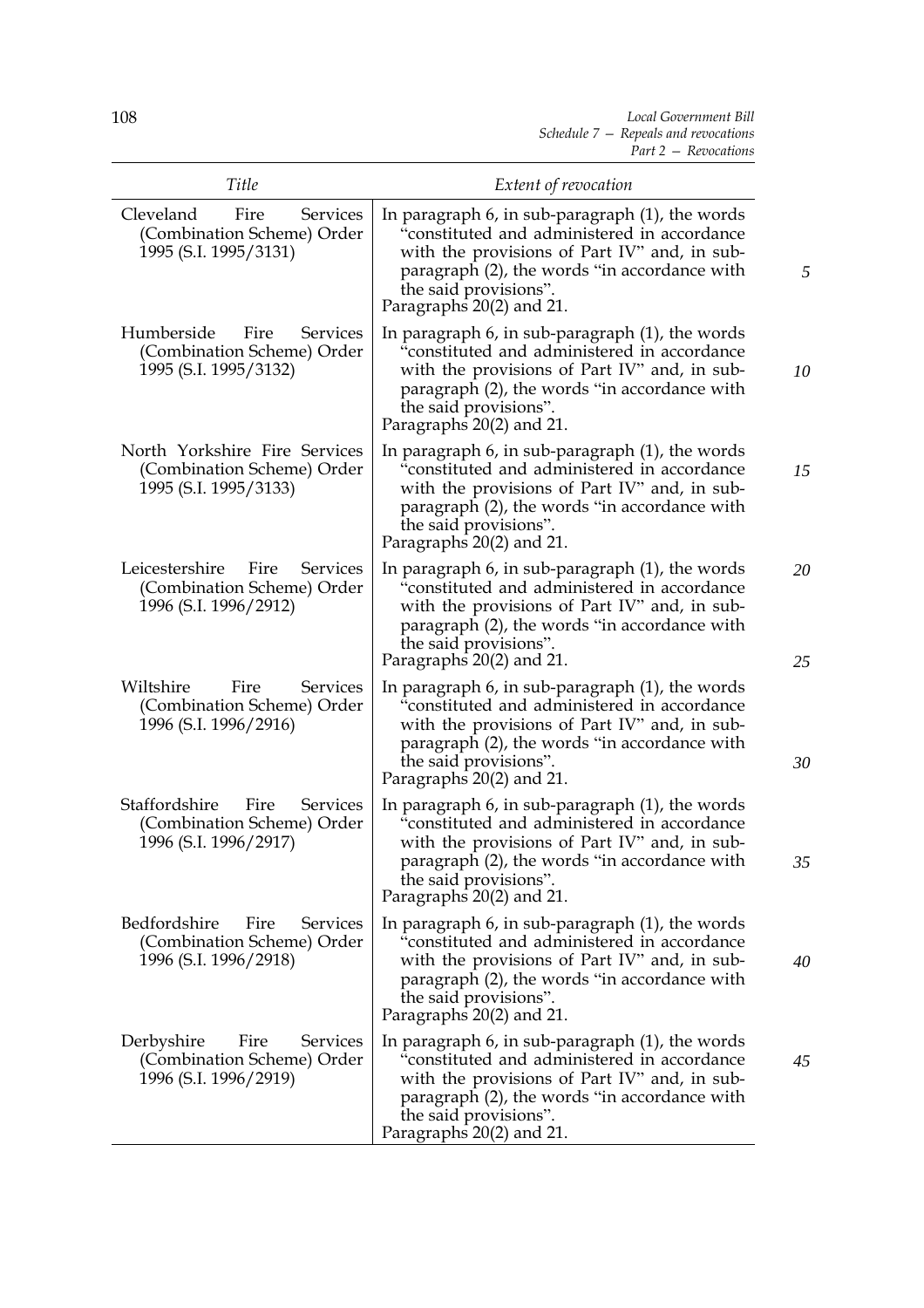| Title                                                                                            | Extent of revocation                                                                                                                                                                                                                                        |          |
|--------------------------------------------------------------------------------------------------|-------------------------------------------------------------------------------------------------------------------------------------------------------------------------------------------------------------------------------------------------------------|----------|
| Fire<br>Services<br>Dorset<br>(Combination Scheme) Order<br>1996 (S.I. 1996/2920)                | In paragraph $6$ , in sub-paragraph $(1)$ , the words<br>"constituted and administered in accordance<br>with the provisions of Part IV" and, in sub-<br>paragraph (2), the words "in accordance with<br>the said provisions".<br>Paragraphs 20(2) and 21.   |          |
| Durham<br>Services<br>Fire<br>(Combination Scheme) Order<br>1996 (S.I. 1996/2921)                | In paragraph $6$ , in sub-paragraph $(1)$ , the words<br>"constituted and administered in accordance<br>with the provisions of Part IV" and, in sub-<br>paragraph (2), the words "in accordance with<br>the said provisions".<br>Paragraphs 20(2) and 21.   | 10       |
| East<br>Fire<br><b>Services</b><br>Sussex<br>(Combination Scheme) Order<br>1996 (S.I. 1996/2922) | In paragraph $6$ , in sub-paragraph $(1)$ , the words<br>"constituted and administered in accordance<br>with the provisions of Part IV" and, in sub-<br>paragraph (2), the words "in accordance with<br>the said provisions".<br>Paragraphs 20(2) and 21.   | 15       |
| Hampshire<br>Fire<br>Services<br>(Combination Scheme) Order<br>1996 (S.I. 1996/2923)             | In paragraph $6$ , in sub-paragraph $(1)$ , the words<br>"constituted and administered in accordance<br>with the provisions of Part IV" and, in sub-<br>paragraph (2), the words "in accordance with<br>the said provisions".<br>Paragraphs 20(2) and 21.   | 20<br>25 |
| Buckinghamshire Fire Services<br>(Combination Scheme) Order<br>1996 (S.I. 1996/2924)             | In paragraph $6$ , in sub-paragraph $(1)$ , the words<br>"constituted and administered in accordance<br>with the provisions of Part IV" and, in sub-<br>paragraph (2), the words "in accordance with<br>the said provisions".<br>Paragraphs 20(2) and 21.   | 30       |
| Berkshire<br>Fire<br>Services<br>(Combination Scheme) Order<br>1997 (S.I. 1997/2695)             | In paragraph $6$ , in sub-paragraph $(1)$ , the words<br>"constituted and administered in accordance<br>with the provisions of Part IV" and, in sub-<br>paragraph (2), the words "in accordance with<br>the said provisions".<br>Paragraphs $20(2)$ and 21. | 35       |
| Cambridgeshire Fire Services<br>(Combination Scheme) Order<br>1997 (S.I. 1997/2696)              | In paragraph $6$ , in sub-paragraph $(1)$ , the words<br>"constituted and administered in accordance<br>with the provisions of Part IV" and, in sub-<br>paragraph (2), the words "in accordance with<br>the said provisions".<br>Paragraphs 20(2) and 21.   | 40       |
| Cheshire<br>Services<br>Fire<br>(Combination Scheme) Order<br>1997 (S.I. 1997/2697)              | In paragraph $6$ , in sub-paragraph $(1)$ , the words<br>"constituted and administered in accordance<br>with the provisions of Part IV" and, in sub-<br>paragraph (2), the words "in accordance with<br>the said provisions".<br>Paragraphs 20(2) and 21.   | 45       |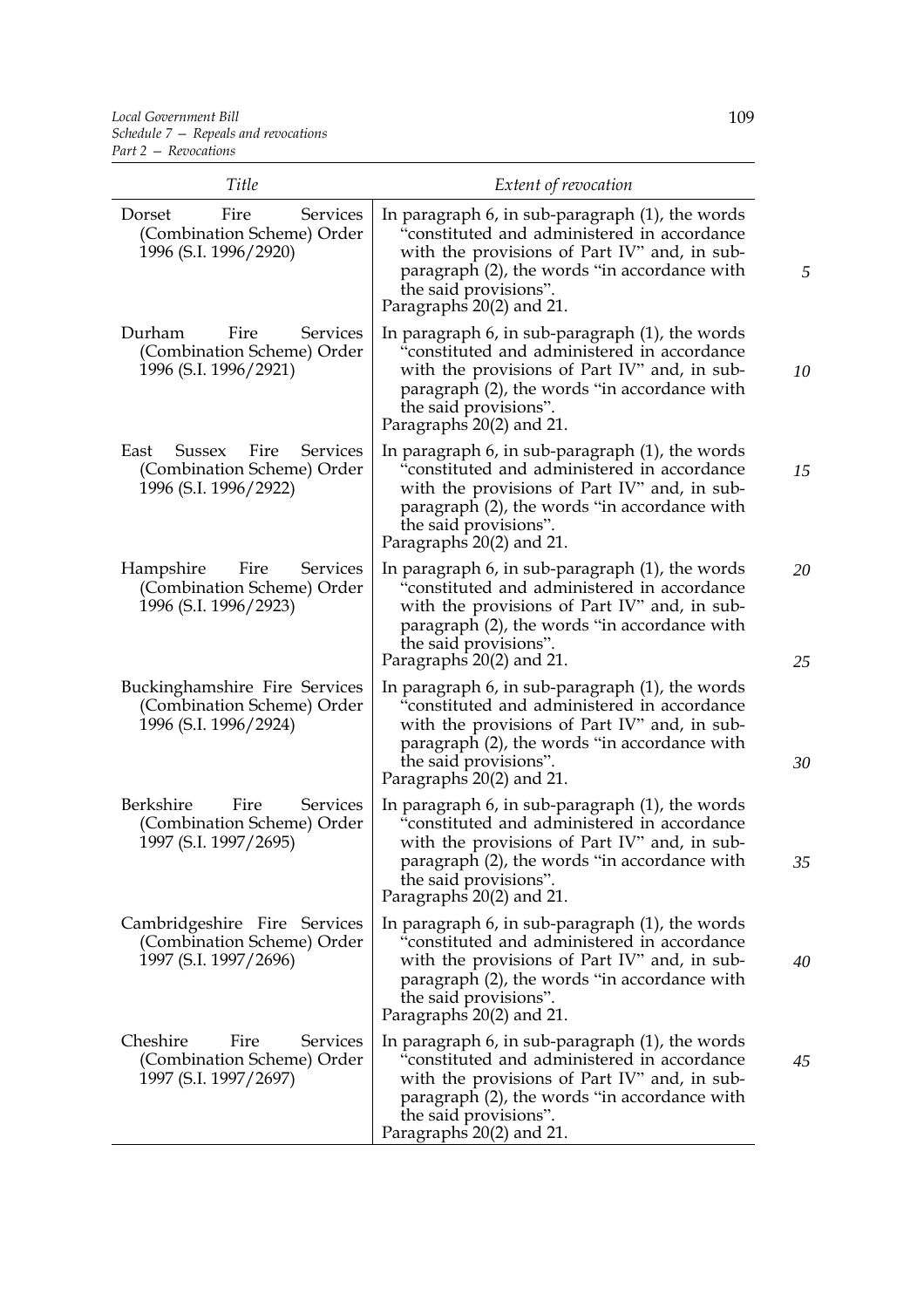| Title                                                                                                          | Extent of revocation                                                                                                                                                                                                                                      |          |
|----------------------------------------------------------------------------------------------------------------|-----------------------------------------------------------------------------------------------------------------------------------------------------------------------------------------------------------------------------------------------------------|----------|
| Fire<br>Devon<br>Services<br>(Combination Scheme) Order<br>1997 (S.I. 1997/2698)                               | In paragraph 6, in sub-paragraph (1), the words<br>"constituted and administered in accordance<br>with the provisions of Part IV" and, in sub-<br>paragraph (2), the words "in accordance with<br>the said provisions".<br>Paragraphs 20(2) and 21.       | 5        |
| Essex<br>Fire<br>Services<br>(Combination Scheme) Order<br>1997 (S.I. 1997/2699)                               | In paragraph 6, in sub-paragraph (1), the words<br>"constituted and administered in accordance<br>with the provisions of Part IV" and, in sub-<br>paragraph (2), the words "in accordance with<br>the said provisions".<br>Paragraphs 20(2) and 21.       | 10       |
| Hereford and Worcester Fire<br>(Combination<br><b>Services</b><br>Order 1997<br>(S.I.<br>Scheme)<br>1997/2700) | In paragraph $6$ , in sub-paragraph $(1)$ , the words<br>"constituted and administered in accordance<br>with the provisions of Part IV" and, in sub-<br>paragraph (2), the words "in accordance with<br>the said provisions".<br>Paragraphs 20(2) and 21. | 15       |
| Kent<br>Fire<br>Services<br>(Combination Scheme) Order<br>1997 (S.I. 1997/2701)                                | In paragraph $6$ , in sub-paragraph $(1)$ , the words<br>"constituted and administered in accordance<br>with the provisions of Part IV" and, in sub-<br>paragraph (2), the words "in accordance with<br>the said provisions".<br>Paragraphs 20(2) and 21. | 20<br>25 |
| Shropshire<br>Fire<br>Services<br>(Combination Scheme) Order<br>1997 (S.I. 1997/2702)                          | In paragraph $6$ , in sub-paragraph $(1)$ , the words<br>"constituted and administered in accordance<br>with the provisions of Part IV" and, in sub-<br>paragraph (2), the words "in accordance with<br>the said provisions".<br>Paragraphs 20(2) and 21. | 30       |
| Lancashire<br>Services<br>Fire<br>(Combination Scheme) Order<br>1997 (S.I. 1997/2760)                          | In paragraph $6$ , in sub-paragraph $(1)$ , the words<br>"constituted and administered in accordance<br>with the provisions of Part IV" and, in sub-<br>paragraph (2), the words "in accordance with<br>the said provisions".<br>Paragraphs 20(2) and 21. | 35       |
| Nottinghamshire Fire Services<br>(Combination Scheme) Order<br>1997 (S.I. 1997/2761)                           | In paragraph $6$ , in sub-paragraph $(1)$ , the words<br>"constituted and administered in accordance<br>with the provisions of Part IV" and, in sub-<br>paragraph (2), the words "in accordance with<br>the said provisions".<br>Paragraphs 20(2) and 21. | 40       |
| National Assembly for Wales<br>(Transfer of Functions) Order<br>1999 (S.I. 1999/672)                           | In Schedule 1, in the entry relating to the Local<br>Government and Housing Act 1989, the<br>sentence relating to section 80 of that Act.                                                                                                                 | 45       |